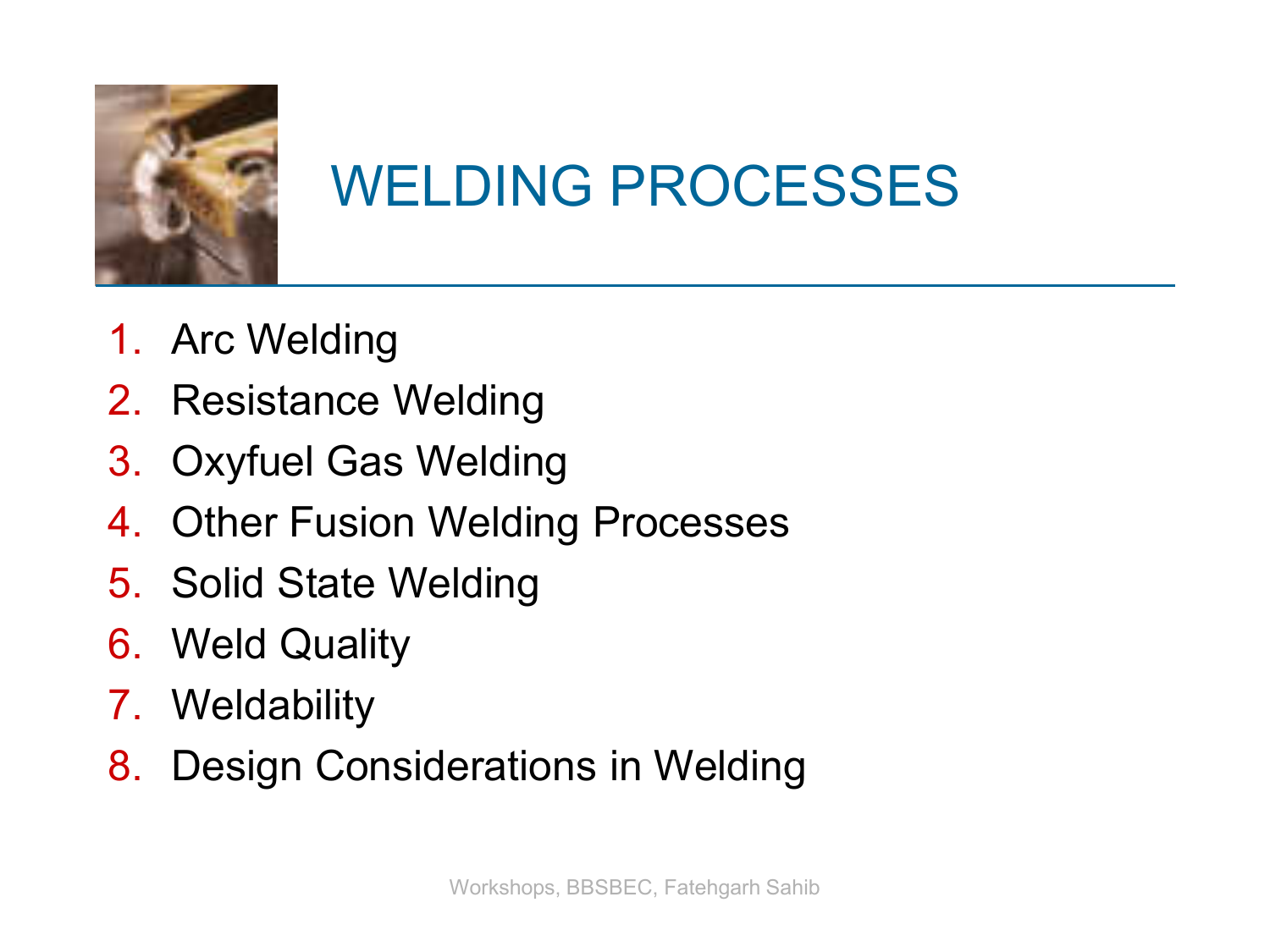

### **Syllabus**

#### **WELDING**

- **Welding introduction and classification of welding,** processes, welding terminology,
- **general principles, welding positions, filler metals.**
- Gas welding and gas cutting, principle, oxyacetylene welding equipment
- **•** oxyhydrogen
- welding. Flame cutting.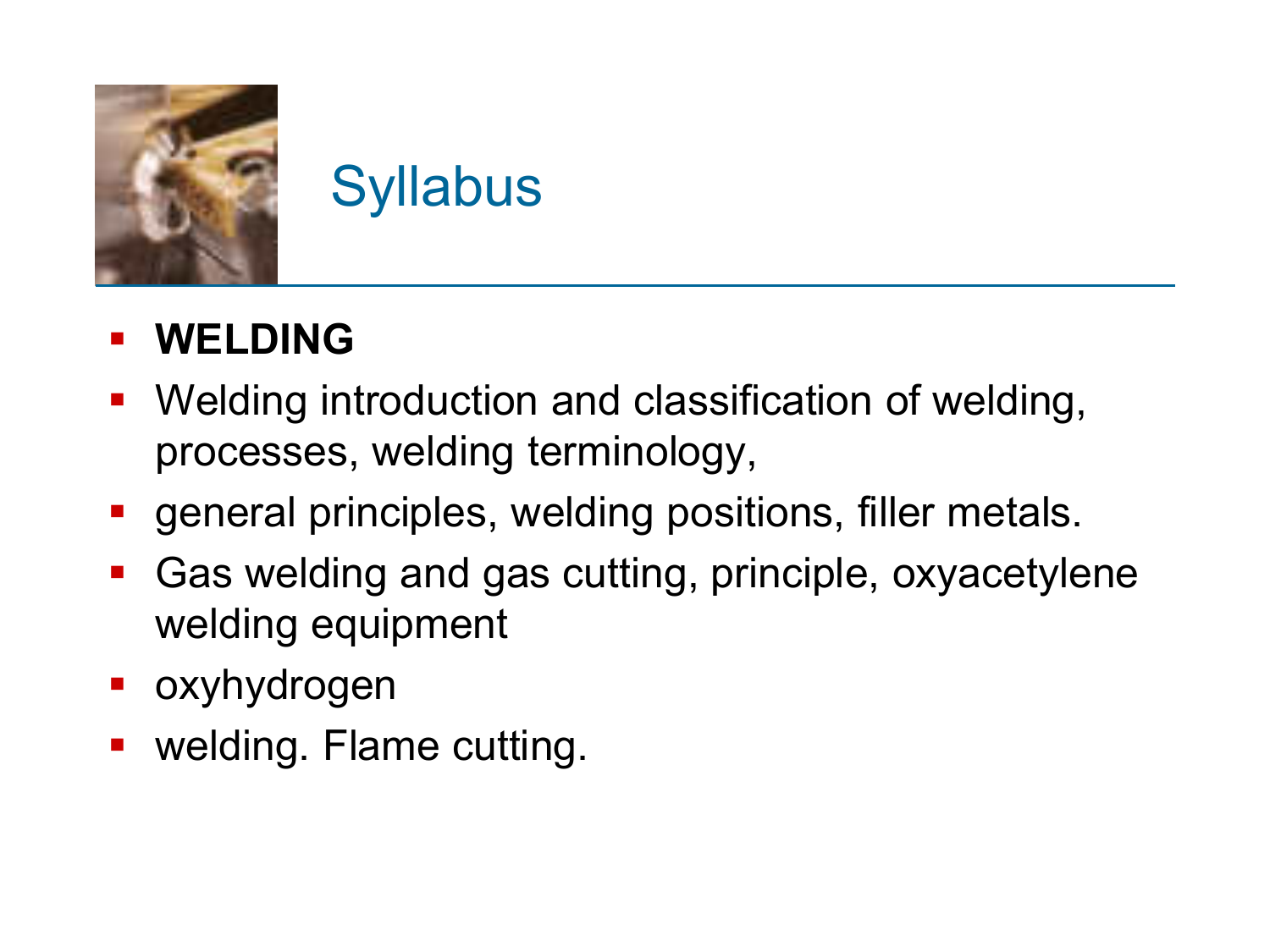

- **Electric are welding. Principle, equipment, types-**MIG, TIG submerged arc and others.
- Welding electrodes, classification and selection of electrodes, welding arc and its
- characteristics, arc stability, arc blow. Thermal effects on weldment. Heat affected zone , grain size and its control.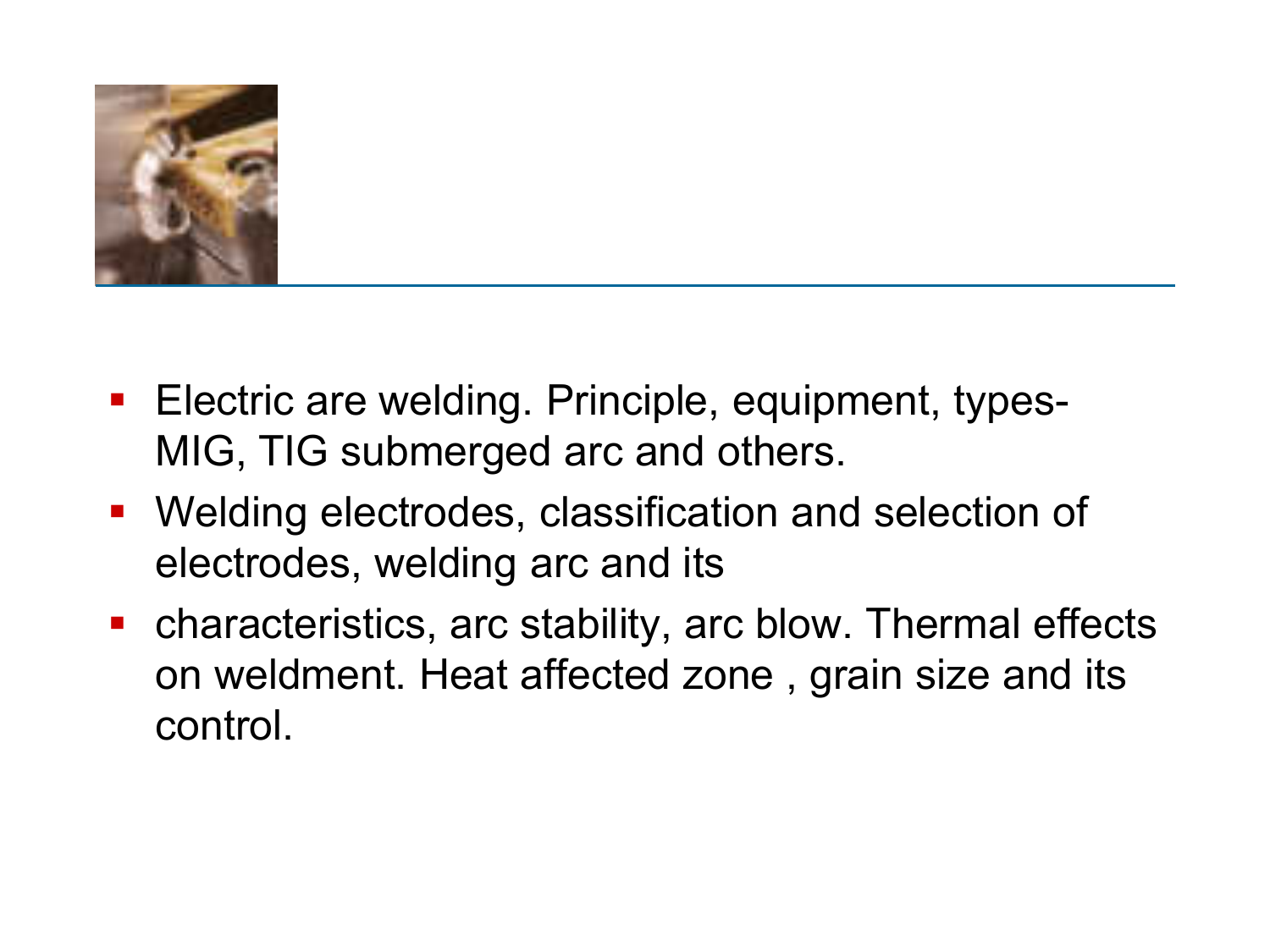

- **Resistance welding- principle and their types i.e.** spot, seam, projection, upset and flash
- **Thermit welding, electro slag welding, friction** welding, plasma are welding electron, beam welding, atomic hydrogen hydrogen welding. Basic considerations in joint design,
- **Welding defects, their cases and remedies.**
- Brazing, braze welding and soldering.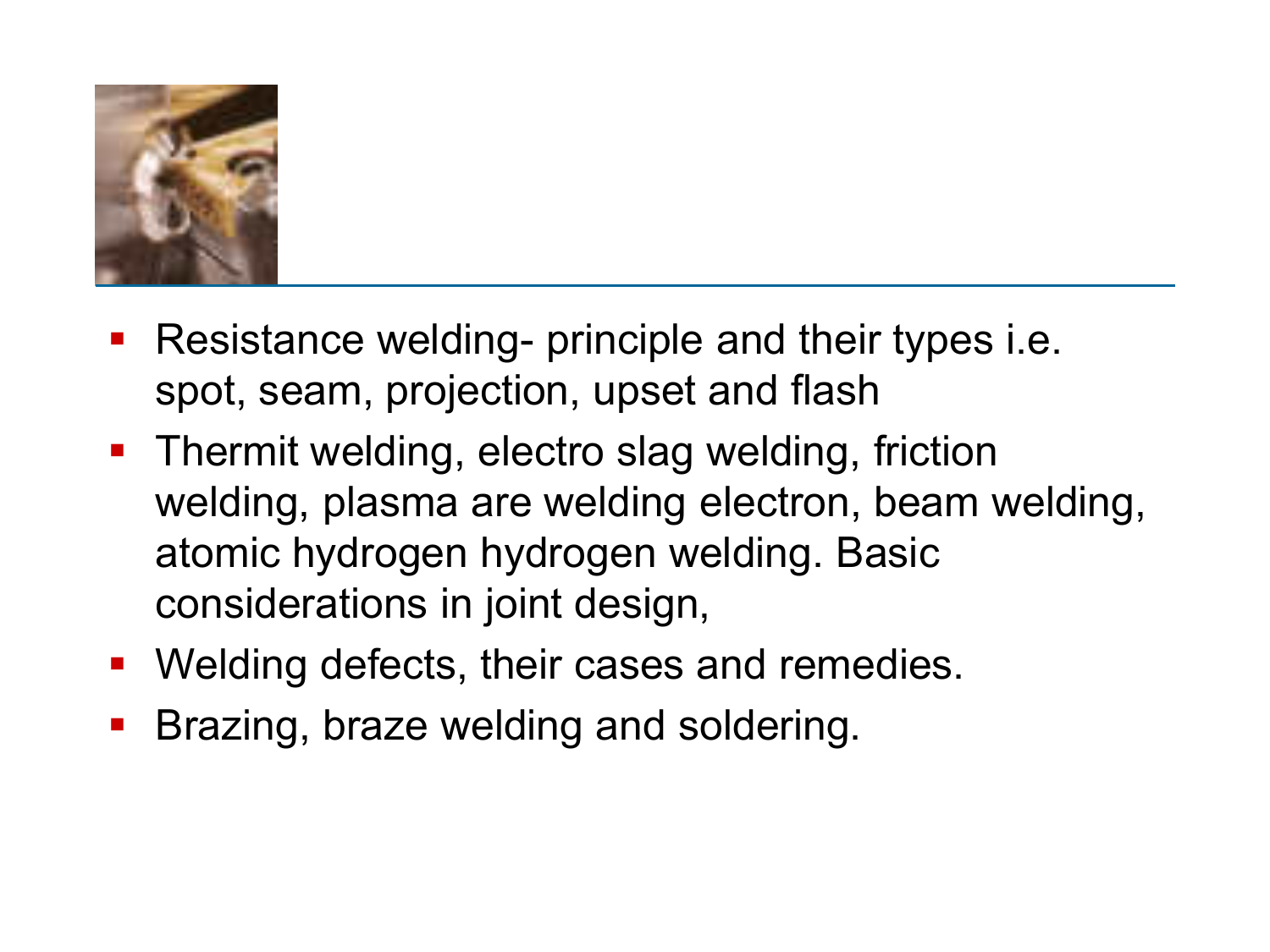

### Two Categories of Welding Processes

- **F** Fusion welding coalescence is accomplished by melting the two parts to be joined, in some cases adding filler metal to the joint
	- Examples: arc welding, resistance spot welding, oxyfuel gas welding
- Solid state welding heat and/or pressure are used to achieve coalescence, but no melting of base metals occurs and no filler metal is added
	- **Examples: forge welding, diffusion welding, friction** welding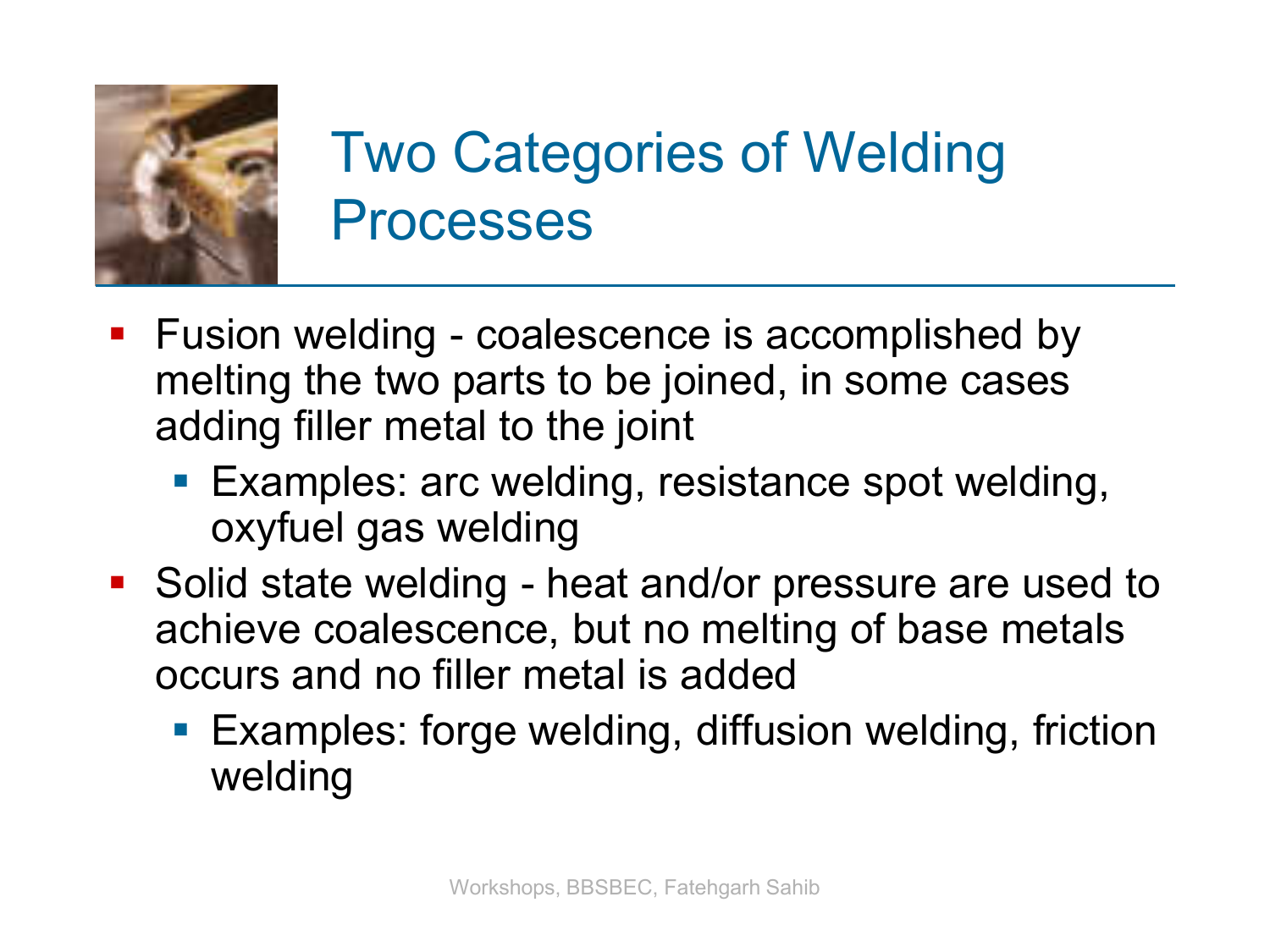

# Arc Welding (AW)

- A fusion welding process in which coalescence of the metals is achieved by the heat from an electric arc between an electrode and the work
- **Electric energy from the arc produces temperatures**  $\sim$ 10,000 F (5500 C), hot enough to melt any metal
- Most AW processes add filler metal to increase volume and strength of weld joint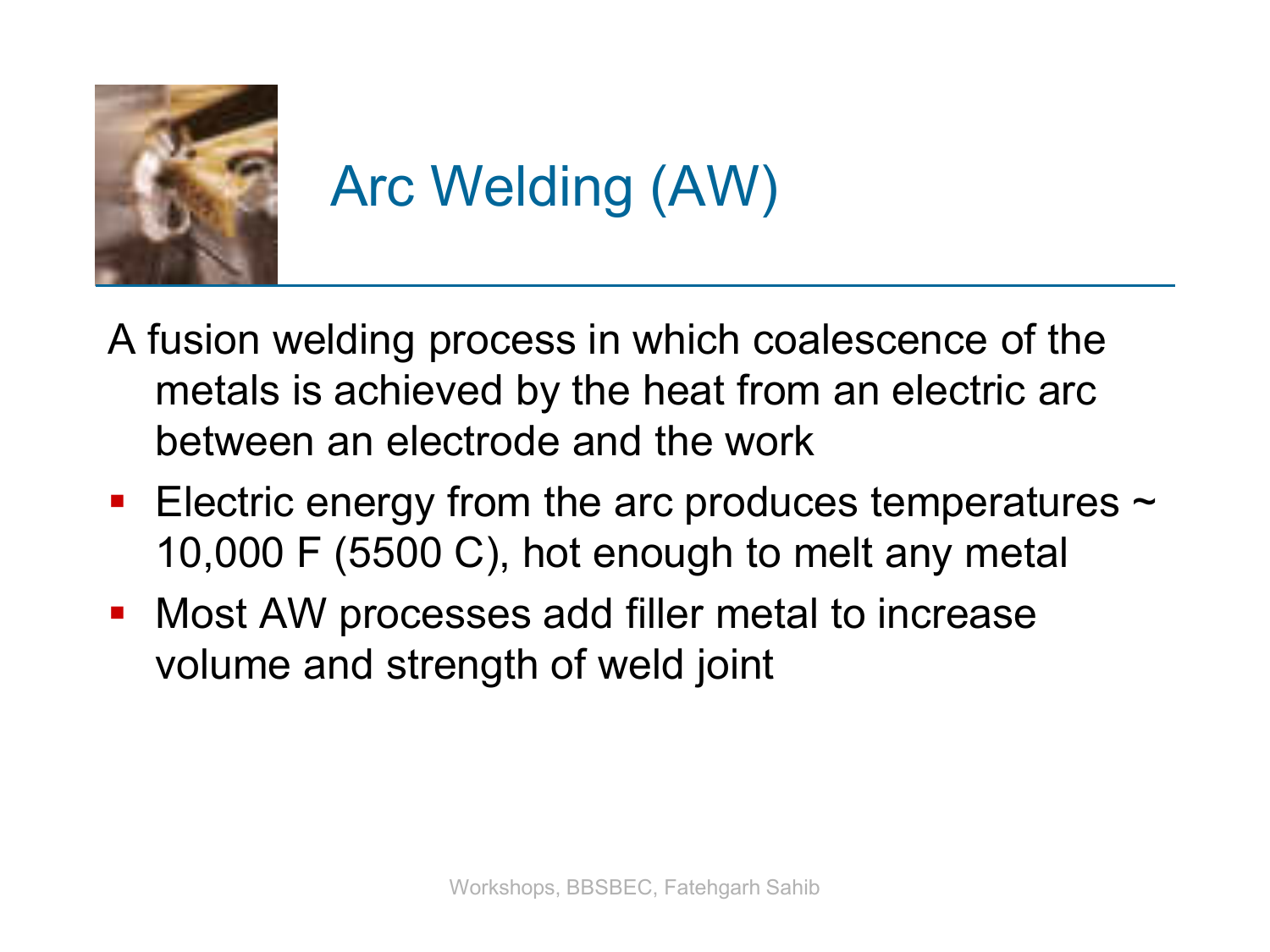

#### What is an Electric Arc?

An electric arc is a discharge of electric current across a gap in a circuit

- It is sustained by an ionized column of gas (*plasma*) through which the current flows
- To initiate the arc in AW, electrode is brought into contact with work and then quickly separated from it by a short distance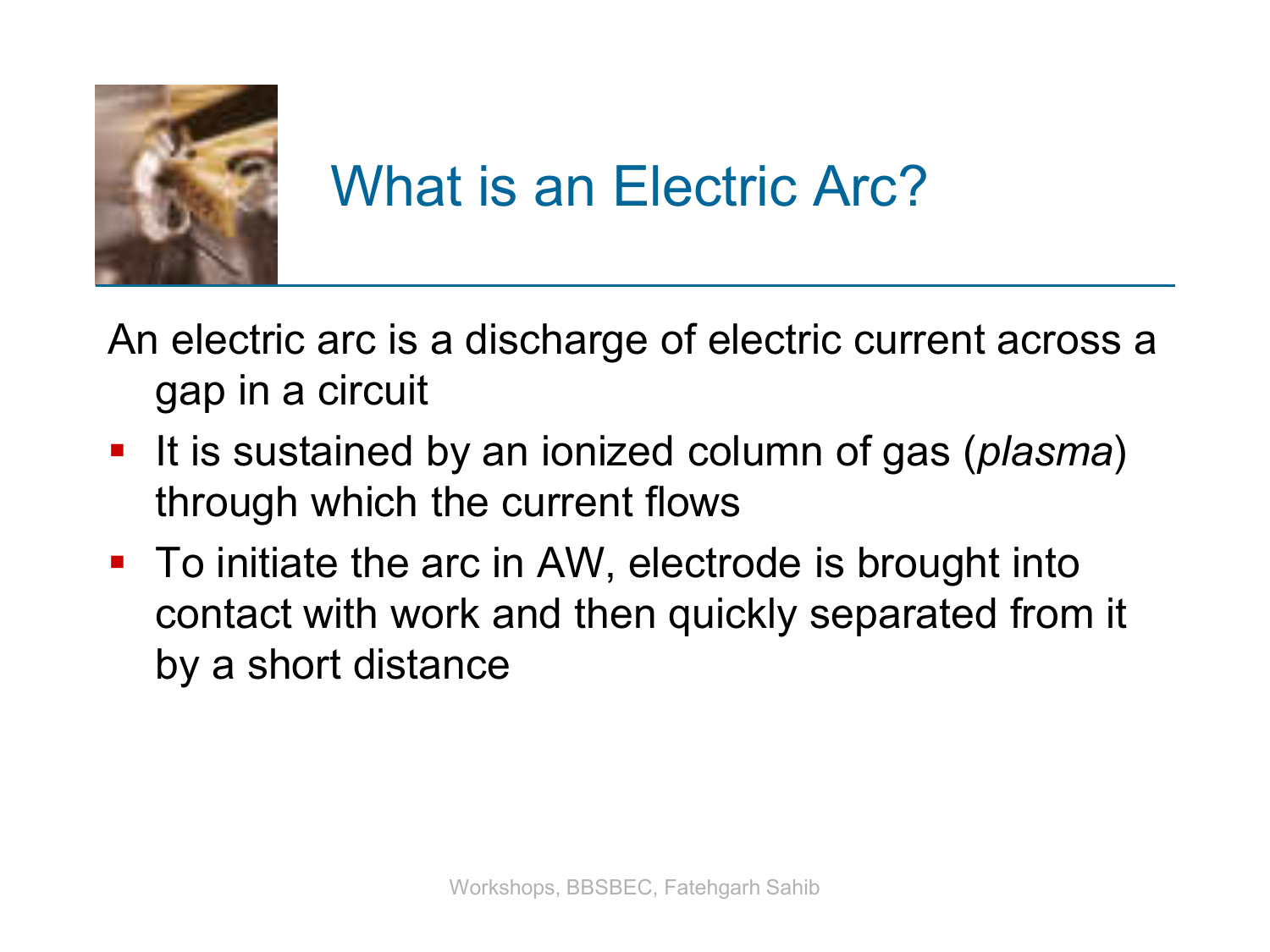

 A pool of molten metal is formed near electrode tip, and as electrode is moved along joint, molten weld pool solidifies in its wake



Workshops, BBSBEC, Fatehgarh Sahib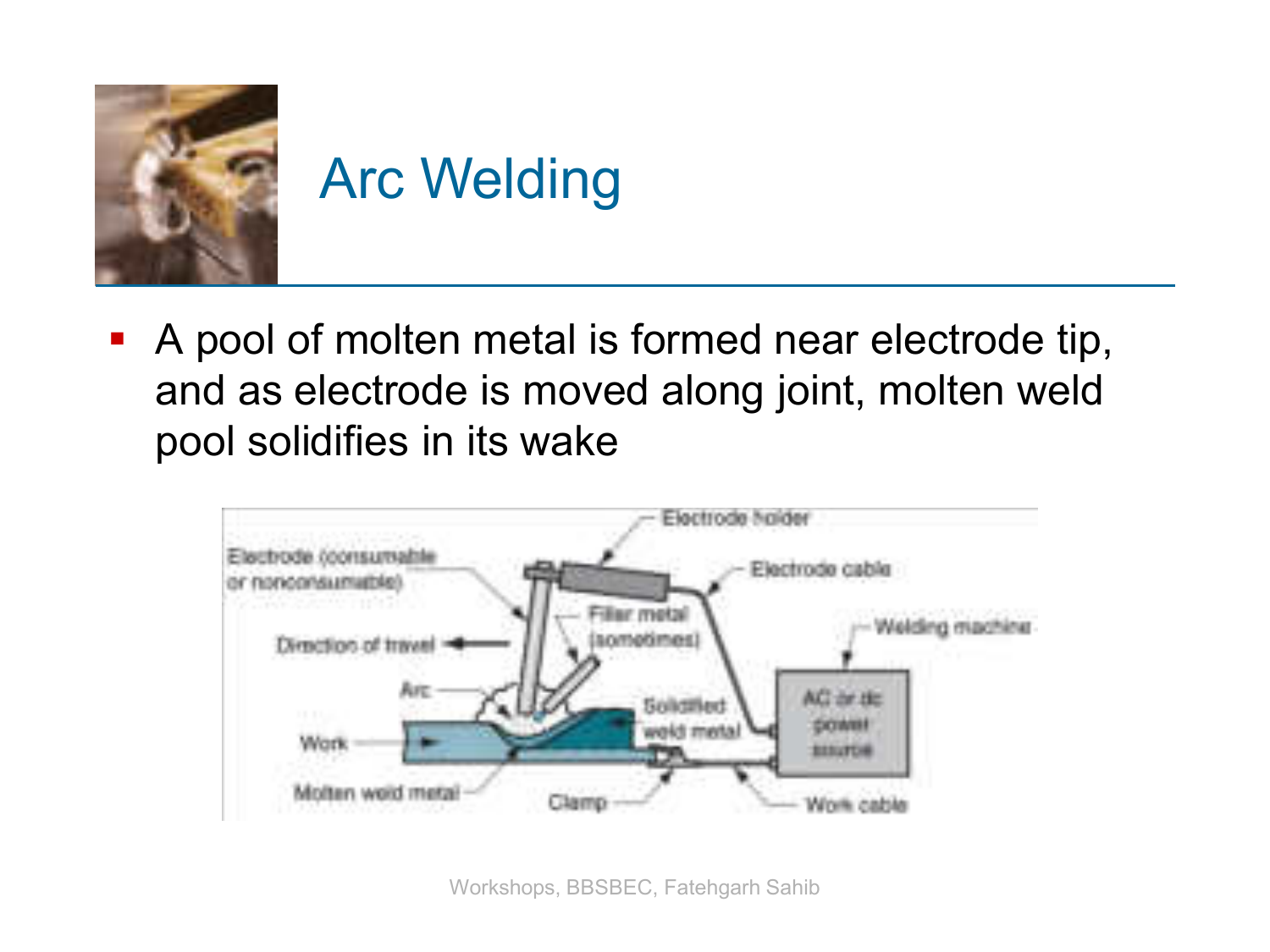

### Manual Arc Welding and Arc Time

- **Problems with manual welding:** 
	- **Weld joint quality**
	- **Productivity**
- Arc Time  $=$  (time arc is on) divided by (hours worked)
	- Also called "arc-on time"
	- Manual welding arc time  $= 20\%$
	- Machine welding arc time  $\sim$  50%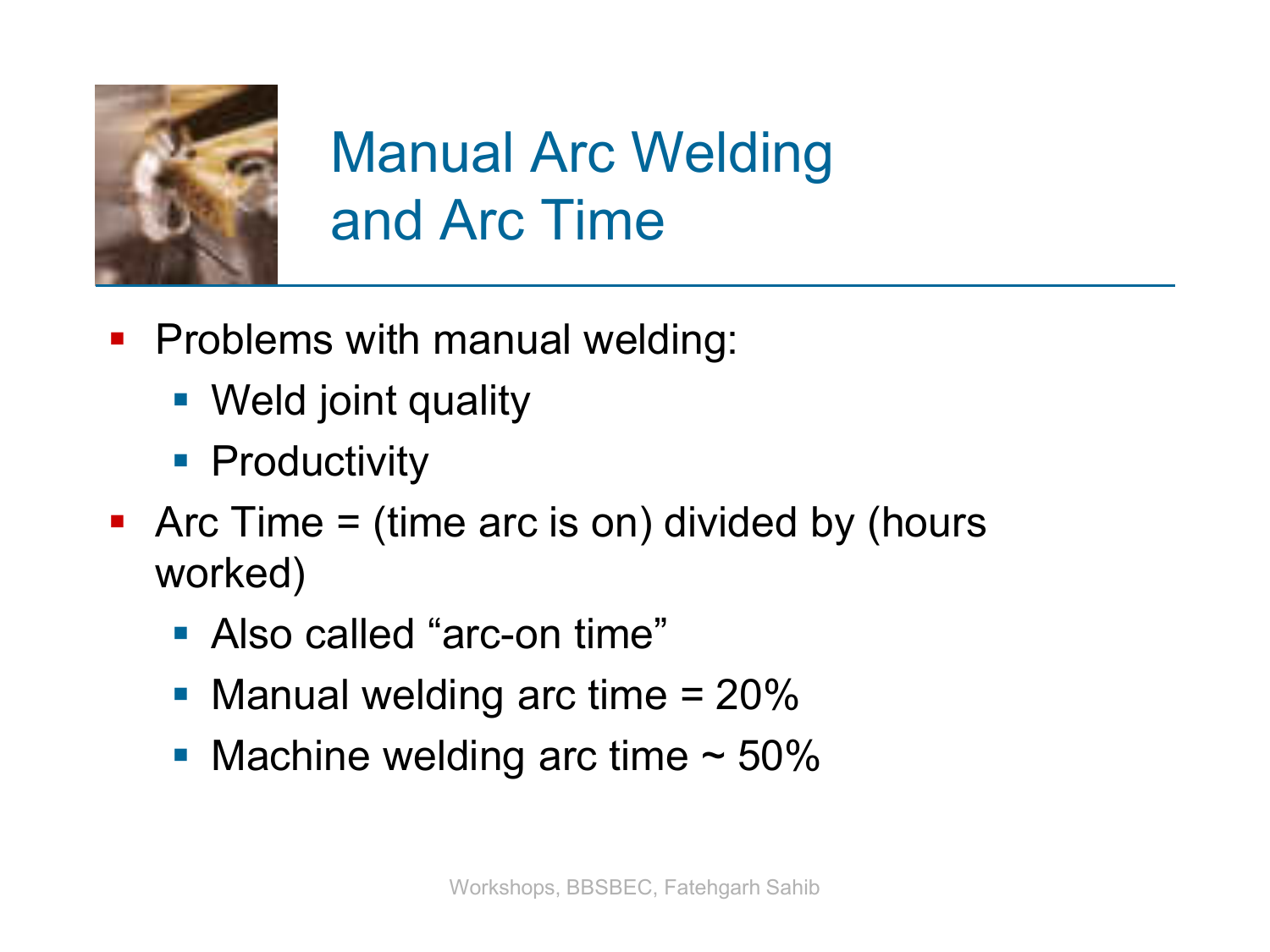

### Two Basic Types of AW Electrodes

- Consumable consumed during welding process
	- **Source of filler metal in arc welding**
- **Nonconsumable not consumed during welding** process
	- **Filler metal must be added separately if it is** added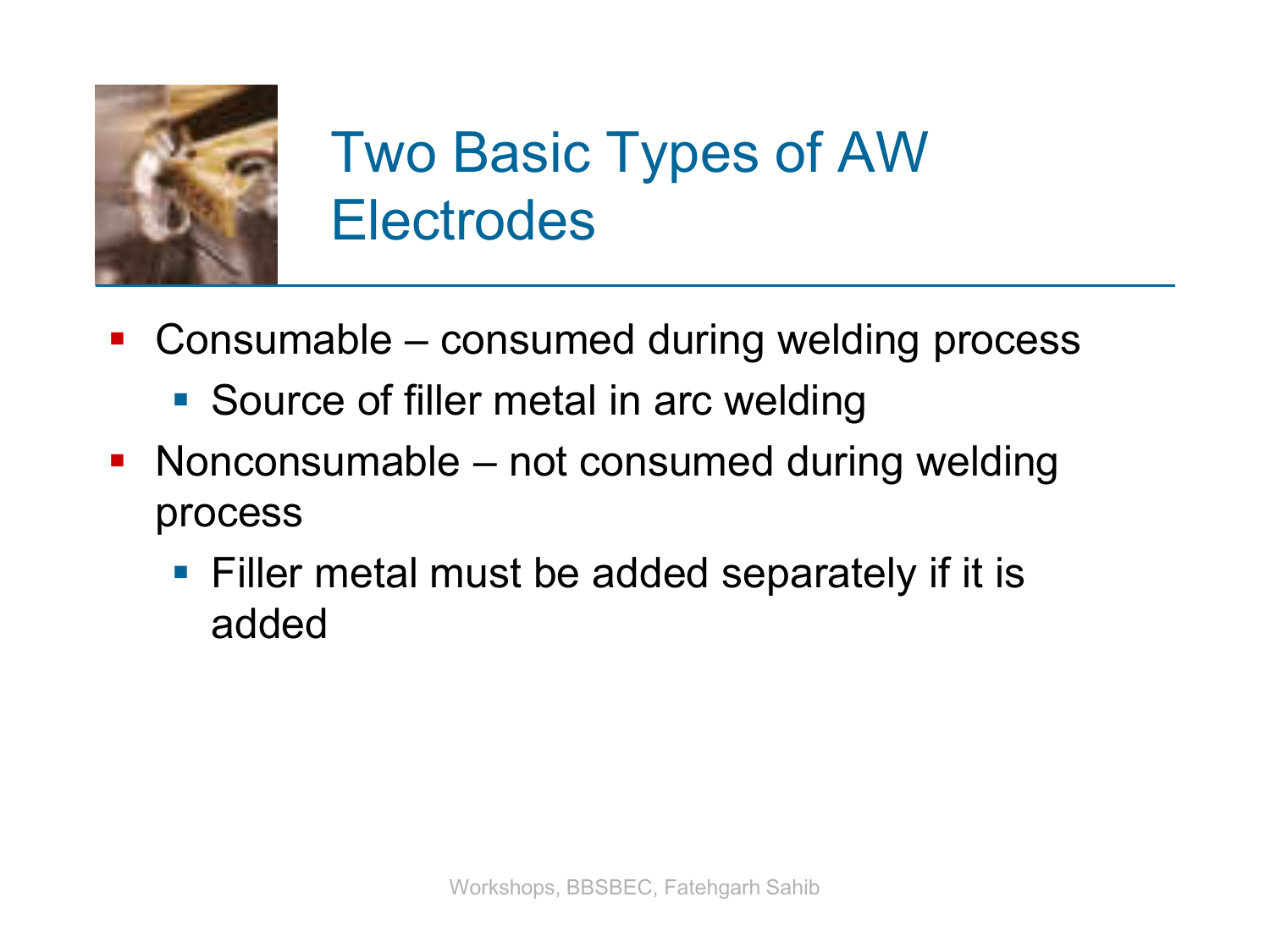

#### Consumable Electrodes

- **Forms of consumable electrodes** 
	- Welding rods (a.k.a. sticks) are 9 to 18 inches and 3/8 inch or less in diameter and must be changed frequently
	- Weld wire can be continuously fed from spools with long lengths of wire, avoiding frequent interruptions
- In both rod and wire forms, electrode is consumed by the arc and added to weld joint as filler metal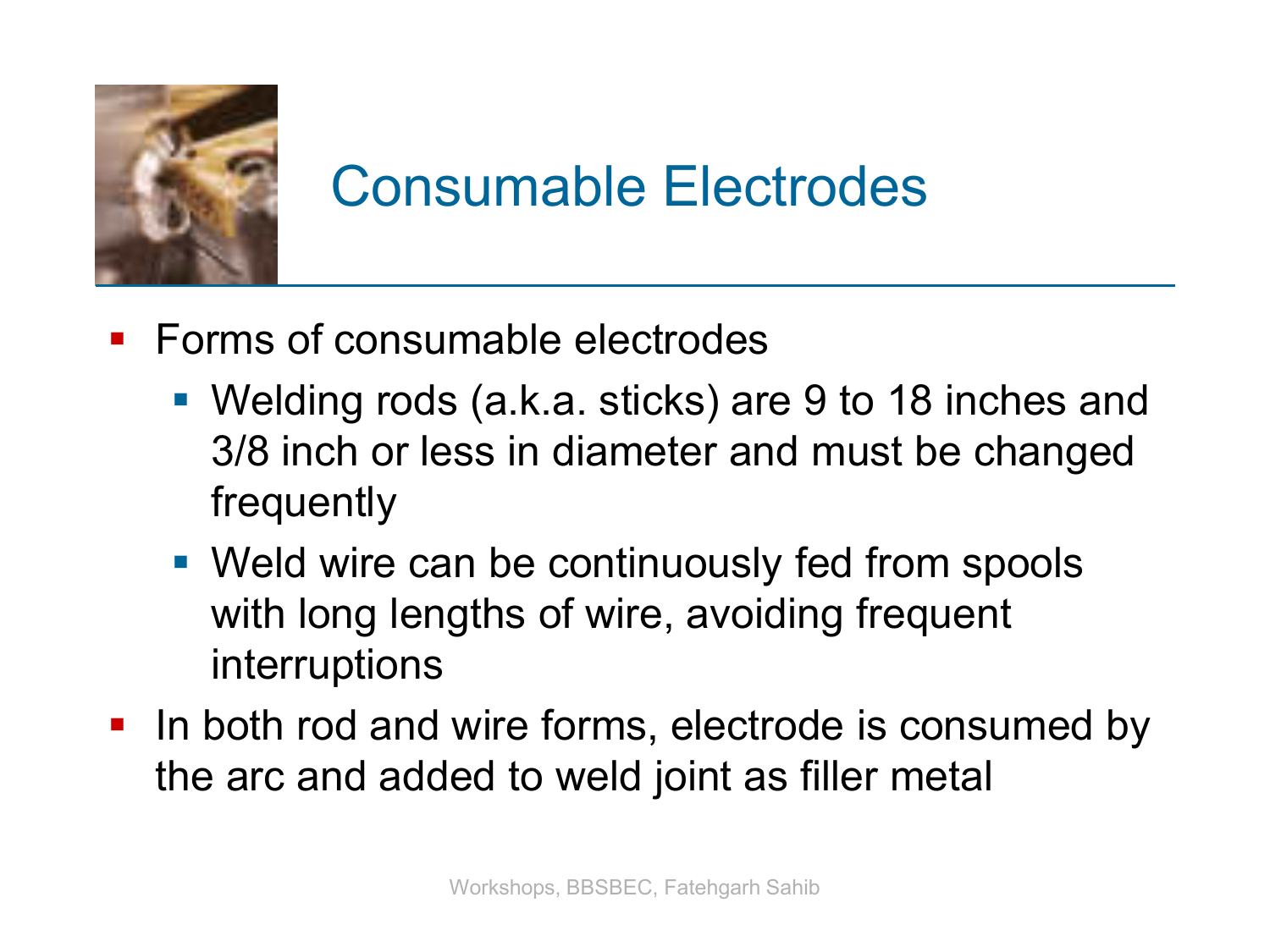

#### Nonconsumable Electrodes

- Made of tungsten which resists melting
- **Gradually depleted during welding (vaporization is** principal mechanism)
- Any filler metal must be supplied by a separate wire fed into weld pool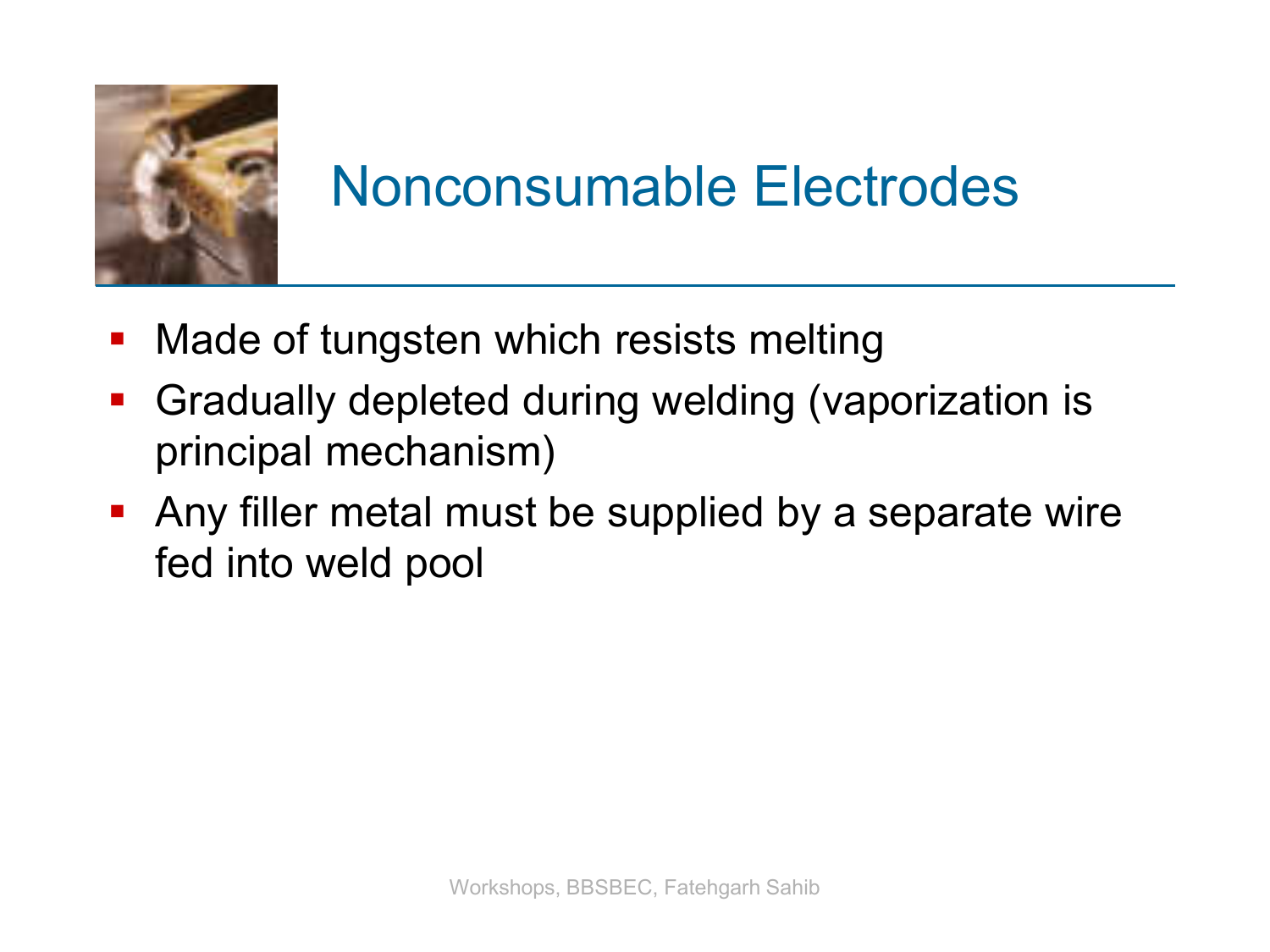

# Arc Shielding

- At high temperatures in AW, metals are chemically reactive to oxygen, nitrogen, and hydrogen in air
	- **Mechanical properties of joint can be degraded by** these reactions
	- To protect operation, arc must be shielded from surrounding air in AW processes
- **Arc shielding is accomplished by:** 
	- Shielding gases, e.g., argon, helium,  $CO<sub>2</sub>$
	- $\blacksquare$  Flux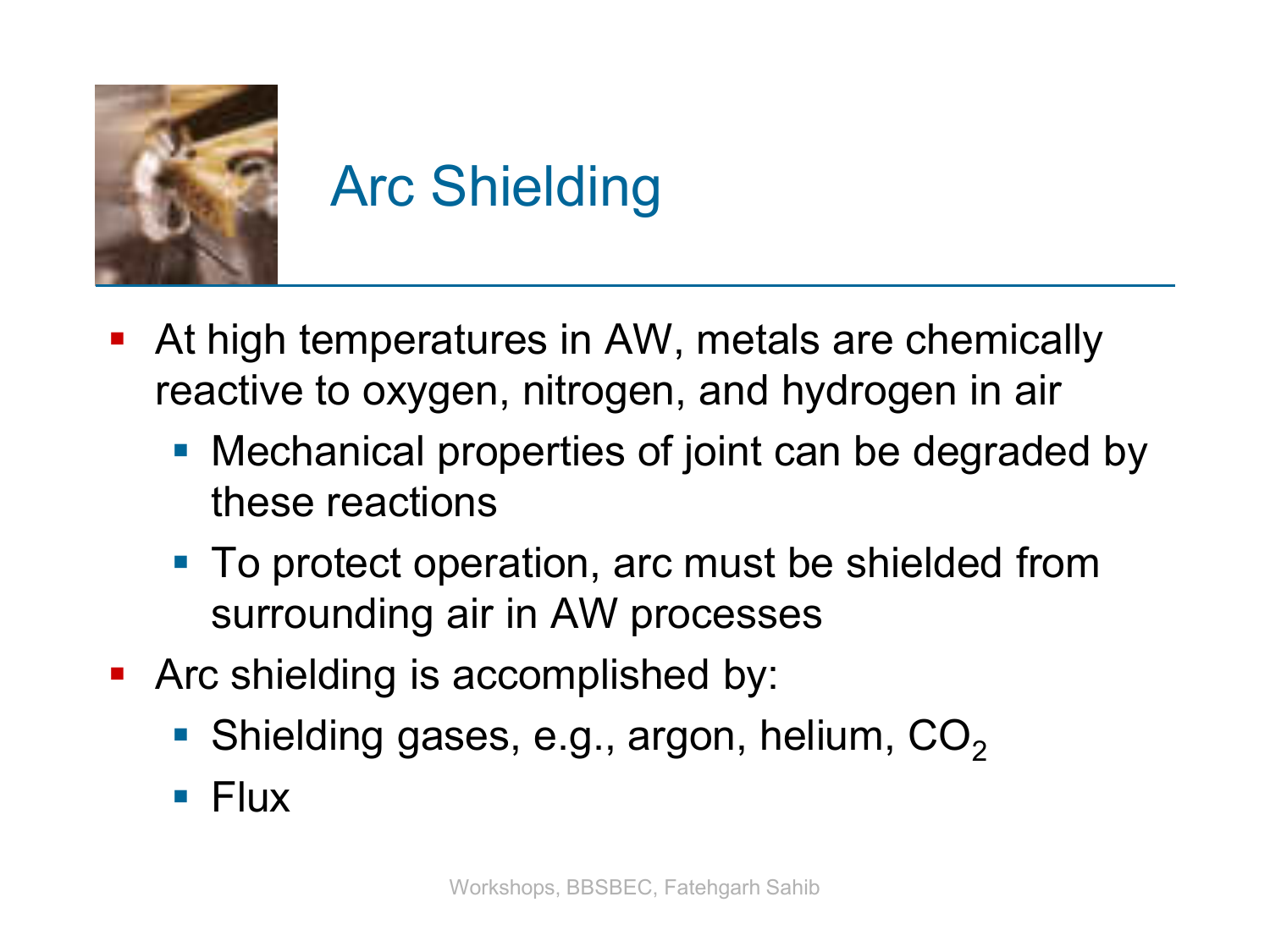

- A substance that prevents formation of oxides and other contaminants in welding, or dissolves them and facilitates removal
- **Provides protective atmosphere for welding**
- **Stabilizes arc**
- **Reduces spattering**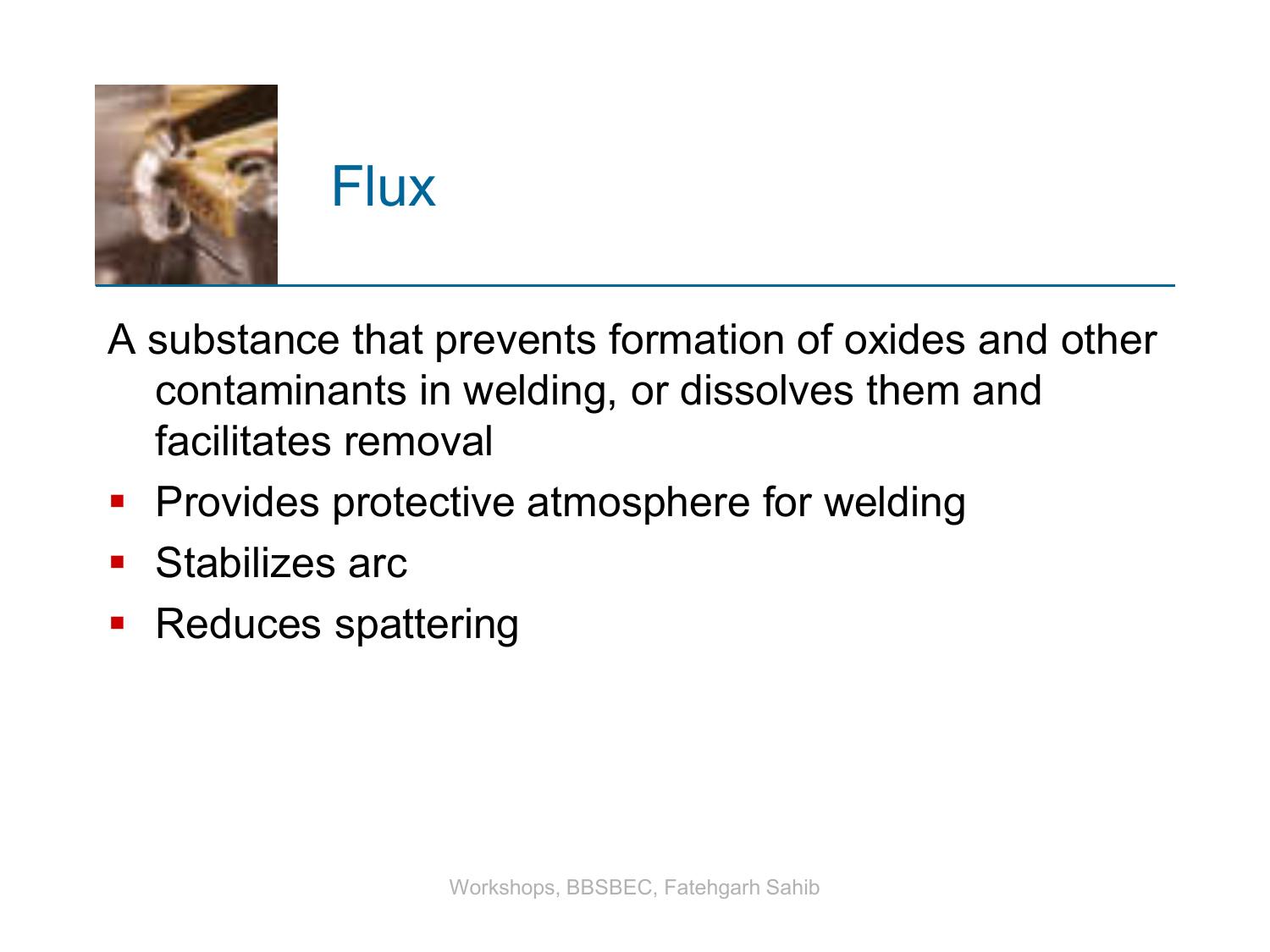

### Various Flux Application **Methods**

- Pouring granular flux onto welding operation
- **Stick electrode coated with flux material that melts** during welding to cover operation
- **Tubular electrodes in which flux is contained in the** core and released as electrode is consumed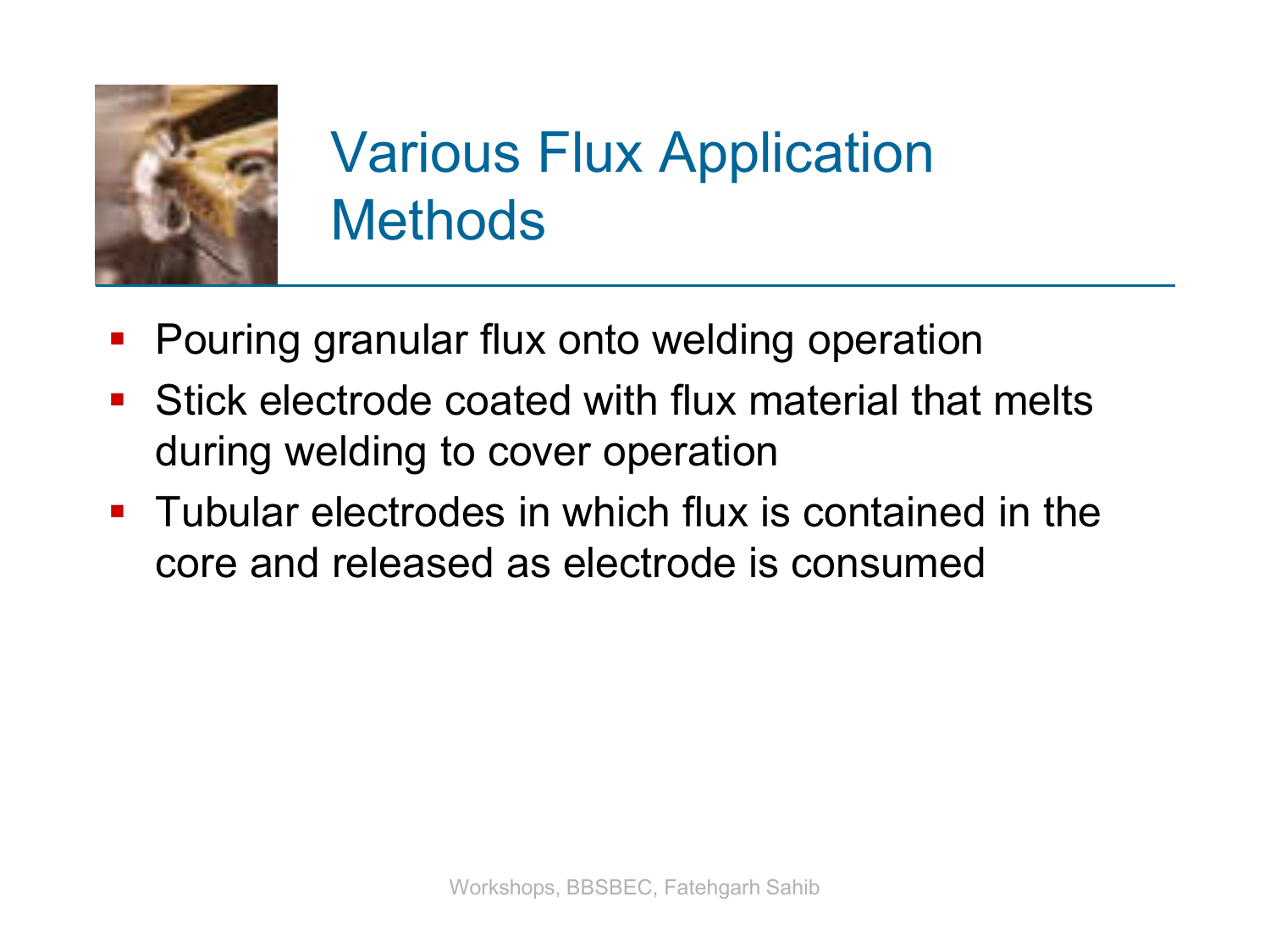

### Power Source in Arc Welding

- Direct current (DC) vs. Alternating current (AC)
	- **AC** machines less expensive to purchase and operate, but generally restricted to ferrous metals
	- DC equipment can be used on all metals and is generally noted for better arc control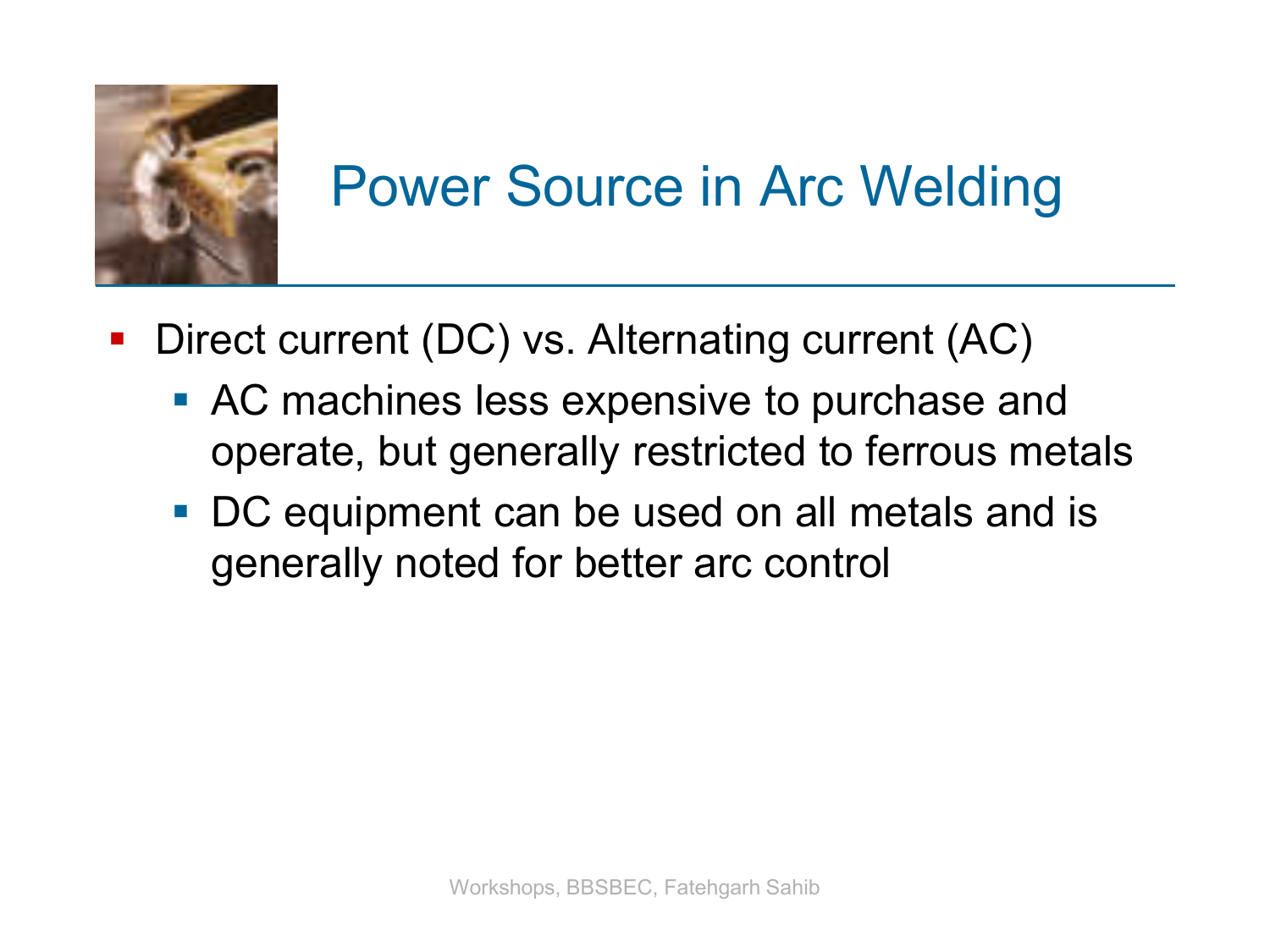

### Consumable Electrode AW Processes

- **Shielded Metal Arc Welding**
- Gas Metal Arc Welding
- **Flux-Cored Arc Welding**
- **Electrogas Welding**
- **Submerged Arc Welding**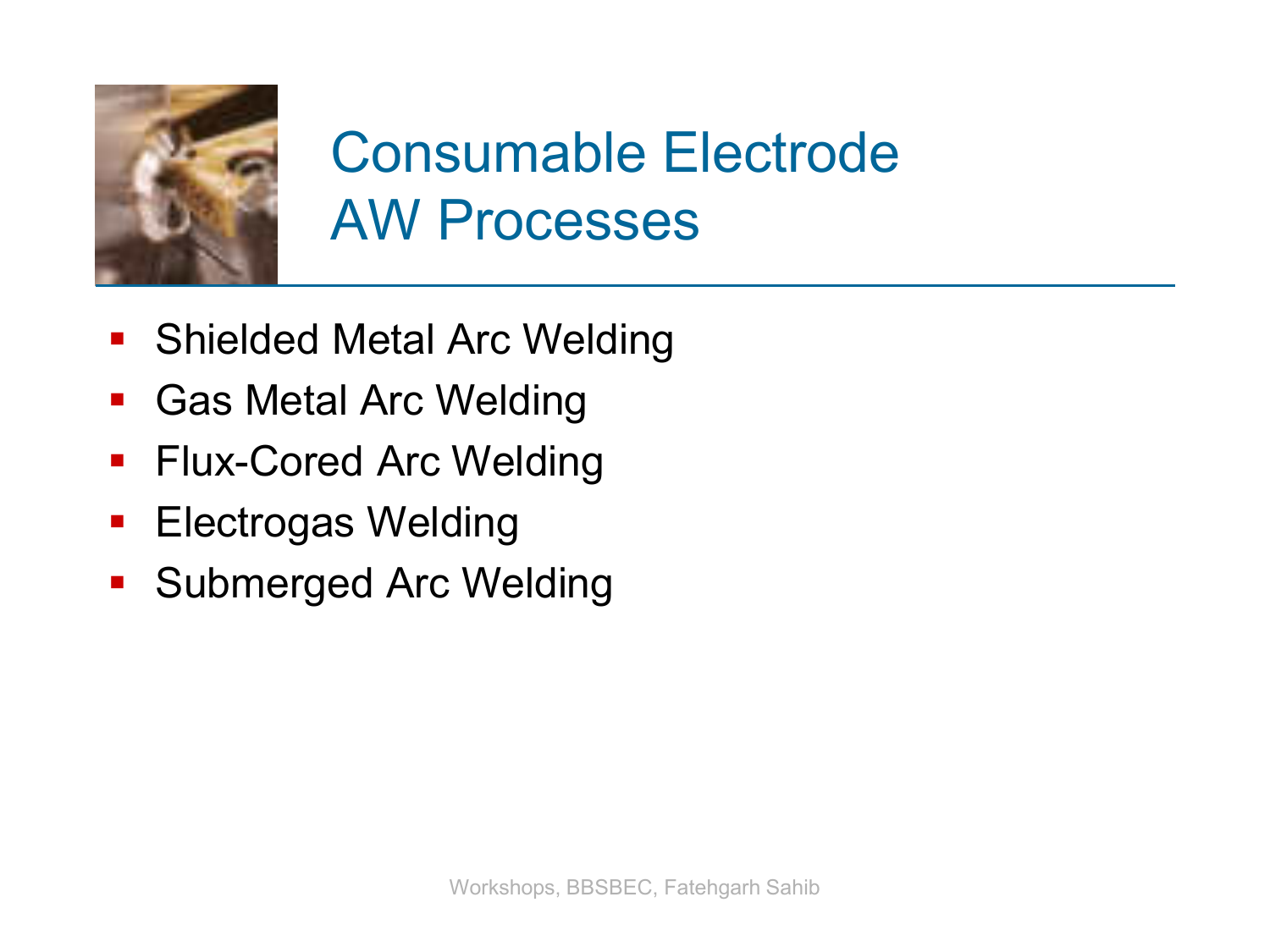

### Shielded Metal Arc Welding (SMAW)

- Uses a consumable electrode consisting of a filler metal rod coated with chemicals that provide flux and shielding
- **Sometimes called "stick welding"**
- **Power supply, connecting cables, and electrode** holder available for a few thousand dollars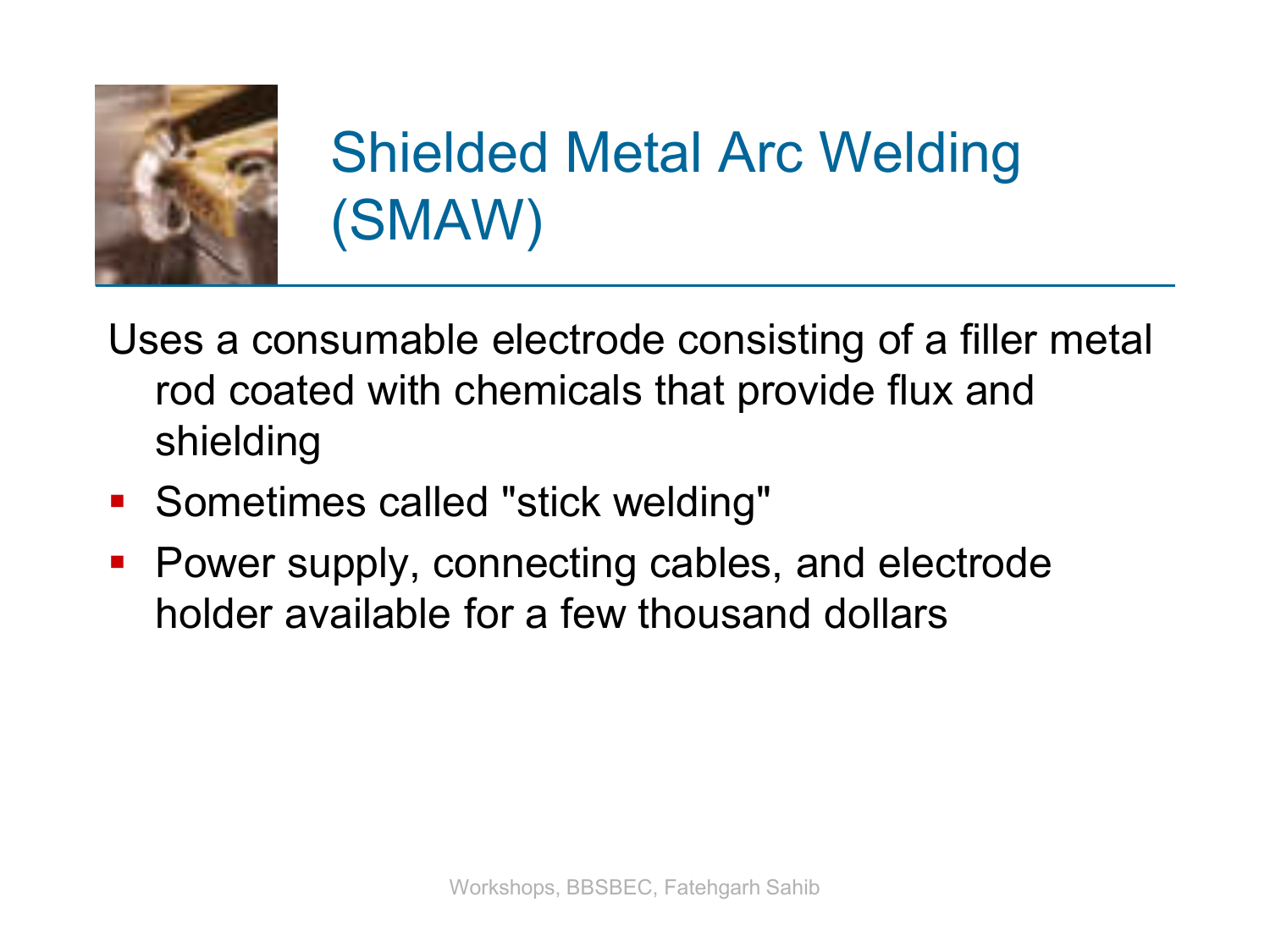

### Shielded Metal Arc Welding (SMAW)

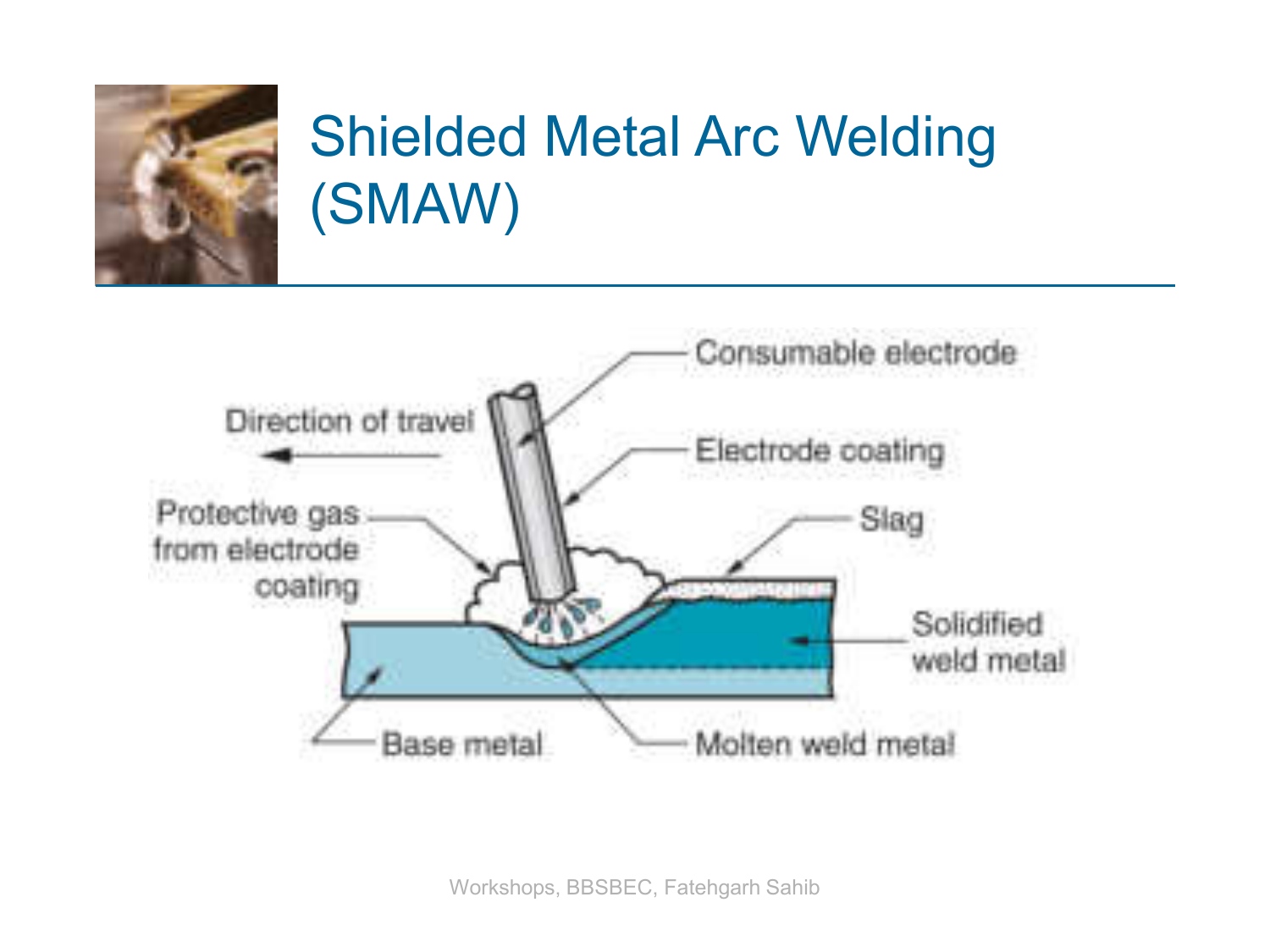

# Welding Stick in SMAW

- Composition of filler metal usually close to base metal
- Coating: powdered cellulose mixed with oxides and carbonates, and held together by a silicate binder
- **Welding stick is clamped in electrode holder** connected to power source
- **Disadvantages of stick welding:** 
	- **Sticks must be periodically changed**
	- **High current levels may melt coating prematurely**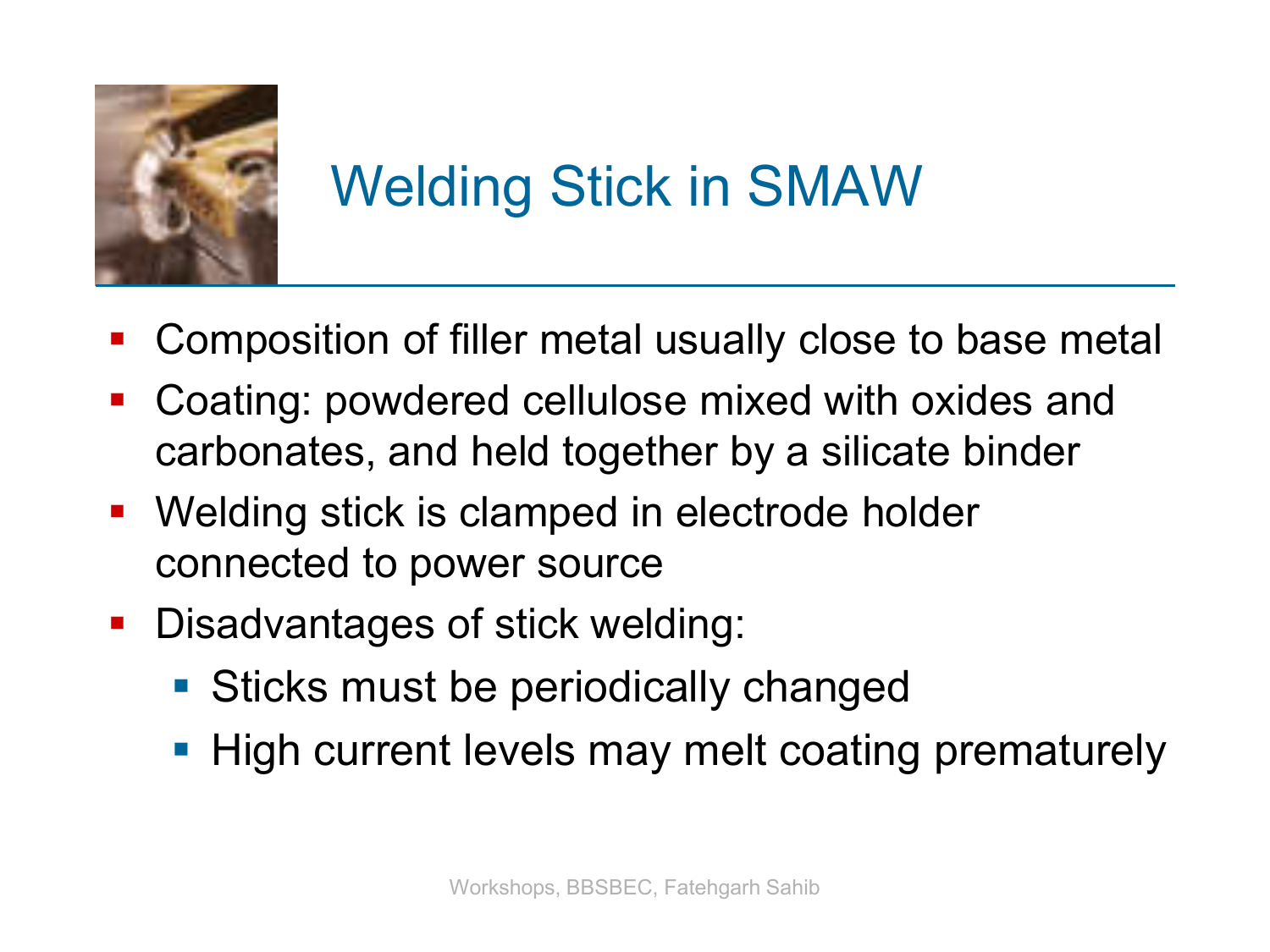

#### Shielded Metal Arc Welding

**Shielded metal arc** welding (stick welding) performed by a human welder (photo courtesy of Hobart Brothers Co.)



Workshops, BBSBEC, Fatehgarh Sahib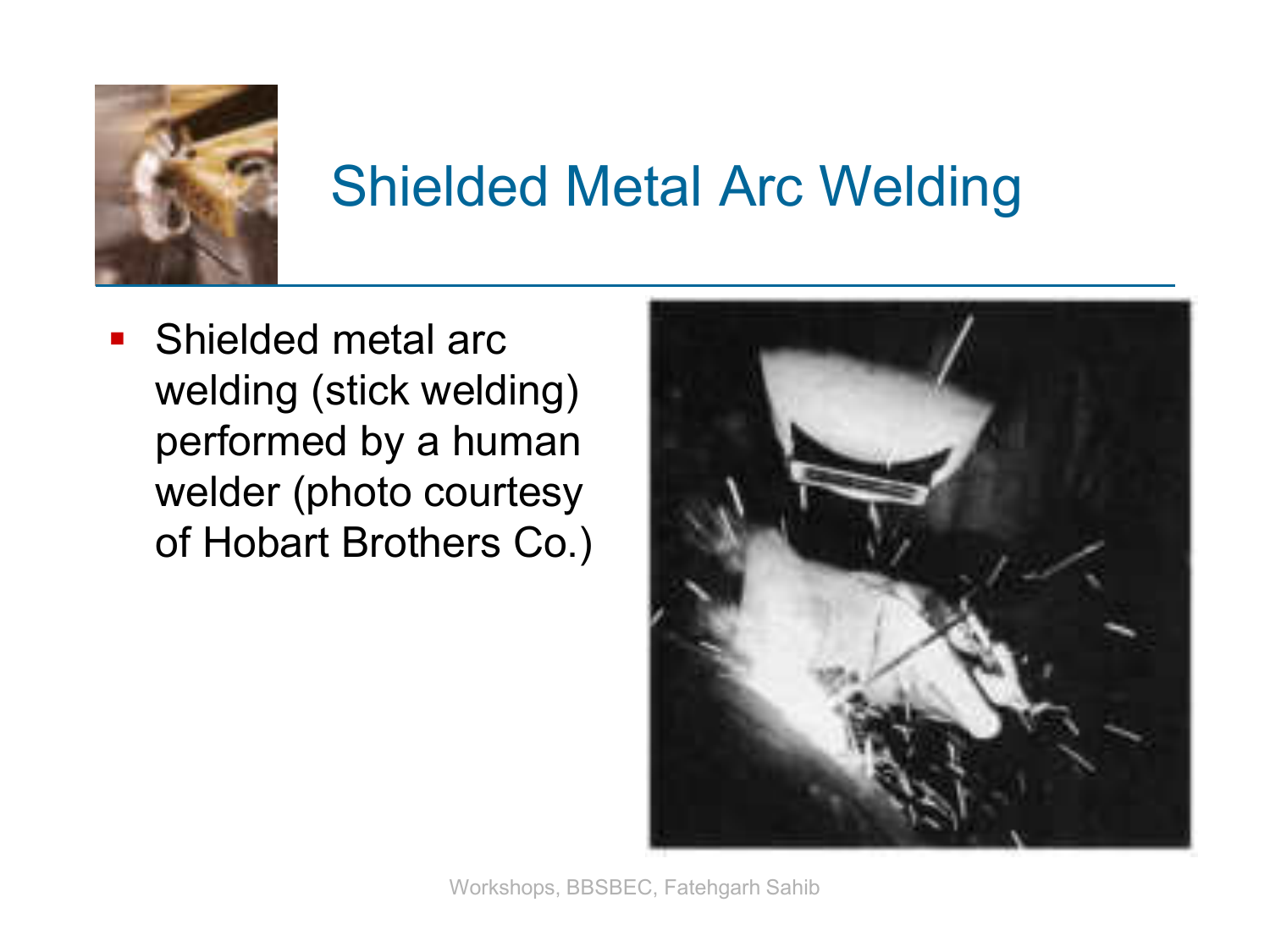

# SMAW Applications

- Used for steels, stainless steels, cast irons, and certain nonferrous alloys
- Not used or rarely used for aluminum and its alloys, copper alloys, and titanium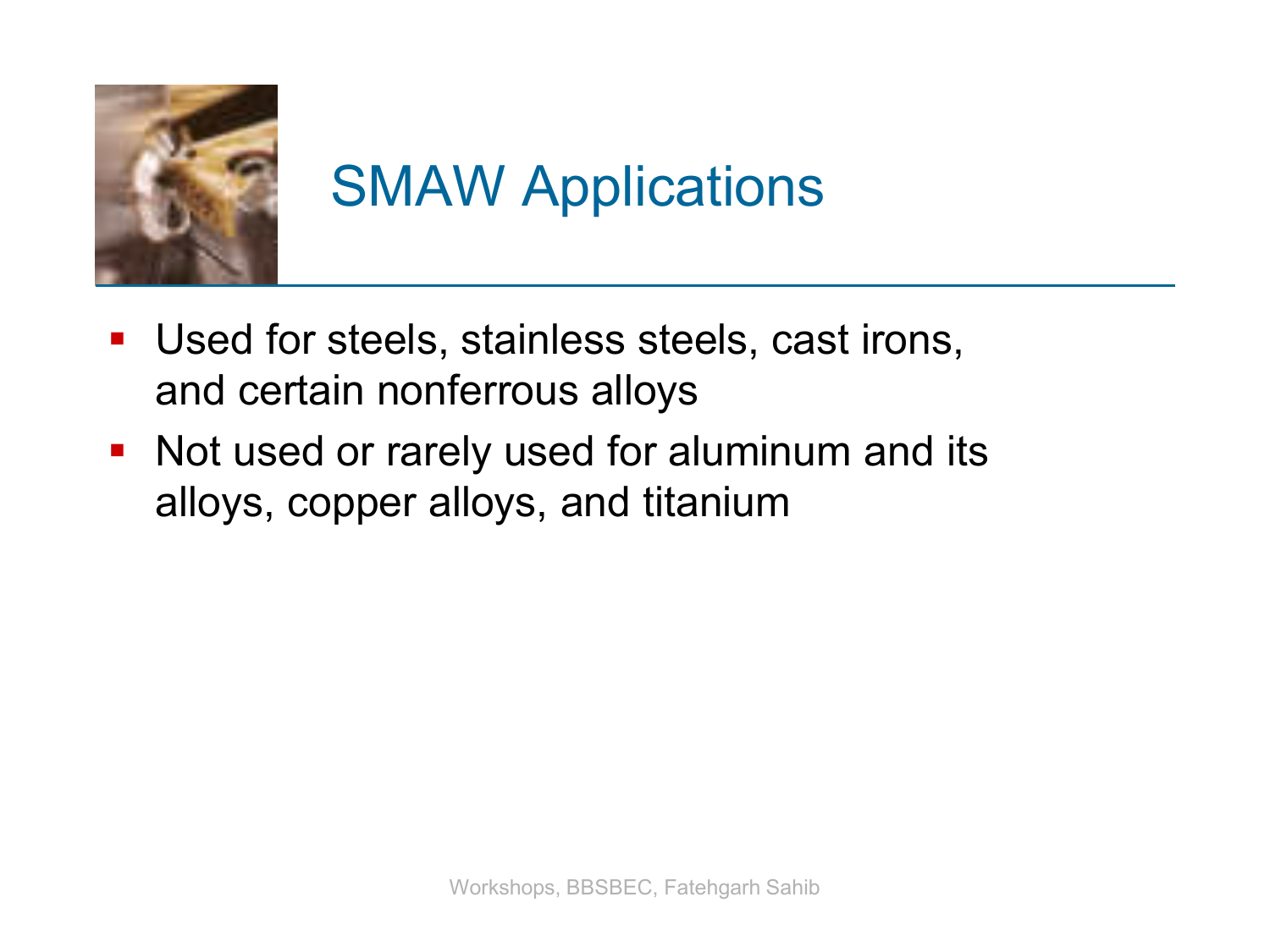

# Gas Metal Arc Welding (GMAW)

- Uses a consumable bare metal wire as electrode with shielding by flooding arc with a gas
- Wire is fed continuously and automatically from a spool through the welding gun
- **Shielding gases include argon and helium for** aluminum welding, and CO<sub>2</sub> for steel welding
- **Bare electrode wire plus shielding gases eliminate** slag on weld bead
	- No need for manual grinding and cleaning of slag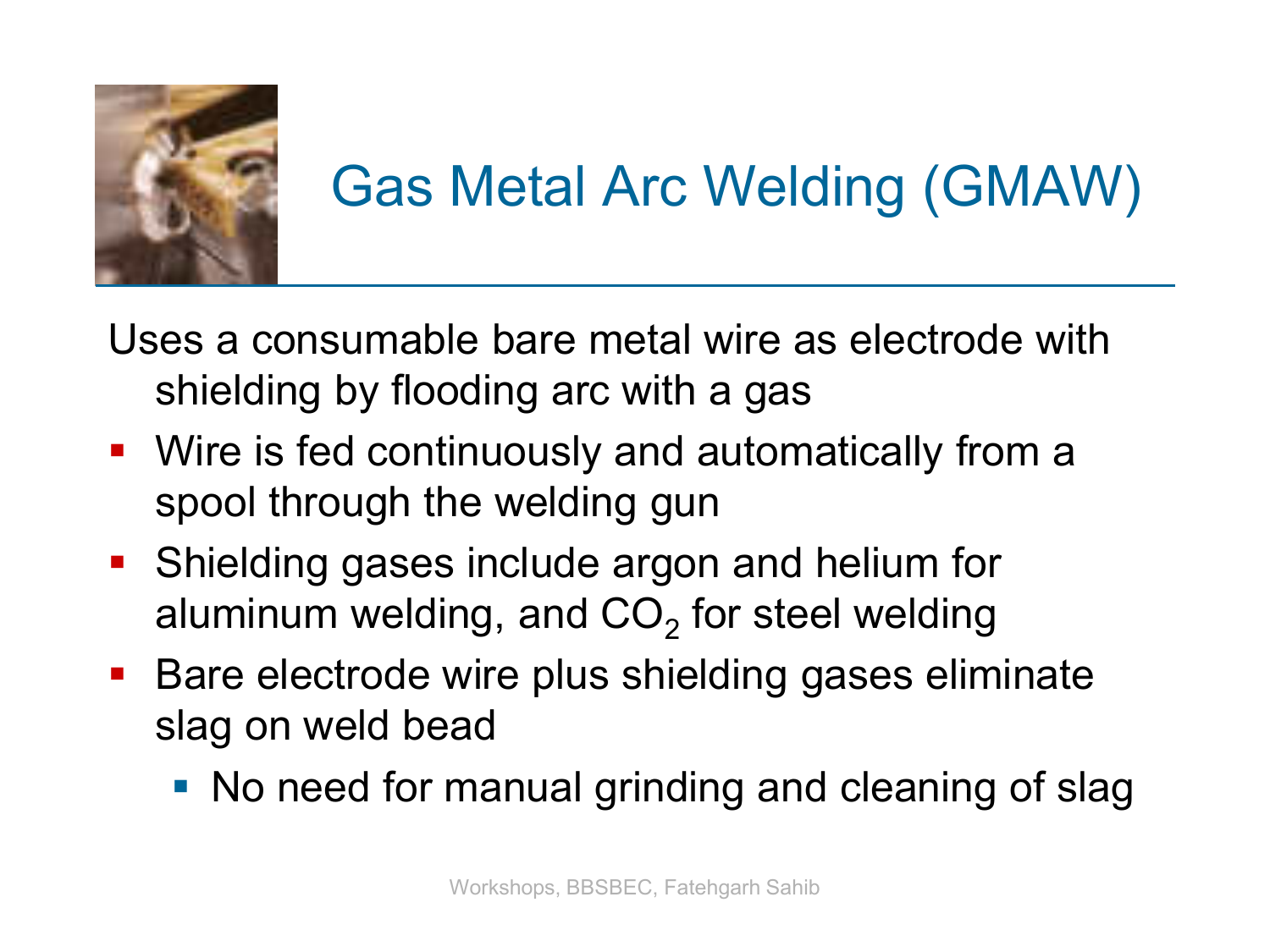

## Gas Metal Arc Welding



Workshops, BBSBEC, Fatehgarh Sahib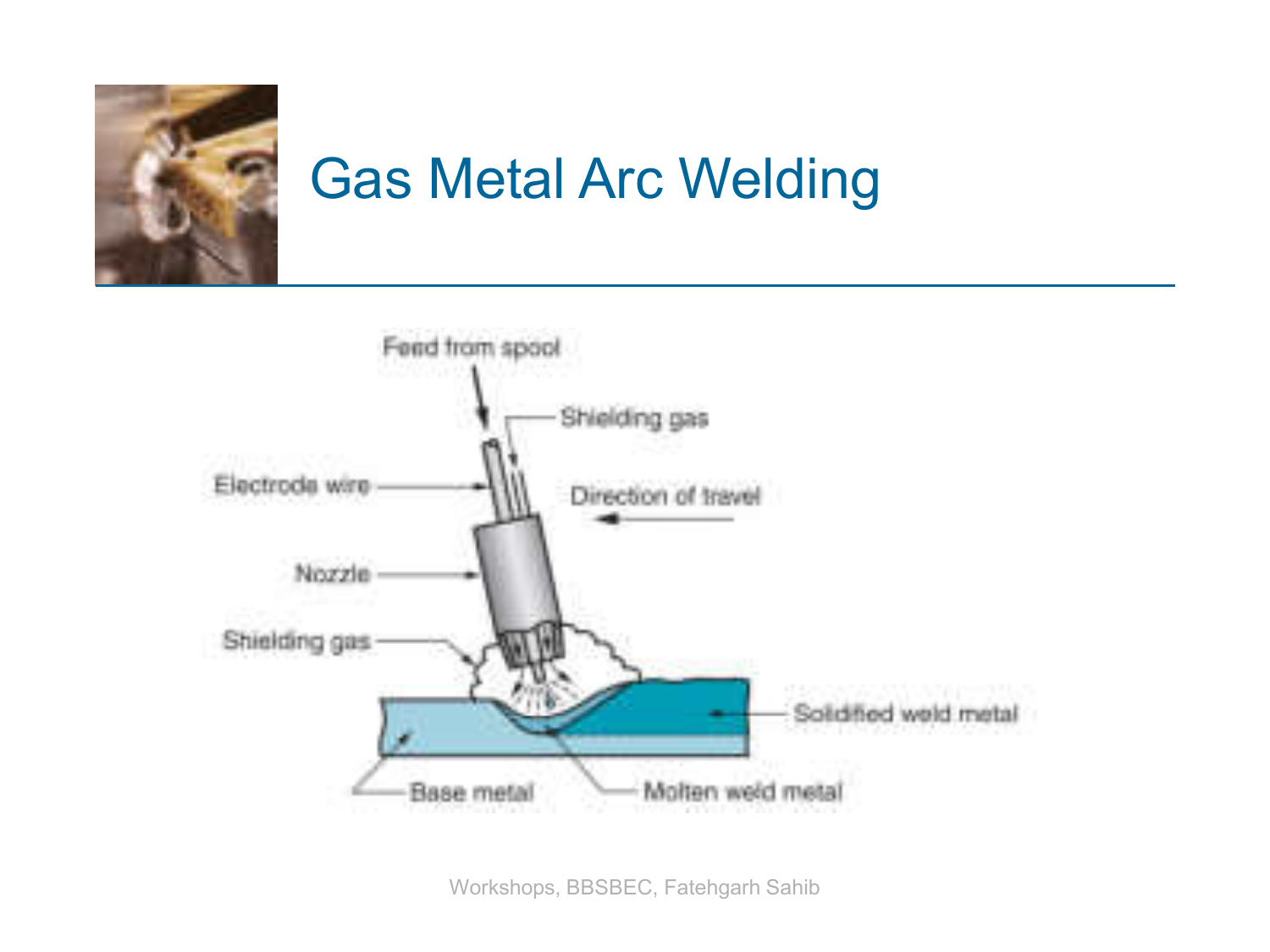

# GMAW Advantages over SMAW

- Better arc time because of continuous wire electrode
	- **Sticks must be periodically changed in SMAW**
- Better use of electrode filler metal than SMAW
	- **End of stick cannot be used in SMAW**
- **Higher deposition rates**
- **Eliminates problem of slag removal**
- Can be readily automated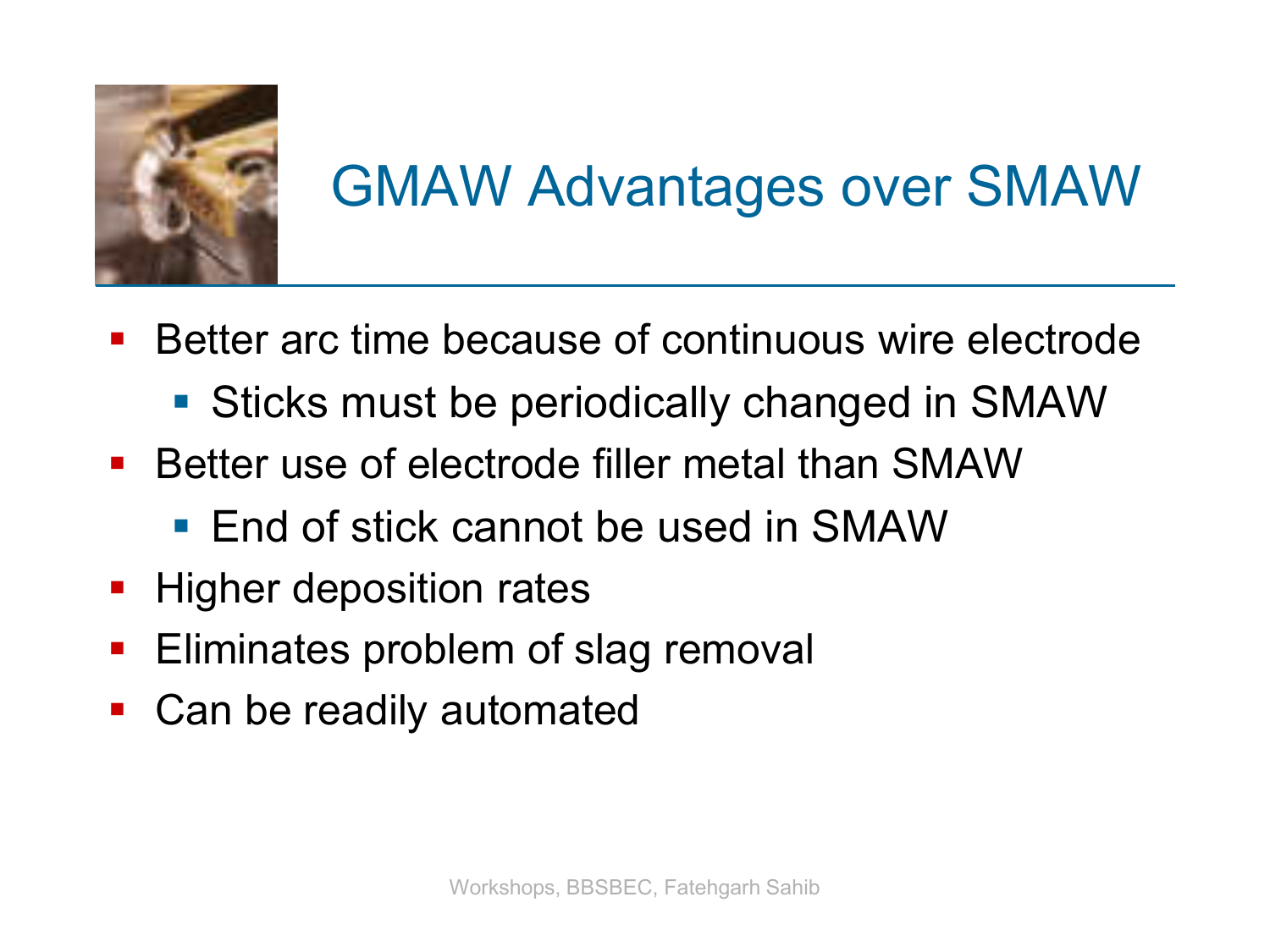

# Flux-Cored Arc Welding (FCAW)

Adaptation of shielded metal arc welding, to overcome limitations of stick electrodes - two versions

- Self-shielded FCAW core includes compounds that produce shielding gases
- Gas-shielded FCAW uses externally applied shielding gases
- **Electrode is a continuous consumable tubing (in** coils) containing flux and other ingredients (e.g., alloying elements) in its core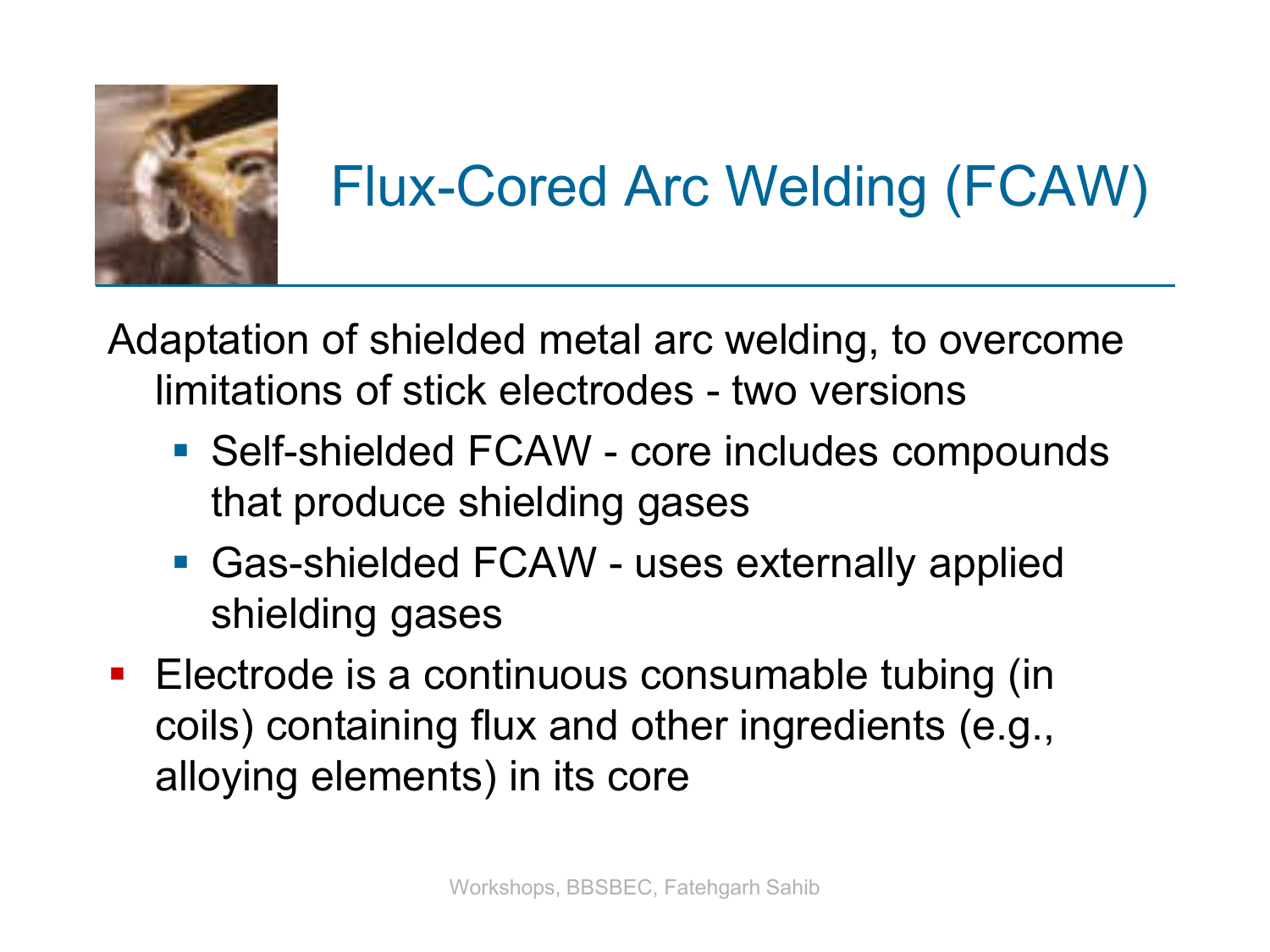

### Flux-Cored Arc Welding

Presence or absence of externally supplied shielding gas distinguishes: (1) self-shielded - core provides ingredients for shielding, (2) gas-shielded - uses external shielding gases



Workshops, BBSBEC, Fatehgarh Sahib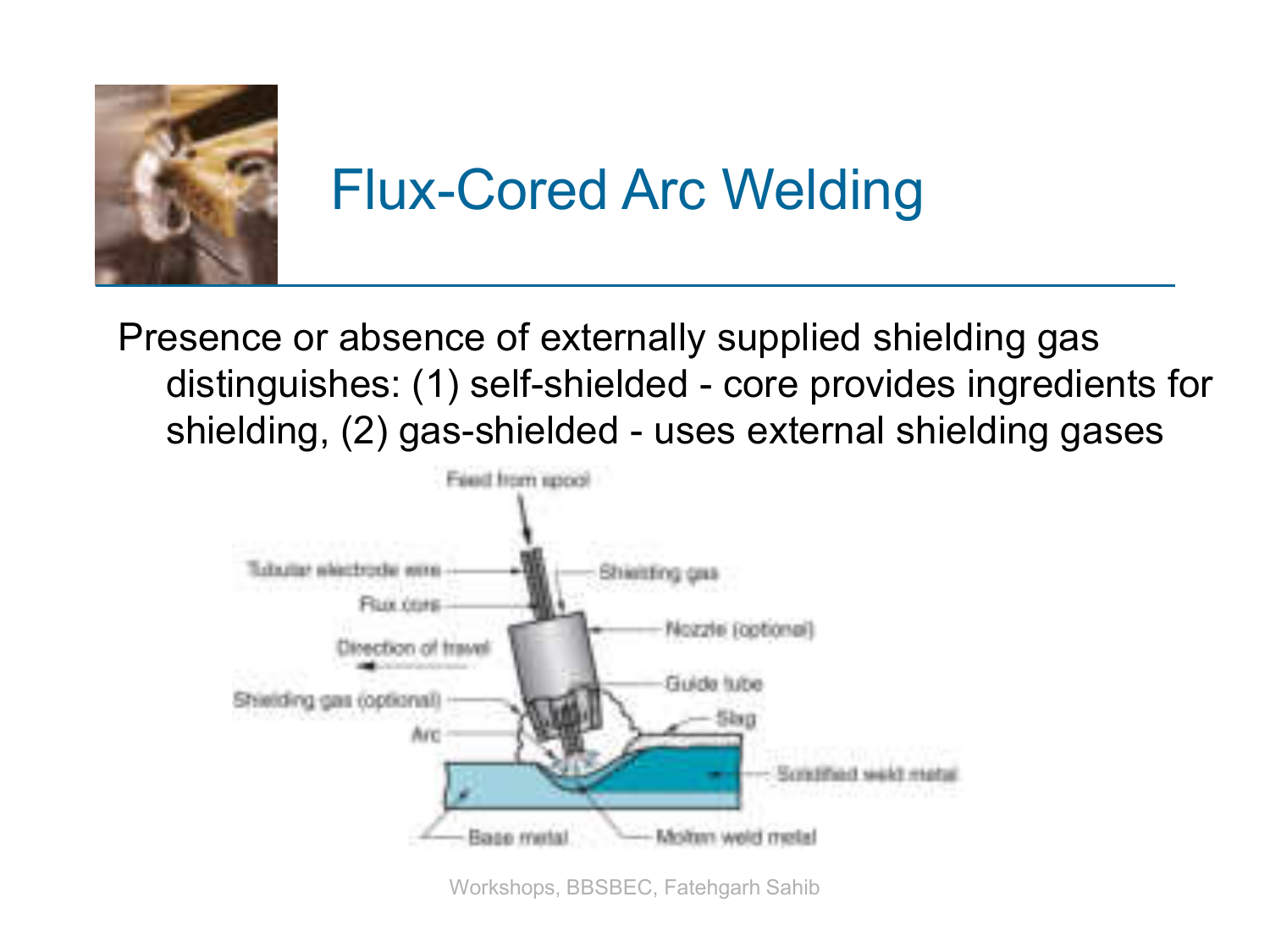

# Electrogas Welding (EGW)

- Uses a continuous consumable electrode, flux-cored wire or bare wire with externally supplied shielding gases, and molding shoes to contain molten metal
- When flux-cored electrode wire is used and no external gases are supplied, then special case of self-shielded FCAW
- **When a bare electrode wire used with shielding** gases from external source, then special case of GMAW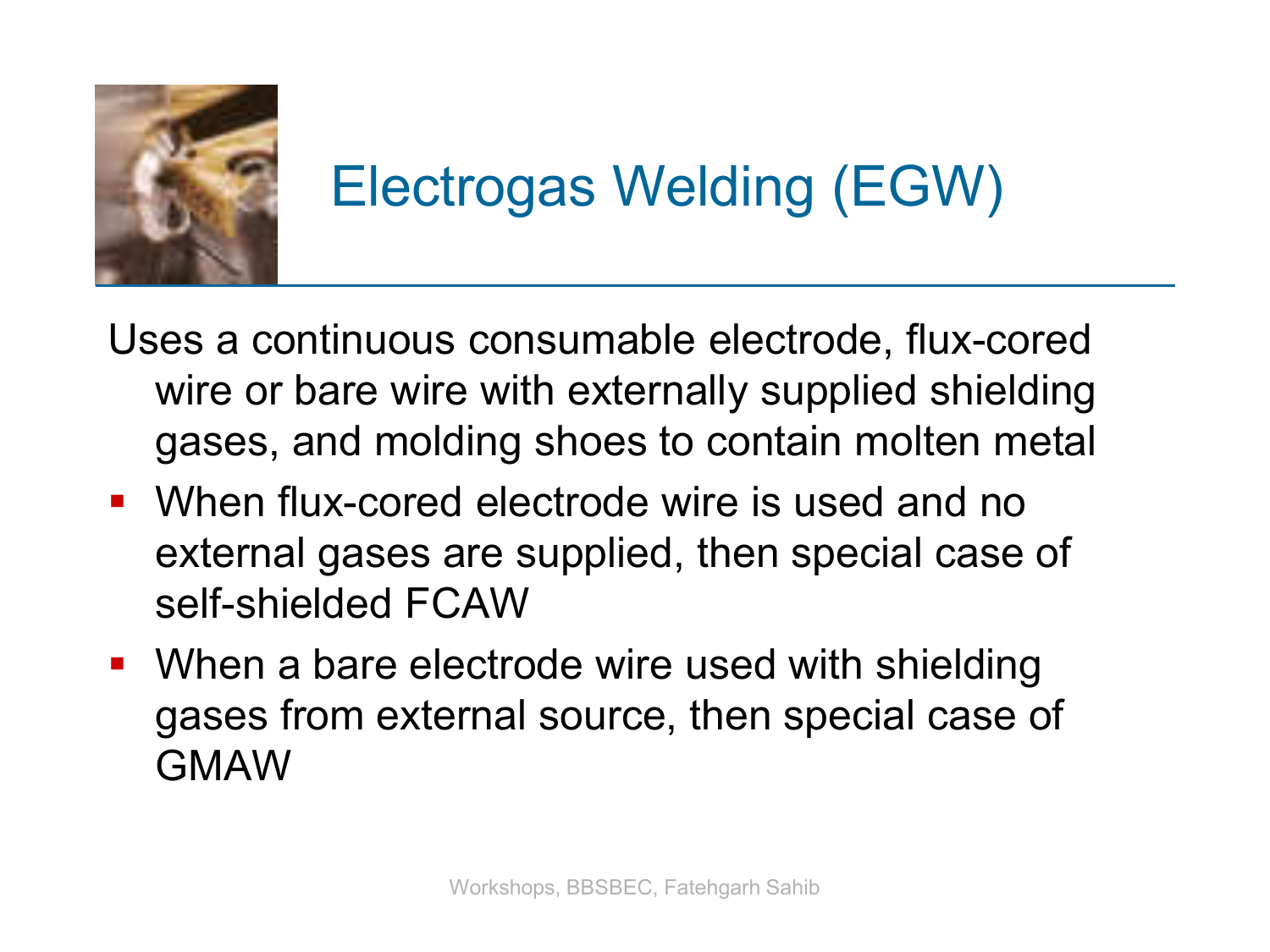

# Electrogas Welding

**Electrogas welding using flux-cored electrode wire: (a)** front view with molding shoe removed for clarity, and (b) side view showing molding shoes on both sides



Workshops, BBSBEC, Fatehgarh Sahib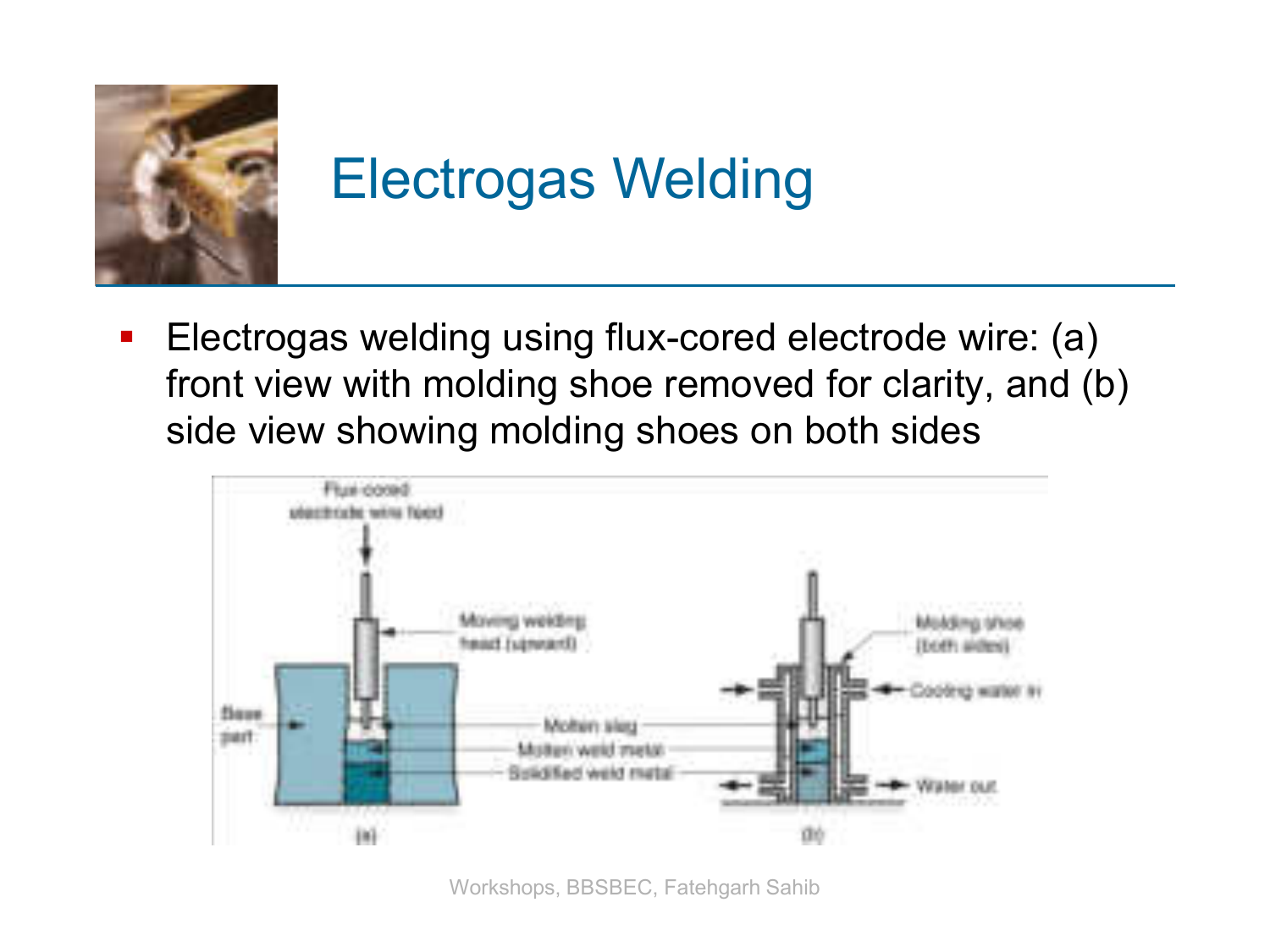

# Submerged Arc Welding (SAW)

Uses a continuous, consumable bare wire electrode, with arc shielding by a cover of granular flux

- **Electrode wire is fed automatically from a coil**
- **Filux introduced into joint slightly ahead of arc by** gravity from a hopper
	- Completely submerges operation, preventing sparks, spatter, and radiation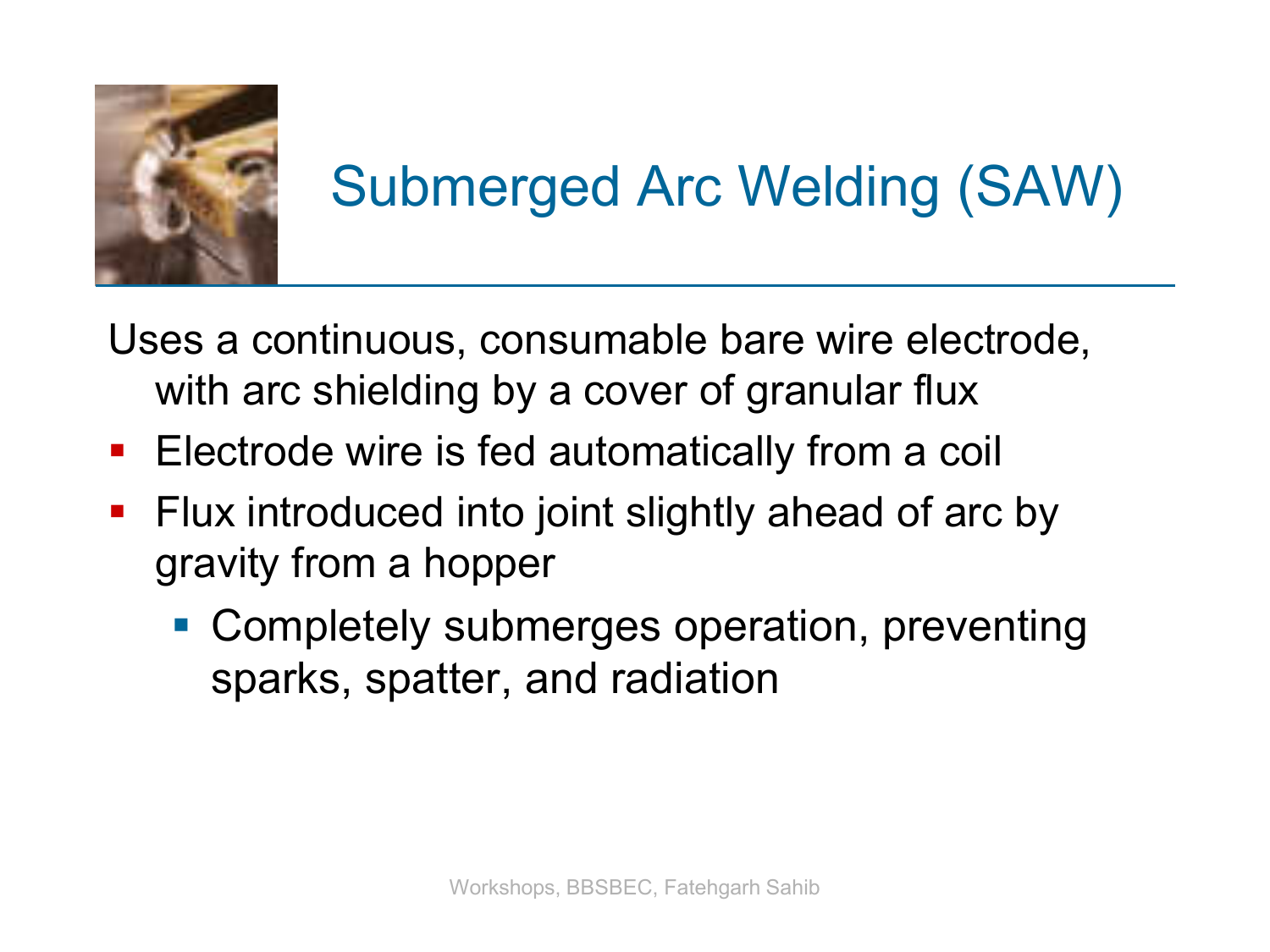

### Submerged Arc Welding

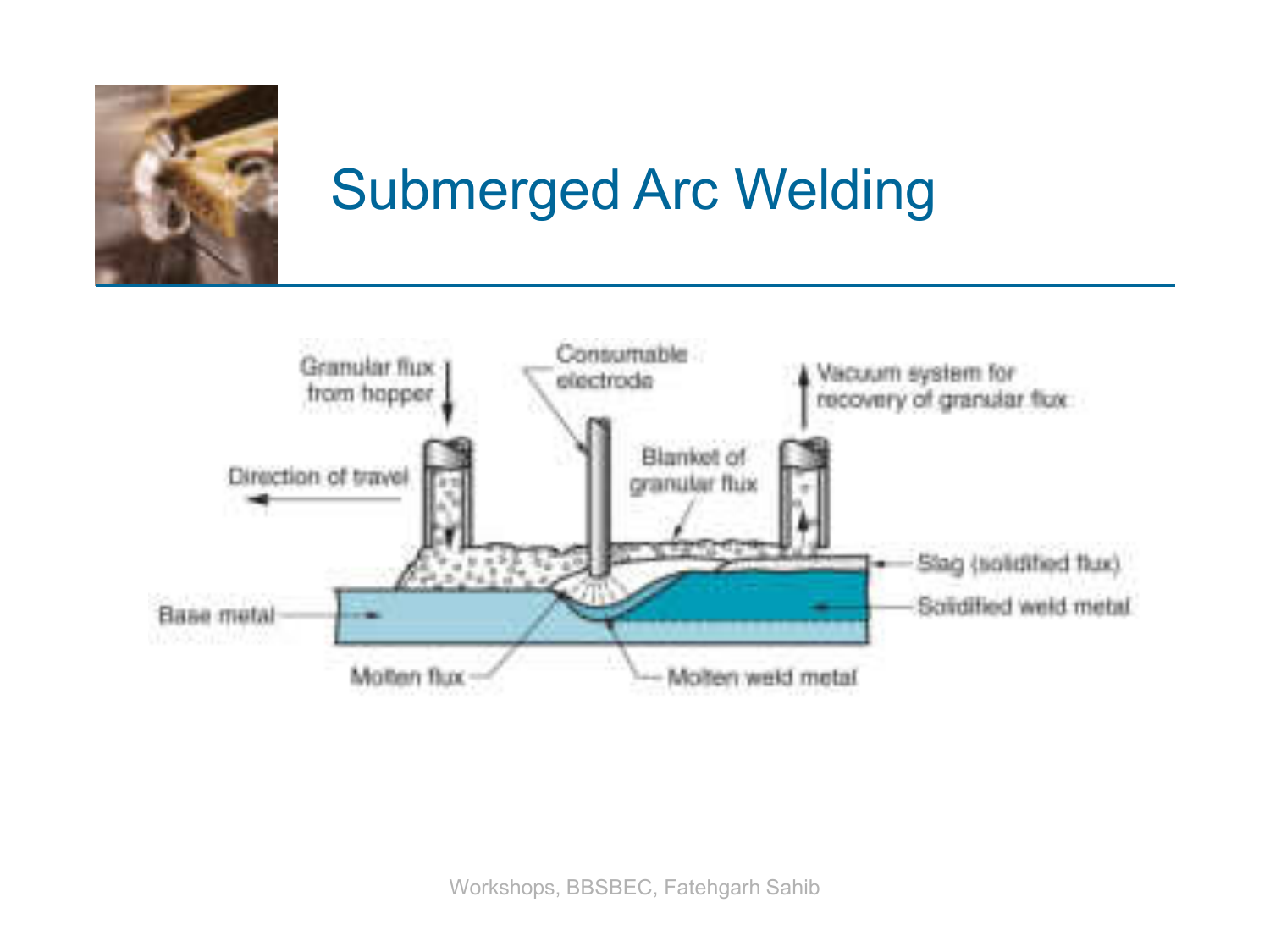

# SAW Applications and Products

- Steel fabrication of structural shapes (e.g., I-beams)
- Seams for large diameter pipes, tanks, and pressure vessels
- **Welded components for heavy machinery**
- Most steels (except hi C steel)
- Not good for nonferrous metals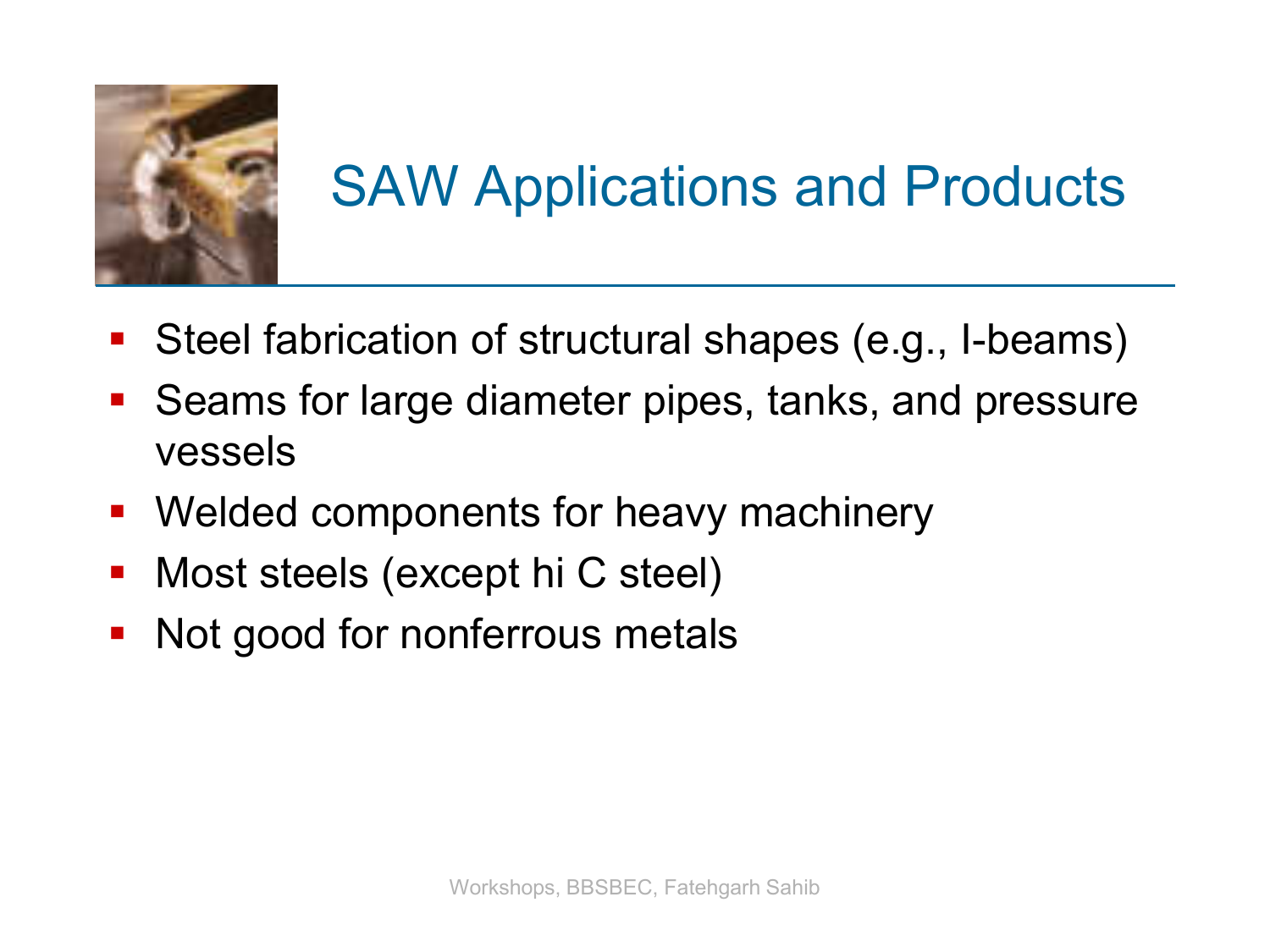

### Nonconsumable Electrode Processes

- **Gas Tungsten Arc Welding**
- Plasma Arc Welding
- **Carbon Arc Welding**
- **Stud Welding**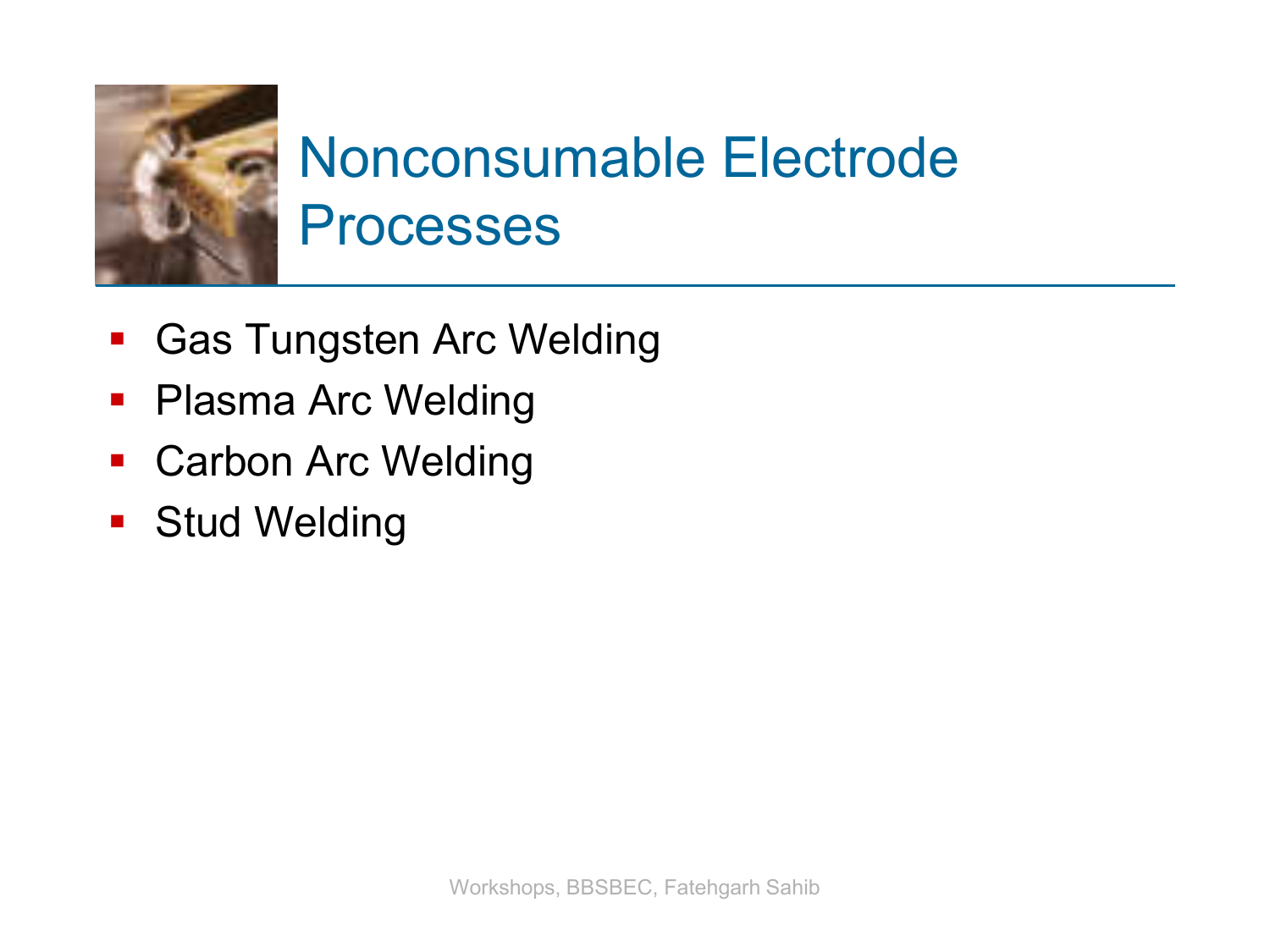

# Gas Tungsten Arc Welding (GTAW)

Uses a nonconsumable tungsten electrode and an inert gas for arc shielding

- Melting point of tungsten =  $3410^{\circ}$ C (6170 $^{\circ}$ F)
- A.k.a. Tungsten Inert Gas (TIG) welding
	- **In Europe, called "WIG welding"**
- Used with or without a filler metal
	- When filler metal used, it is added to weld pool from separate rod or wire
- Applications: aluminum and stainless steel mostly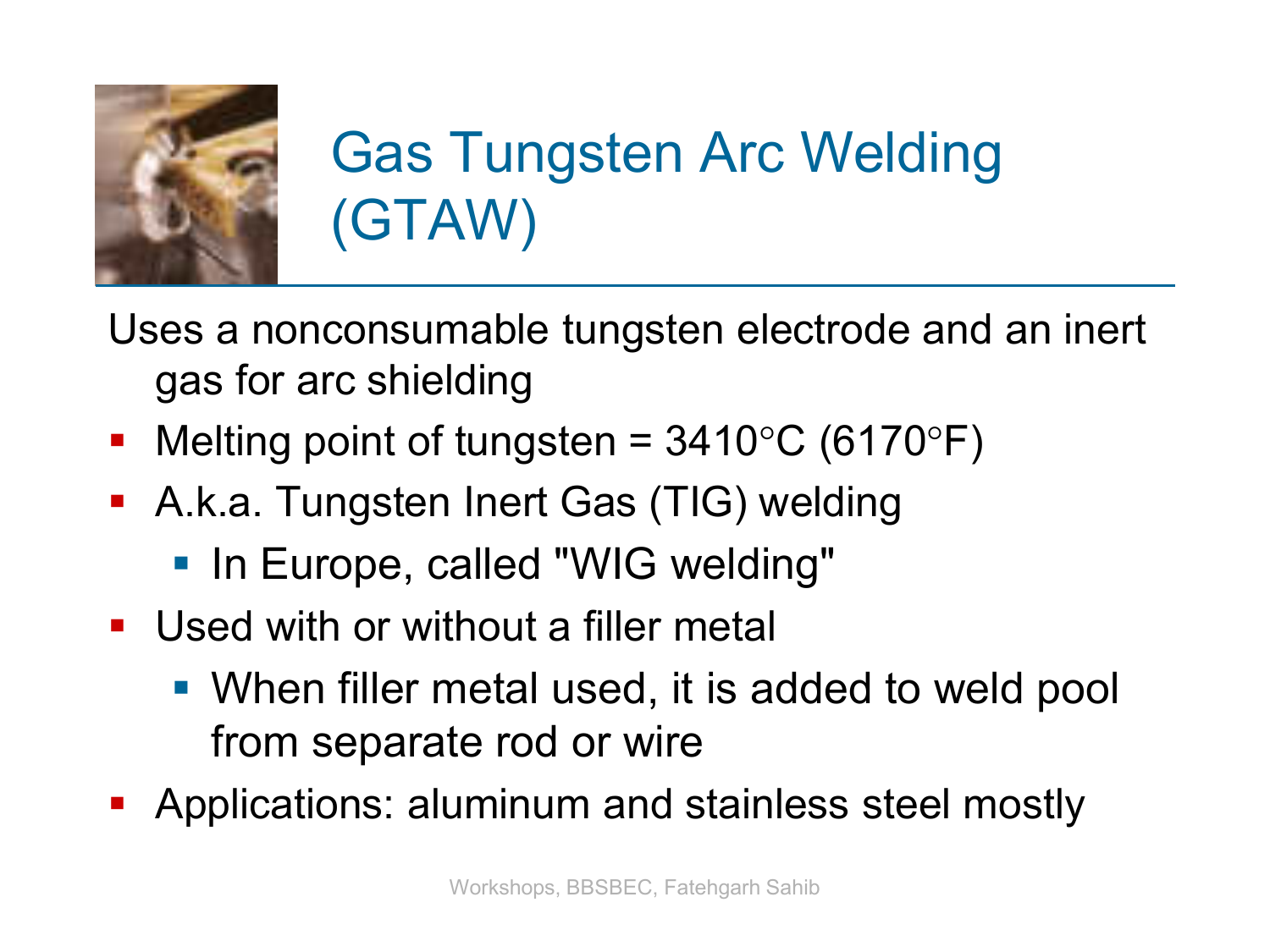

### Gas Tungsten Arc Welding

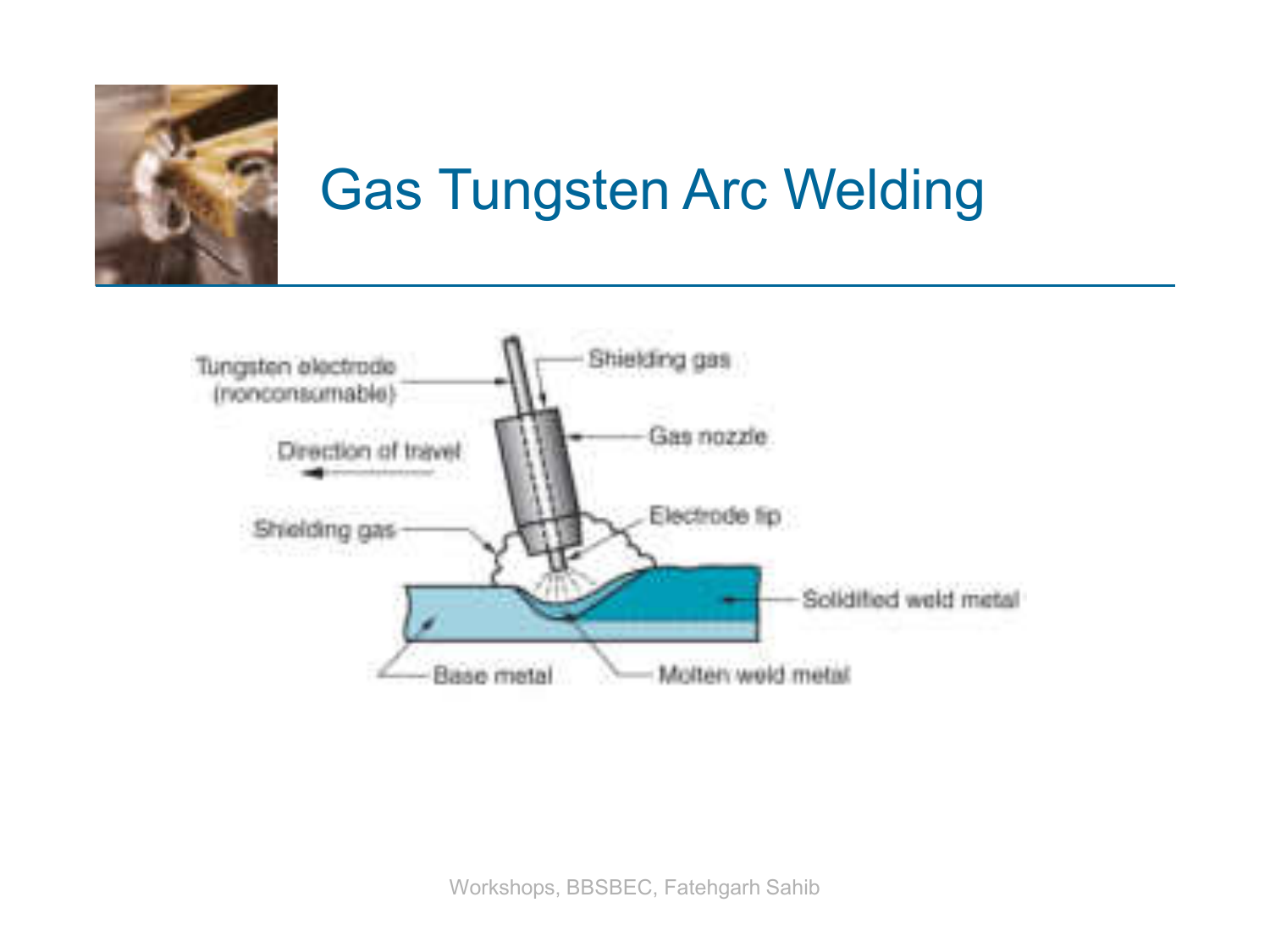

### Advantages and Disadvantages of GTAW

Advantages:

- **High quality welds for suitable applications**
- **No spatter because no filler metal through arce**
- **E** Little or no post-weld cleaning because no flux Disadvantages:
- Generally slower and more costly than consumable electrode AW processes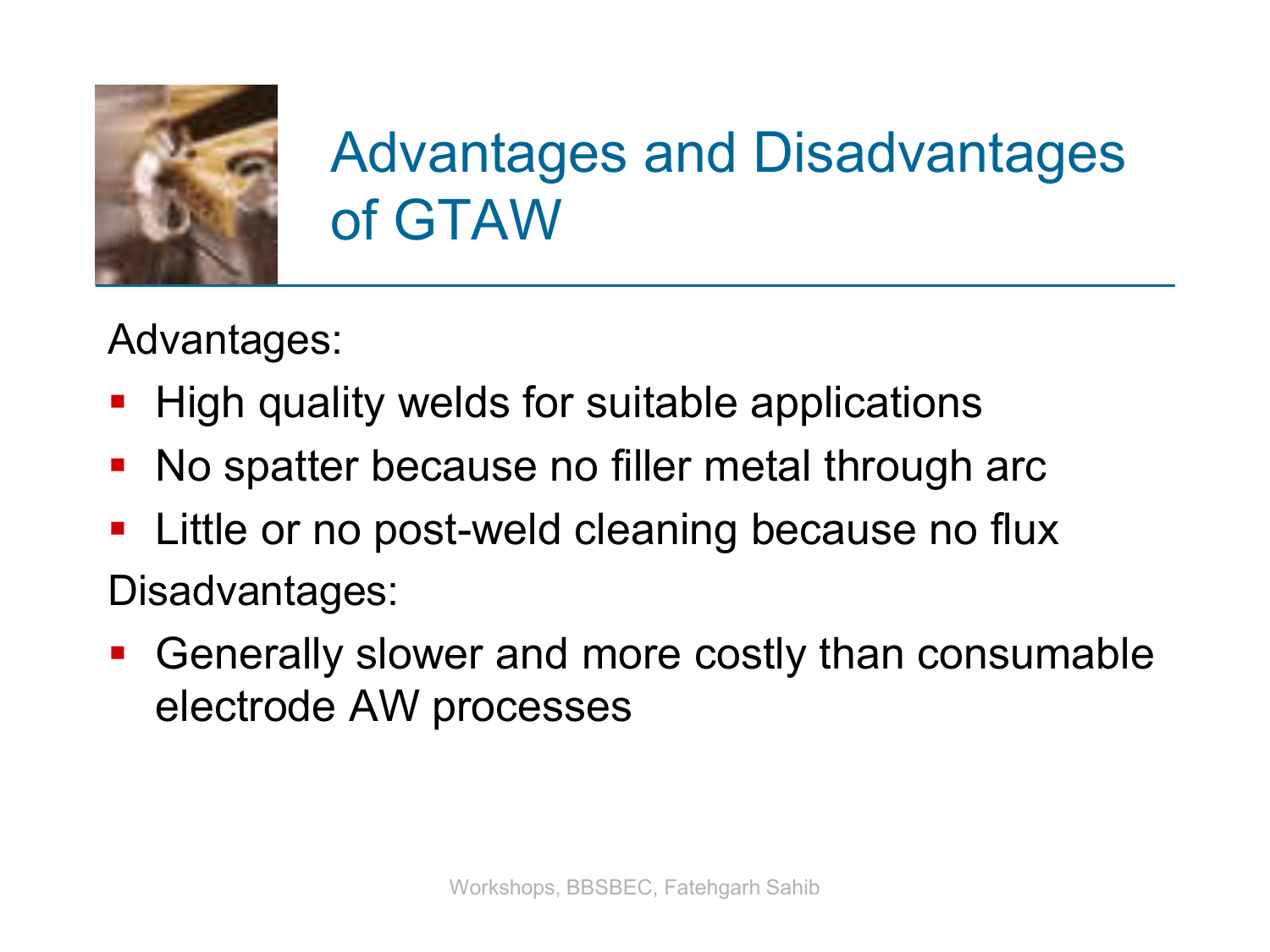

# Plasma Arc Welding (PAW)

Special form of GTAW in which a constricted plasma arc is directed at weld area

- **Tungsten electrode is contained in a nozzle that** focuses a high velocity stream of inert gas (argon) into arc region to form a high velocity, intensely hot plasma arc stream
- Temperatures in PAW reach  $28,000^{\circ}$ C (50,000 $^{\circ}$ F), due to constriction of arc, producing a plasma jet of small diameter and very high energy density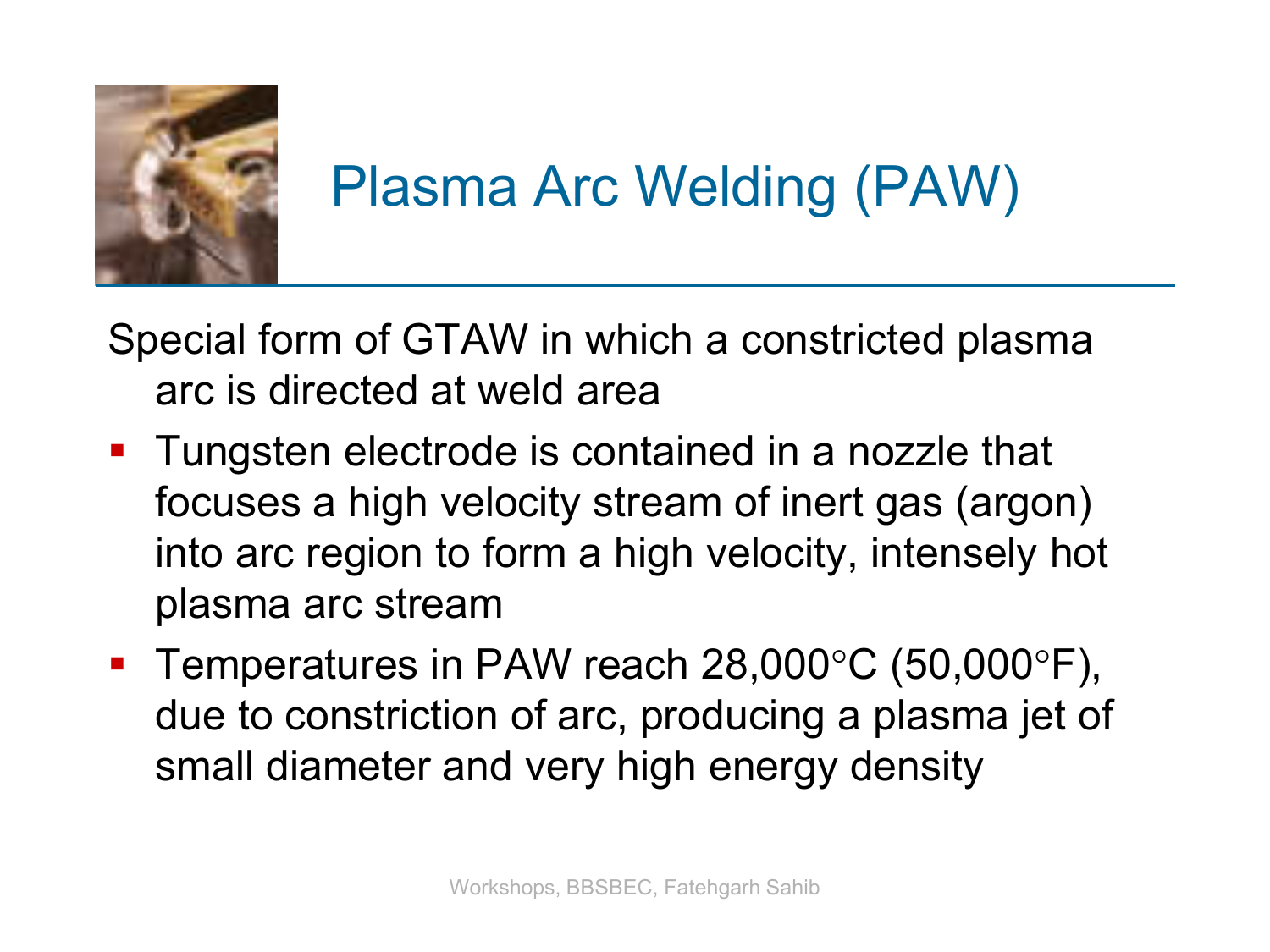

### Plasma Arc Welding

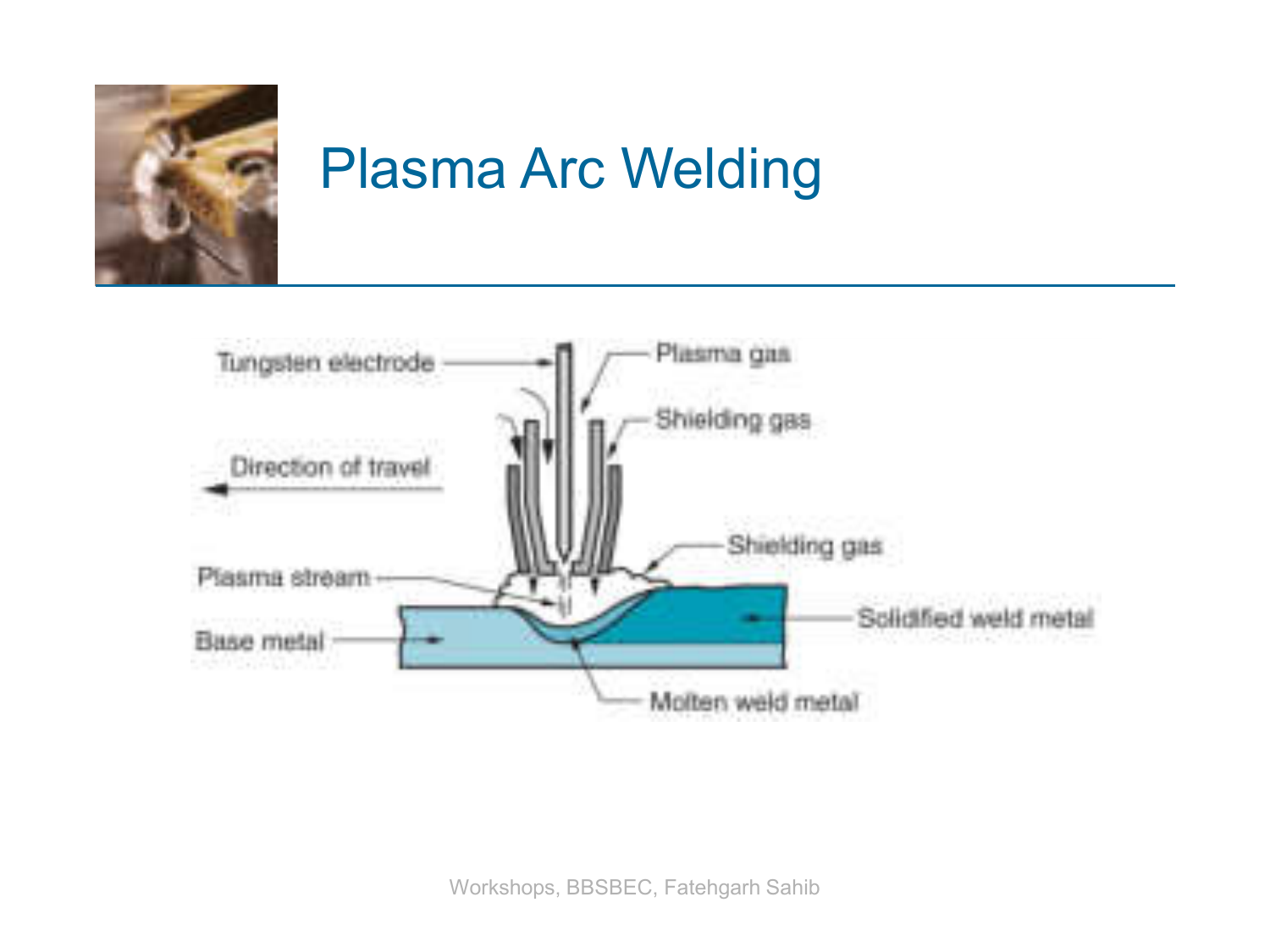

### Advantages and Disadvantages of PAW

Advantages:

- Good arc stability and excellent weld quality
- **Better penetration control than other AW processes**
- High travel speeds
- Can be used to weld almost any metals

Disadvantages:

- High equipment cost
- **Larger torch size than other AW processes** 
	- **Tends to restrict access in some joints**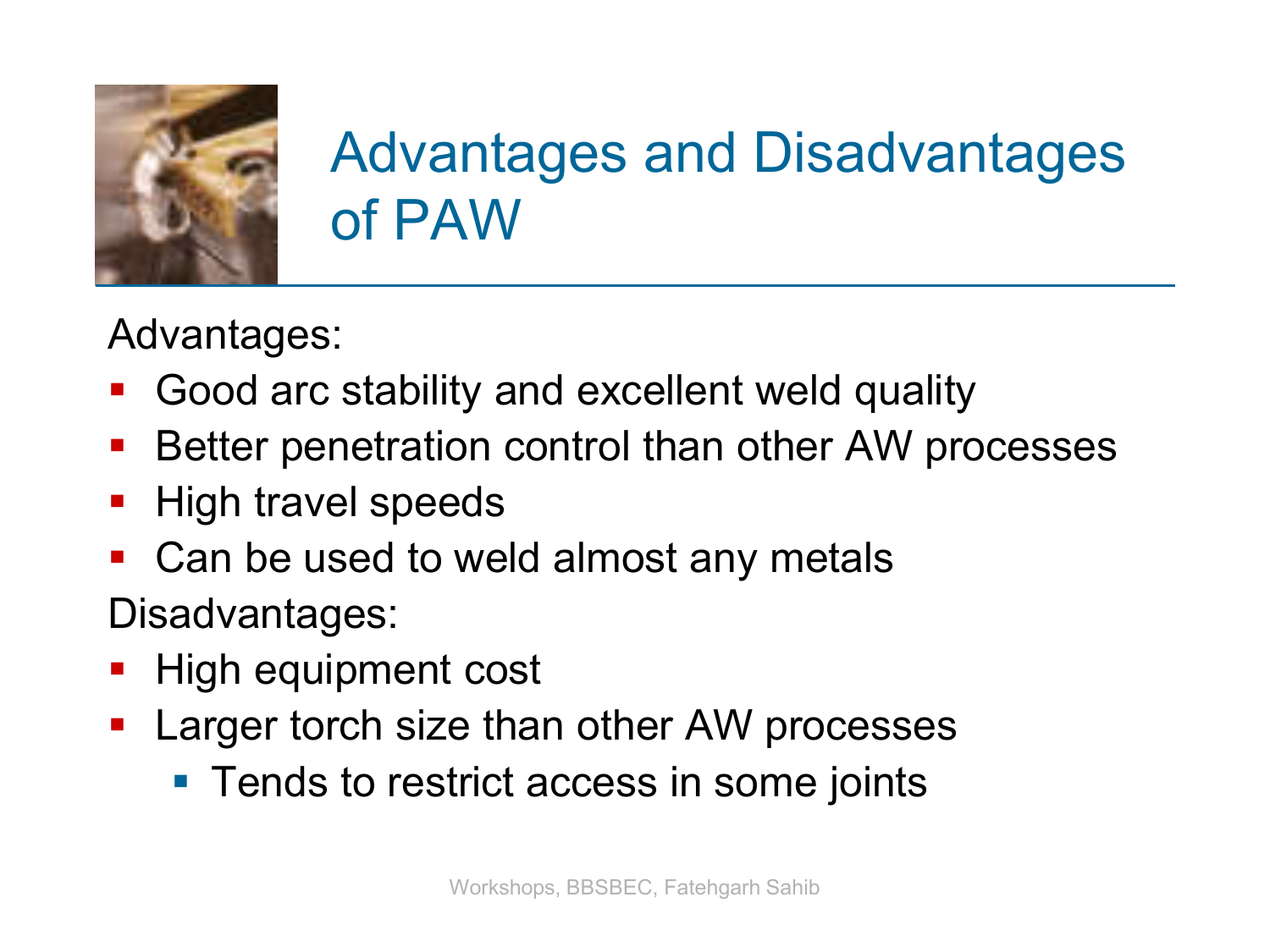

### Resistance Welding (RW)

- A group of fusion welding processes that use a combination of heat and pressure to accomplish coalescence
- **Heat generated by electrical resistance to current** flow at junction to be welded
- **Principal RW process is resistance spot welding** (RSW)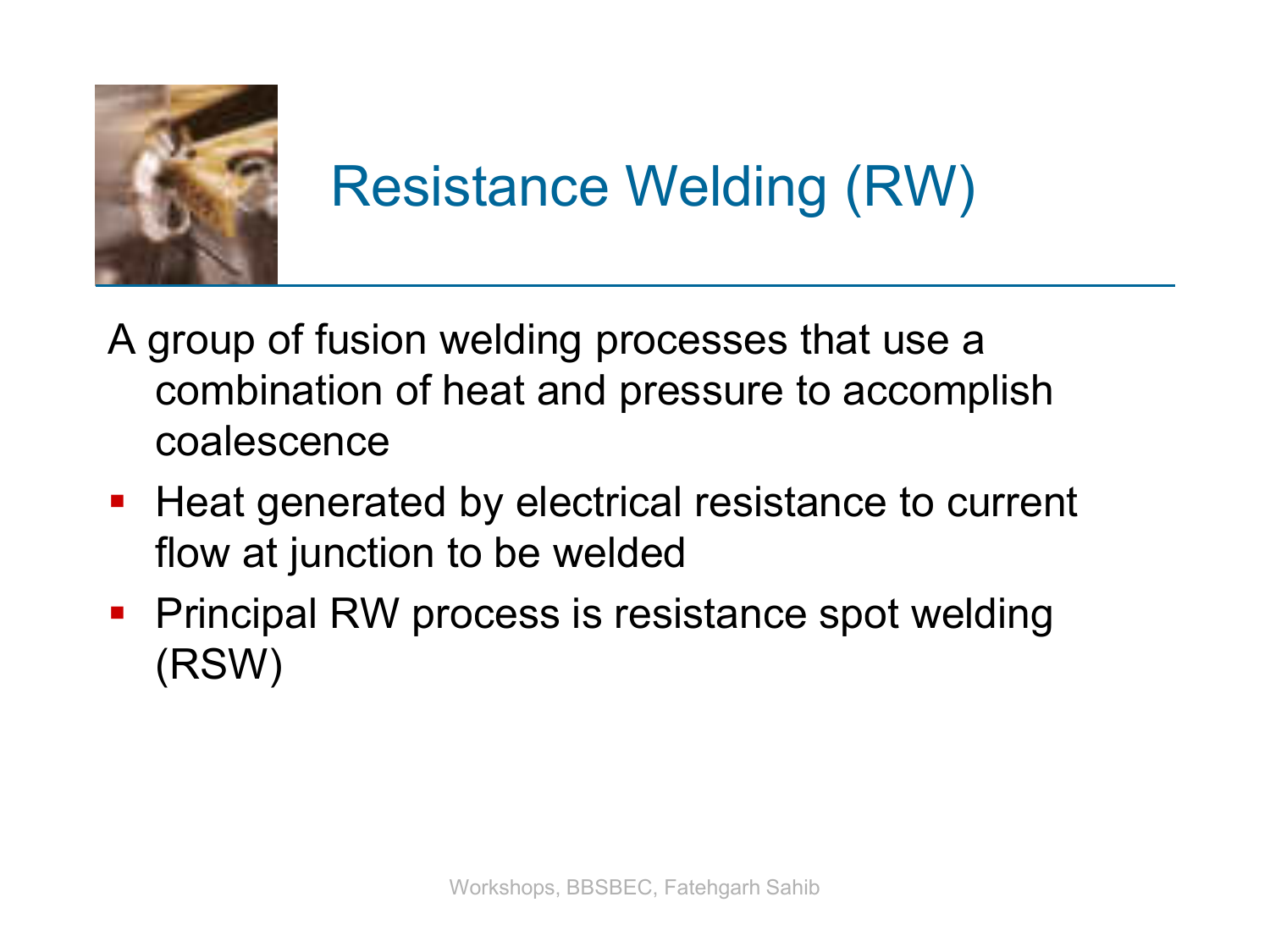

#### Figure 31.12.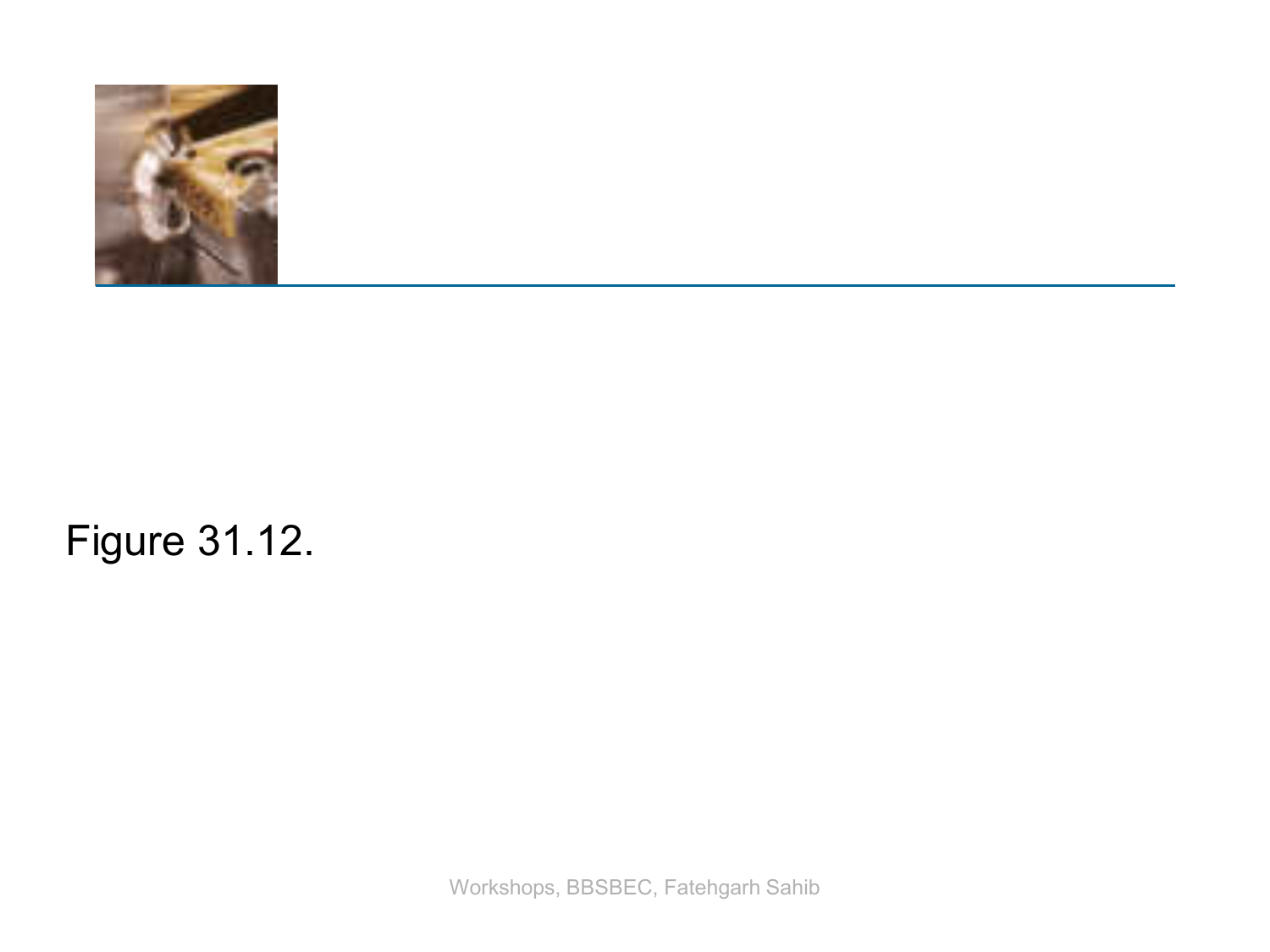

### Resistance Welding

**Resistance welding,** showing components in spot welding, the main process in the RW group

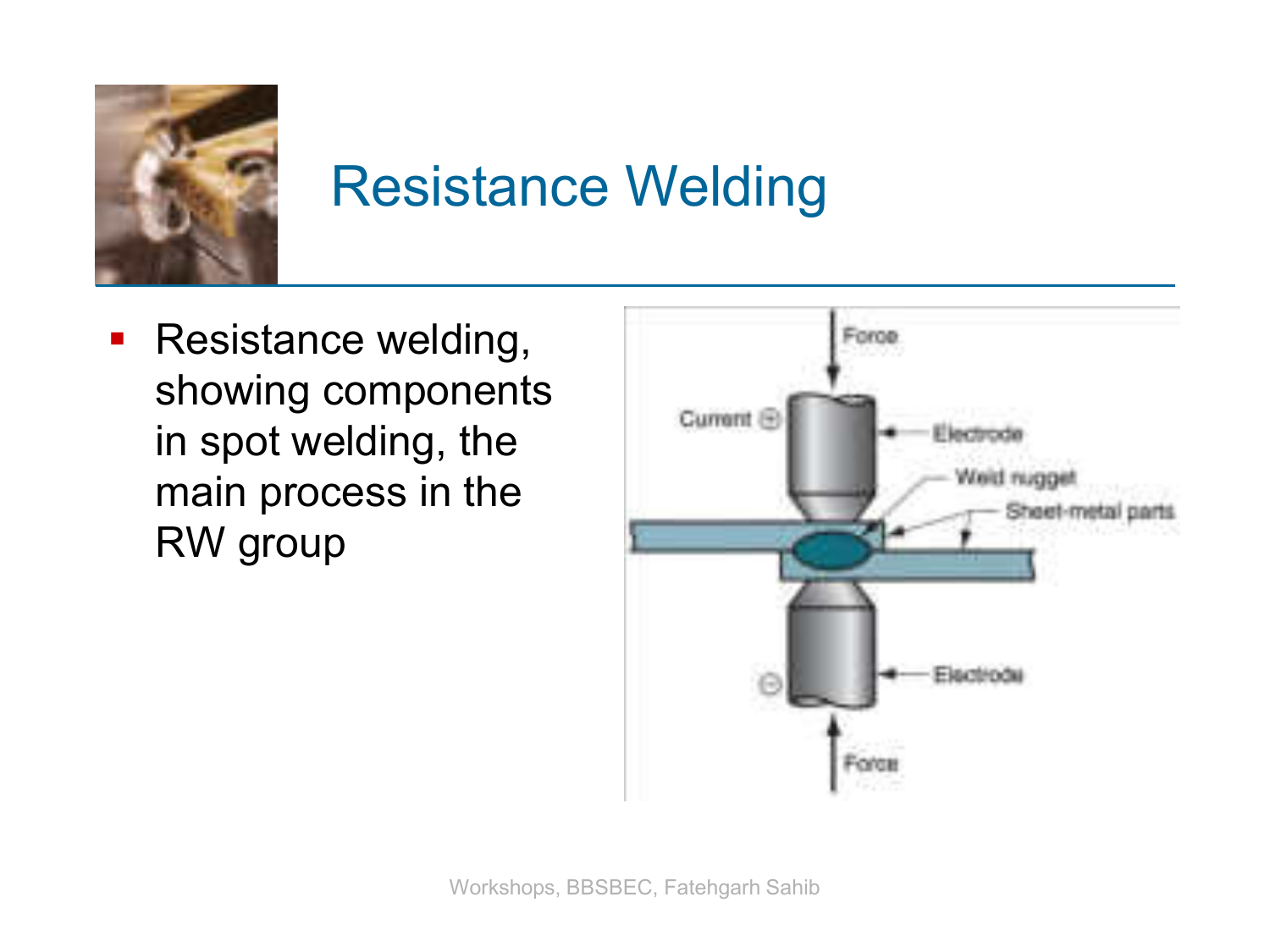

# Components in Resistance Spot **Welding**

- Parts to be welded (usually sheet metal)
- **Two opposing electrodes**
- **Neans of applying pressure to squeeze parts** between electrodes
- **Power supply from which a controlled current can be** applied for a specified time duration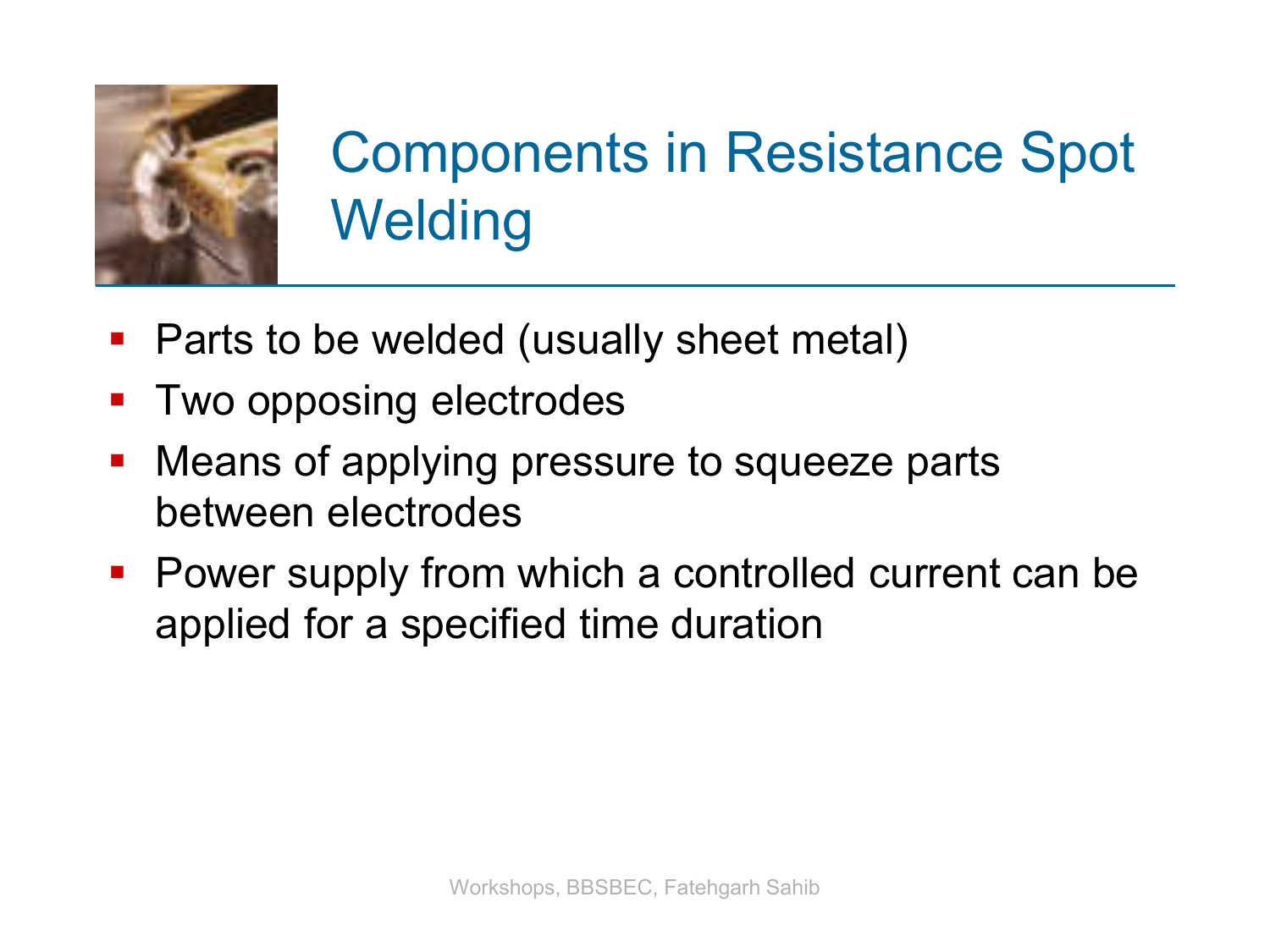

### Advantages and Drawbacks of Resistance Welding

Advantages:

- No filler metal required
- **High production rates possible**
- **Lends itself to mechanization and automation**
- Lower operator skill level than for arc welding
- Good repeatability and reliability

Disadvantages:

- High initial equipment cost
- **EXA** Limited to lap joints for most RW processes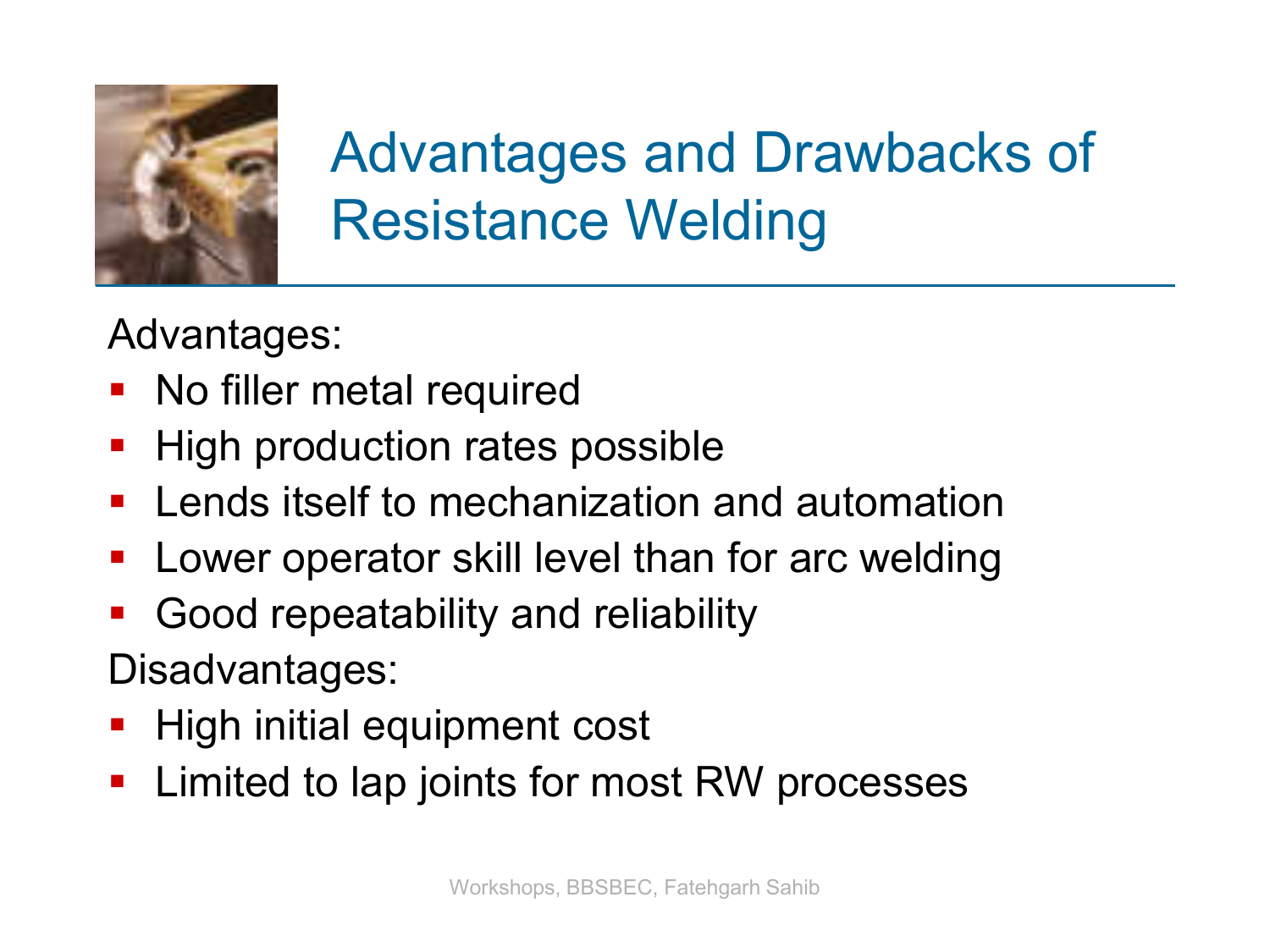

# Resistance Spot Welding (RSW)

Resistance welding process in which fusion of faying surfaces of a lap joint is achieved at one location by opposing electrodes

- Used to join sheet metal parts
- Widely used in mass production of automobiles, metal furniture, appliances, and other sheet metal products
	- Typical car body has  $\sim$  10,000 spot welds
	- **Annual production of automobiles in the world is** measured in tens of millions of units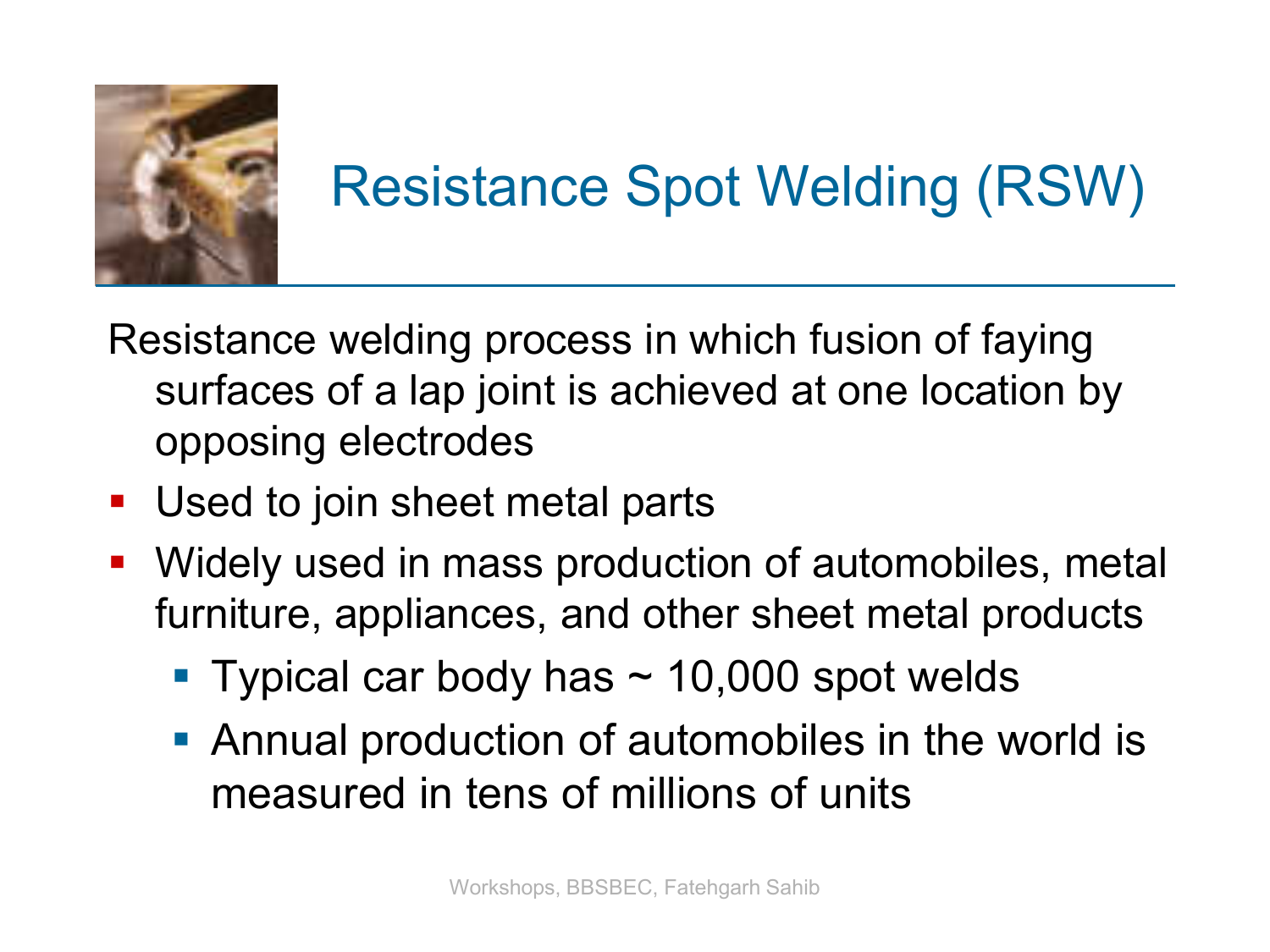

### Spot Welding Cycle

- (a) Spot welding cycle
- (b) Plot of force and current
- Cycle: (1) parts inserted between electrodes, (2) electrodes close, (3) current on, (4) current off, (5) electrodes opened

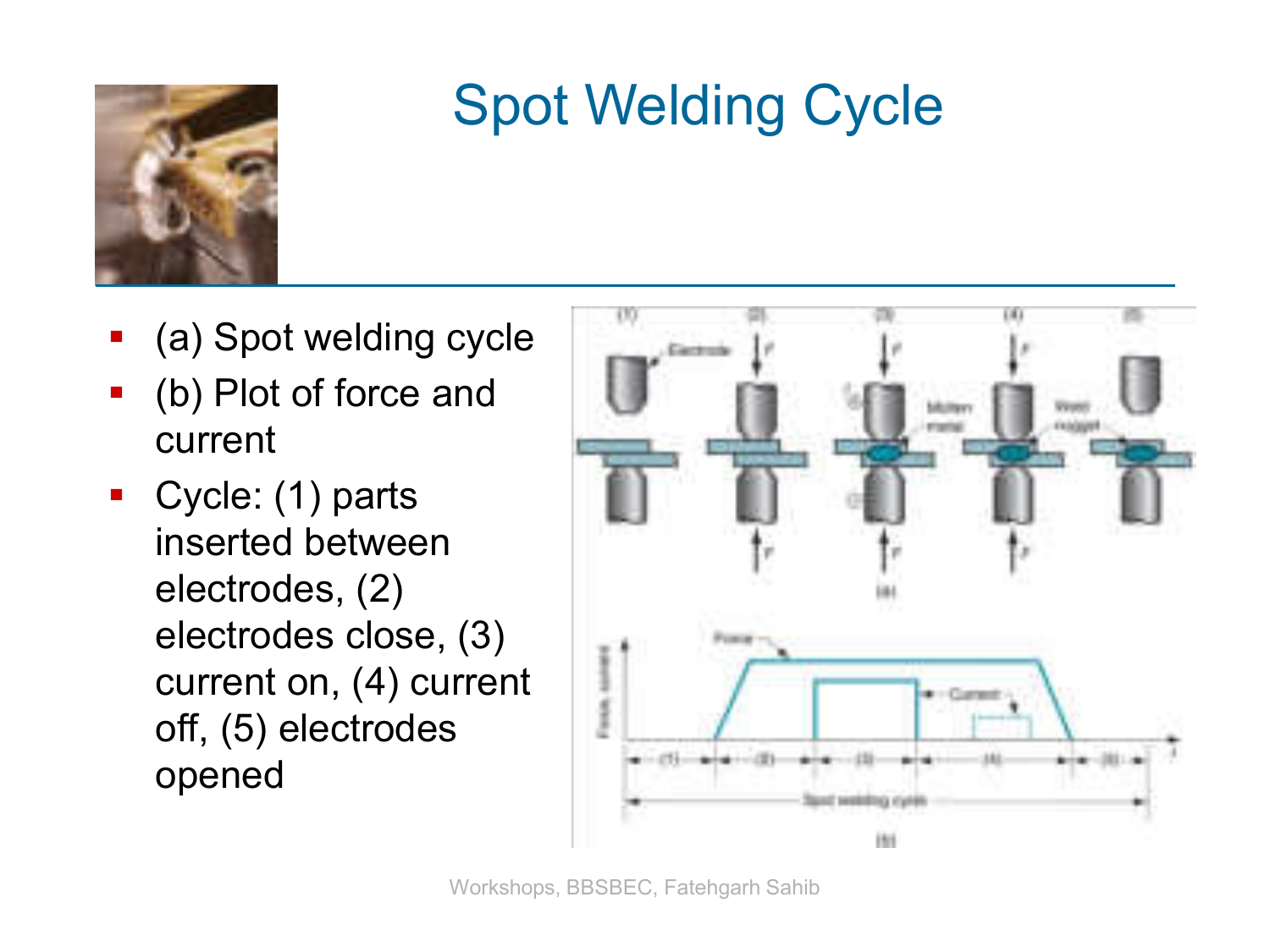

## Resistance Seam Welding (RSEW)

Uses rotating wheel electrodes to produce a series of overlapping spot welds along lap joint

- Can produce air-tight joints
- **Applications:** 
	- **Gasoline tanks**
	- **Automobile mufflers**
	- Various sheet metal containers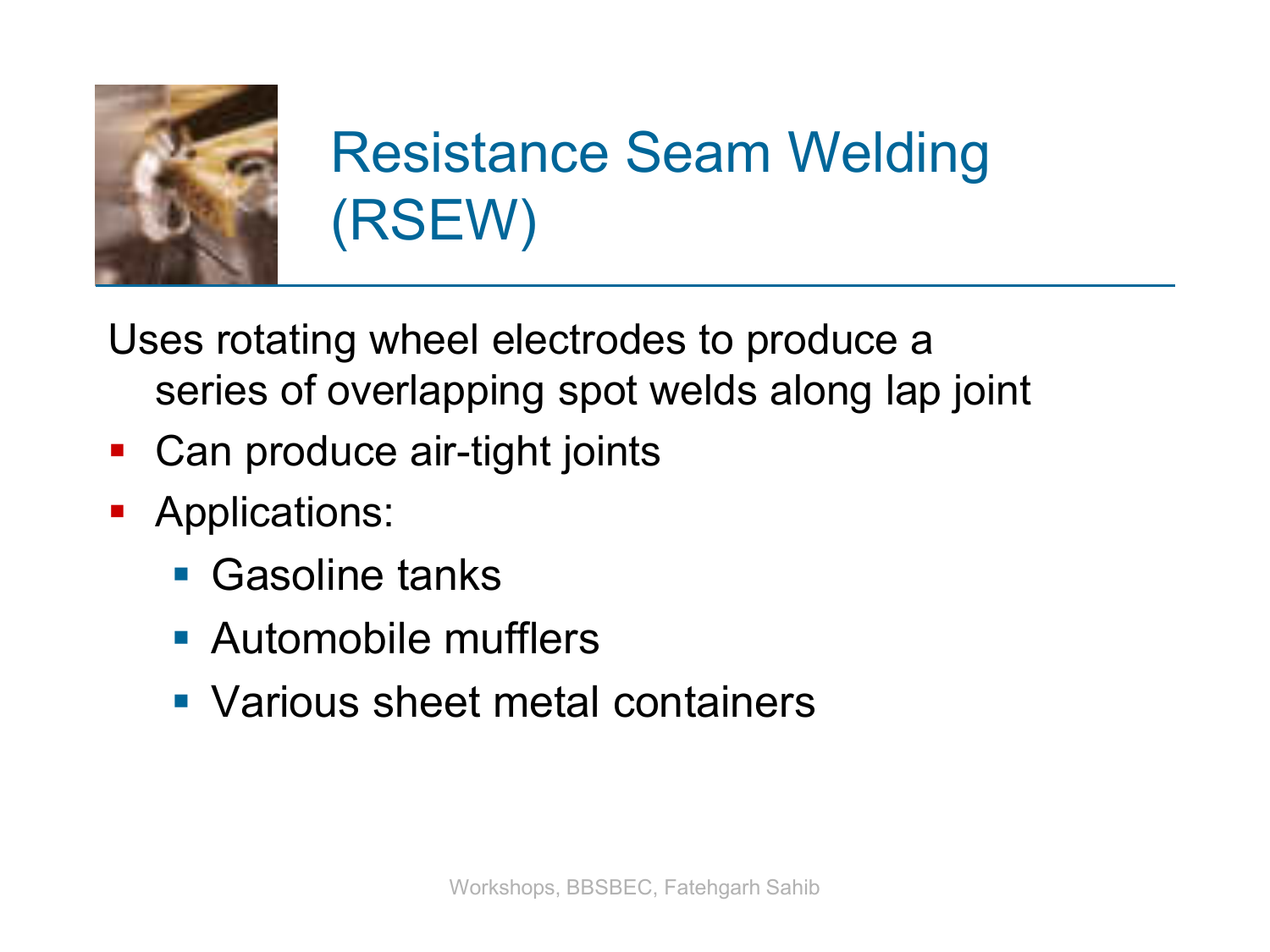

### Resistance Seam Welding

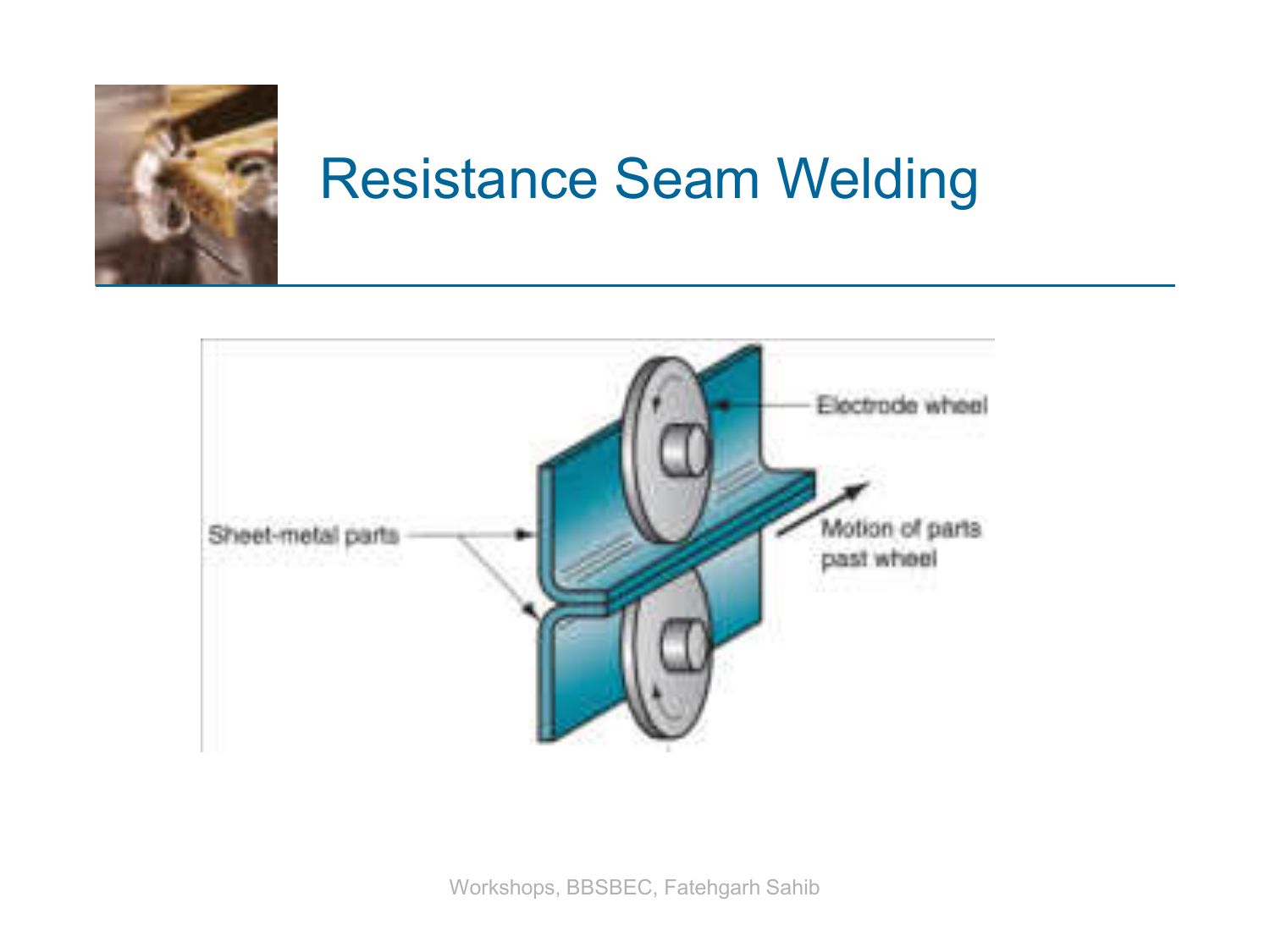

# Resistance Projection Welding (RPW)

- A resistance welding process in which coalescence occurs at one or more small contact points on the parts
- Contact points determined by design of parts to be joined
	- May consist of projections, embossments, or localized intersections of parts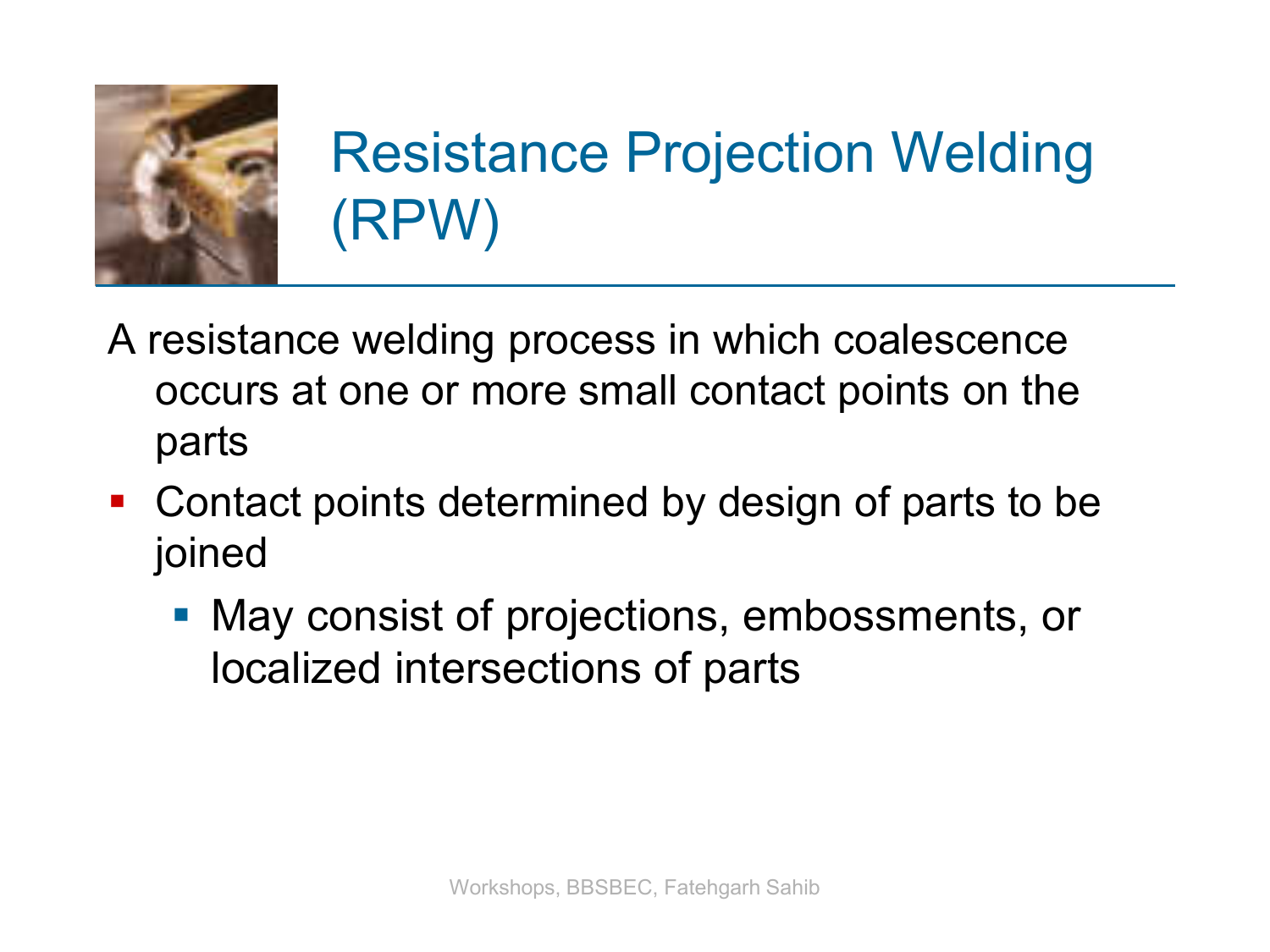

### Resistance Projection Welding

 (1) Start of operation, contact between parts is at projections; (2) when current is applied, weld nuggets similar to spot welding are formed at the projections

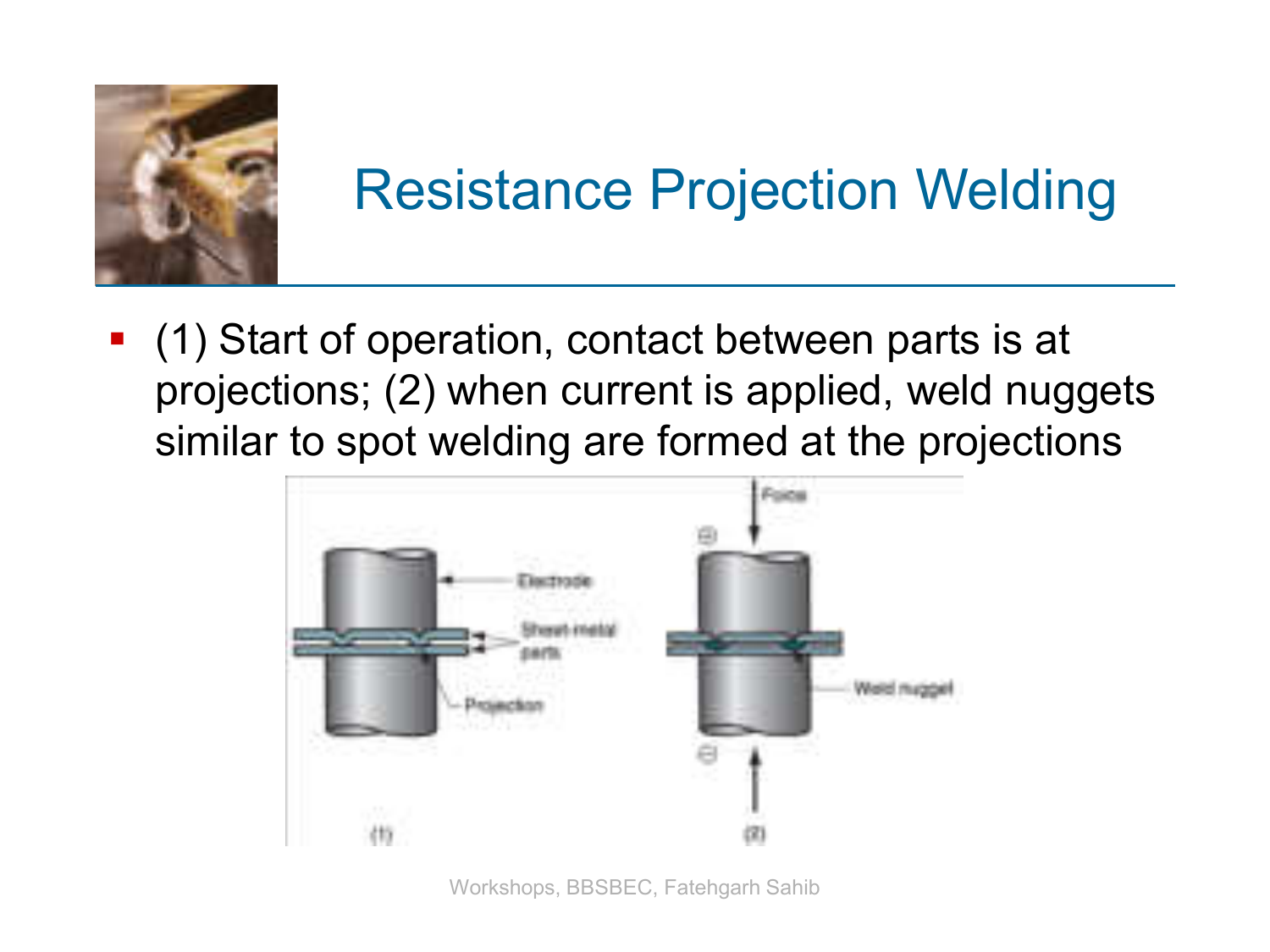

#### Cross-Wire Welding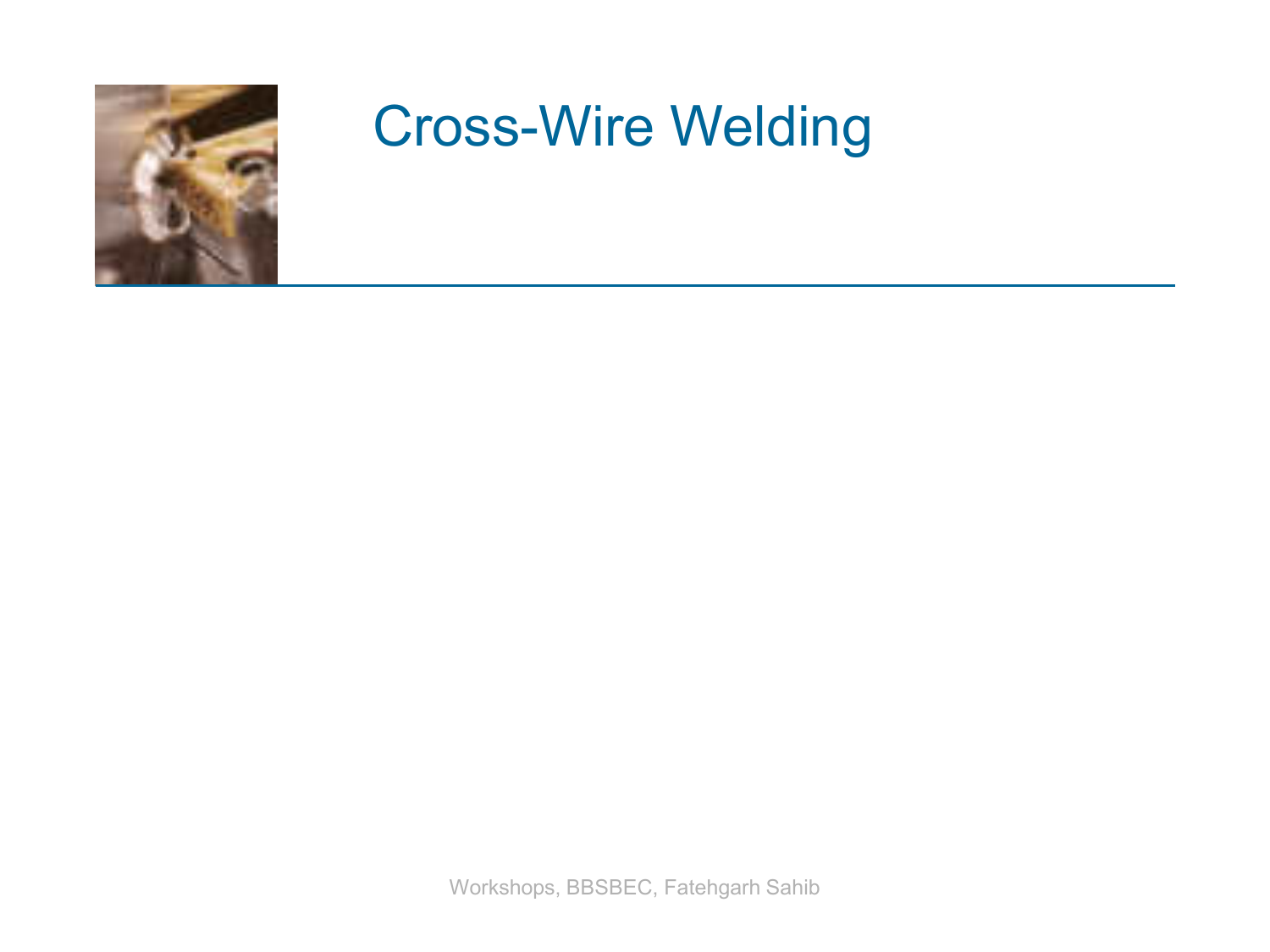

# Other Resistance Projection Welding Operations

 (a) Welding of fastener on sheetmetal and (b) crosswire welding

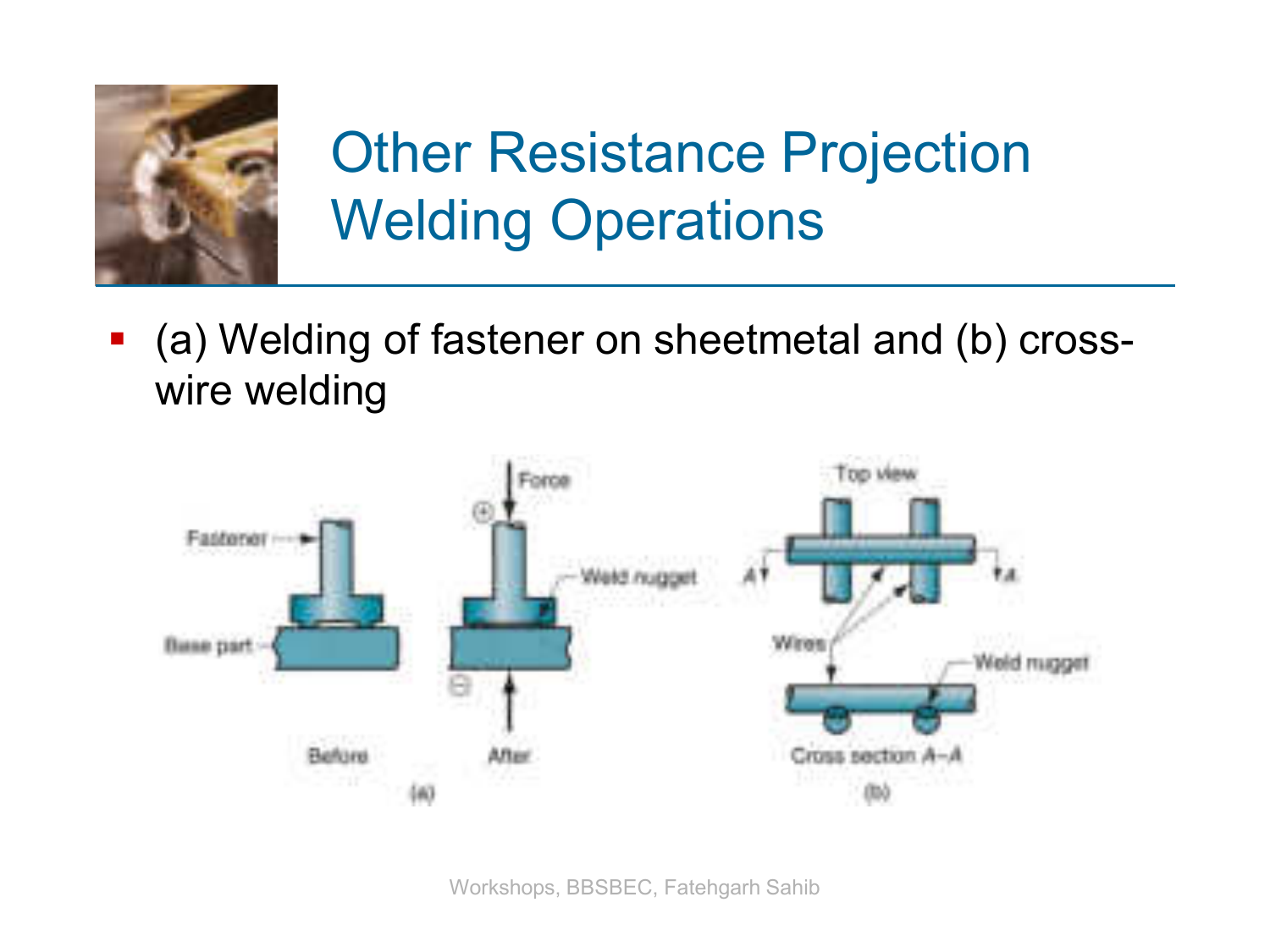

# Oxyfuel Gas Welding (OFW)

Group of fusion welding operations that burn various fuels mixed with oxygen

- OFW employs several types of gases, which is the primary distinction among the members of this group
- Oxyfuel gas is also used in flame cutting torches to cut and separate metal plates and other parts
- **Most important OFW process is oxyacetylene** welding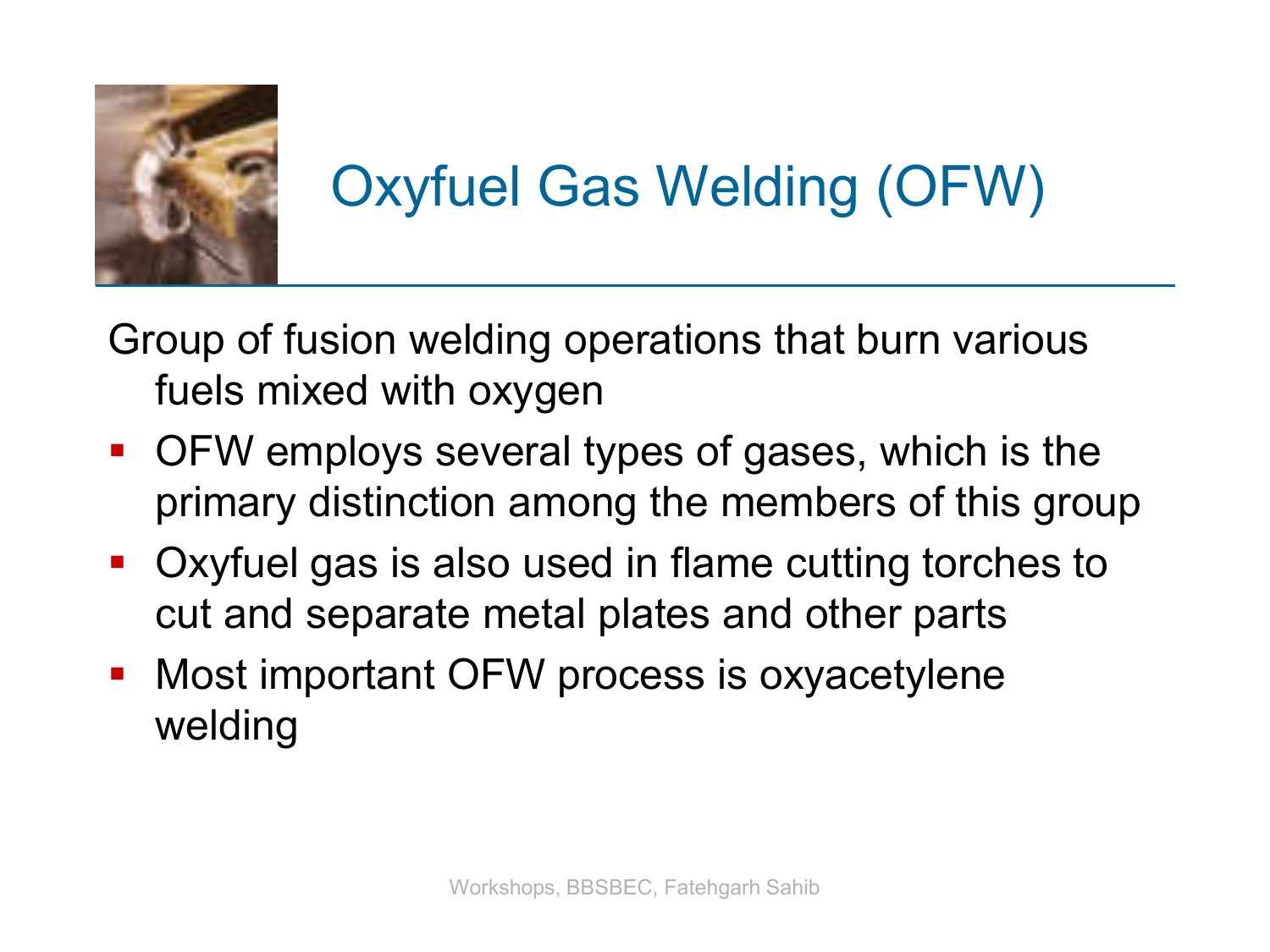

# Oxyacetylene Welding (OAW)

Fusion welding performed by a high temperature flame from combustion of acetylene and oxygen

- **Flame is directed by a welding torch**
- **Filler metal is sometimes added** 
	- Composition must be similar to base metal
	- Filler rod often coated with *flux* to clean surfaces and prevent oxidation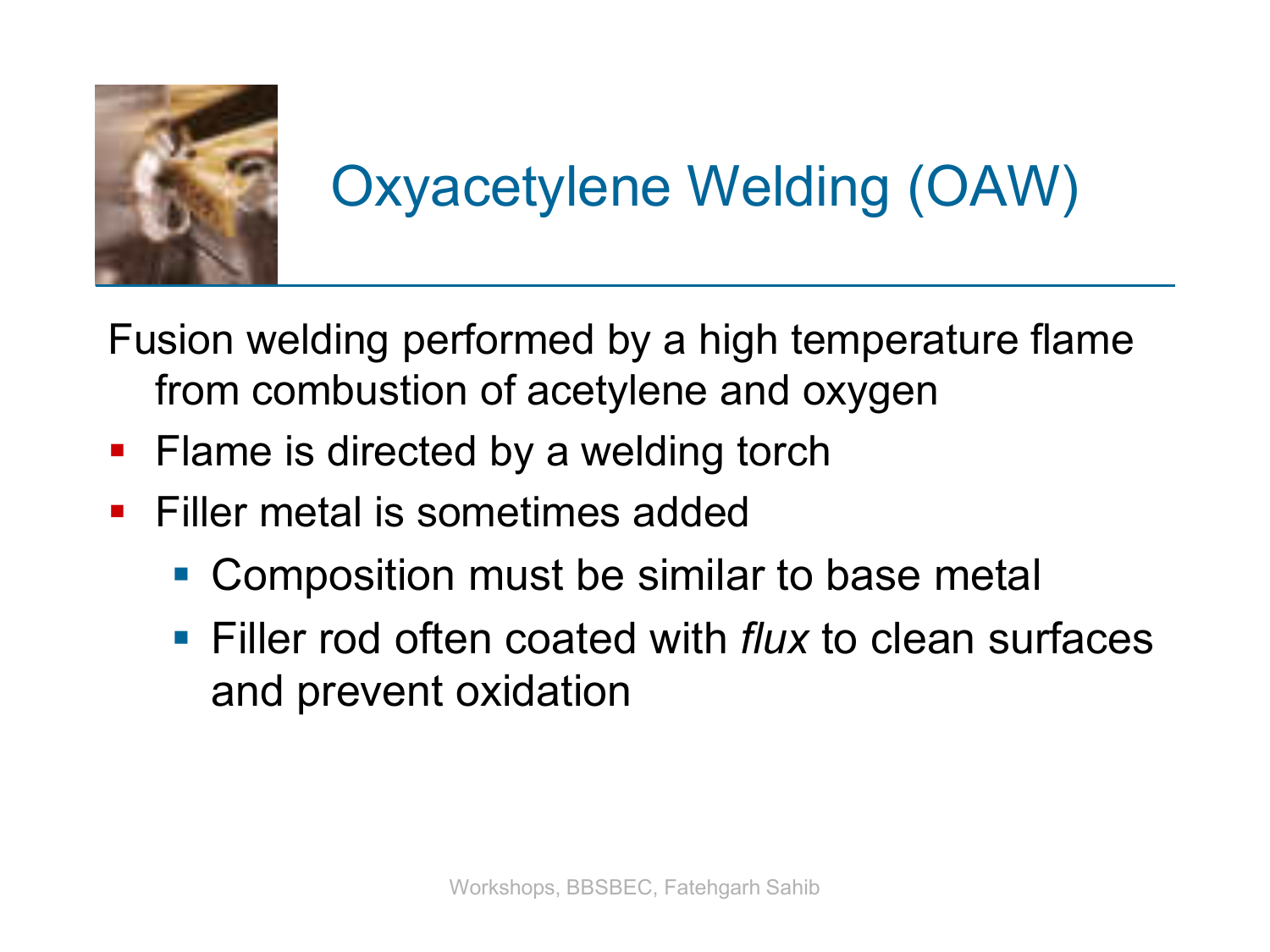

### Oxyacetylene Welding

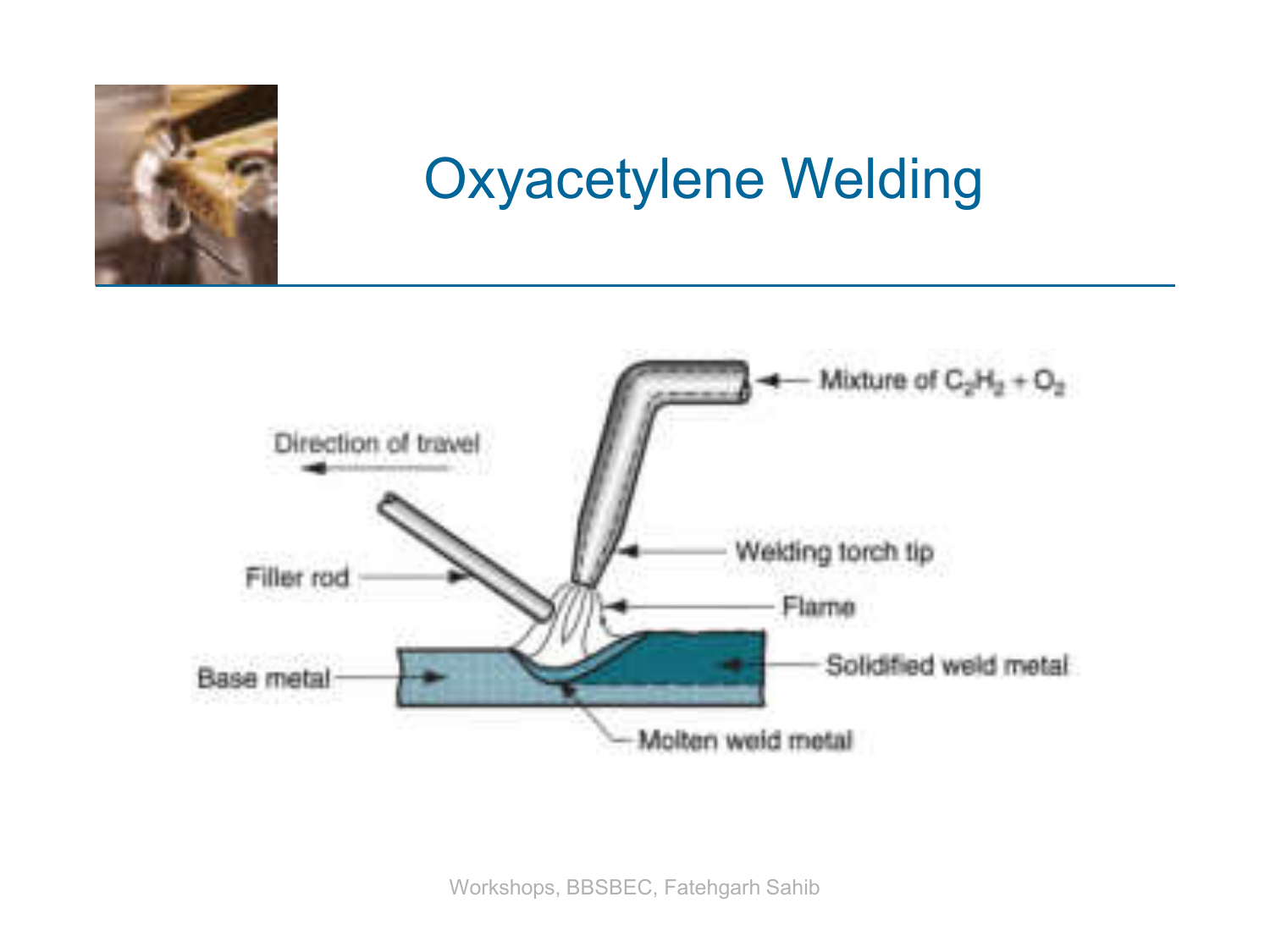

# Acetylene  $(\mathsf{C_2H_2})$

- **Most popular fuel among OFW group because it is** capable of higher temperatures than any other
	- Up to  $3480^{\circ}$ C (6300 $^{\circ}$ F)
- Two stage reaction of acetylene and oxygen:
	- **First stage reaction (inner cone of flame)**  $C_2H_2 + O_2 \rightarrow 2CO + H_2 +$  heat
	- **Second stage reaction (outer envelope)**  $2CO + H<sub>2</sub> + 1.5O<sub>2</sub> \rightarrow 2CO<sub>2</sub> + H<sub>2</sub>O + heat$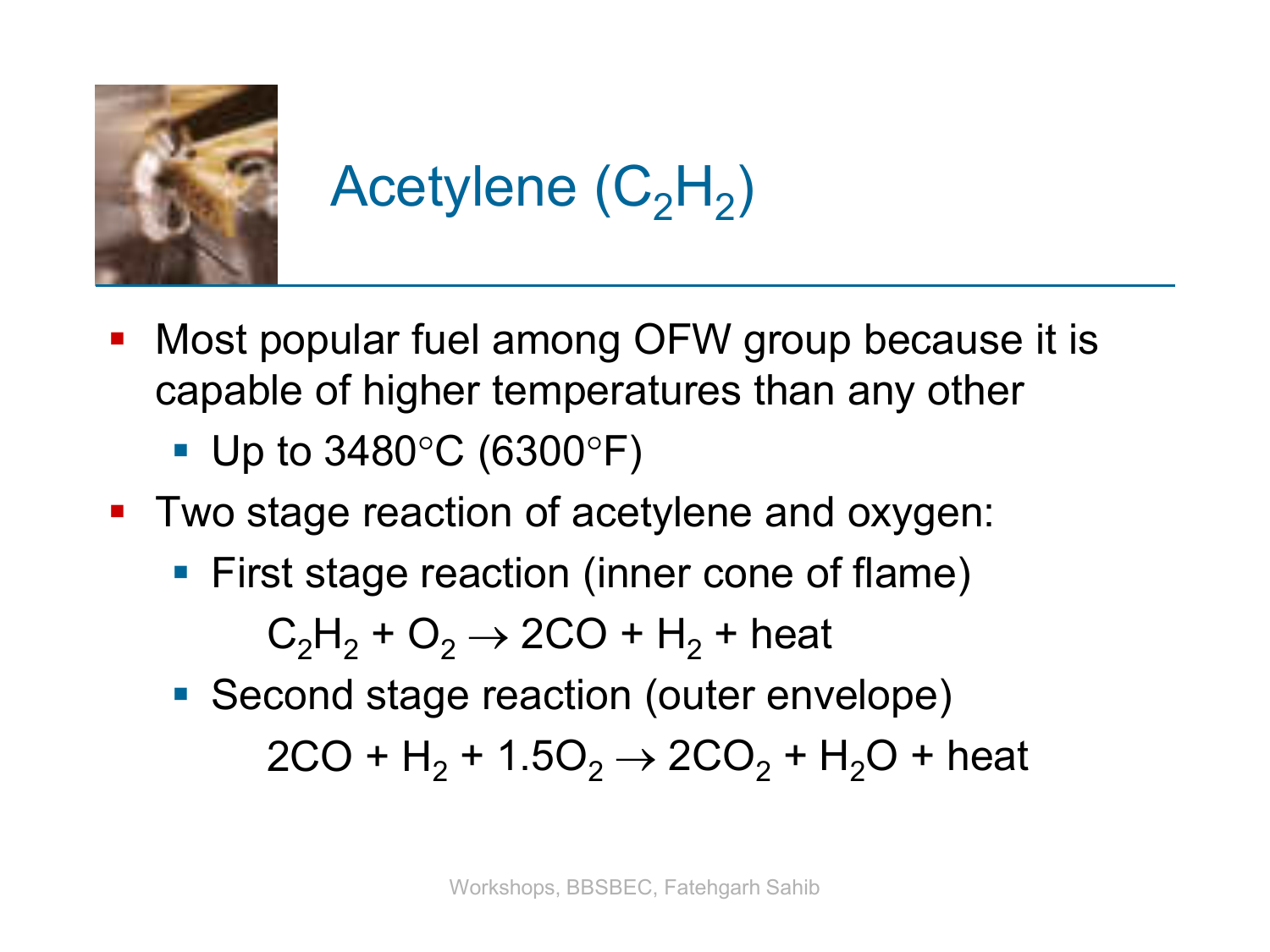

# Oxyacetylene Torch

- **Maximum temperature reached at tip of inner cone, while** outer envelope spreads out and shields work surface from atmosphere
- **Shown below is neutral flame of oxyacetylene torch** indicating temperatures achieved

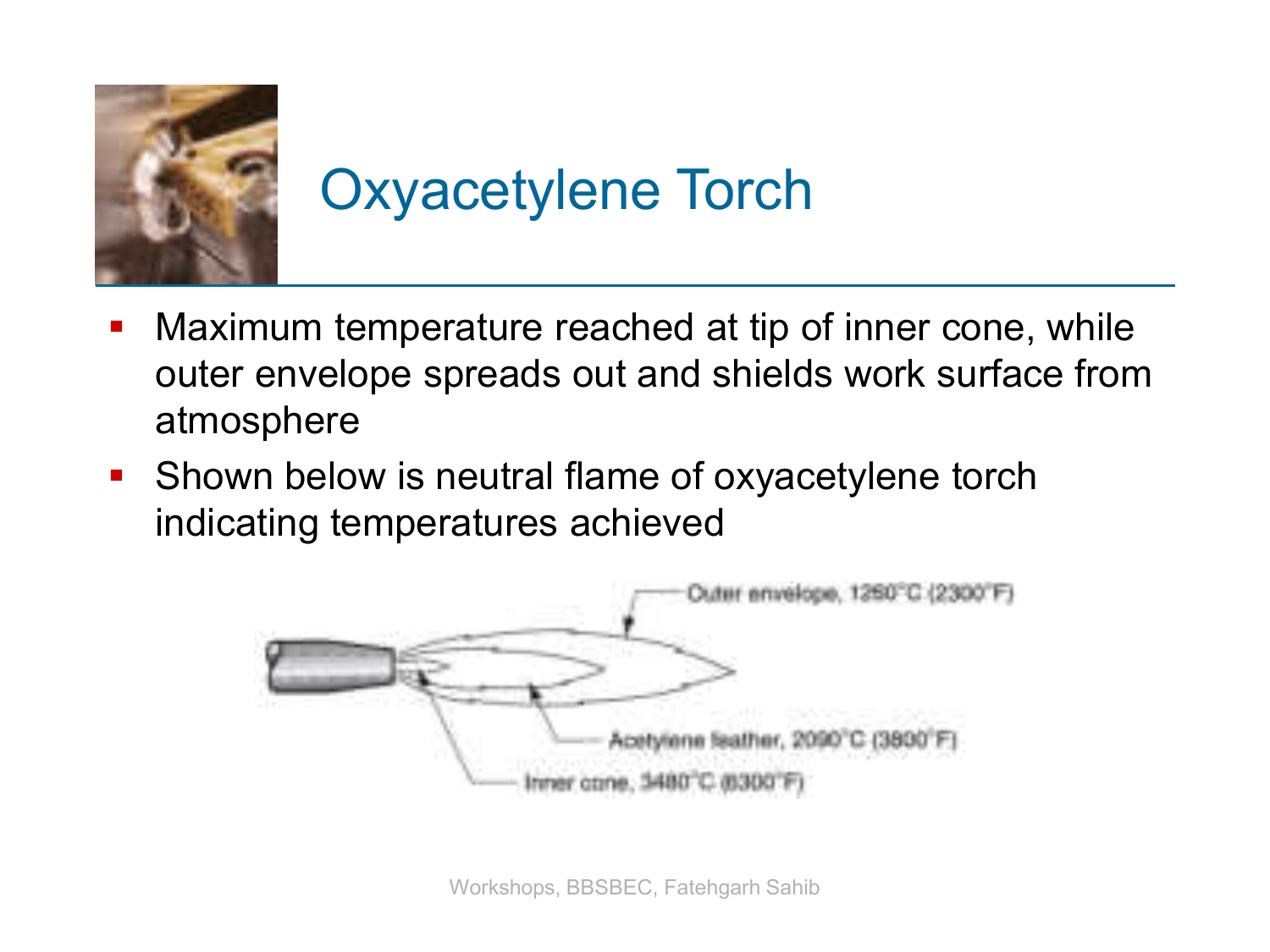

# Safety Issue in OAW

- **Together, acetylene and oxygen are highly** flammable
- $\blacksquare$  C<sub>2</sub>H<sub>2</sub> is colorless and odorless
	- It is therefore processed to have characteristic garlic odor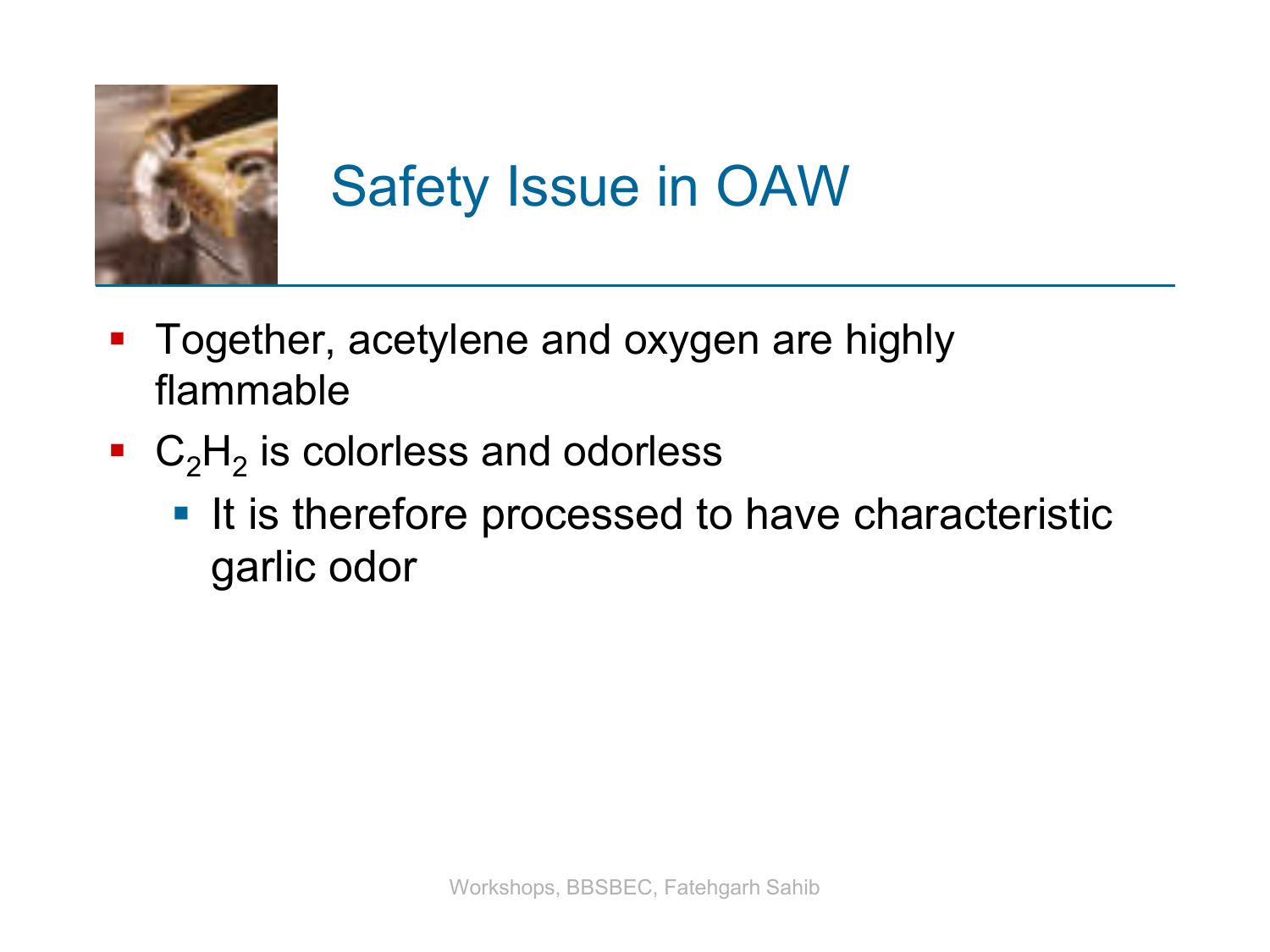

# OAW Safety Issue

- $\blacksquare$  C<sub>2</sub>H<sub>2</sub> is physically unstable at pressures much above 15 lb/in<sup>2</sup> (about 1 atm)
	- Storage cylinders are packed with porous filler material saturated with acetone (CH $_{3}$ COCH $_{3})$
	- Acetone dissolves about 25 times its own volume of acetylene
- **Different screw threads are standard on C<sub>2</sub>H<sub>2</sub> and O<sub>2</sub>** cylinders and hoses to avoid accidental connection of wrong gases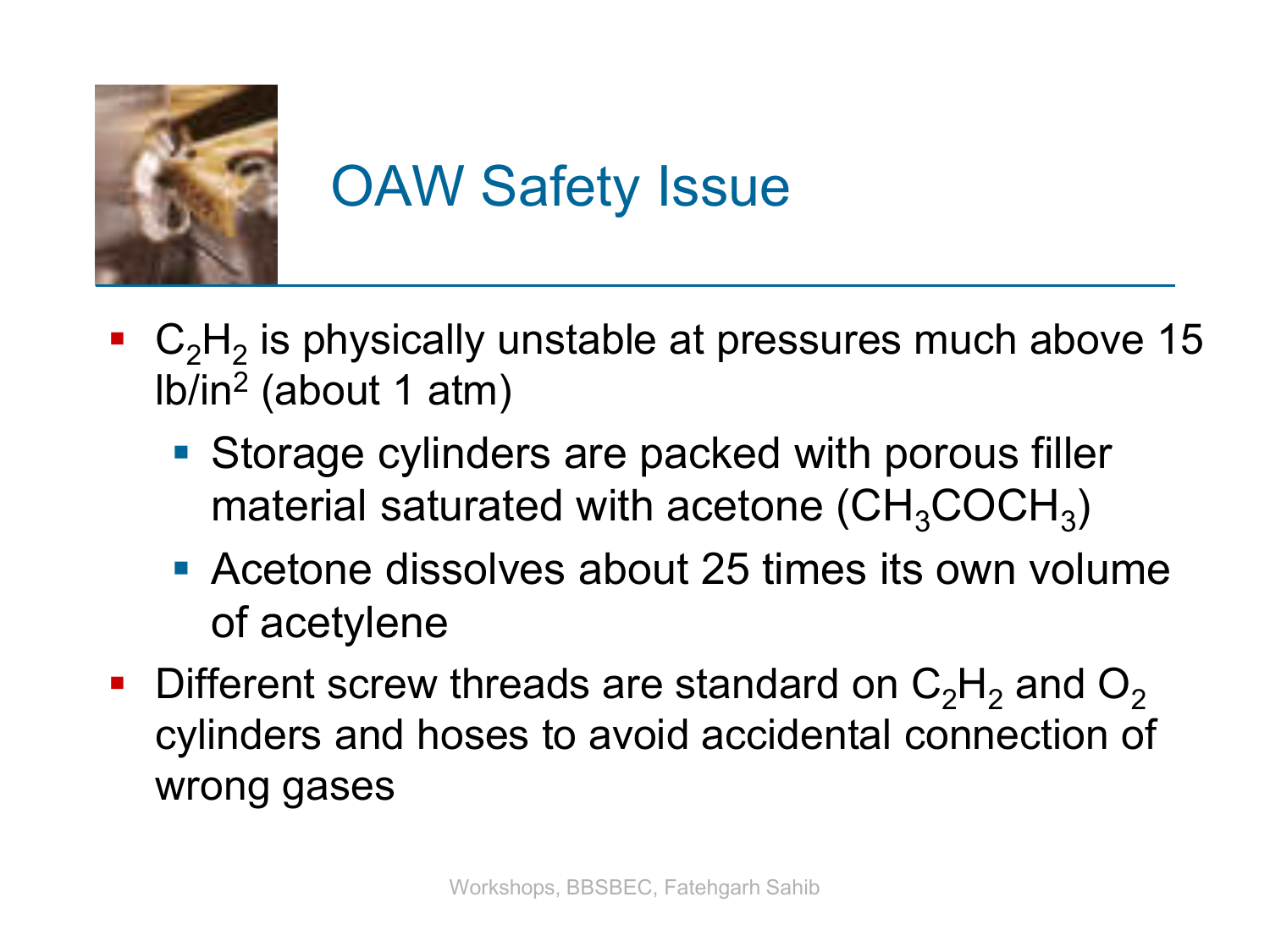

### Alternative Gases for OFW

- Methylacetylene-Propadiene (MAPP)
- **Hydrogen**
- **Propylene**
- **Propane**
- **Natural Gas**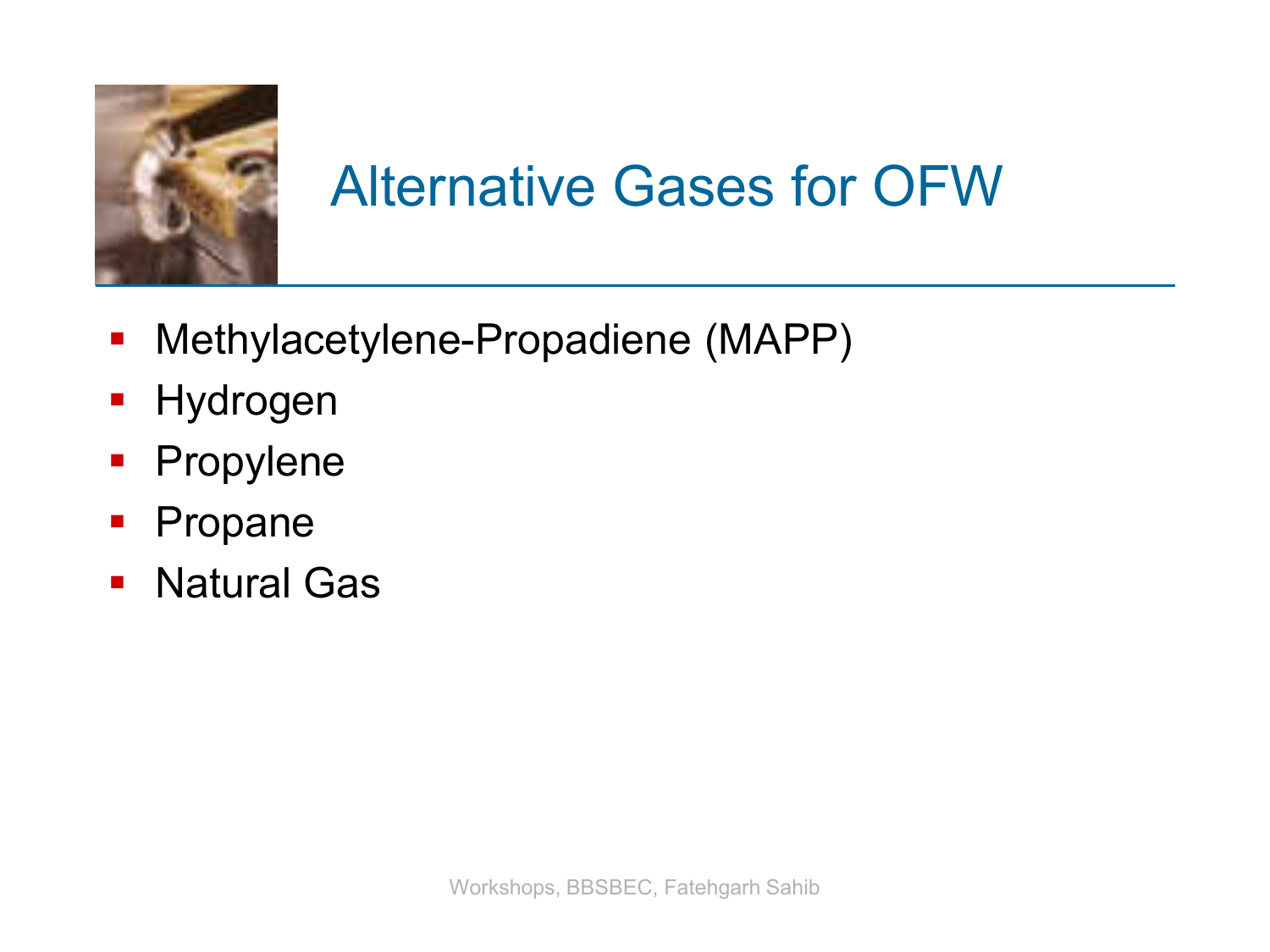

# Other Fusion Welding Processes

FW processes that cannot be classified as arc, resistance, or oxyfuel welding

- Use unique technologies to develop heat for melting
- **-** Applications are typically unique
- **Processes include:** 
	- **Electron beam welding**
	- **Laser beam welding**
	- **Electroslag welding**
	- **Thermit welding**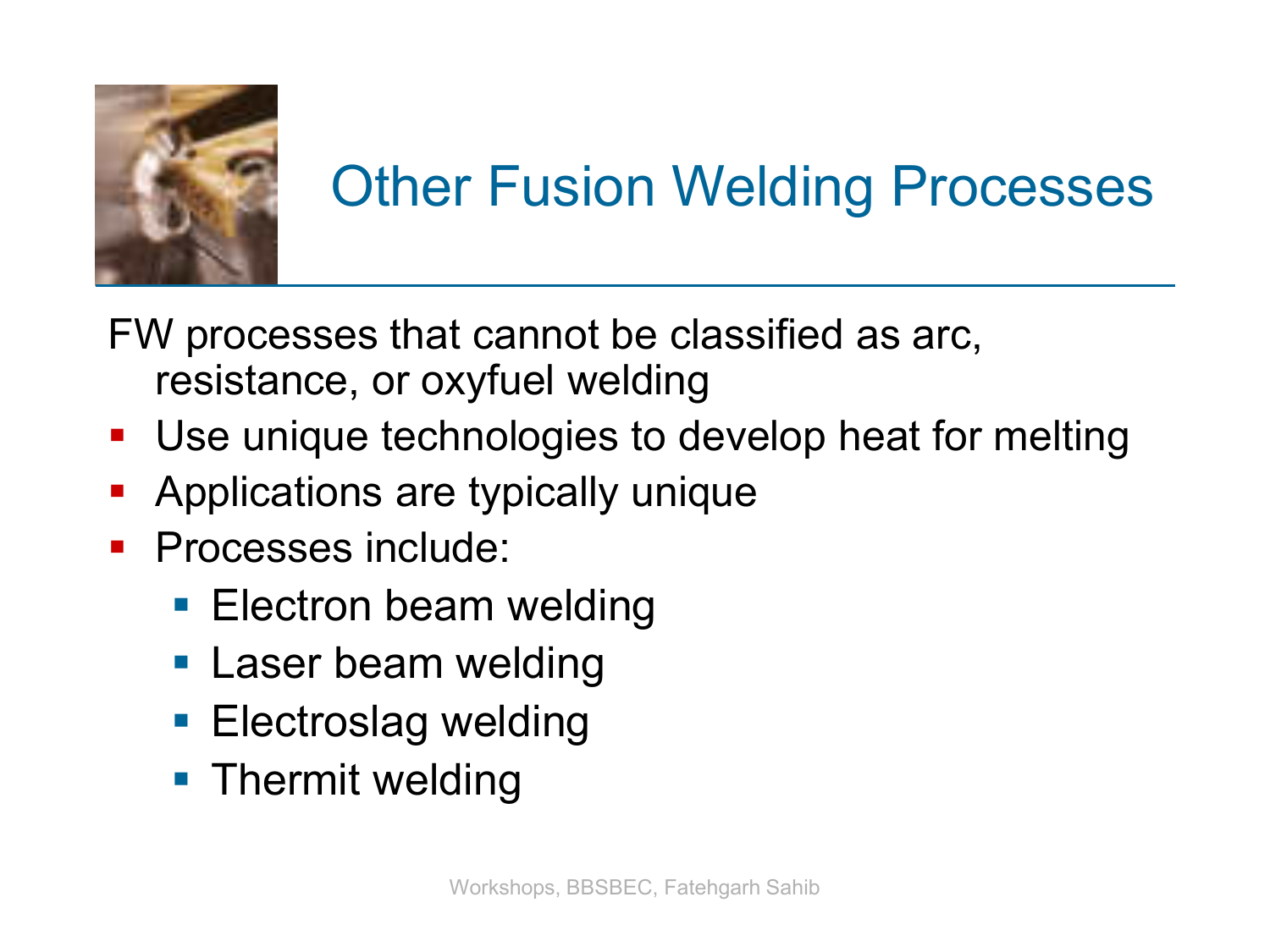

# Electron Beam Welding (EBW)

Fusion welding process in which heat for welding is provided by a highly-focused, high-intensity stream of electrons striking work surface

- **Electron beam gun operates at:** 
	- High voltage (e.g., 10 to 150 kV typical) to accelerate electrons
	- Beam currents are low (measured in milliamps)
- **Power in EBW not exceptional, but power density is**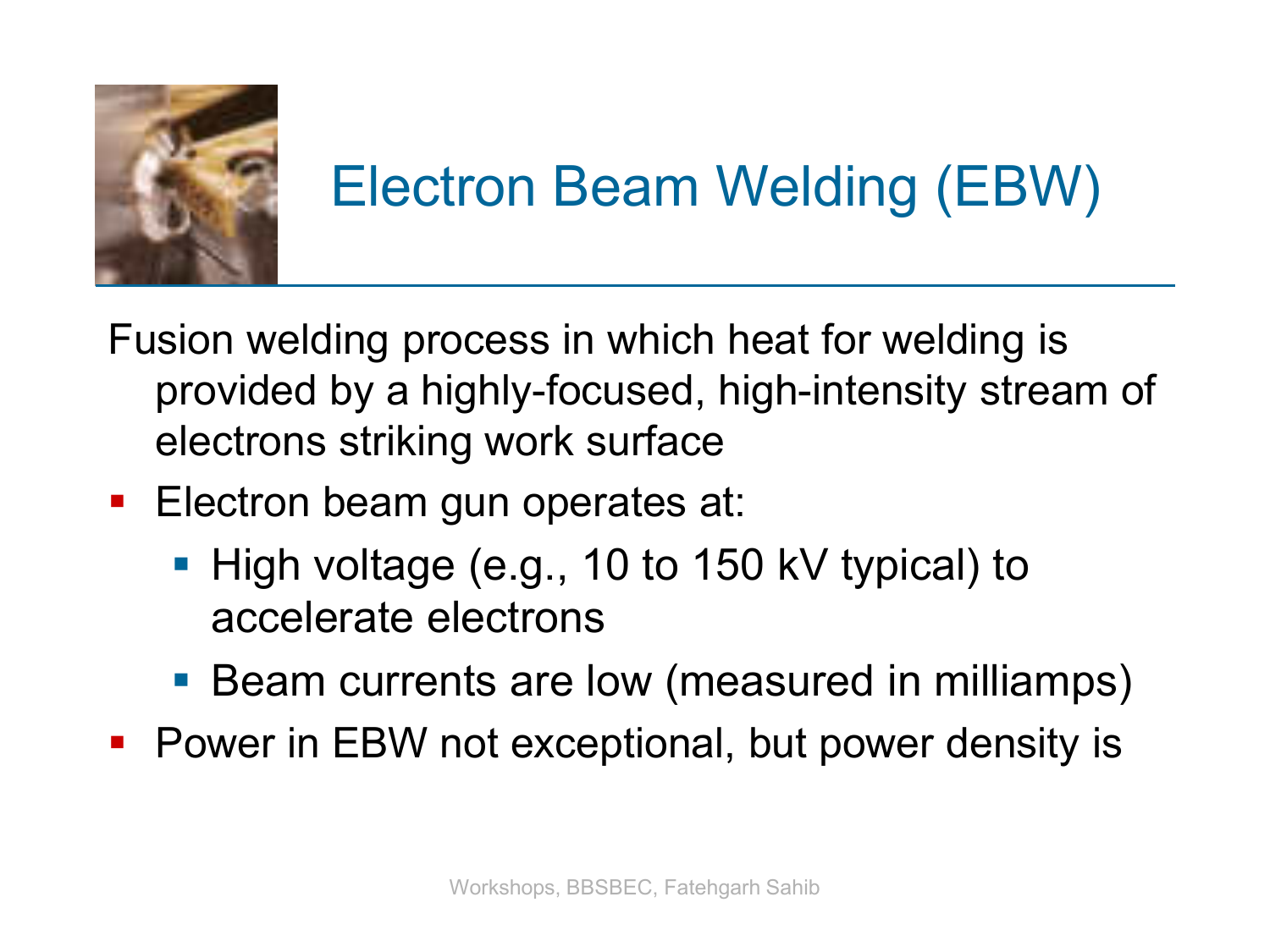

### EBW Vacuum Chamber

- When first developed, EBW had to be carried out in a vacuum chamber to minimize disruption of electron beam by air molecules
	- **Serious inconvenience in production** 
		- **Pumpdown time can take as long as an hour**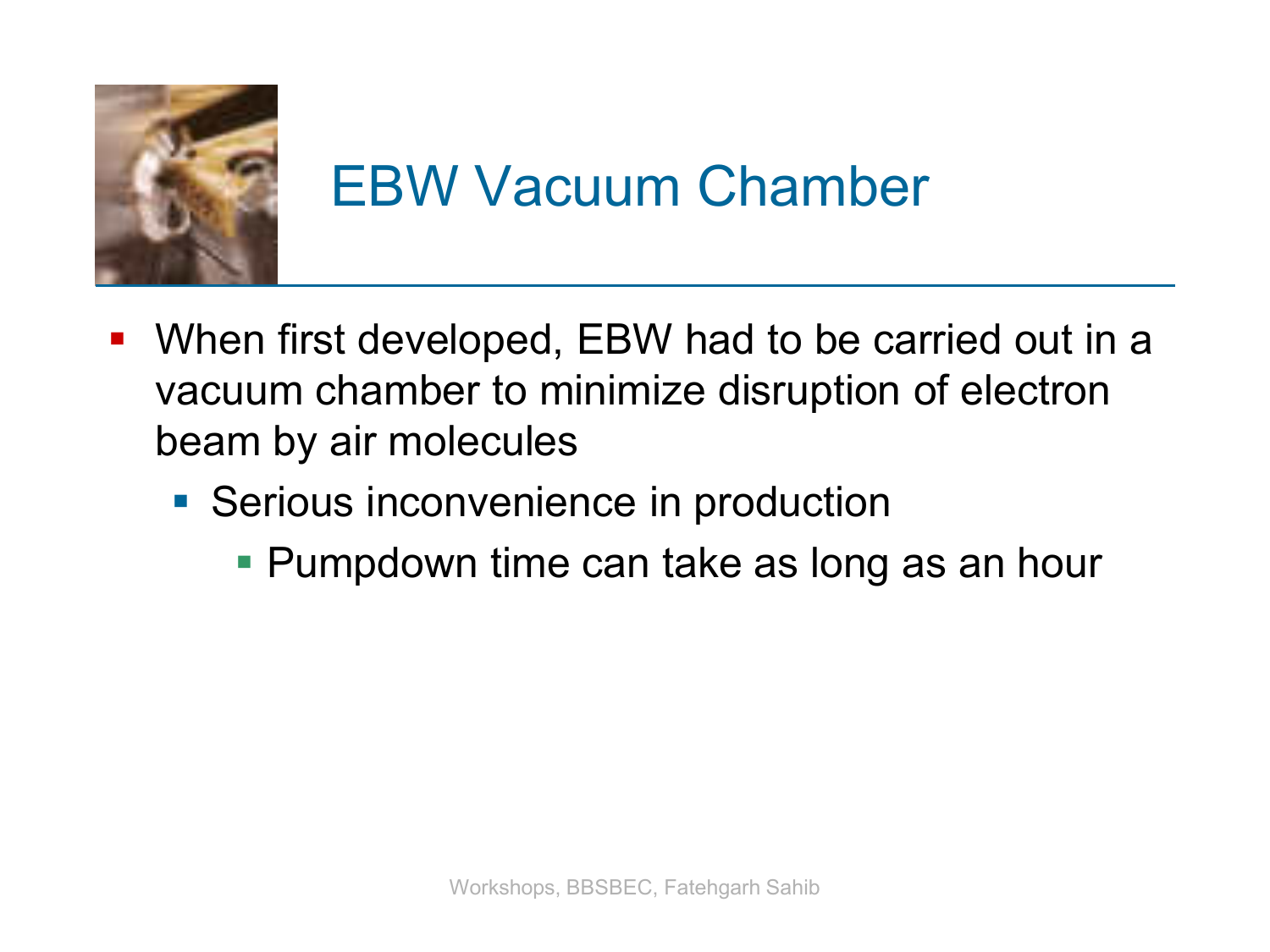

## Three Vacuum Levels in EBW

- 1. High-vacuum welding welding in same vacuum chamber as beam generation to produce highest quality weld
- 2. Medium-vacuum welding welding in separate chamber but partial vacuum reduces pump-down time
- 3. Non-vacuum welding welding done at or near atmospheric pressure, with work positioned close to electron beam generator - requires vacuum divider to separate work from beam generator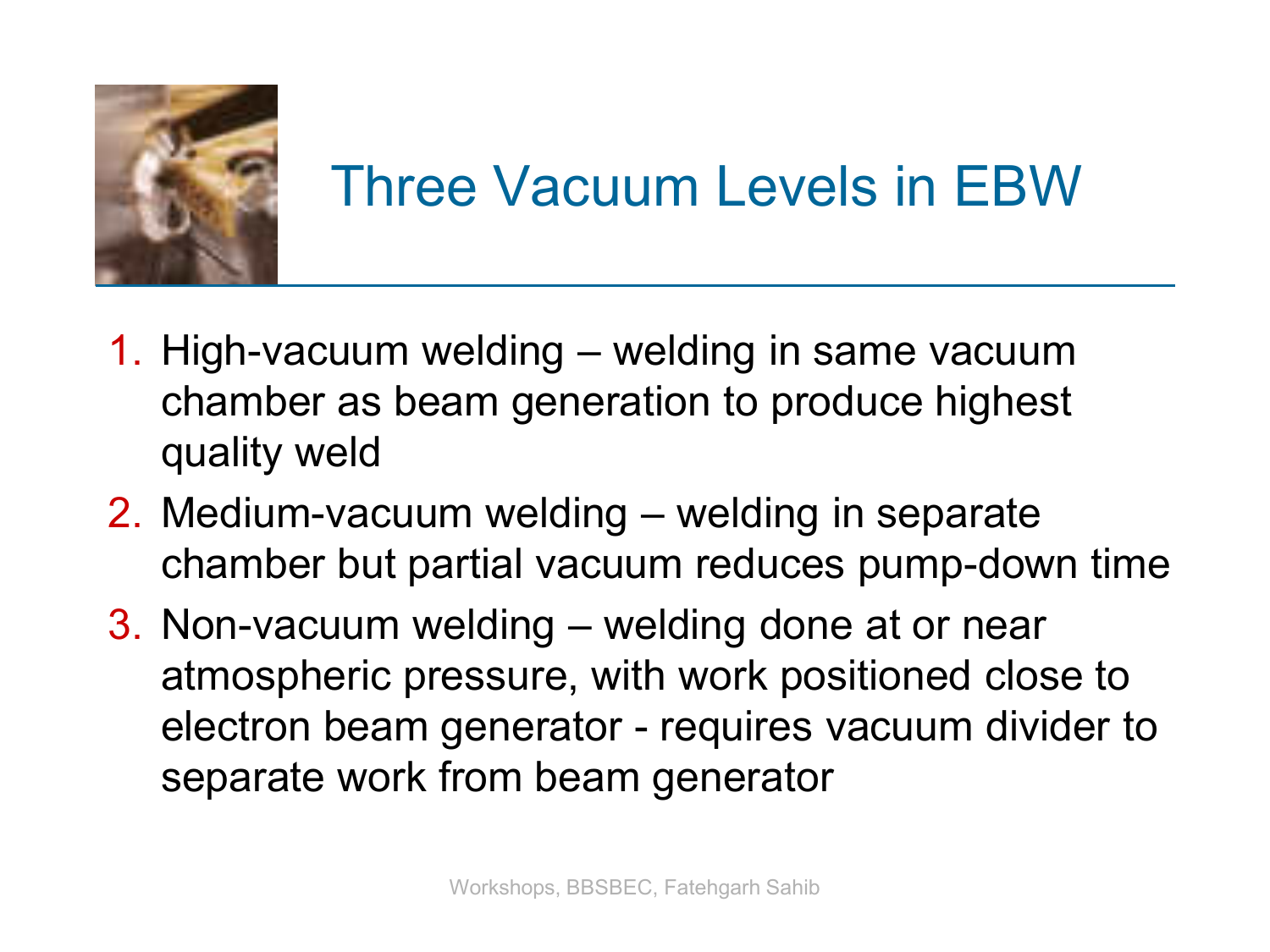

# EBW Advantages and Disadvantages of EBW

Advantages:

- High-quality welds, deep and narrow profiles
- **E** Limited heat affected zone, low thermal distortion
- No flux or shielding gases needed

Disadvantages:

- High equipment cost
- **Precise joint preparation & alignment required**
- **Vacuum chamber required**
- Safety concern: EBW generates x-rays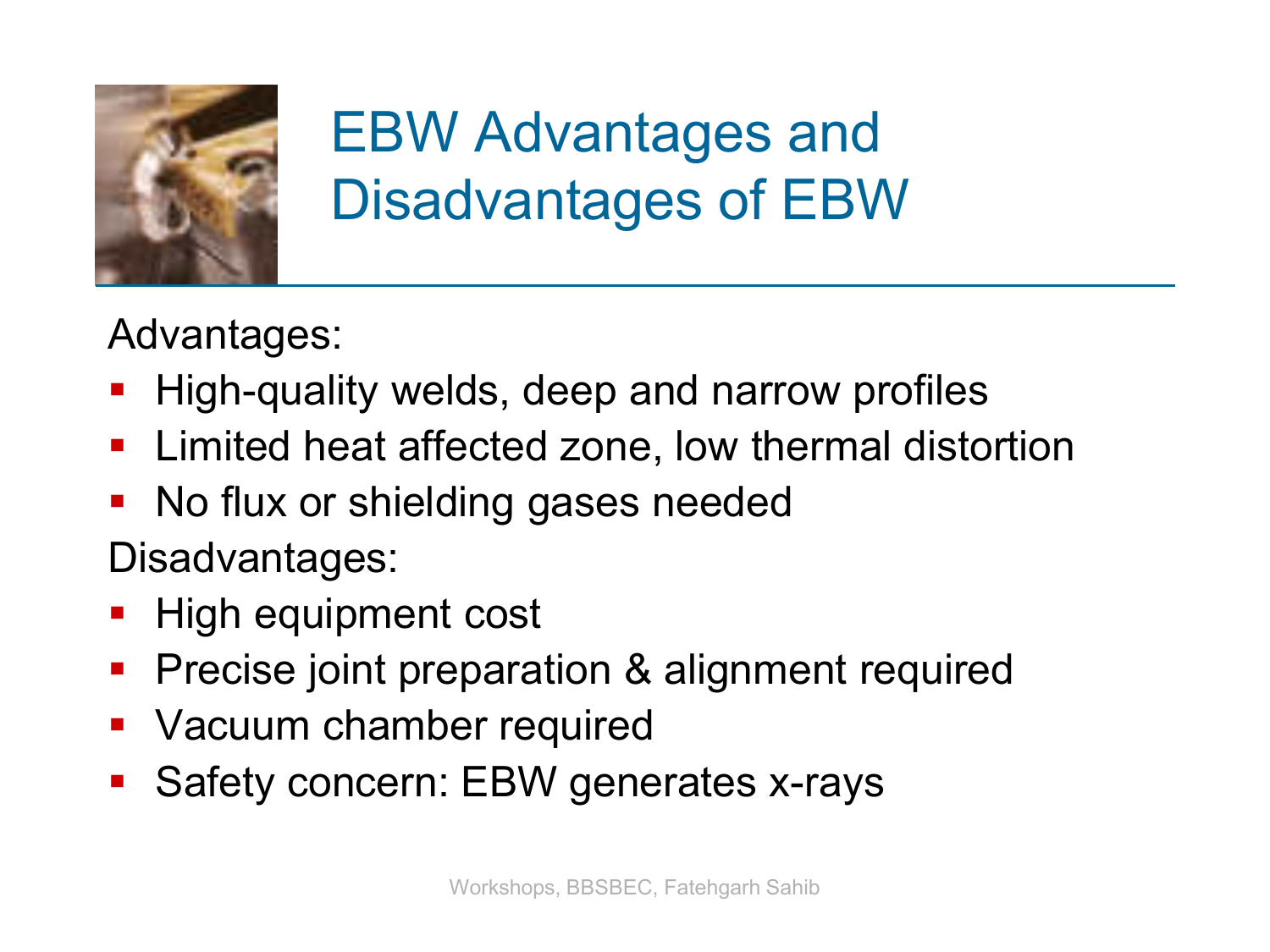

### Laser Beam Welding (LBW)

- Fusion welding process in which coalescence is achieved by energy of a highly concentrated, coherent light beam focused on joint
- **LBW normally performed with shielding gases to** prevent oxidation
- **Filler metal not usually added**
- **High power density in small area** 
	- So LBW often used for small parts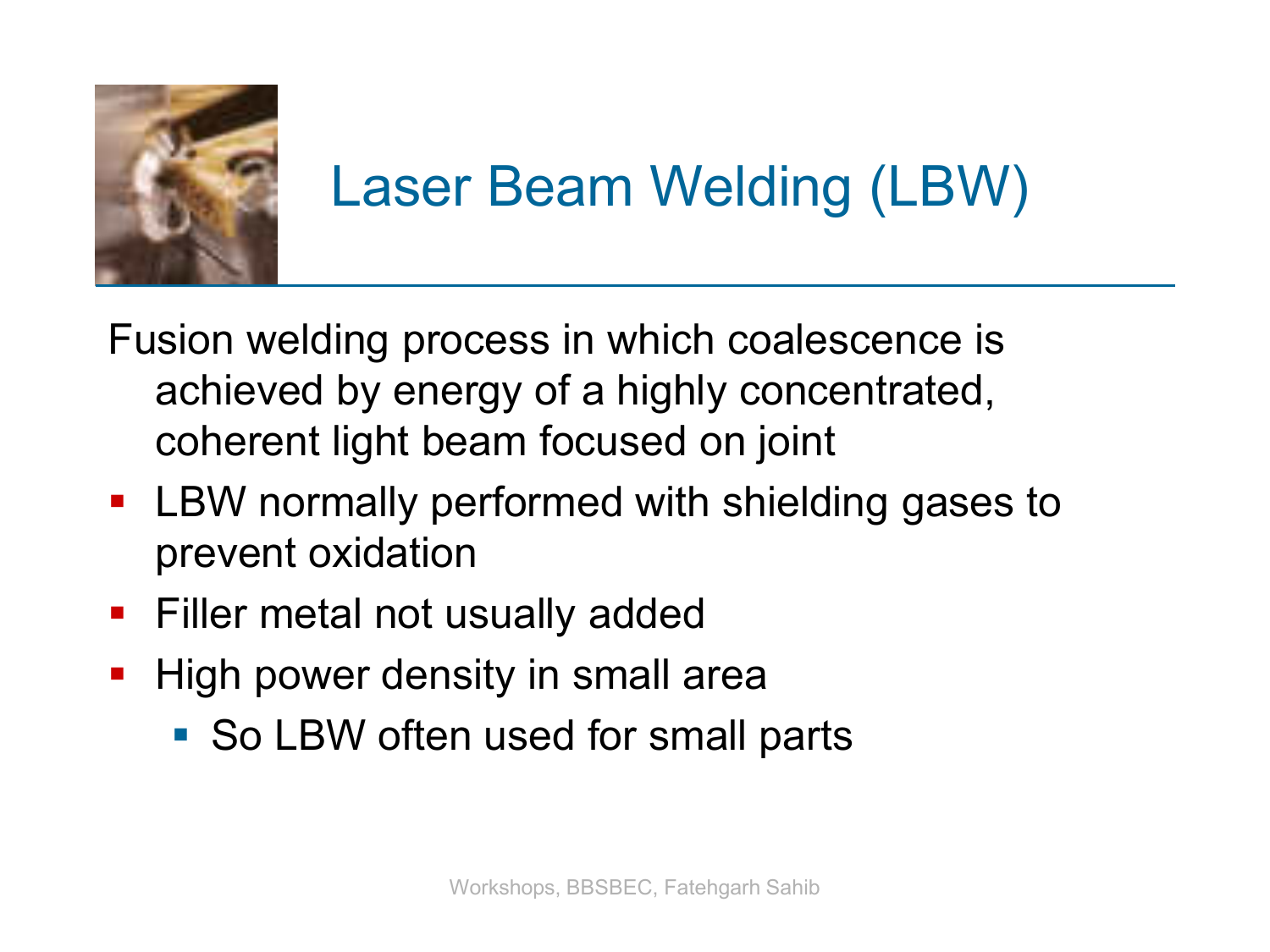

### Comparison: LBW vs. EBW

- No vacuum chamber required for LBW
- No x-rays emitted in LBW
- **Laser beams can be focused and directed by optical** lenses and mirrors
- **EXECT LBW not capable of the deep welds and high** depth-to-width ratios of EBW
	- Maximum LBW depth  $=$   $\sim$  19 mm (3/4 in), whereas EBW depths  $=$  50 mm (2 in)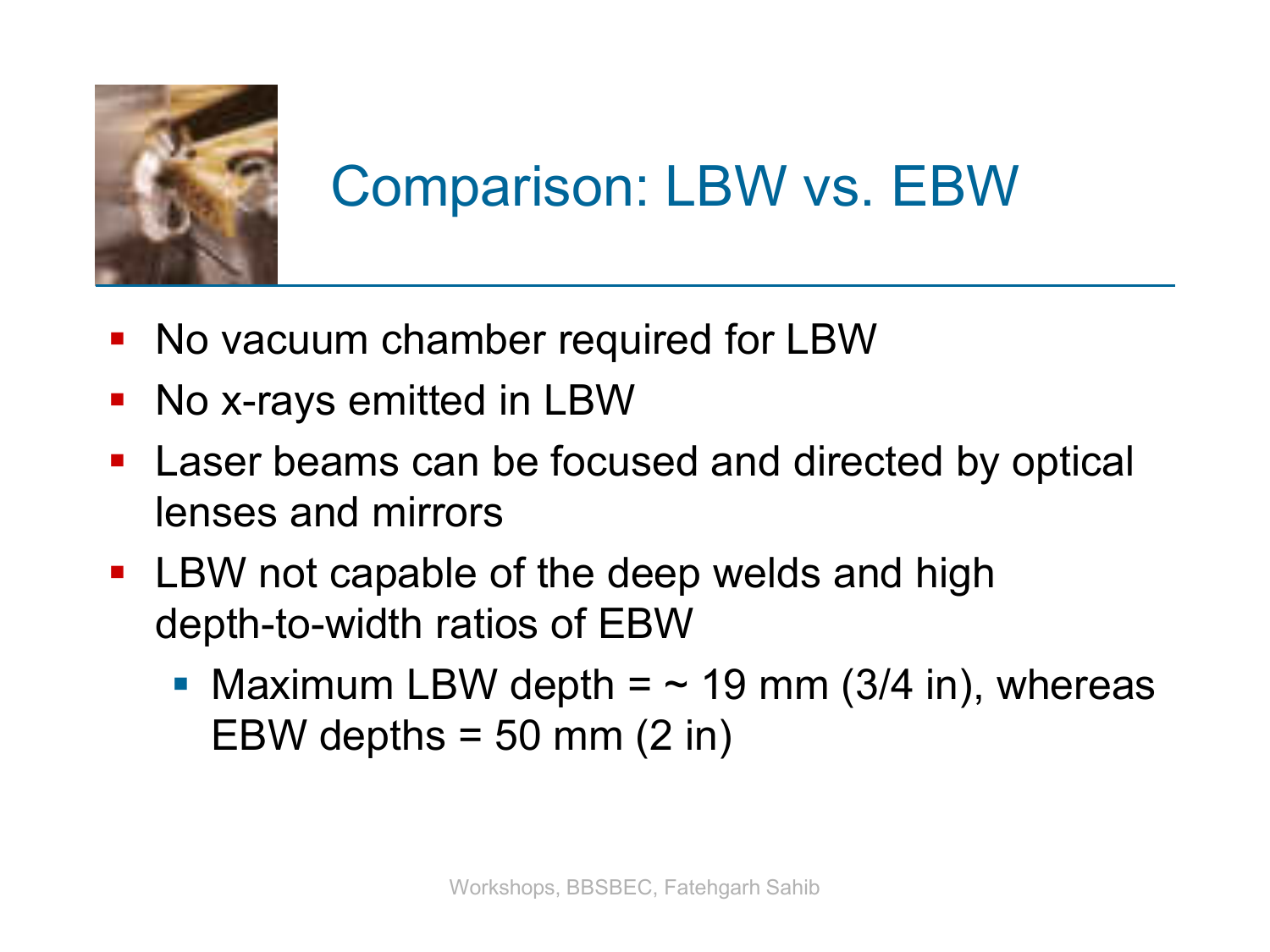

# Thermit Welding (TW)

- FW process in which heat for coalescence is produced by superheated molten metal from the chemical reaction of thermite
- Thermite = mixture of AI and  $Fe<sub>3</sub>O<sub>4</sub>$  fine powders that produce an exothermic reaction when ignited
- **Also used for incendiary bombs**
- **Filler metal obtained from liquid metal**
- **Process used for joining, but has more in common** with casting than welding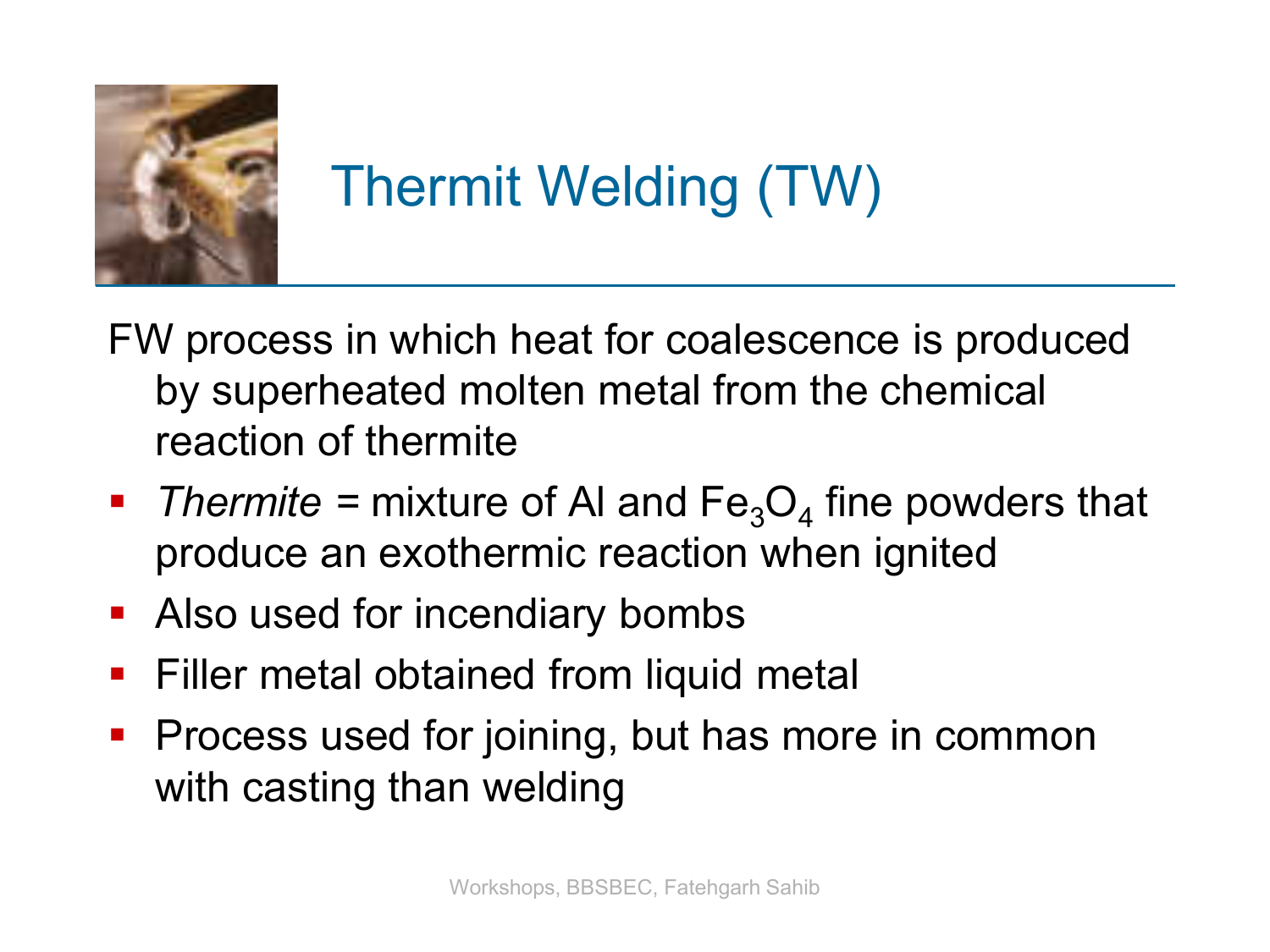

# Thermit Welding

 (1) Thermit ignited; (2) crucible tapped, superheated metal flows into mold; (3) metal solidifies to produce weld joint

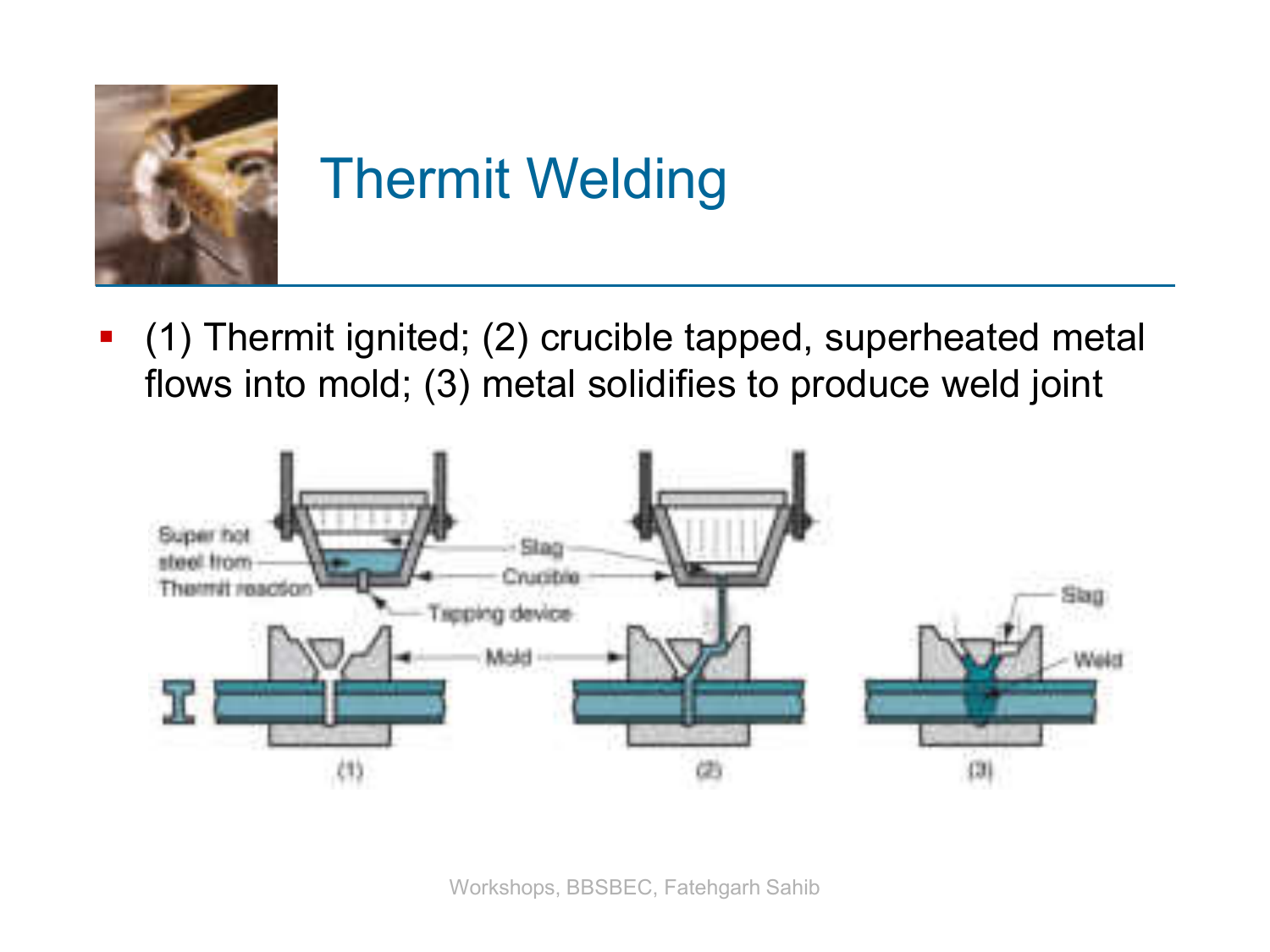

# TW Applications

- Joining of railroad rails
- **Repair of cracks in large steel castings and forgings**
- **Weld surface is often smooth enough that no** finishing is required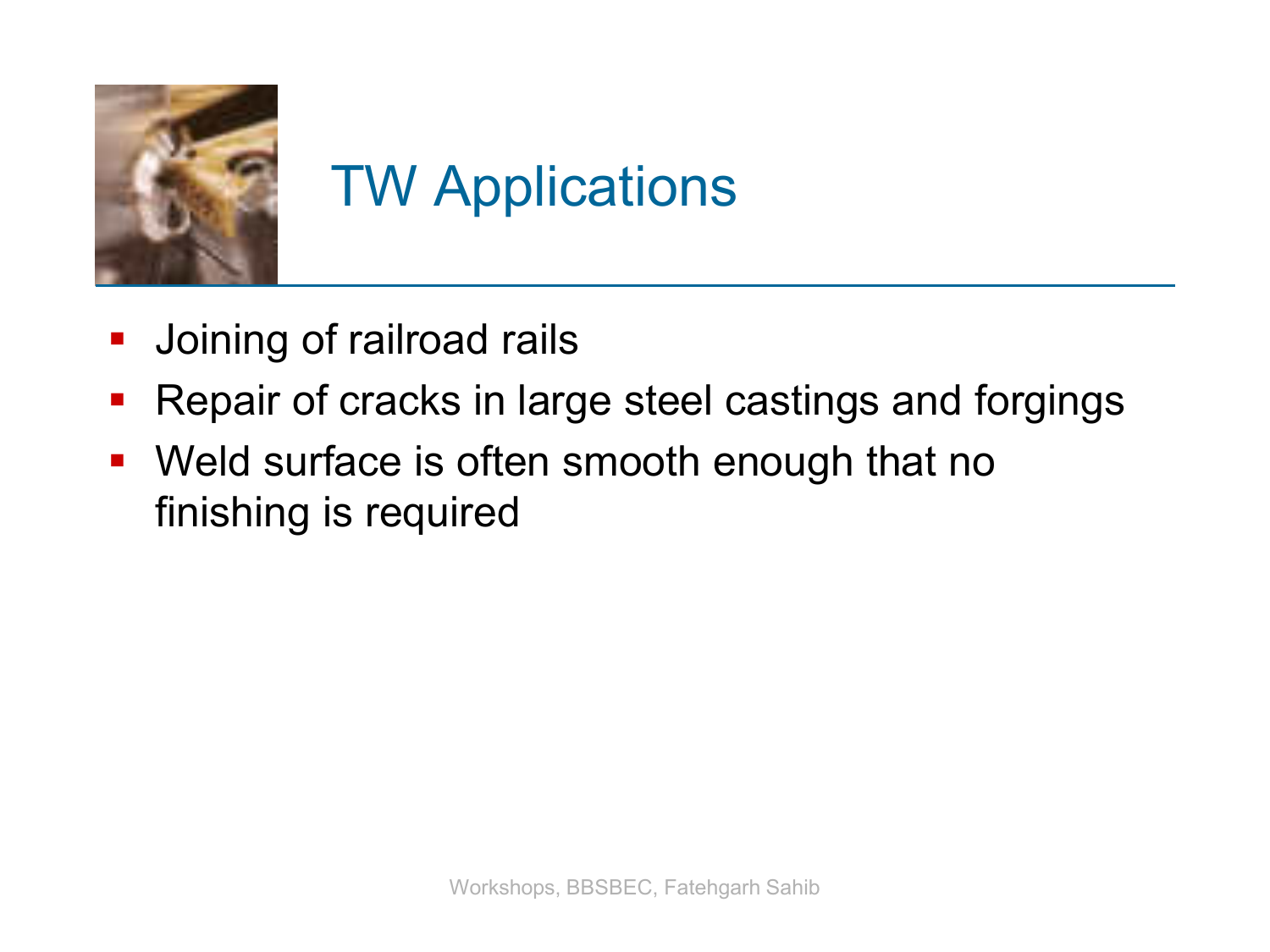

# Solid State Welding (SSW)

- Coalescence of part surfaces is achieved by:
	- **Pressure alone, or**
	- **Heat and pressure** 
		- **If both heat and pressure are used, heat is not** enough to melt work surfaces
	- **For some SSW processes, time is also a factor**
- No filler metal is added
- Each SSW process has its own way of creating a bond at the faying surfaces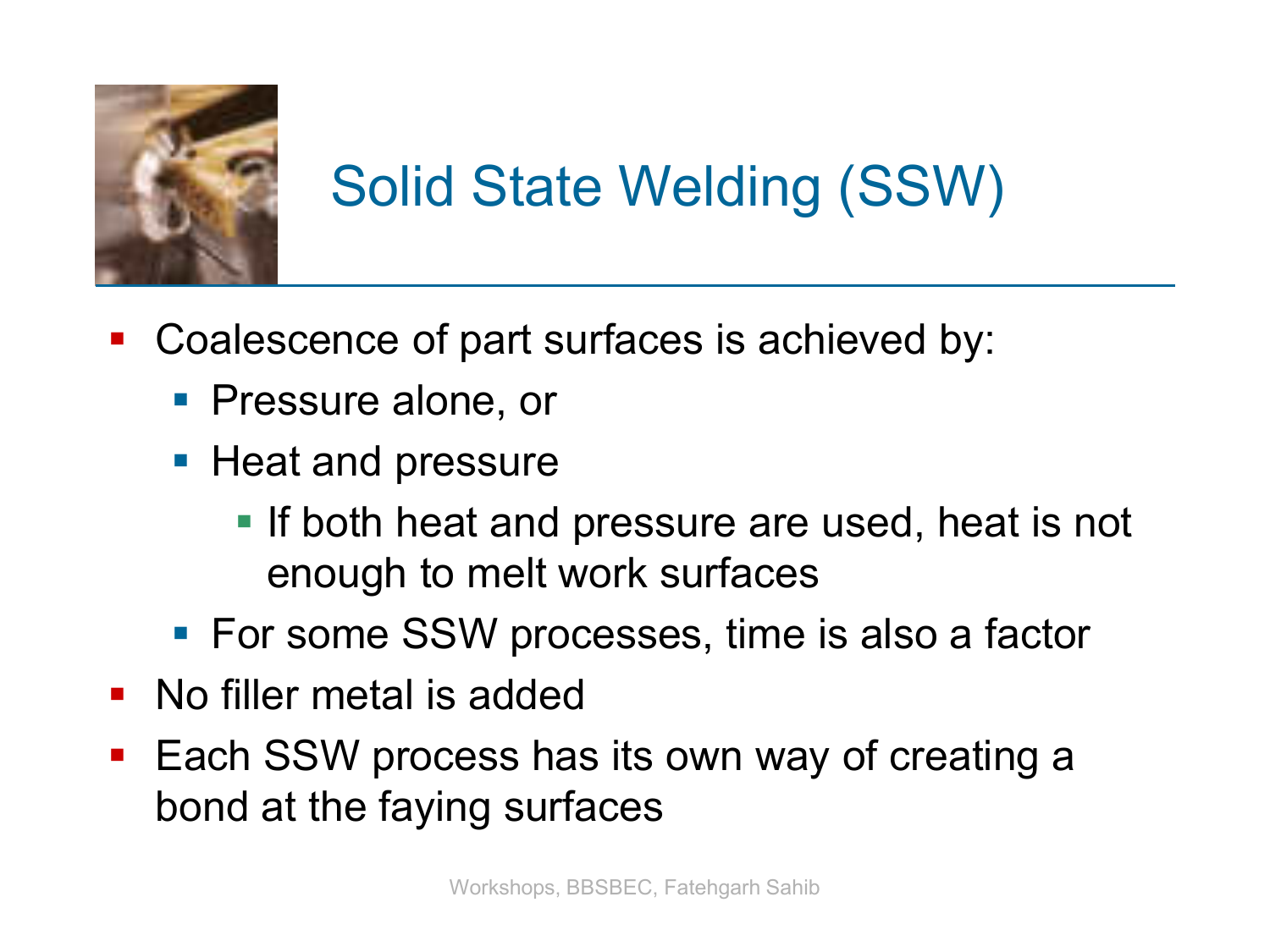

### Success Factors in SSW

- Essential factors for a successful solid state weld are that the two faying surfaces must be:
	- **Very clean**
	- In very close physical contact with each other to permit atomic bonding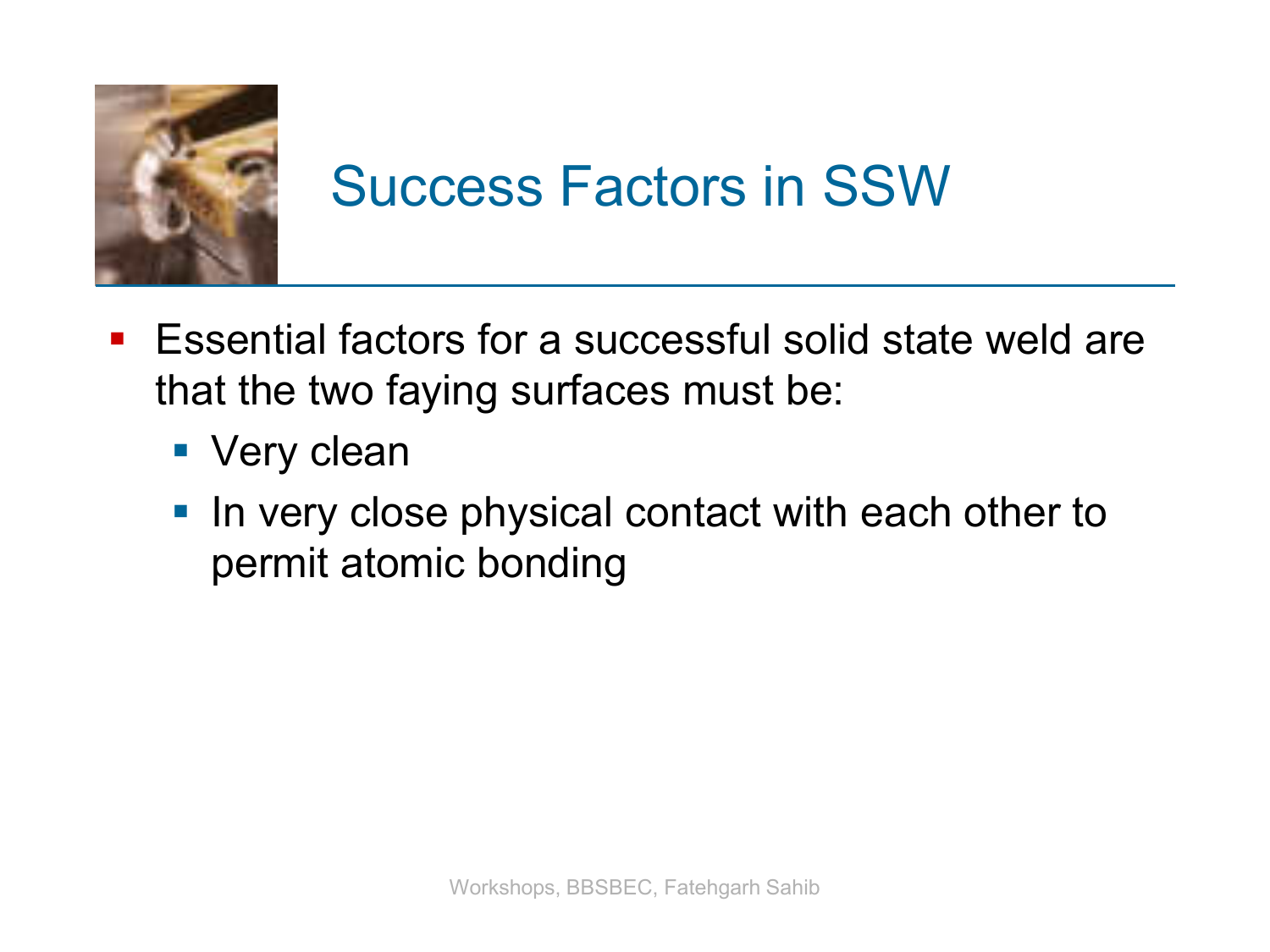

#### SSW Advantages over FW Processes

- **If no melting, then no heat affected zone, so metal** around joint retains original properties
- **Many SSW processes produce welded joints that** bond the entire contact interface between two parts rather than at distinct spots or seams
- **Some SSW processes can be used to bond** dissimilar metals, without concerns about relative melting points, thermal expansions, and other problems that arise in FW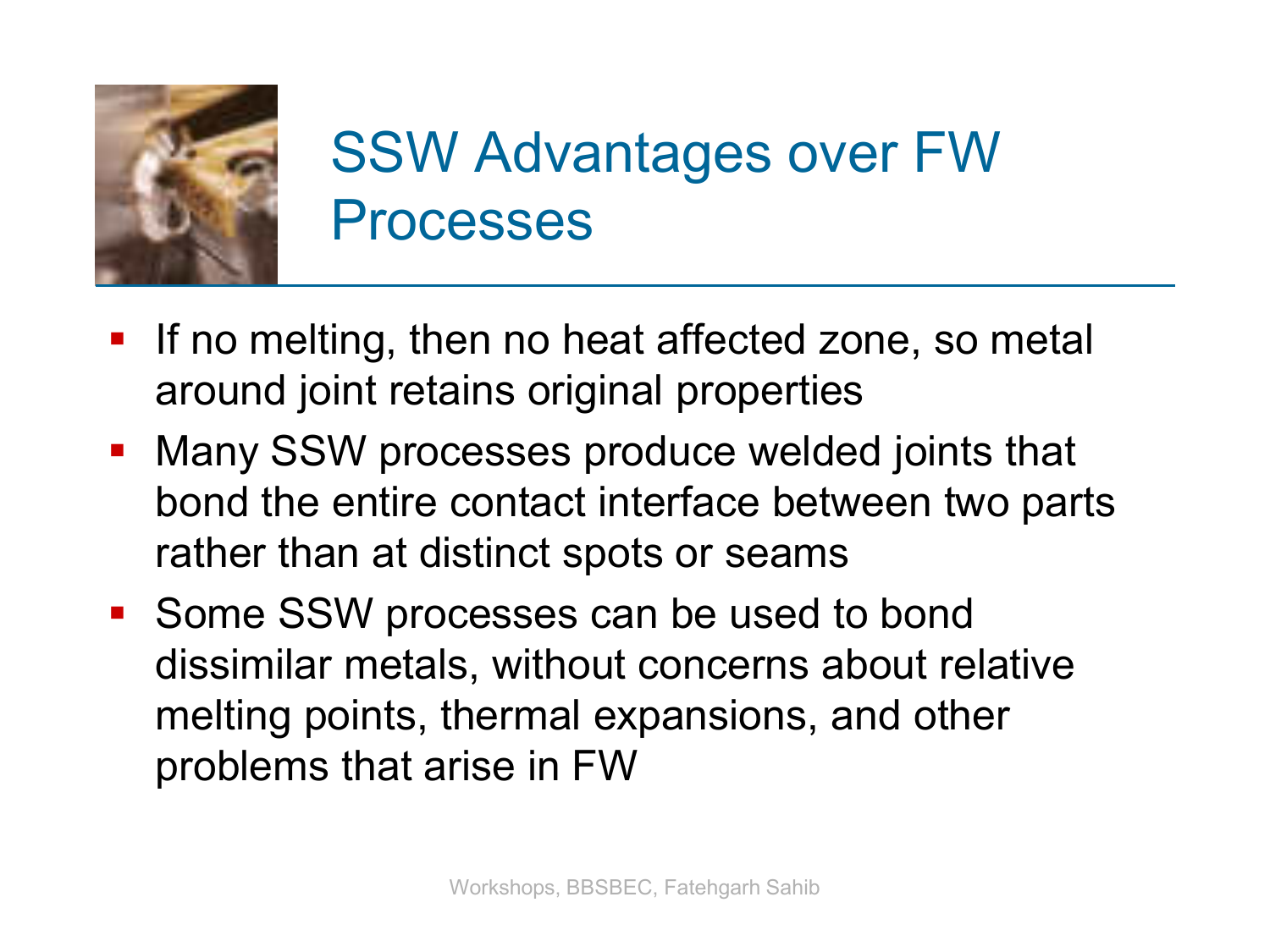

## Solid State Welding Processes

- **Forge welding**
- **Cold welding**
- Roll welding
- **Hot pressure welding**
- **Diffusion welding**
- **Explosion welding**
- **Fiction welding**
- **Ultrasonic welding**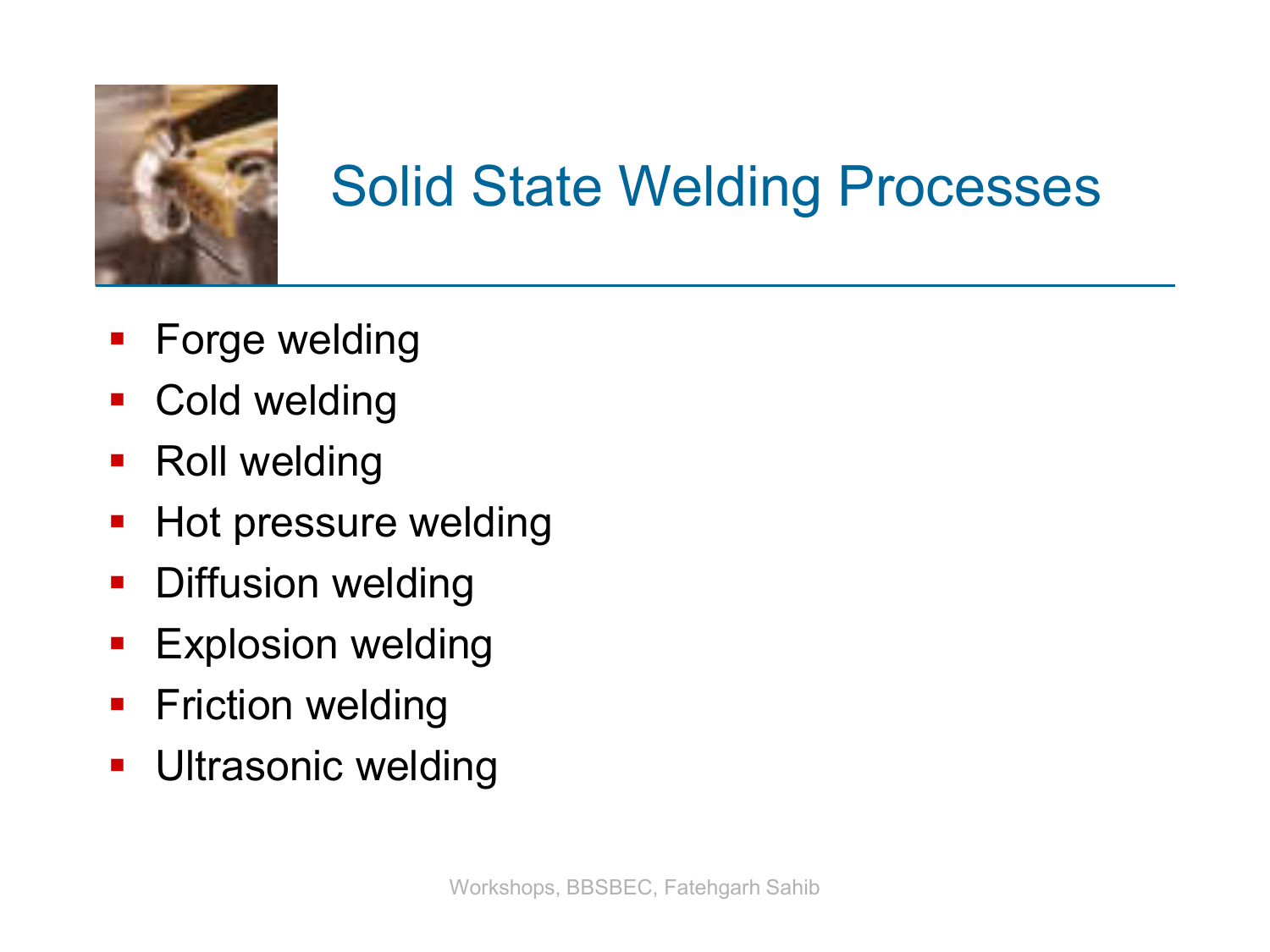

# Forge Welding

Welding process in which components to be joined are heated to hot working temperature range and then forged together by hammering or similar means

- **Historic significance in development of manufacturing** technology
	- **Process dates from about 1000 B.C., when** blacksmiths learned to weld two pieces of metal
- Of minor commercial importance today except for its variants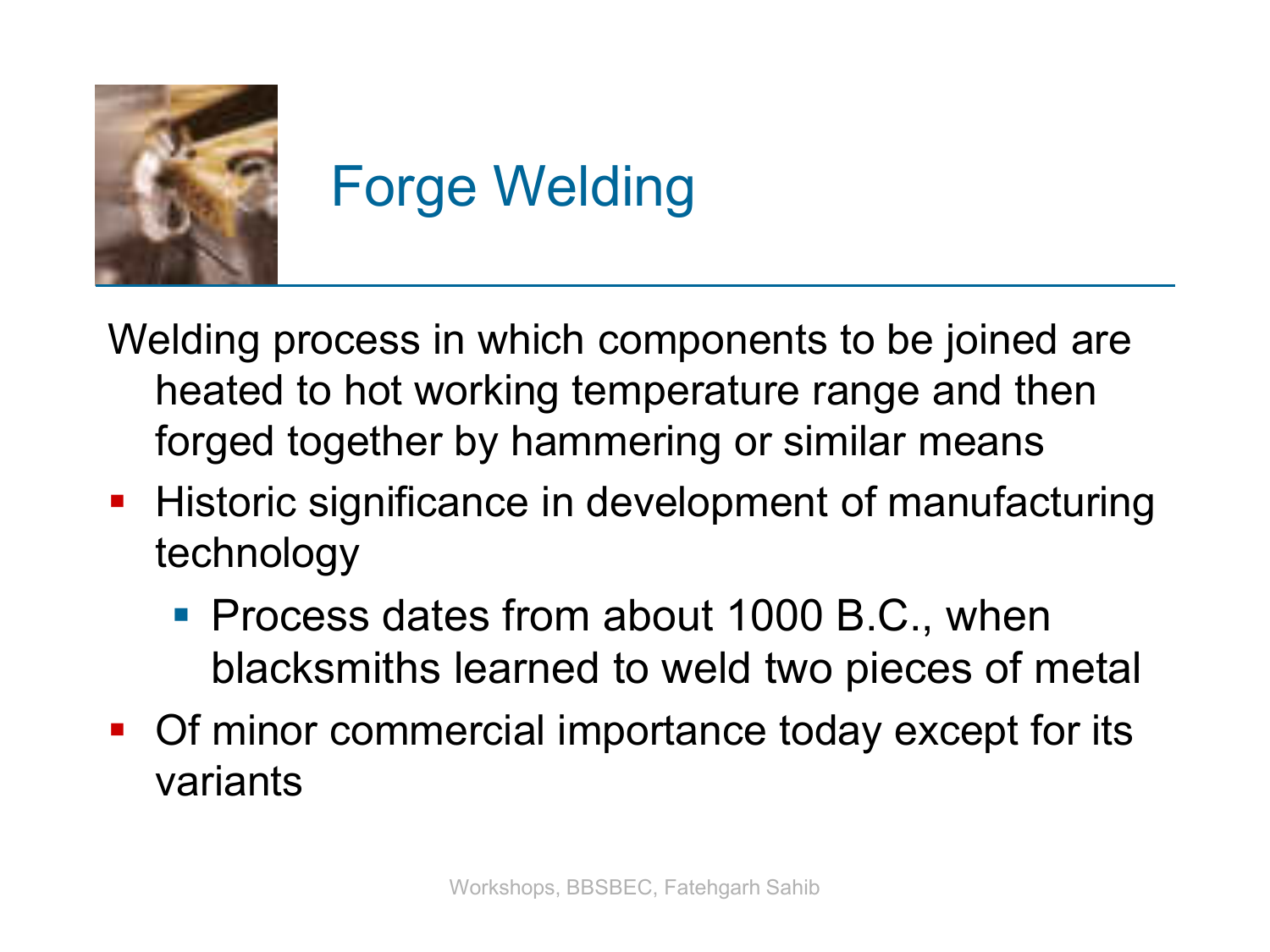

# Cold Welding (CW)

SSW process done by applying high pressure between clean contacting surfaces at room temperature

- Cleaning usually done by degreasing and wire brushing immediately before joining
- No heat is applied, but deformation raises work temperature
- At least one of the metals, preferably both, must be very ductile
	- Soft aluminum and copper suited to CW
- **Applications: making electrical connections**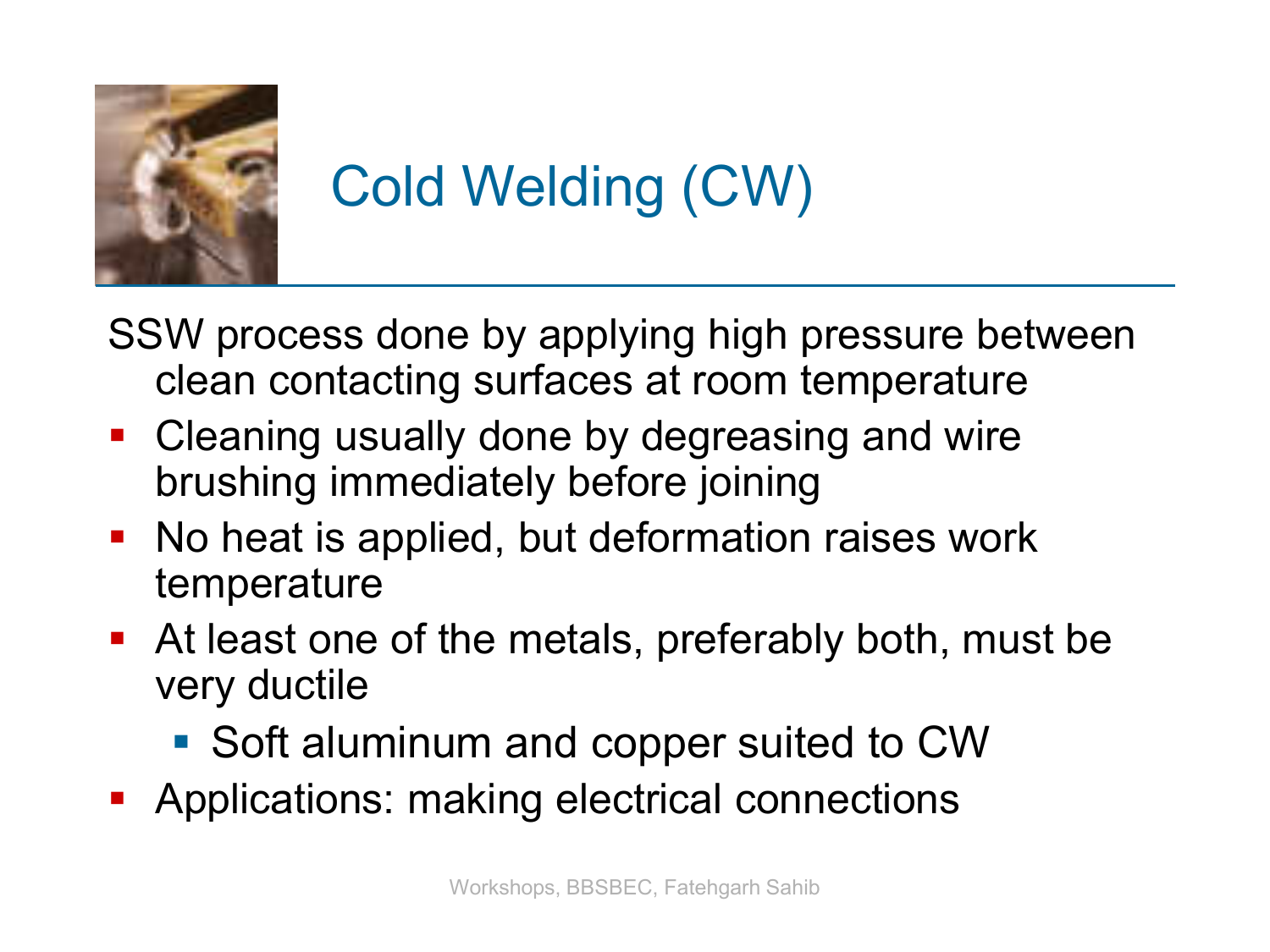

# Roll Welding (ROW)

- SSW process in which pressure sufficient to cause coalescence is applied by means of rolls, either with or without external heat
- **Variation of either forge welding or cold welding,** depending on whether heating of workparts is done prior to process
	- If no external heat, called *cold roll welding*
	- **If heat is supplied,** *hot roll welding*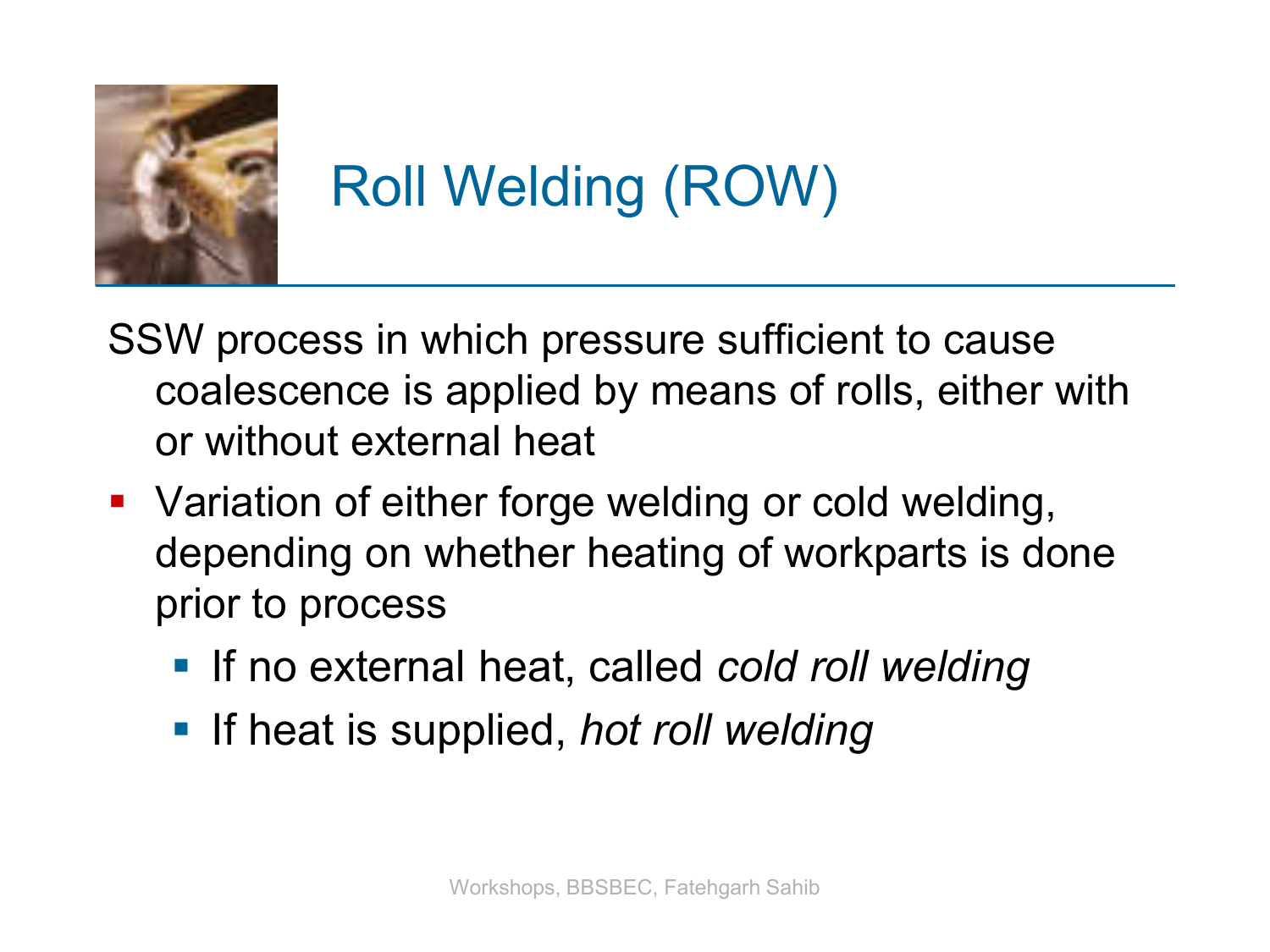

#### Roll Welding

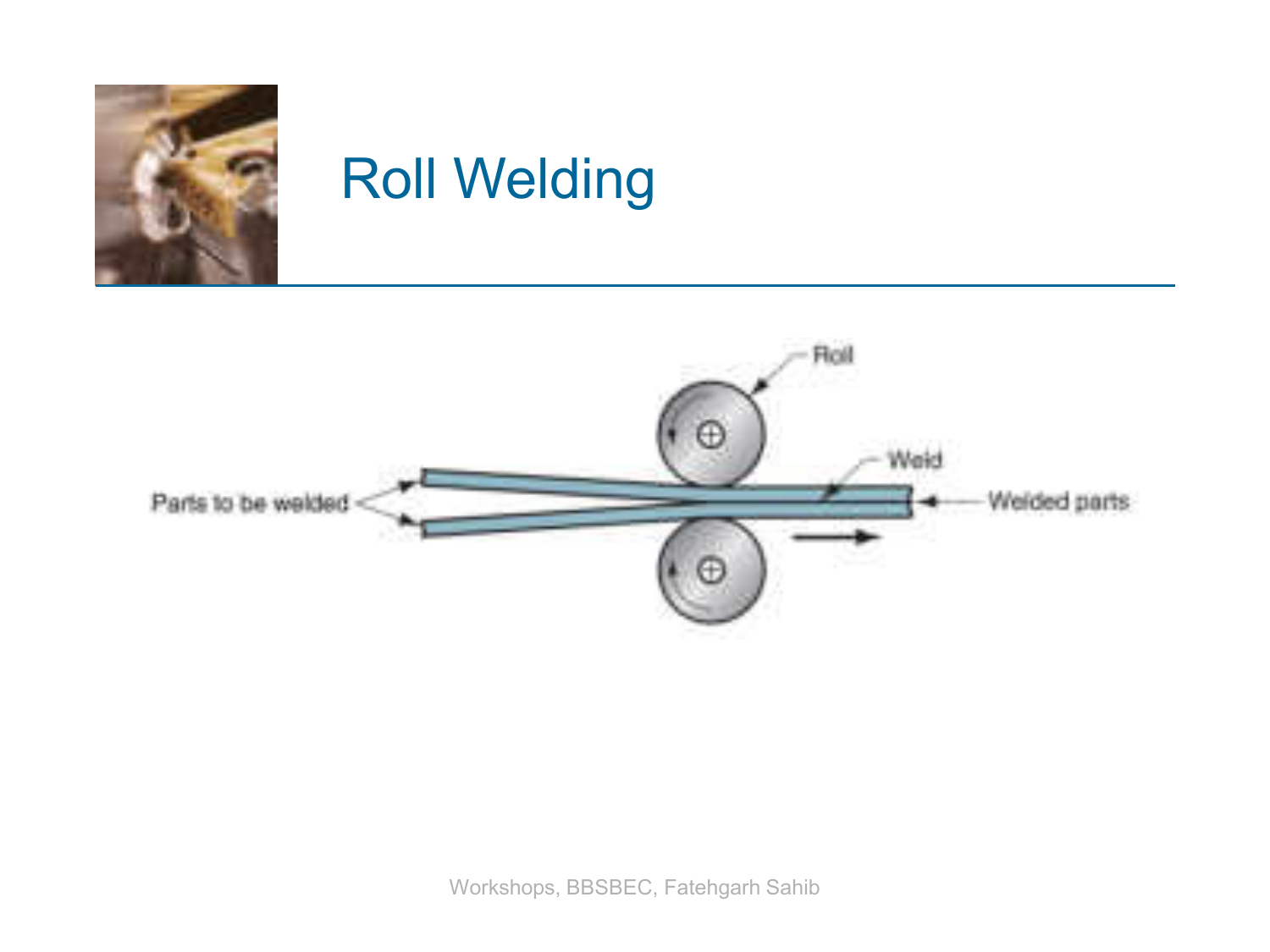

## Roll Welding Applications

- Cladding stainless steel to mild or low alloy steel for corrosion resistance
- **Bimetallic strips for measuring temperature**
- **E** "Sandwich" coins for U.S mint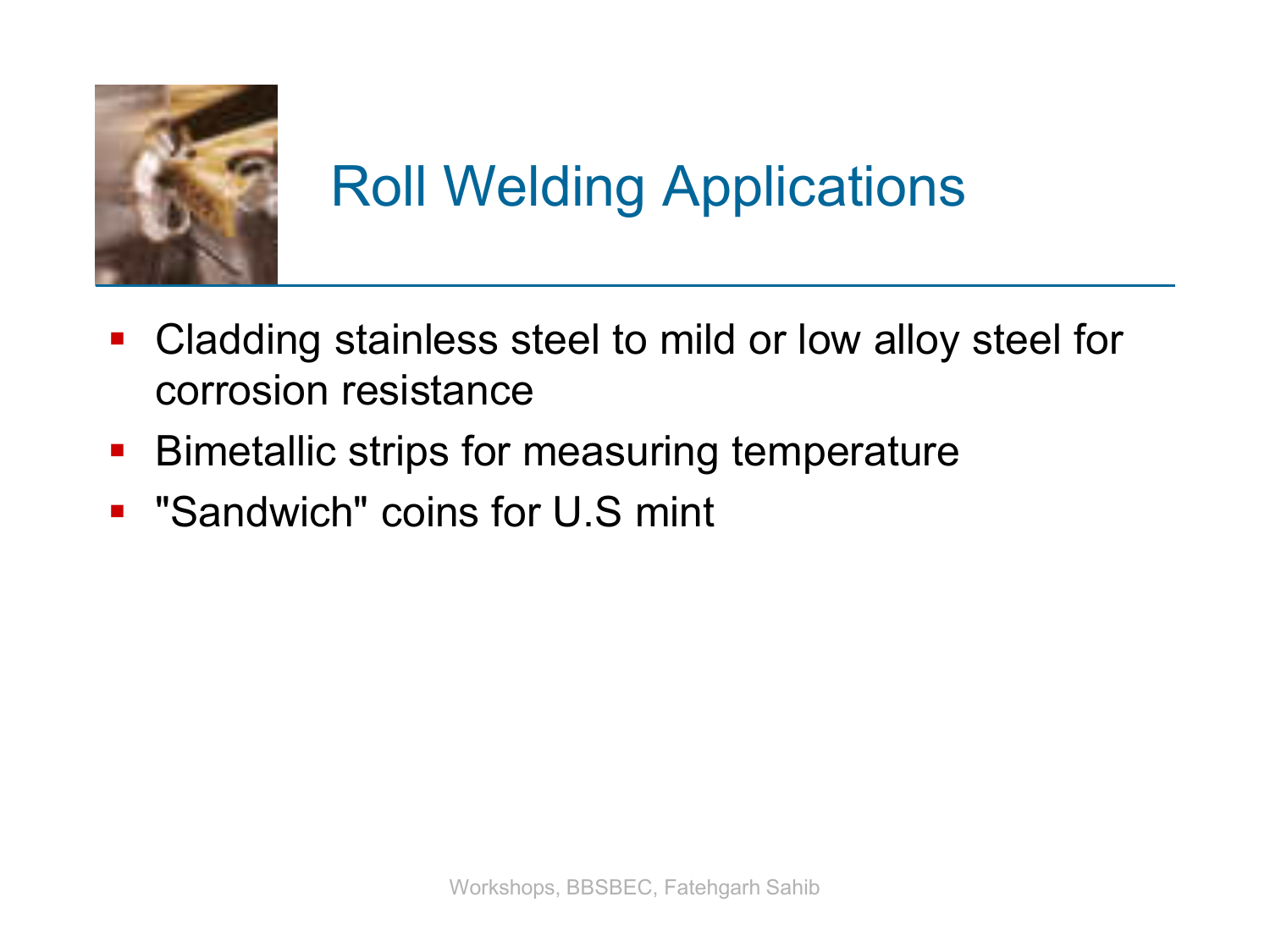

## Diffusion Welding (DFW)

- SSW process uses heat and pressure, usually in a controlled atmosphere, with sufficient time for diffusion and coalescence to occur
- **Temperatures**  $\leq 0.5$   $T_m$
- **Plastic deformation at surfaces is minimal**
- **Primary coalescence mechanism is solid state** diffusion
- **EXTE.** Limitation: time required for diffusion can range from seconds to hours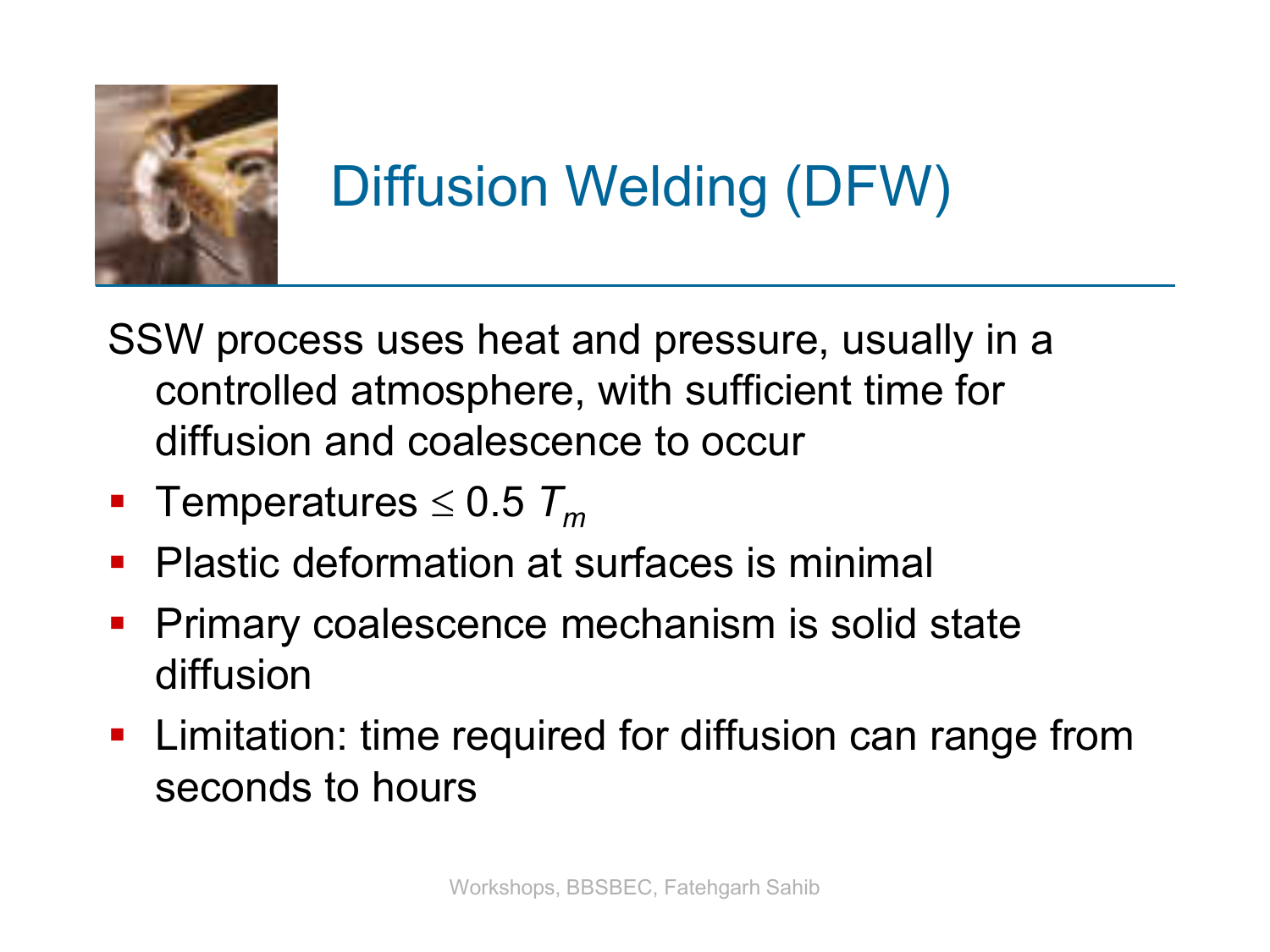

## DFW Applications

- Joining of high-strength and refractory metals in aerospace and nuclear industries
- Can be used to join either similar and dissimilar metals
	- **For joining dissimilar metals, a filler layer of** different metal is often sandwiched between base metals to promote diffusion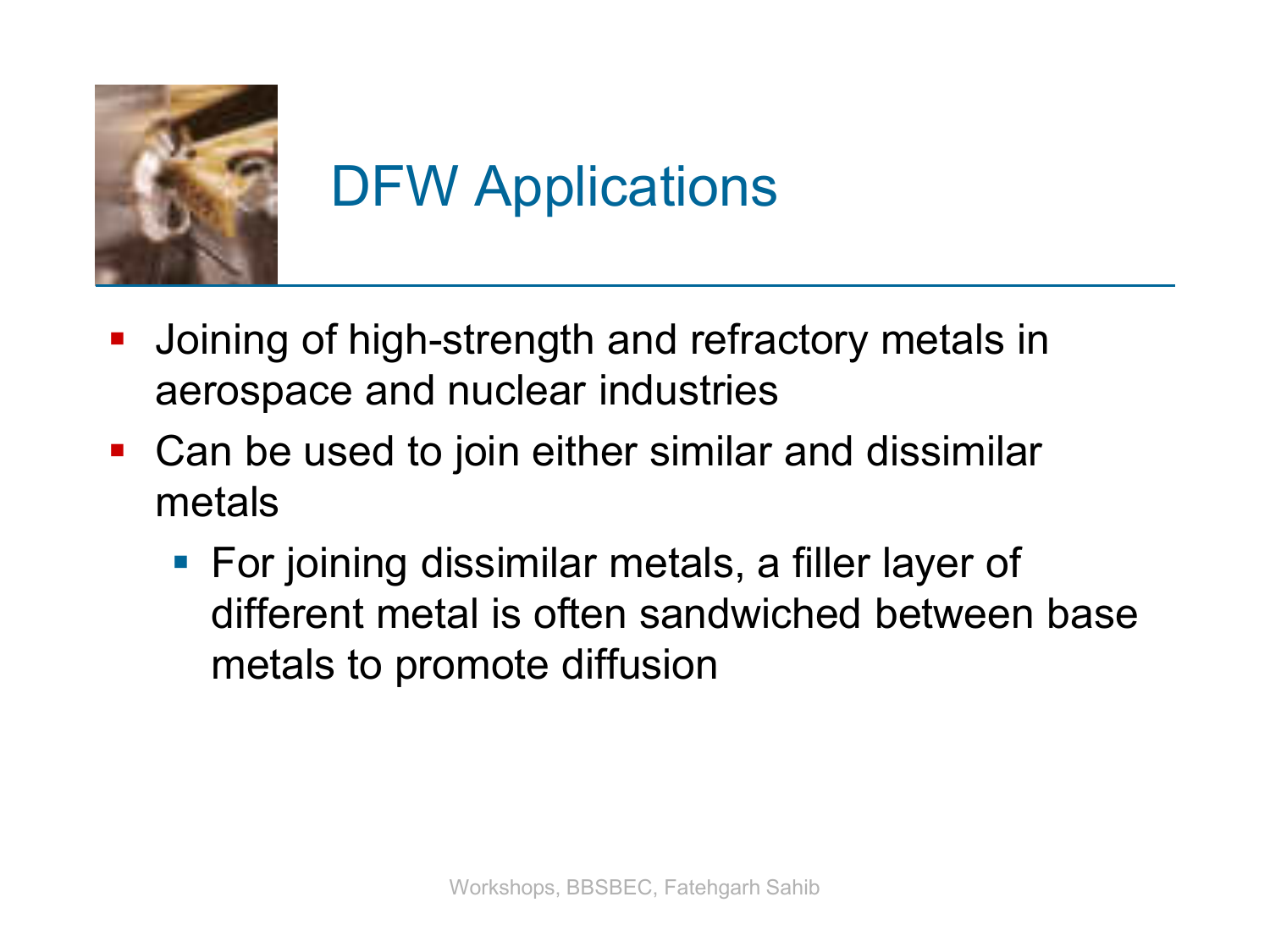

#### Explosion Welding (EXW)

- SSW process in which rapid coalescence of two metallic surfaces is caused by the energy of a detonated explosive
- **No filler metal used**
- No external heat applied
- **No diffusion occurs time is too short**
- **Bonding is metallurgical, combined with mechanical** interlocking that results from a rippled or wavy interface between the metals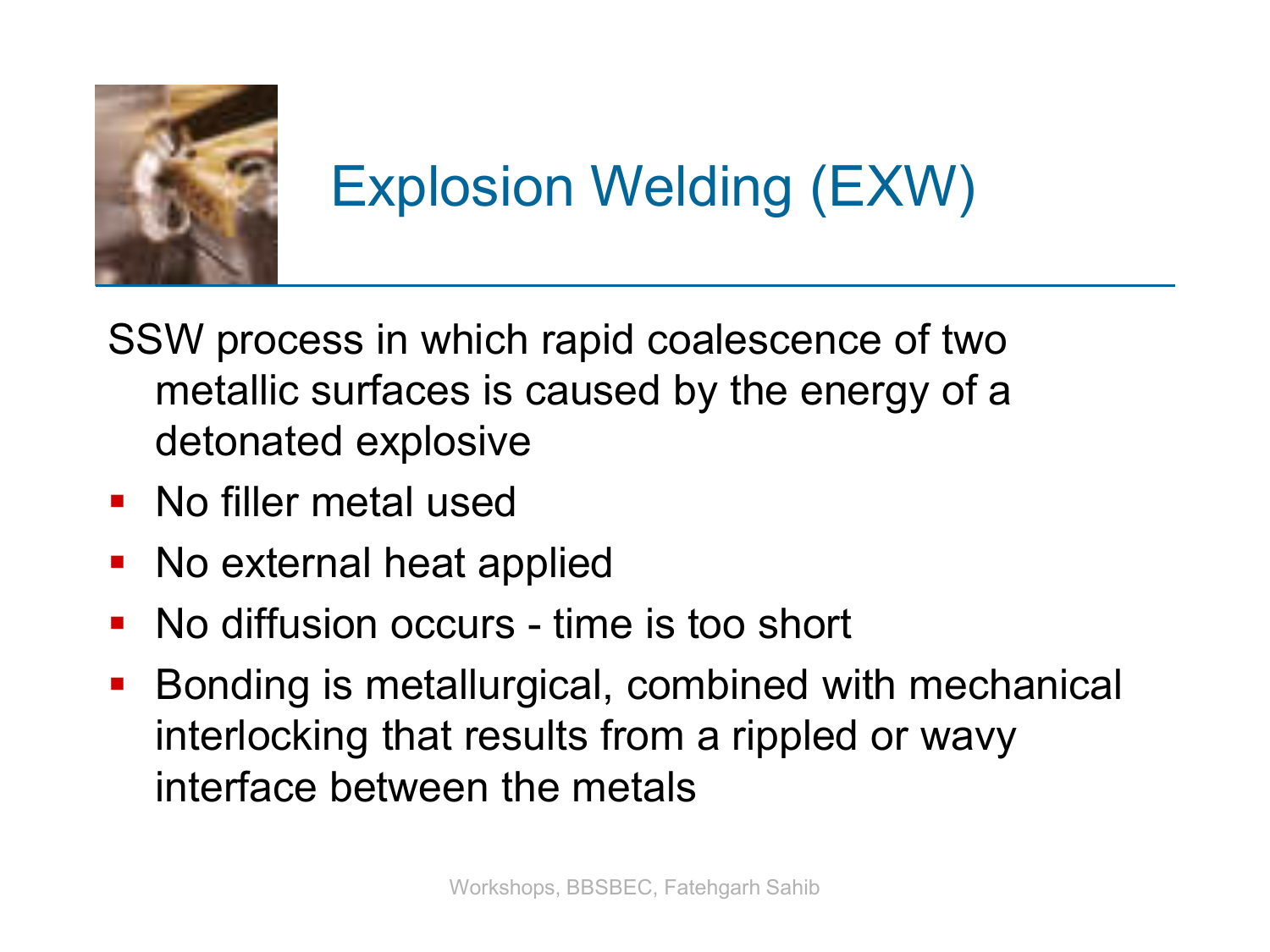

#### Explosive Welding

Commonly used to bond two dissimilar metals, in particular to clad one metal on top of a base metal over large areas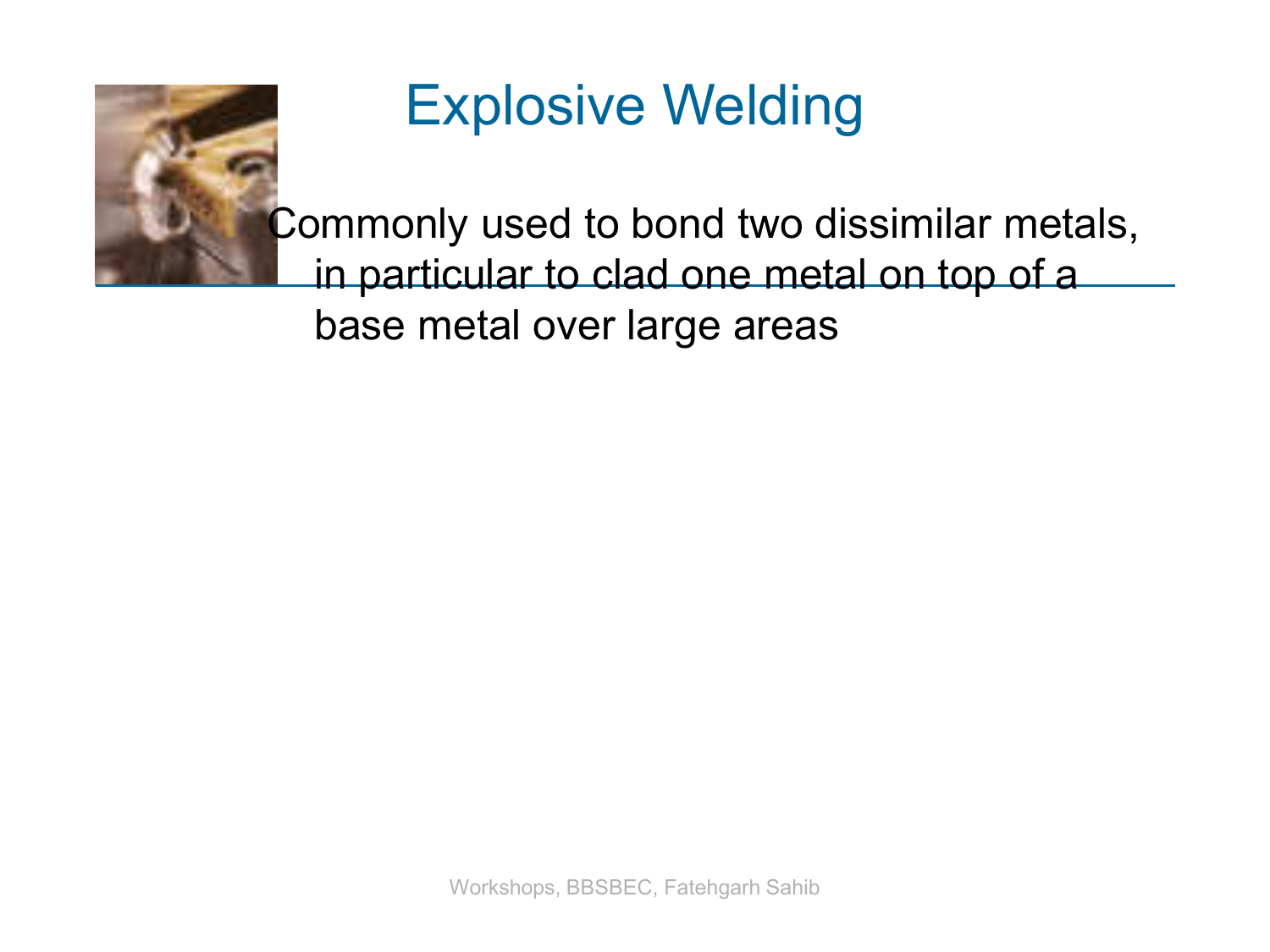

#### Explosive Welding

- Commonly used to bond two dissimilar metals, e.g., to clad one metal on top of a base metal over large areas
- (1) Setup in parallel configuration, and (2) during detonation of the explosive charge



Workshops, BBSBEC, Fatehgarh Sahib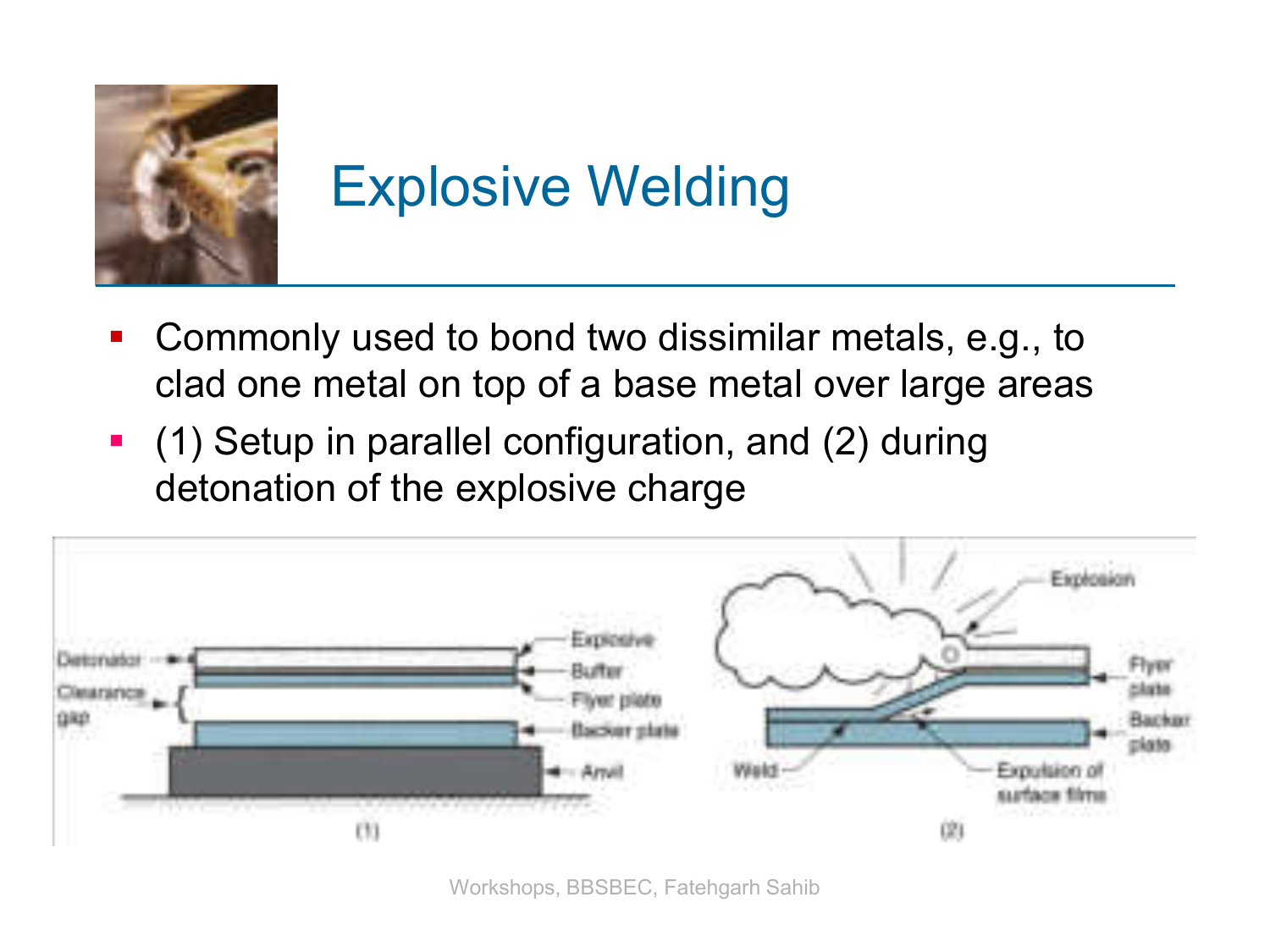

## Friction Welding (FRW)

SSW process in which coalescence is achieved by frictional heat combined with pressure

- When properly carried out, no melting occurs at faying surfaces
- No filler metal, flux, or shielding gases normally used
- **Process yields a narrow HAZ**
- Can be used to join dissimilar metals
- Widely used commercial process, amenable to automation and mass production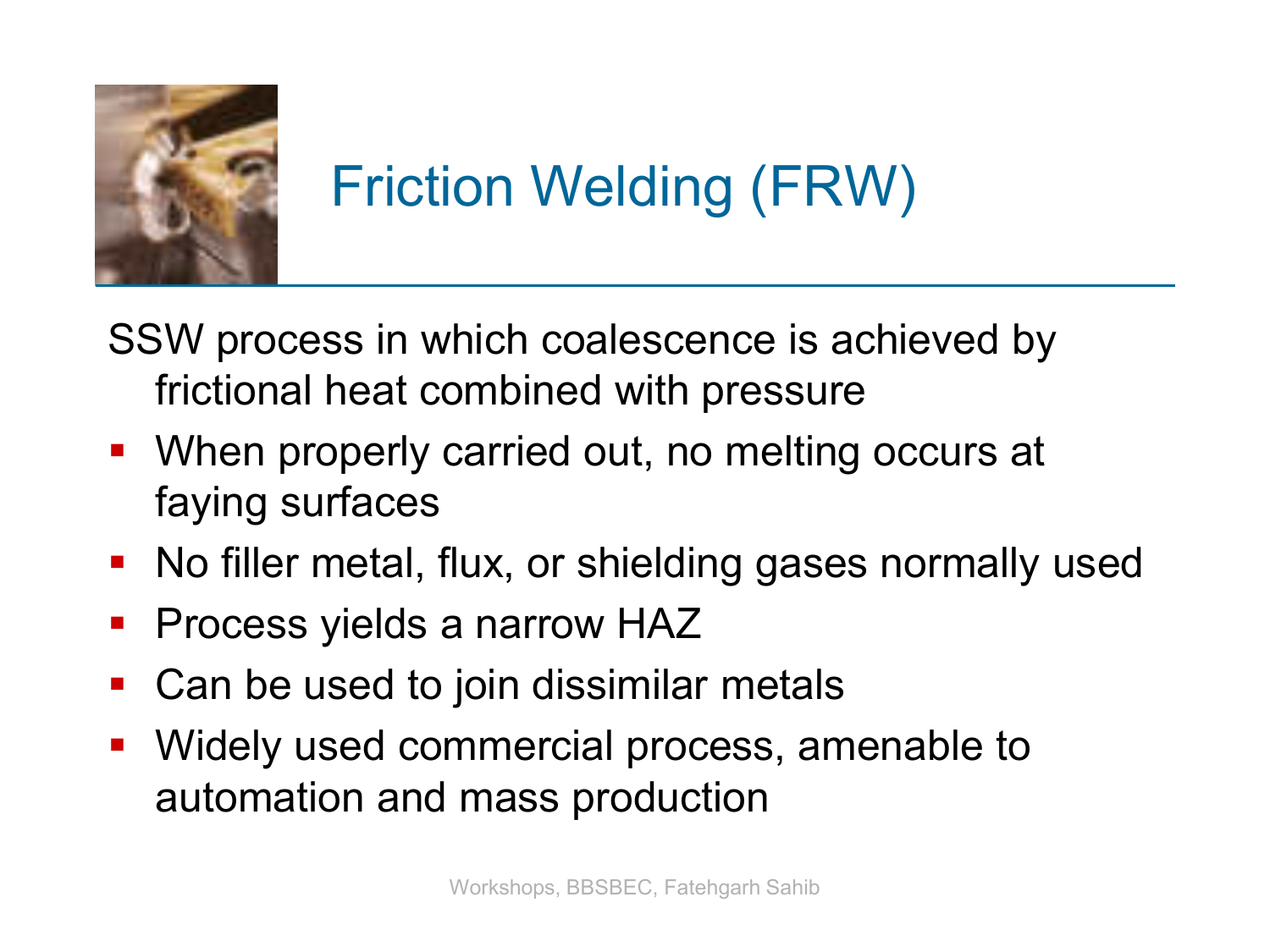

## Friction Welding

 (1) Rotating part, no contact; (2) parts brought into contact to generate friction heat; (3) rotation stopped and axial pressure applied; and (4) weld created



Workshops, BBSBEC, Fatehgarh Sahib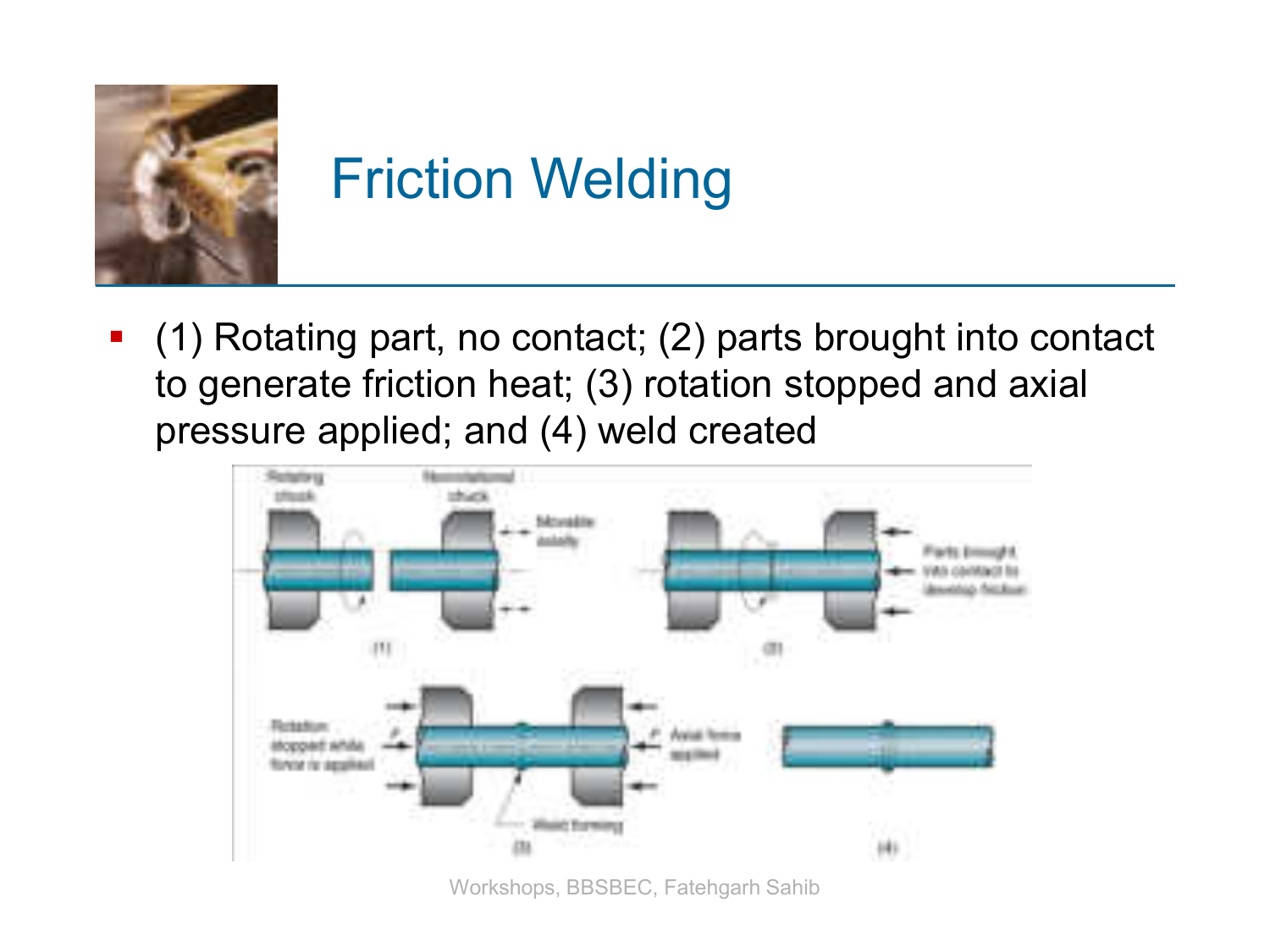

## Applications and Limitations of Friction Welding

Applications:

- **Shafts and tubular parts**
- **Industries: automotive, aircraft, farm equipment,** petroleum and natural gas

Limitations:

- At least one of the parts must be rotational
- **Fiash must usually be removed (extra operation)**
- Upsetting reduces the part lengths (which must be taken into consideration in product design)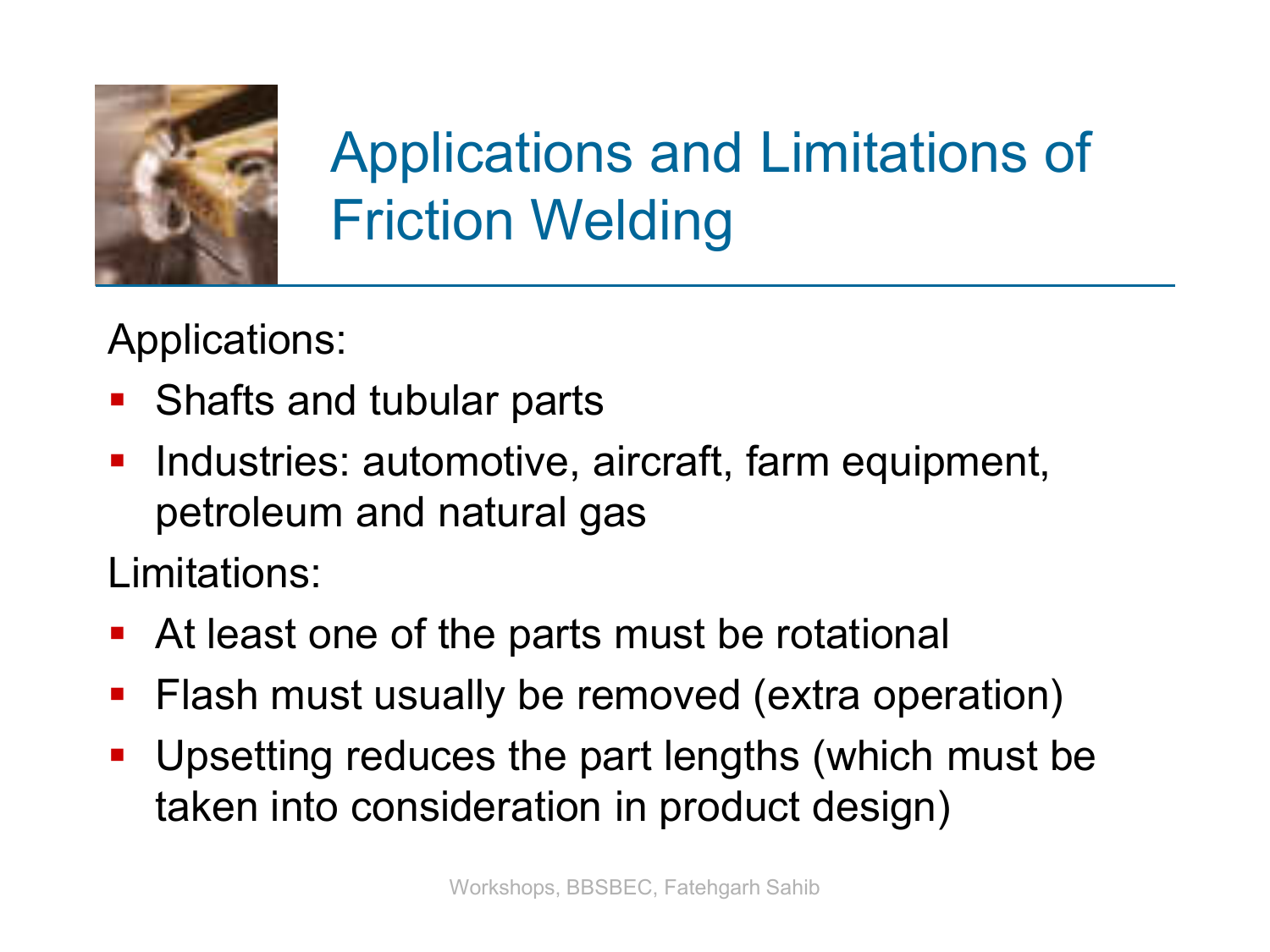

## Friction Stir Welding (FSW)

- SSW process in which a rotating tool is fed along a joint line between two workpieces, generating friction heat and mechanically stirring the metal to form the weld seam
- **Distinguished from FRW because heat is generated** by a separate wear-resistant tool rather than the parts
- Applications: butt joints in large aluminum parts in aerospace, automotive, and shipbuilding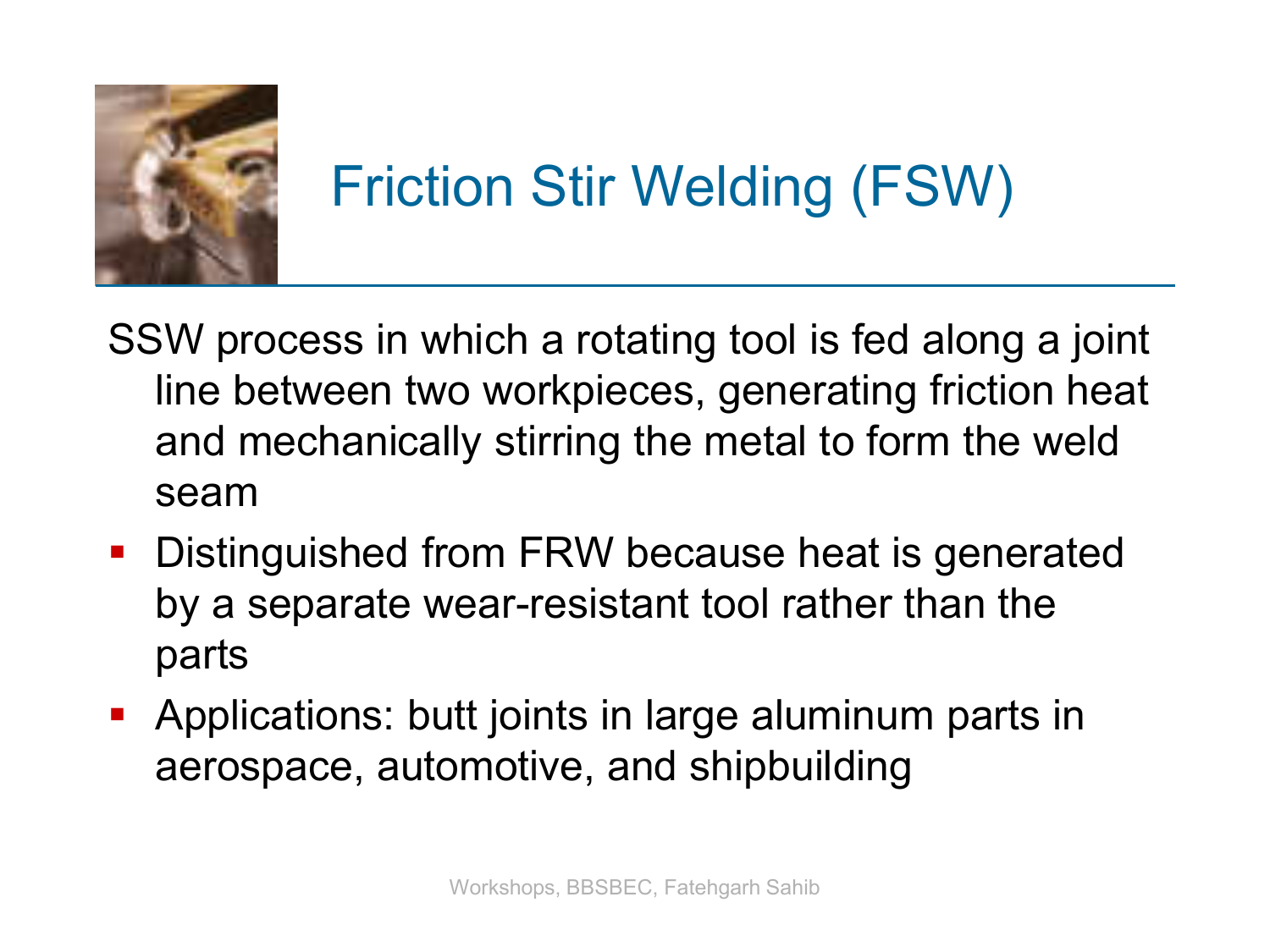

## Friction Stir Welding

 (1) Rotating tool just before entering work, and (2) partially completed weld seam



Workshops, BBSBEC, Fatehgarh Sahib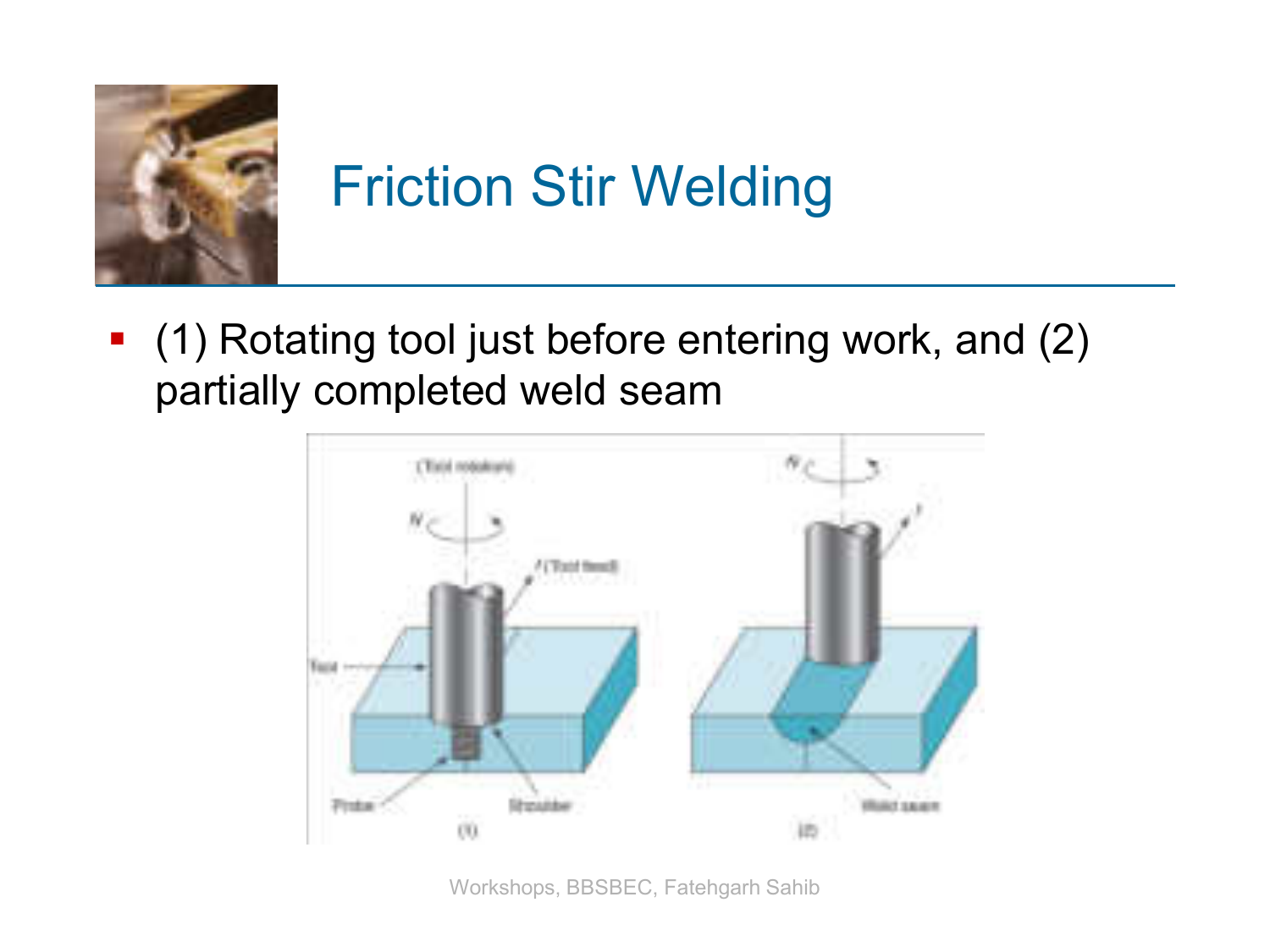

#### Advantages and Disadvantages of Friction Stir Welding

- **Advantages** 
	- Good mechanical properties of weld joint
	- **Avoids toxic fumes, warping, and shielding issues**
	- **Little distortion or shrinkage**
	- **Good weld appearance**
- **Disadvantages** 
	- An exit hole is produce when tool is withdrawn
	- **Heavy duty clamping of parts is required**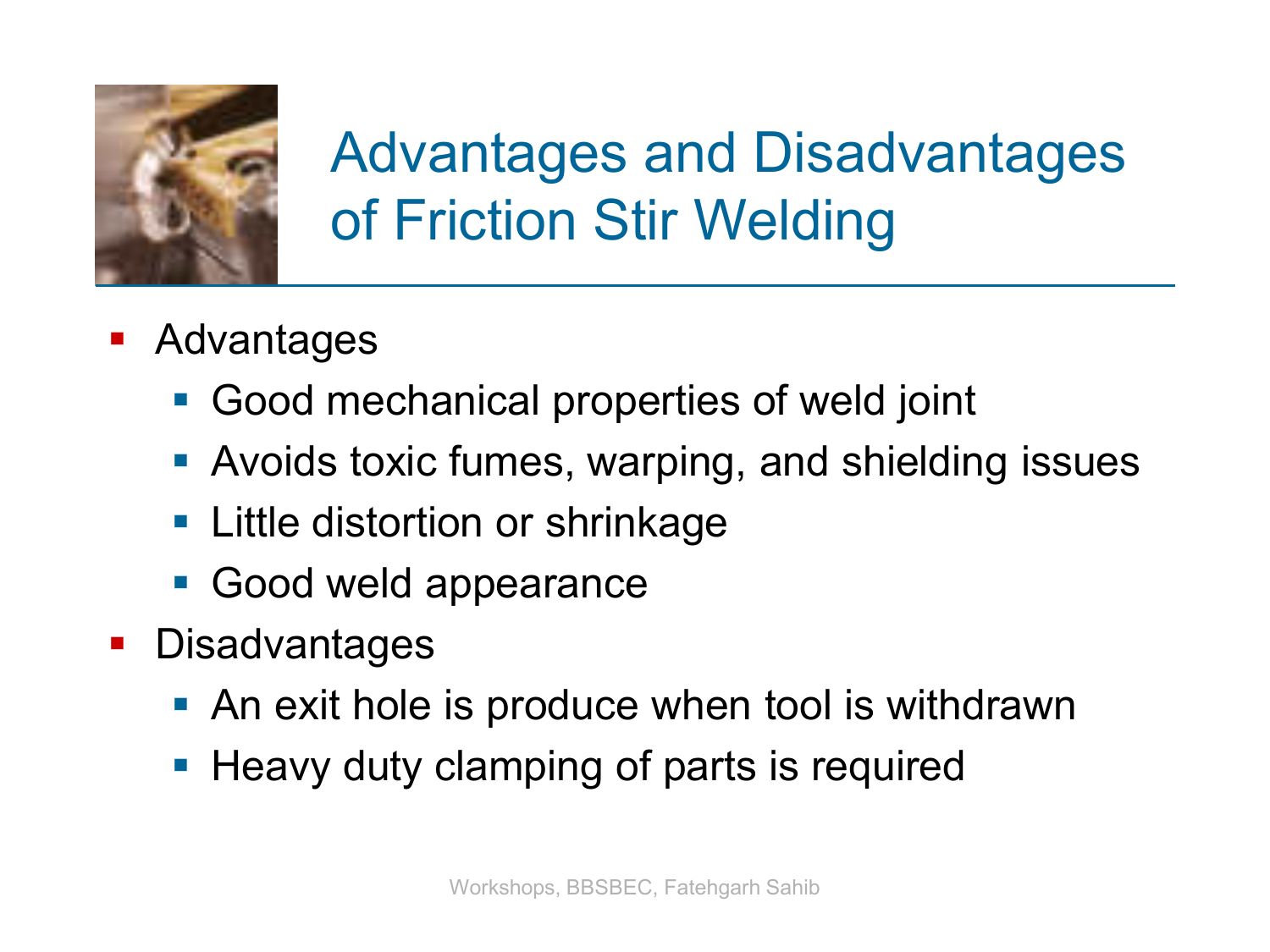

#### Ultrasonic Welding (USW)

- Two components are held together, and oscillatory shear stresses of ultrasonic frequency are applied to interface to cause coalescence
- Oscillatory motion breaks down any surface films to allow intimate contact and strong metallurgical bonding between surfaces
- Temperatures are well below  $T_m$
- No filler metals, fluxes, or shielding gases
- Generally limited to lap joints on soft materials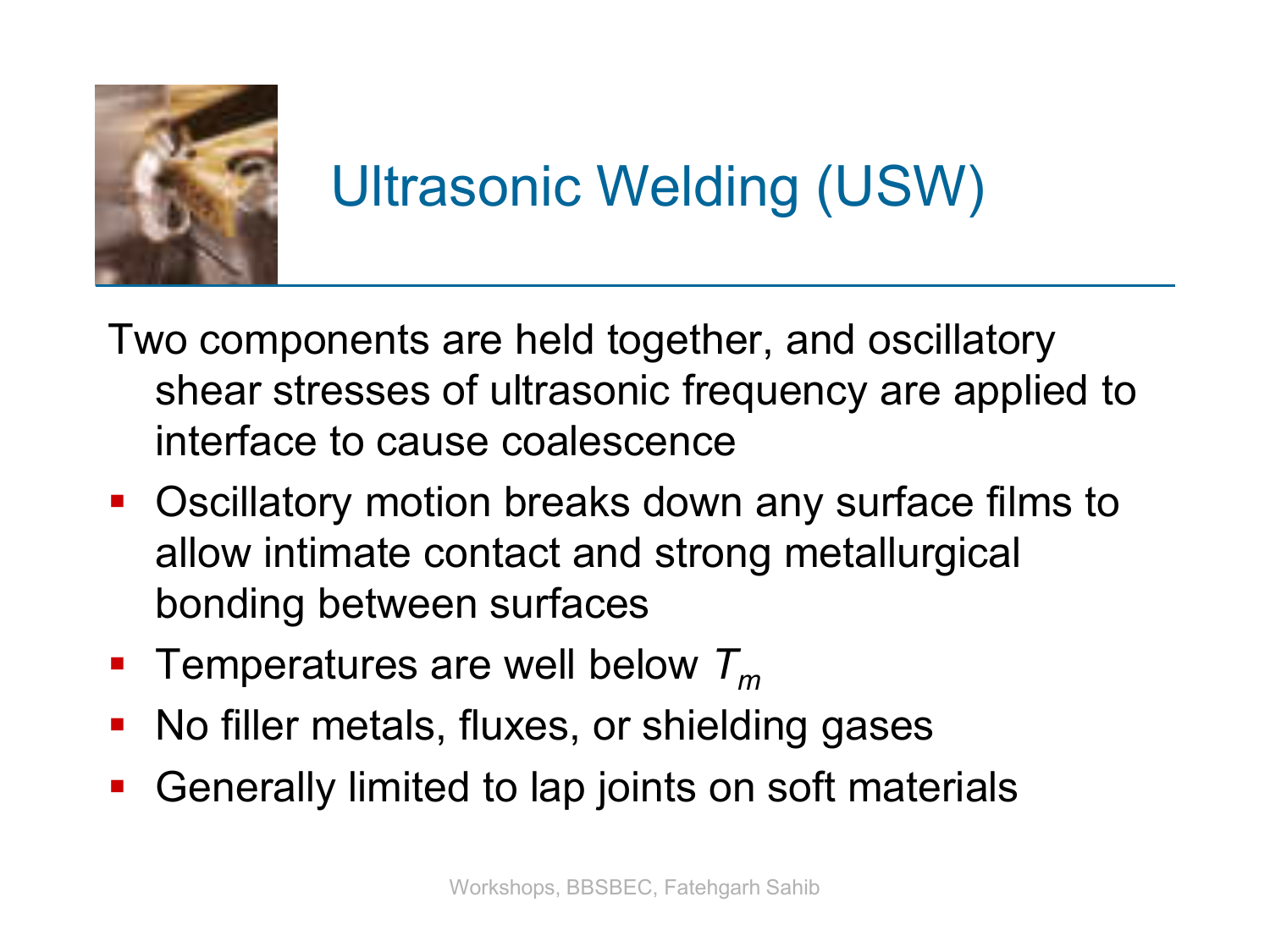

## Ultrasonic Welding

 (a) General setup for a lap joint; and (b) close-up of weld area



Workshops, BBSBEC, Fatehgarh Sahib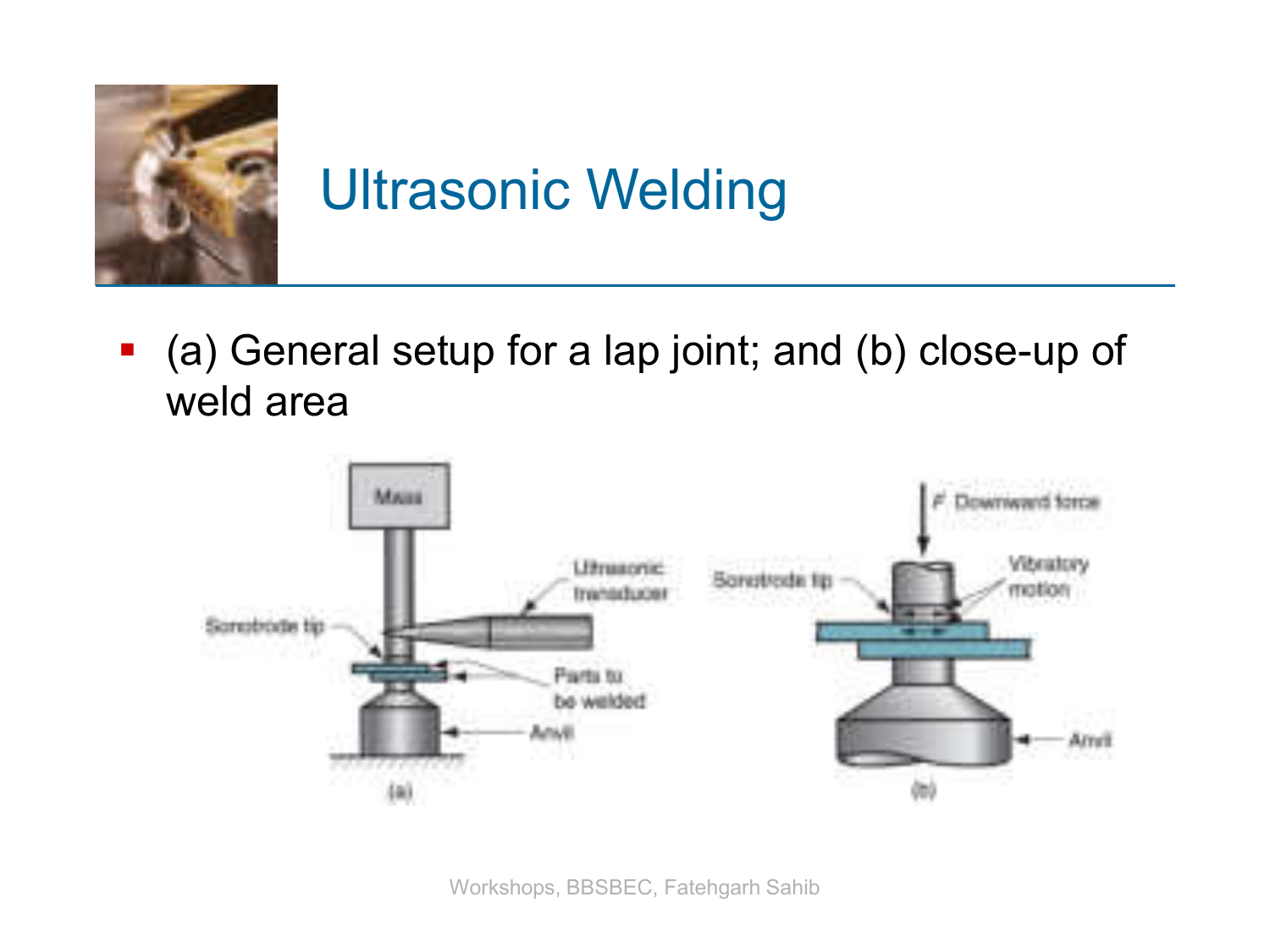

## USW Applications

- **Wire terminations and splicing in electrical and** electronics industry
	- **Eliminates need for soldering**
- **Assembly of aluminum sheet metal panels**
- Welding of tubes to sheets in solar panels
- **Assembly of small parts in automotive industry**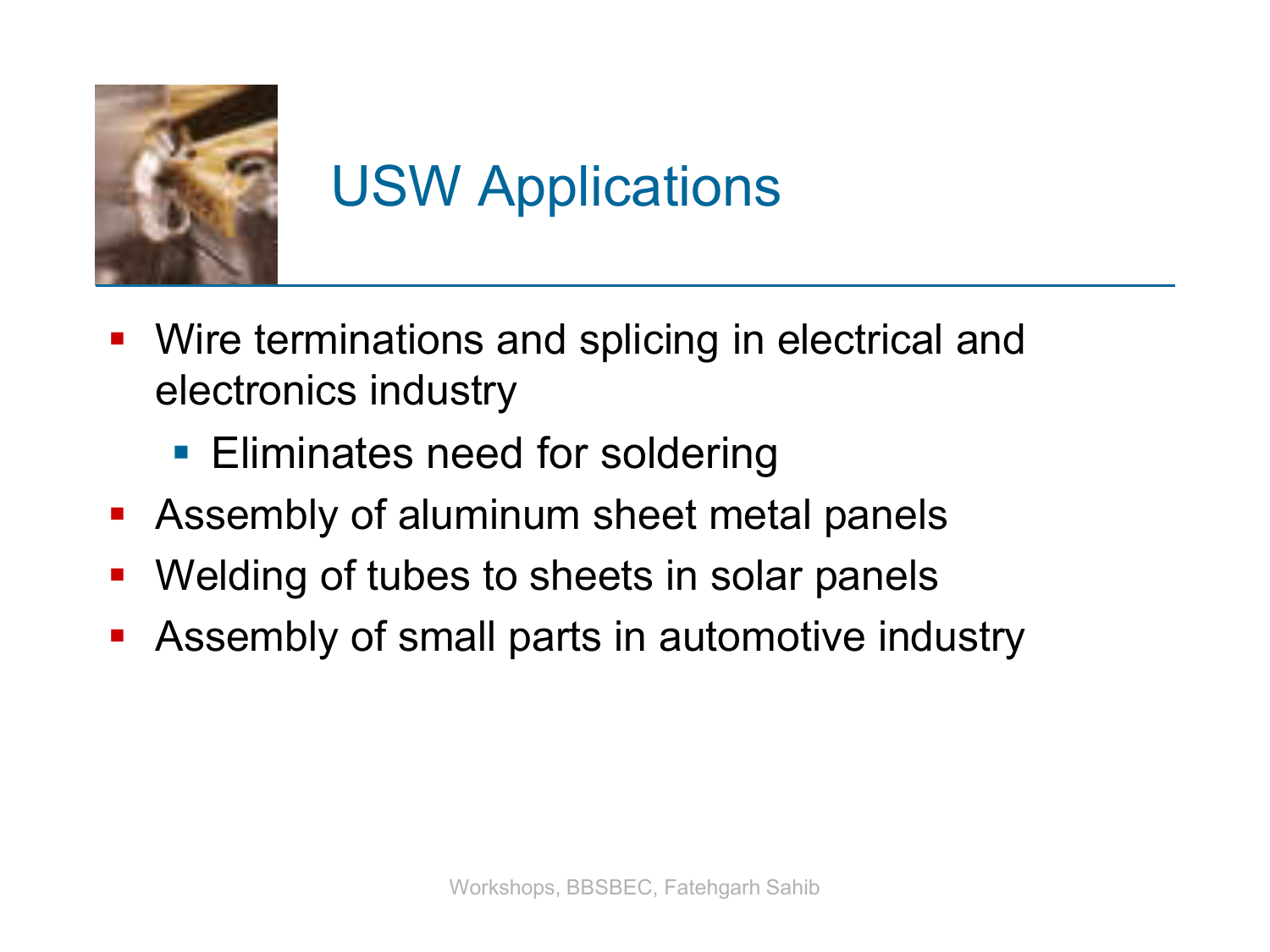

#### Weld Quality

Concerned with obtaining an acceptable weld joint that is strong and absent of defects

- Also concerned with the methods of inspecting and testing the joint to assure its quality
- **Topics:** 
	- **Residual stresses and distortion**
	- Welding defects
	- **Inspection and testing methods**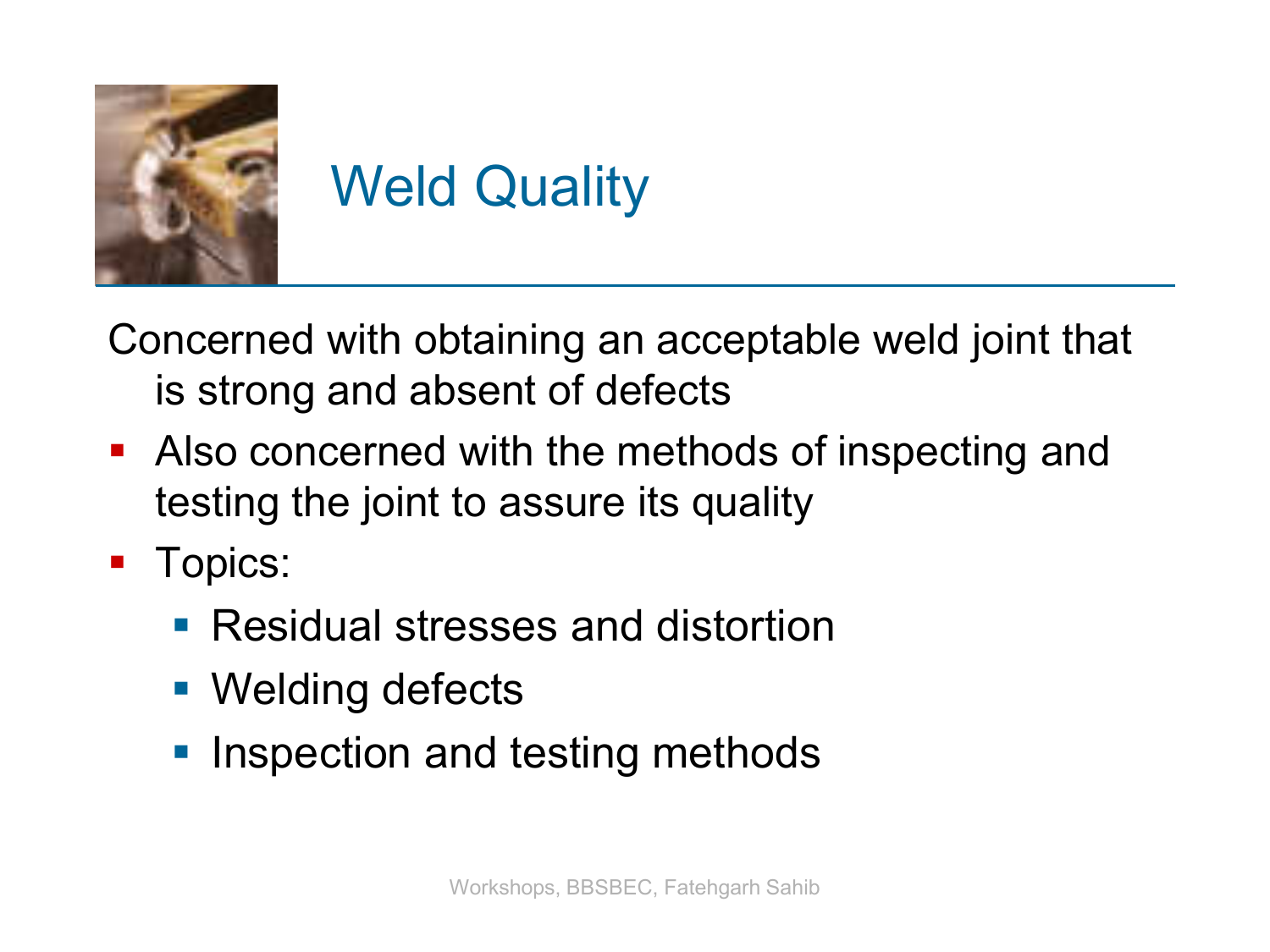

## Residual Stresses and Distortion

- **Rapid heating and cooling in localized regions during** FW result in thermal expansion and contraction that cause residual stresses
- **These stresses, in turn, cause distortion and warpage**
- **Situation in welding is complicated because:** 
	- Heating is very localized
	- **Melting of base metals in these regions**
	- **Location of heating and melting is in motion (at** least in AW)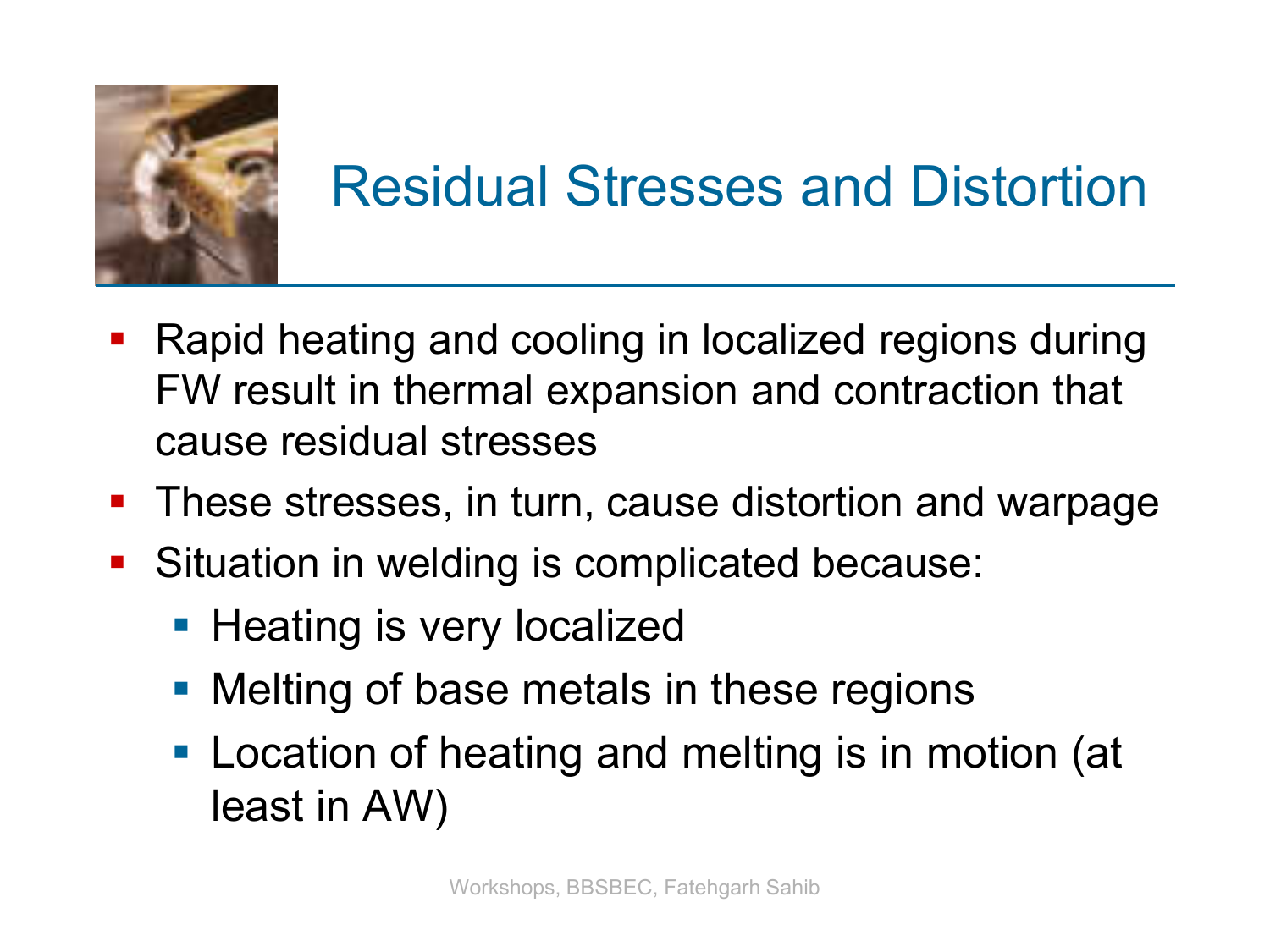

#### Residual Stresses and Distortion

- (a) Butt welding two plates
- (b) Shrinkage
- (c) Residual stress patterns
- **-** (d) Likely warping of weldment

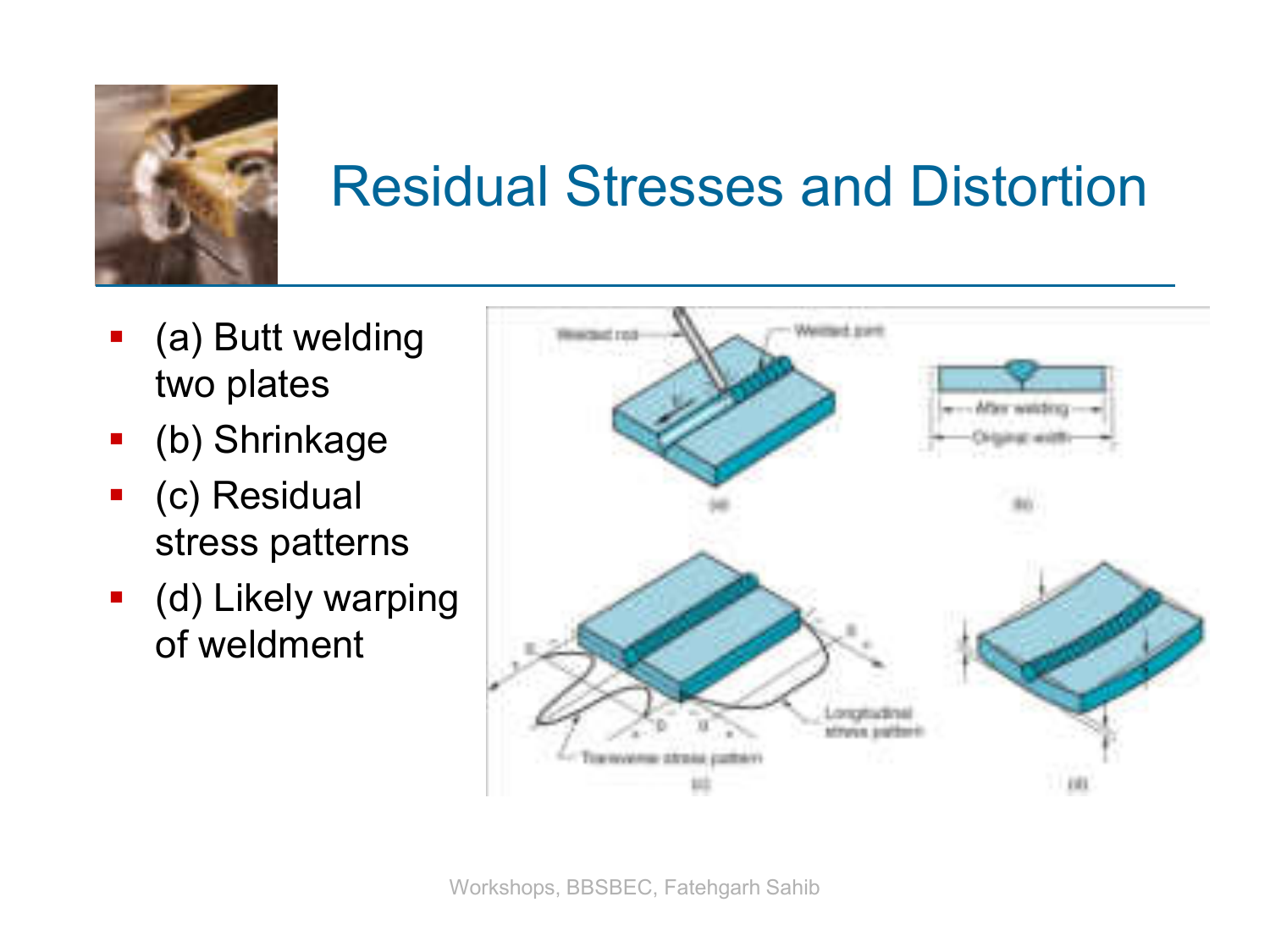

## Techniques to Minimize **Warpage**

- Welding fixtures to physically restrain parts
- **Heat sinks to rapidly remove heat**
- **Tack welding at multiple points along joint to create a** rigid structure prior to seam welding
- **Selection of welding conditions (speed, amount of** filler metal used, etc.) to reduce warpage
- **Preheating base parts**
- **Stress relief heat treatment of welded assembly**
- **Proper design of weldment**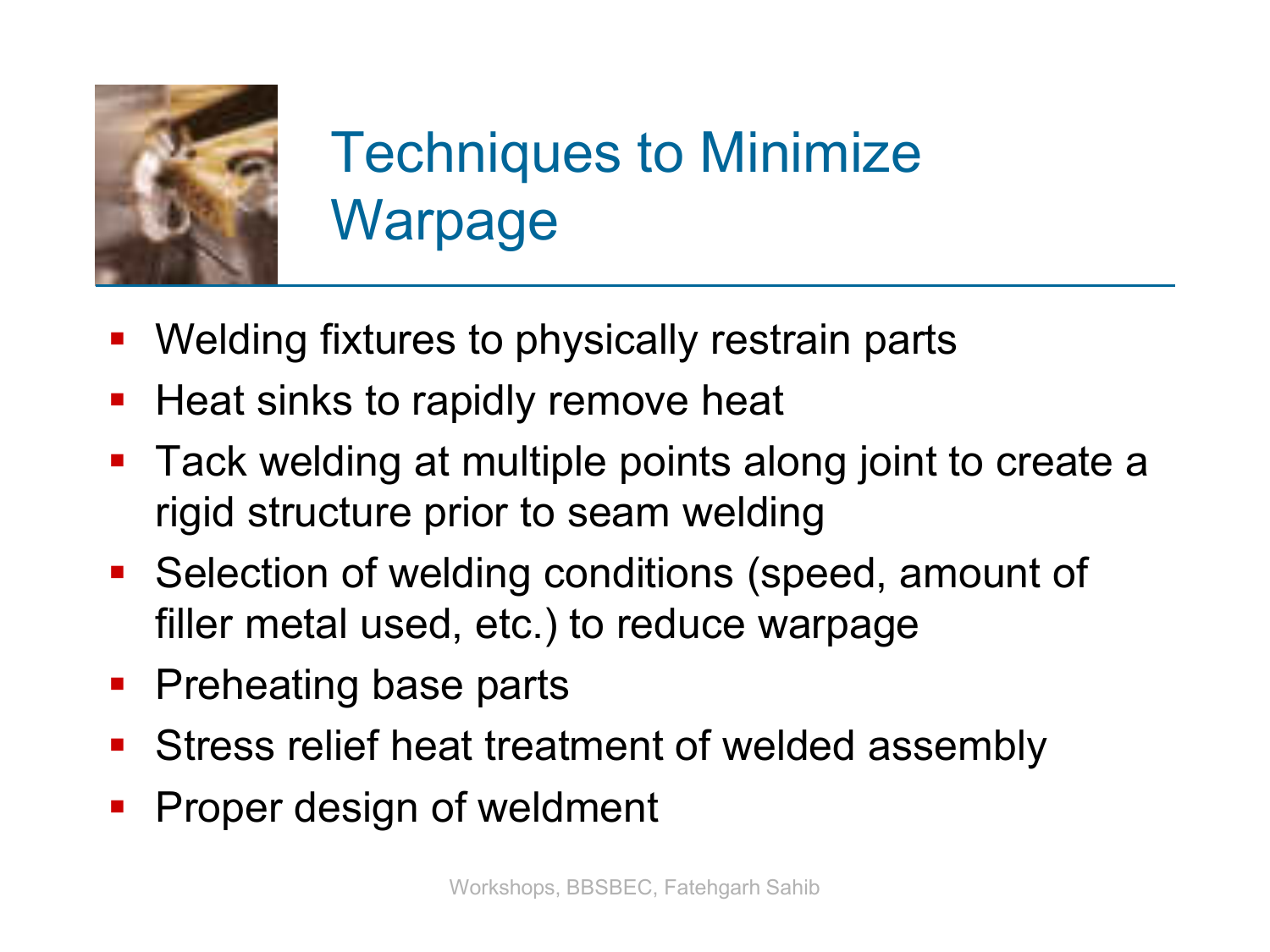

## Welding Defects

- **Cracks**
- **Cavities**
- **Solid inclusions**
- **Imperfect shape or unacceptable contour**
- **Incomplete fusion**
- **Miscellaneous defects**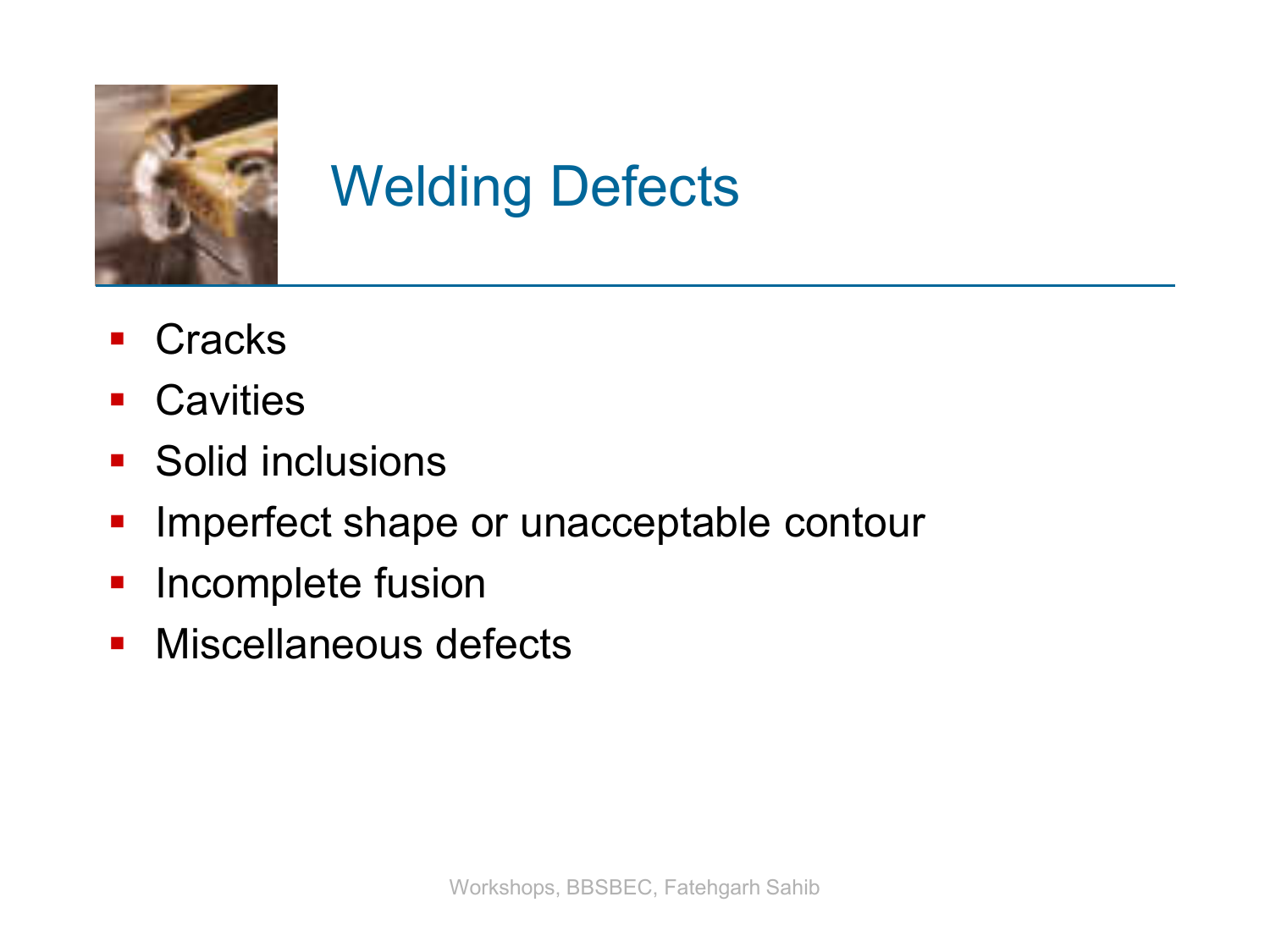

## Welding Cracks

Fracture-type interruptions either in weld or in base metal adjacent to weld

- Serious defect because it is a discontinuity in the metal that significantly reduces strength
- **-** Caused by embrittlement or low ductility of weld and/or base metal combined with high restraint during contraction
- **If** In general, this defect must be repaired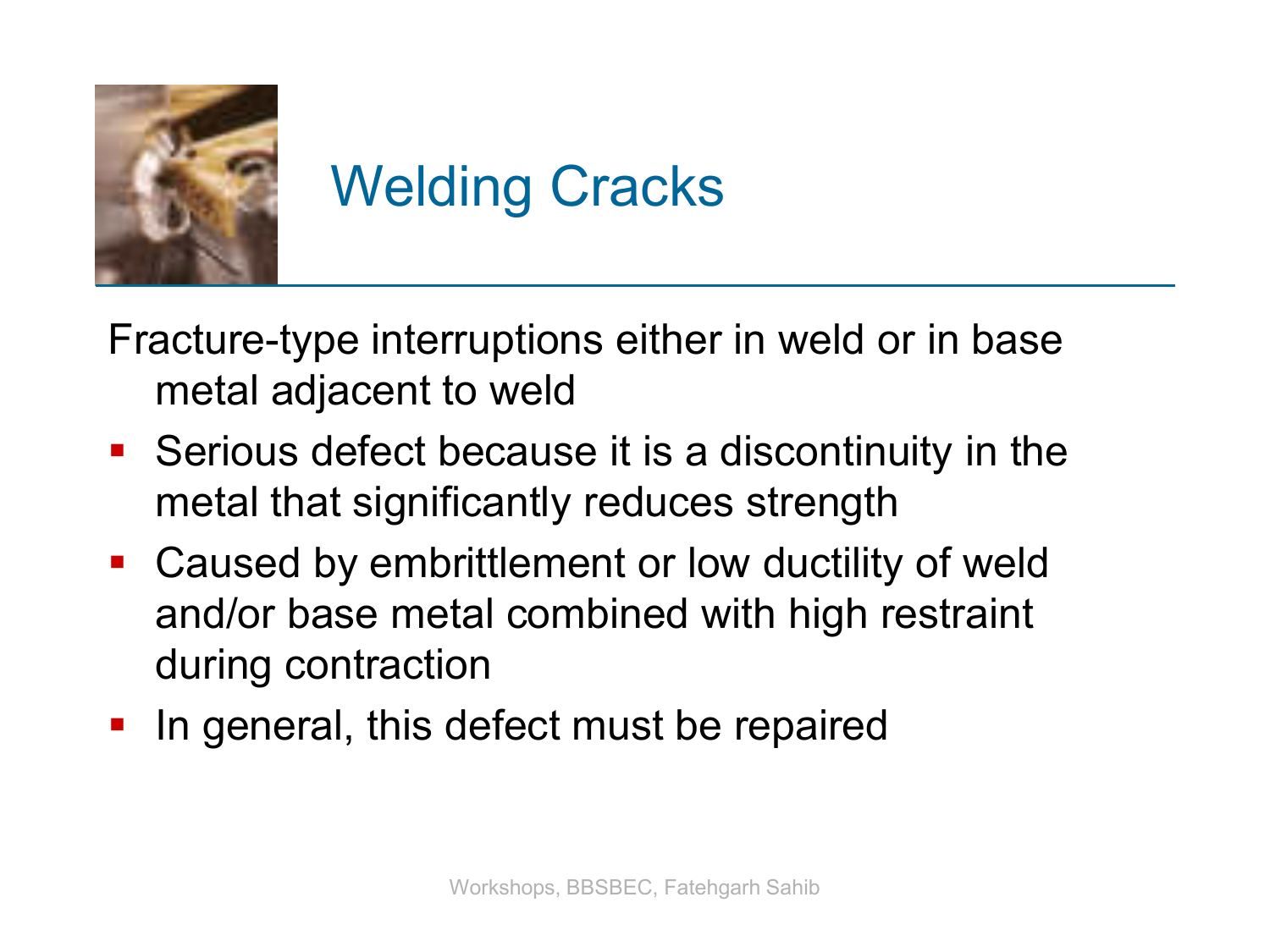

## Welding Cracks

**• Various forms of welding cracks** 

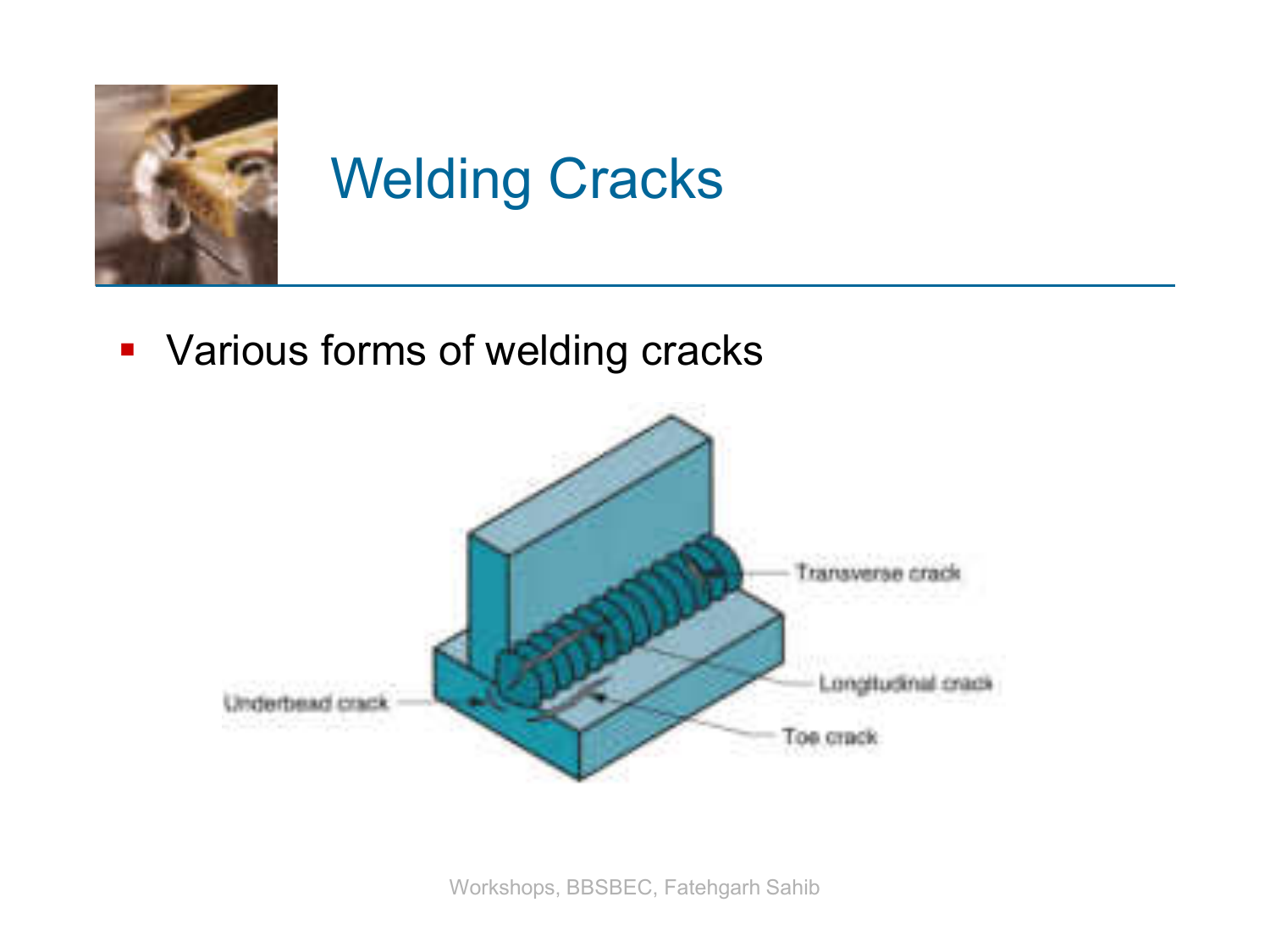

Two defect types, similar to defects found in castings:

- 1. Porosity small voids in weld metal formed by gases entrapped during solidification
	- Caused by inclusion of atmospheric gases, sulfur in weld metal, or surface contaminants
- 2. Shrinkage voids cavities formed by shrinkage during solidification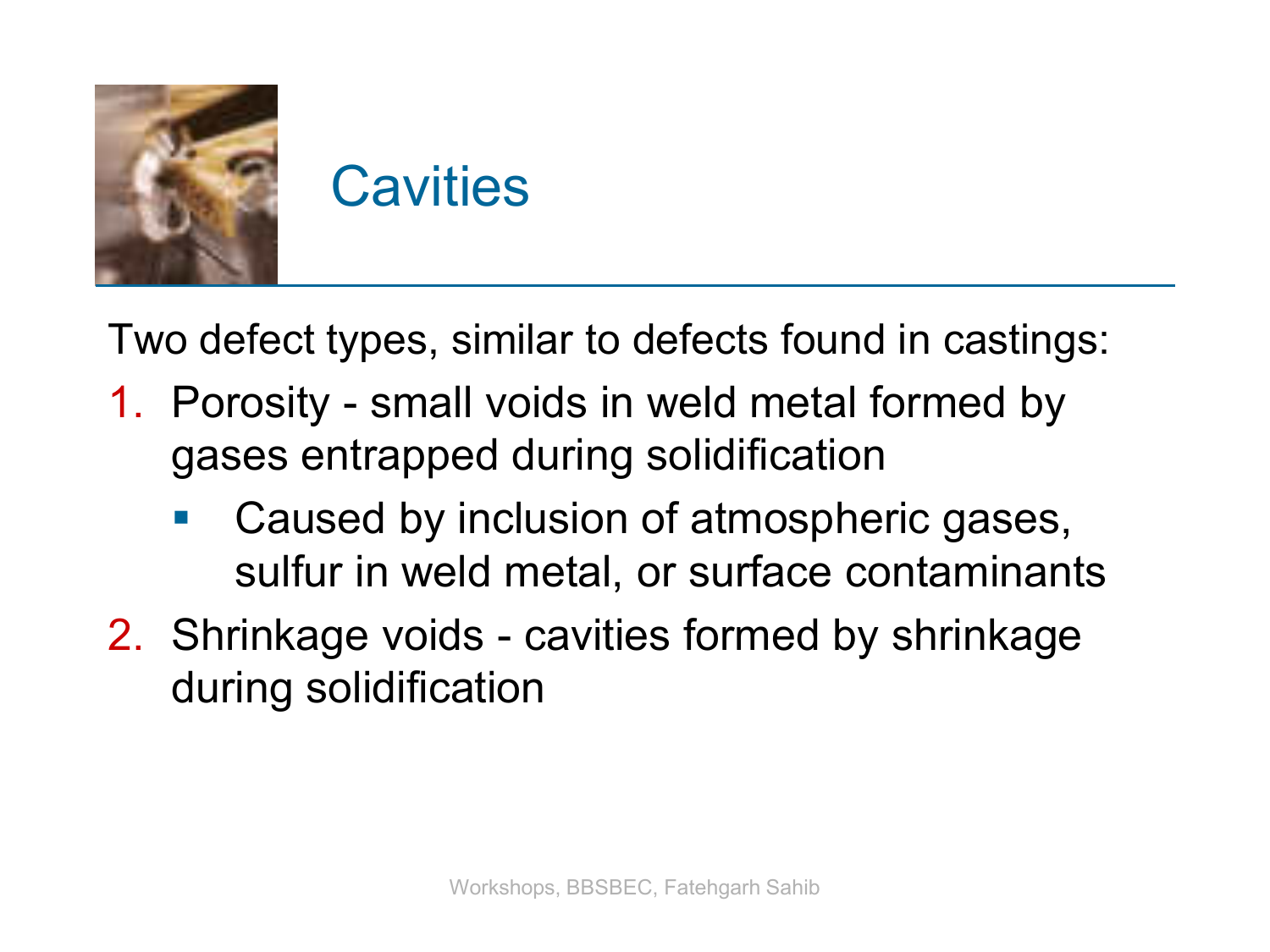

## Solid Inclusions

Nonmetallic material entrapped in weld metal

- **Most common form is slag inclusions generated** during AW processes that use flux
	- **Instead of floating to top of weld pool, globules** of slag become encased during solidification
- Other forms: metallic oxides that form during welding of certain metals such as aluminum, which normally has a surface coating of  $Al_2O_3$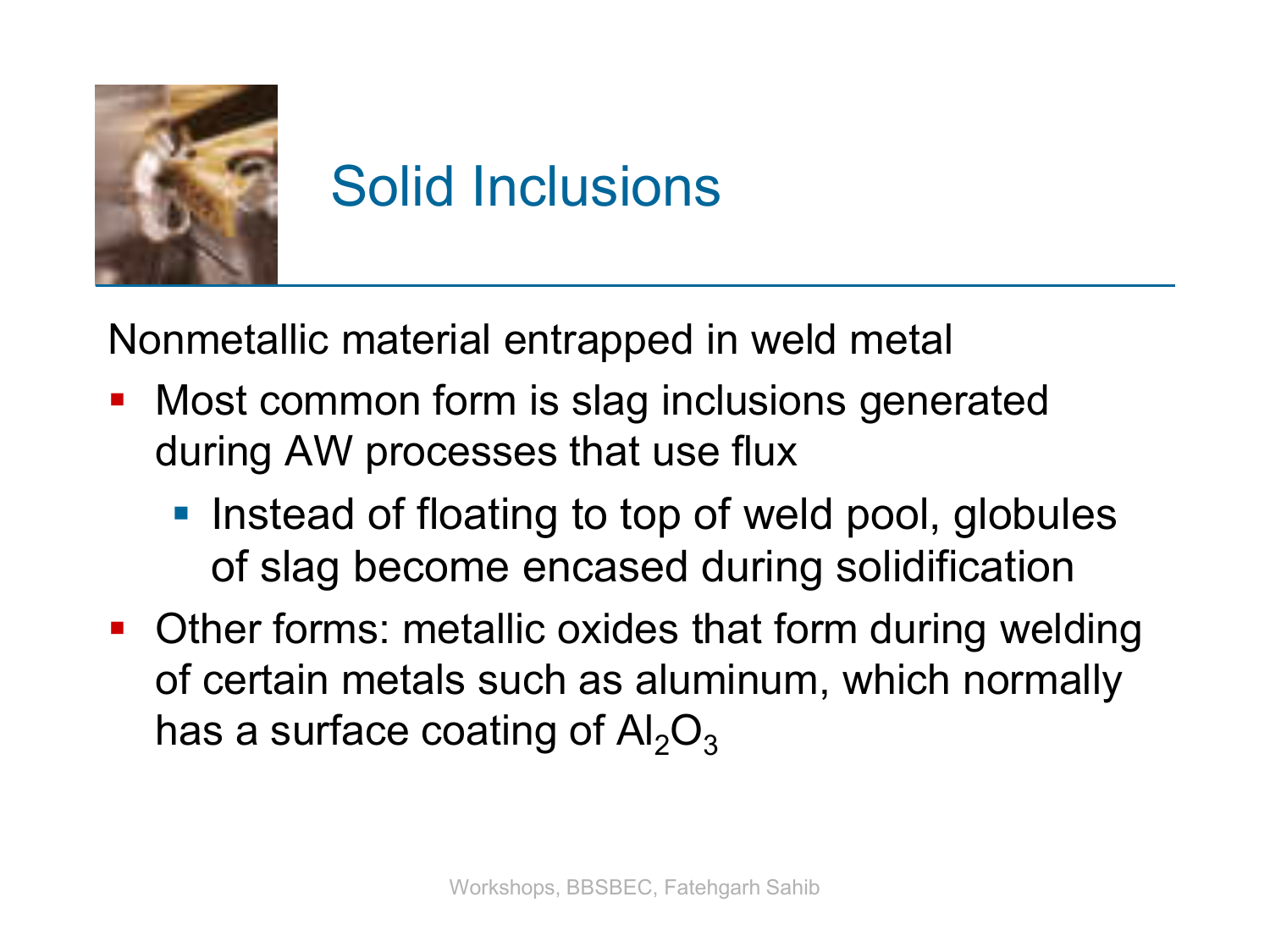

#### Incomplete Fusion

- A weld bead in which fusion has not occurred throughout entire cross section of joint
- **Several forms of incomplete fusion are shown below**



Workshops, BBSBEC, Fatehgarh Sahib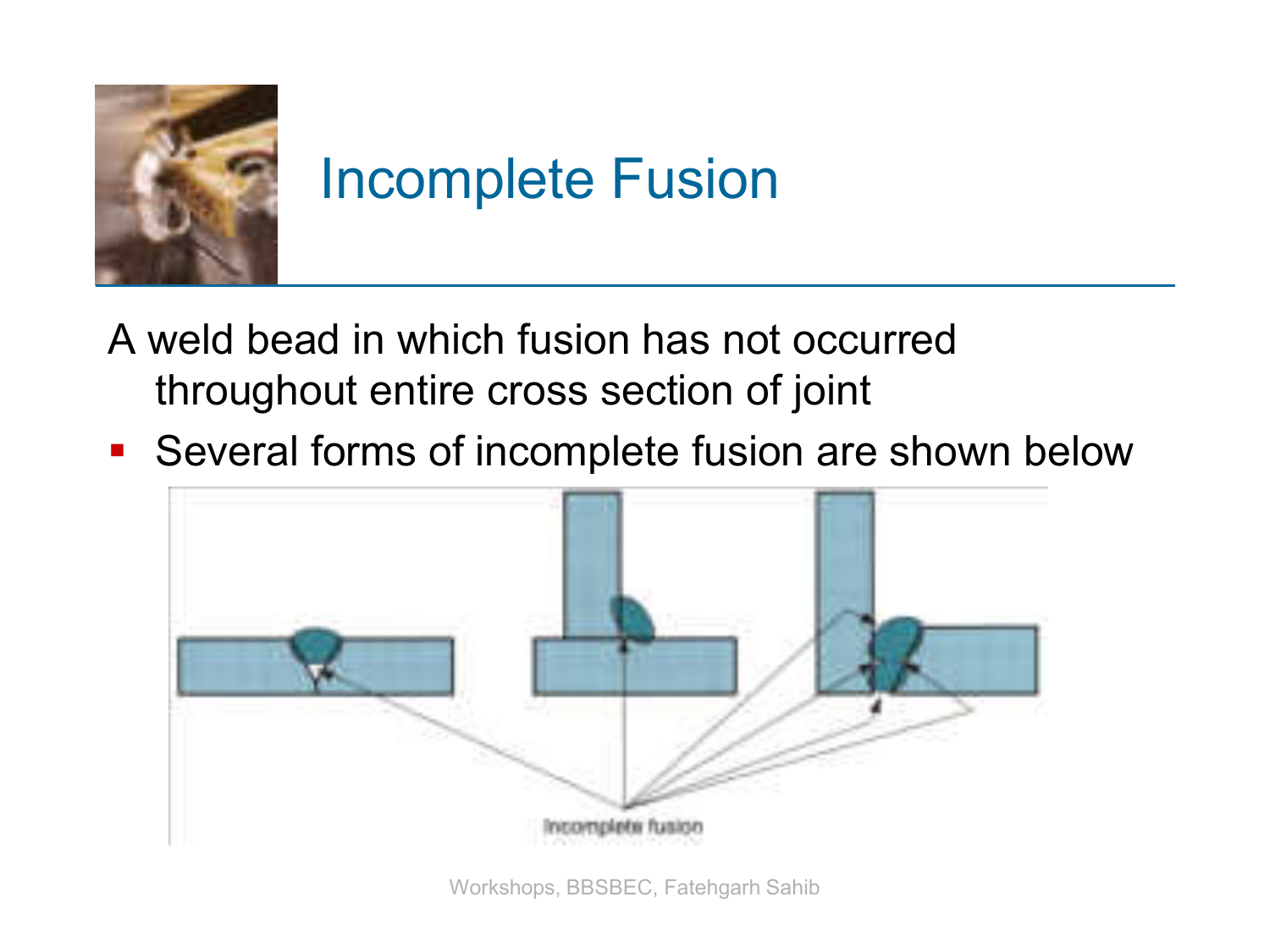

#### Weld Profile in AW

 (a) Desired profile for single V-groove weld joint, (b) undercut - portion of base metal melted away, (c) underfill - depression in weld below adjacent base metal surface, and (d) overlap - weld metal spills beyond joint onto part surface but no fusion occurs



Workshops, BBSBEC, Fatehgarh Sahib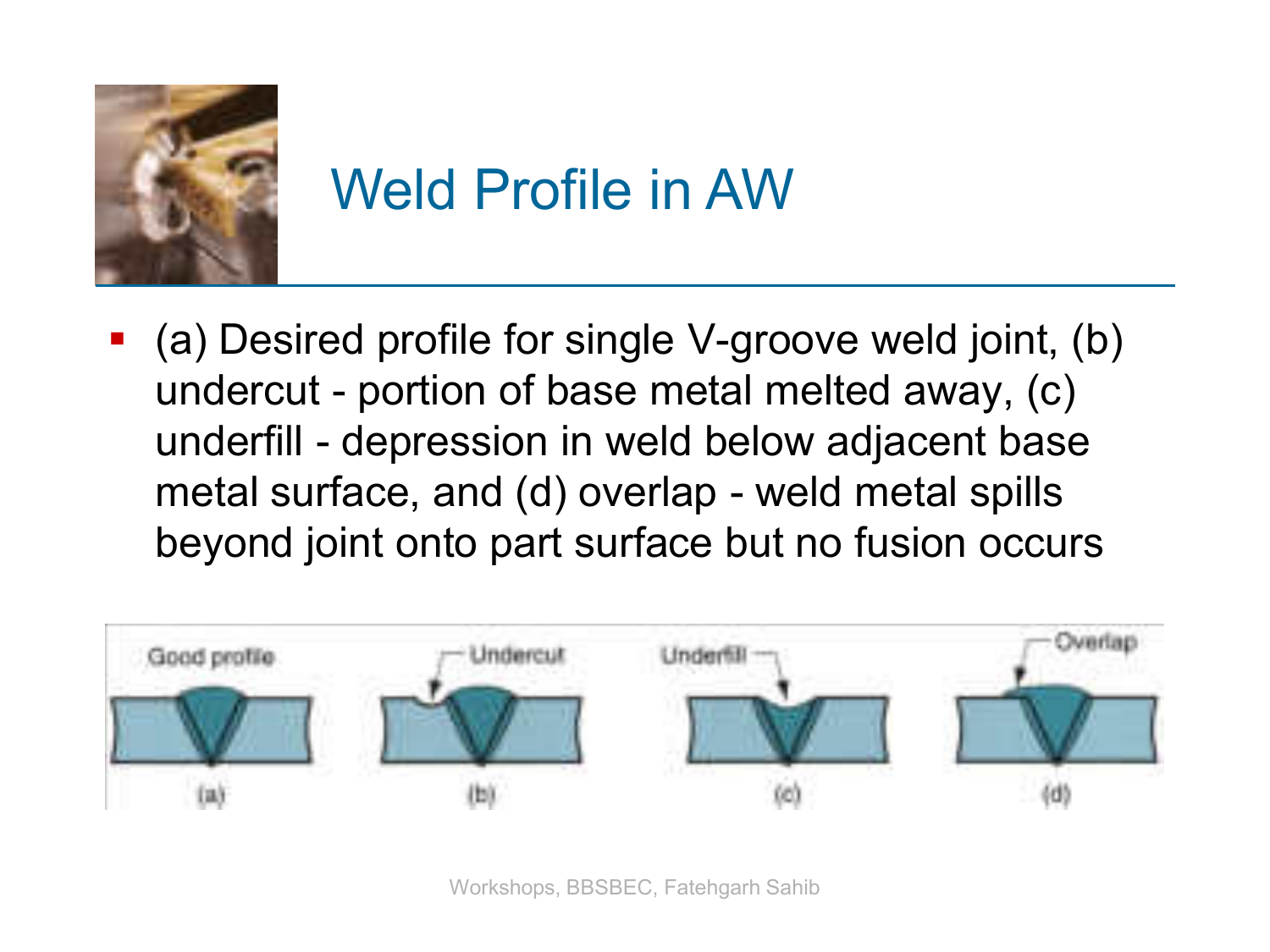

#### Inspection and Testing Methods

- **Visual inspection**
- **Nondestructive evaluation**
- **-** Destructive testing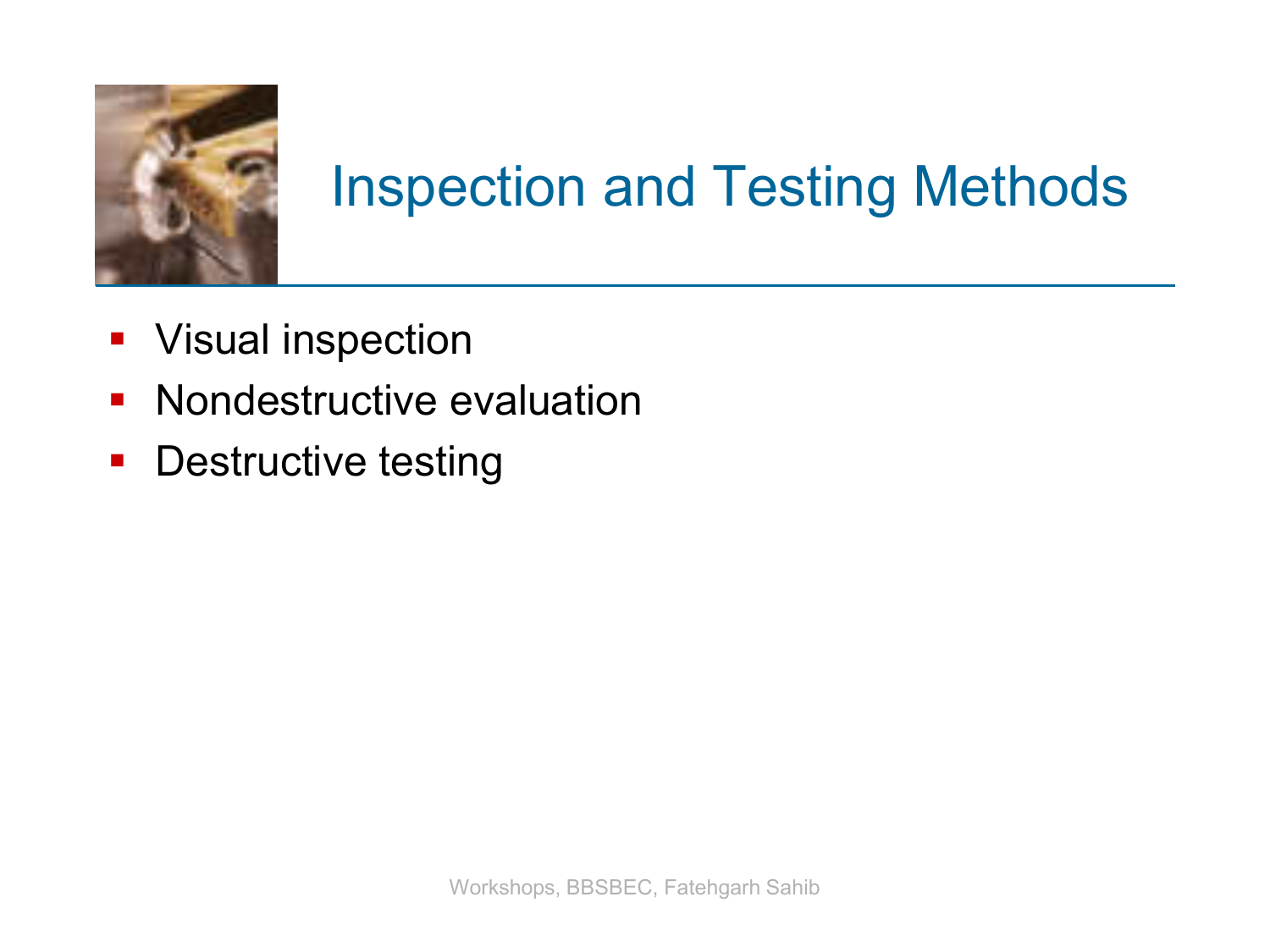

## Visual Inspection

- Most widely used welding inspection method
- **Human inspector visually examines for:** 
	- Conformance to dimensions, wWarpage
	- Cracks, cavities, incomplete fusion, and other surface defects
- **Limitations:** 
	- Only surface defects are detectable
	- Welding inspector must also decide if additional tests are warranted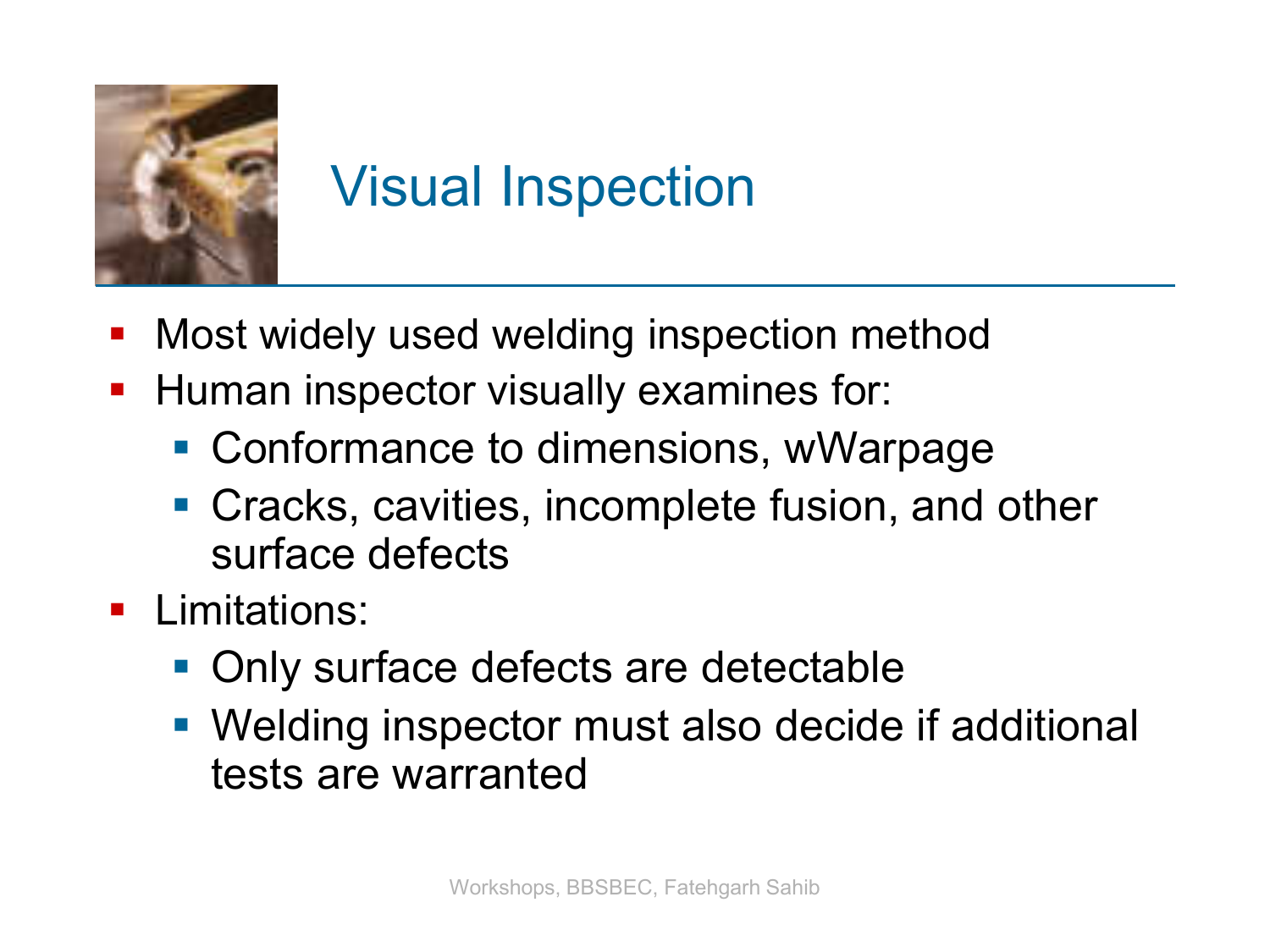

## Nondestructive Evaluation (NDE) **Tests**

- **Ultrasonic testing high frequency sound waves** through specimen to detect cracks and inclusions
- Radiographic testing x-rays or gamma radiation provide photograph of internal flaws
- Dye-penetrant and fluorescent-penetrant tests to detect small cracks and cavities at part surface
- Magnetic particle testing iron filings sprinkled on surface reveal subsurface defects by distorting magnetic field in part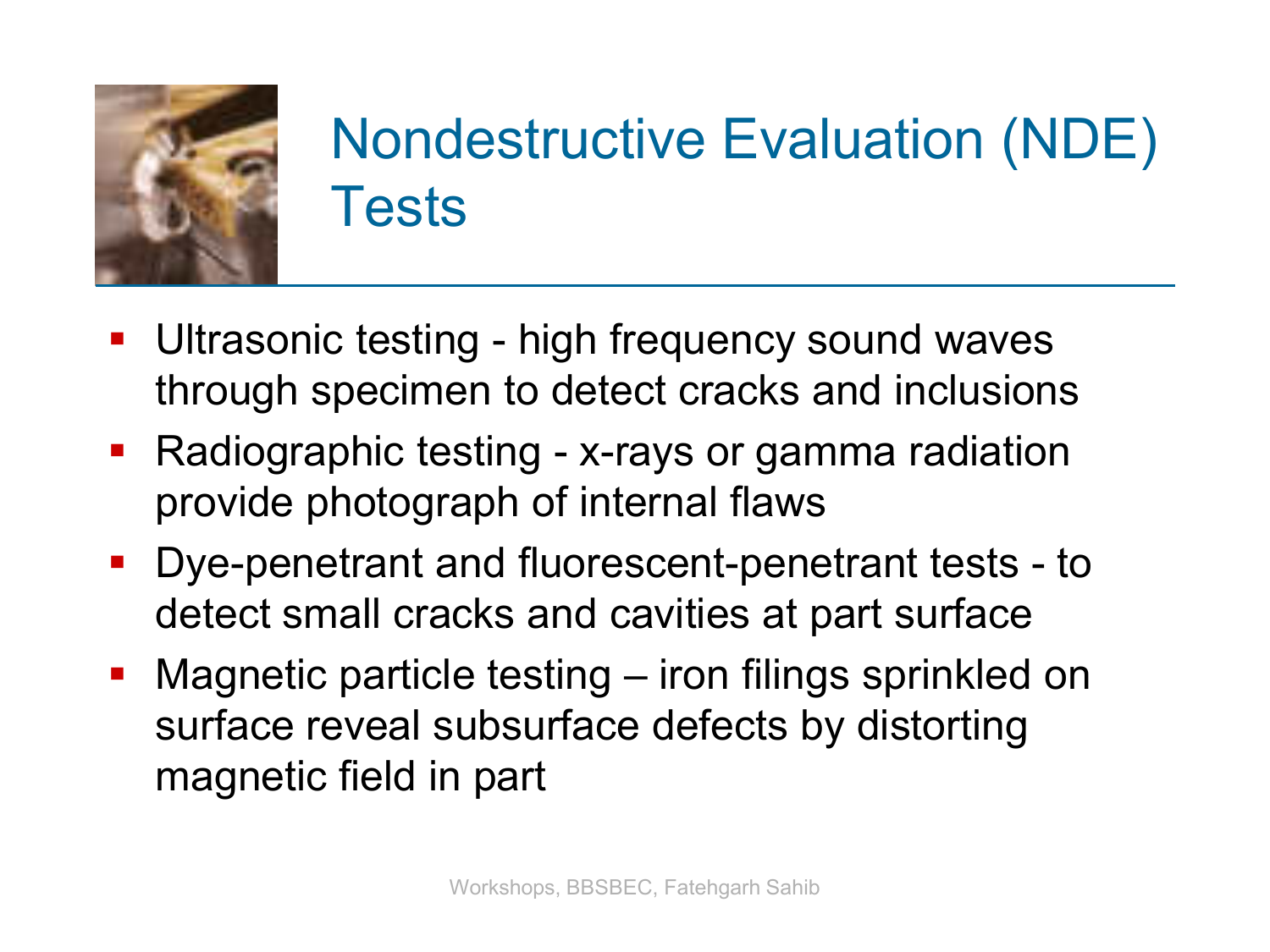

## Destructive Testing

Tests in which weld is destroyed either during testing or to prepare test specimen

- Mechanical tests purpose is similar to conventional testing methods such as tensile tests, shear tests, etc
- Metallurgical tests preparation of metallurgical specimens (e.g., photomicrographs) of weldment to examine metallic structure, defects, extent and condition of heat affected zone, and similar phenomena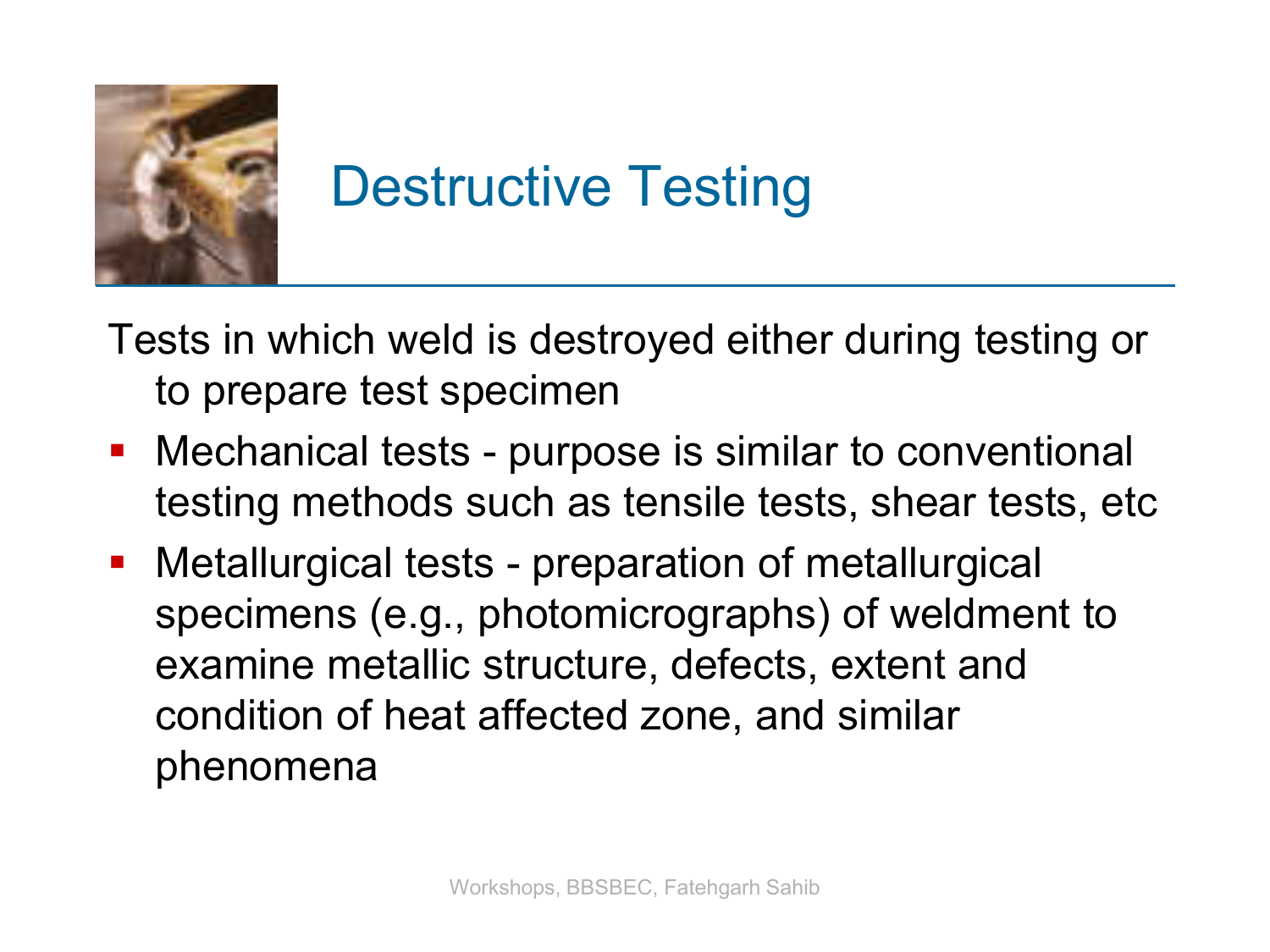

### Mechanical Tests in Welding

 (a) Tension-shear test, (b) fillet break test, (c) tension-shear of spot weld, and (d) peel test for spot weld

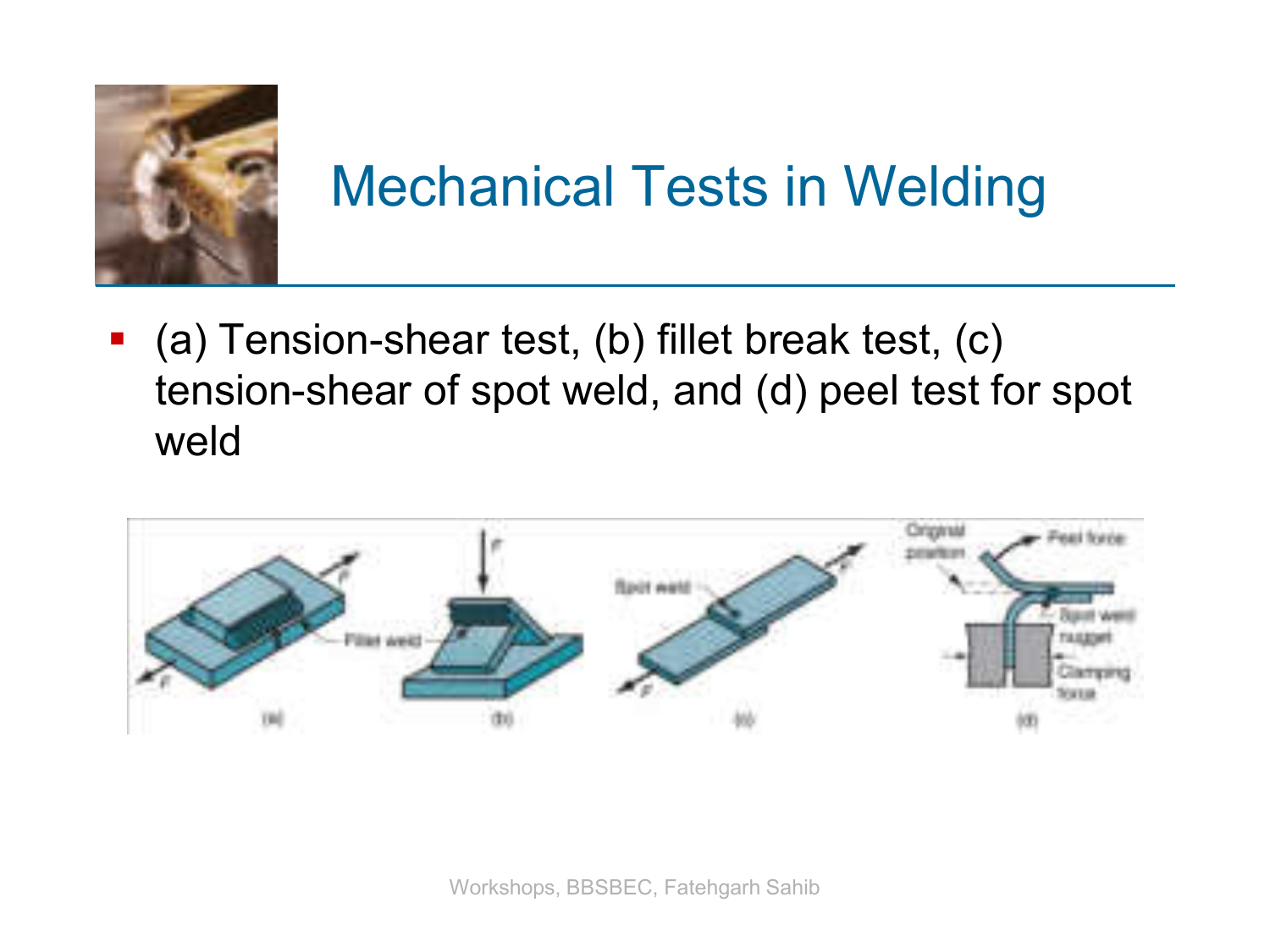

## **Weldability**

Capacity of a metal or combination of metals to be welded into a suitable structure, and for the resulting weld joint(s) to possess the required metallurgical properties to perform satisfactorily in intended service

- **Good weldability characterized by:** 
	- **Ease with which welding is accomplished**
	- **Absence of weld defects**
	- Strength, ductility, and toughness in welded joint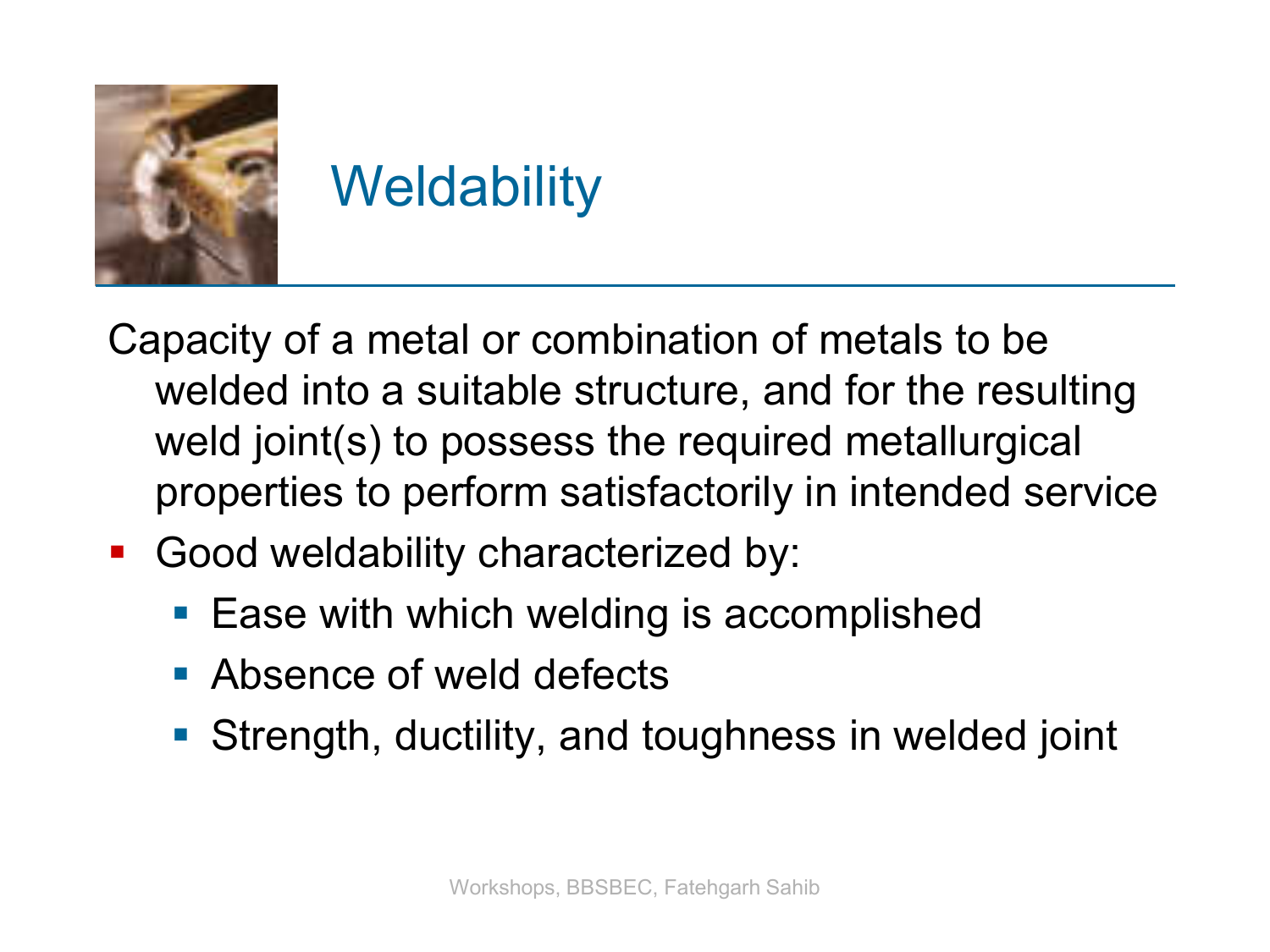

## Weldability Factors – Welding Process

- **Some metals or metal combinations can be readily** welded by one process but are difficult to weld by others
	- **Example: stainless steel readily welded by most** AW and RW processes, but difficult to weld by **OFW**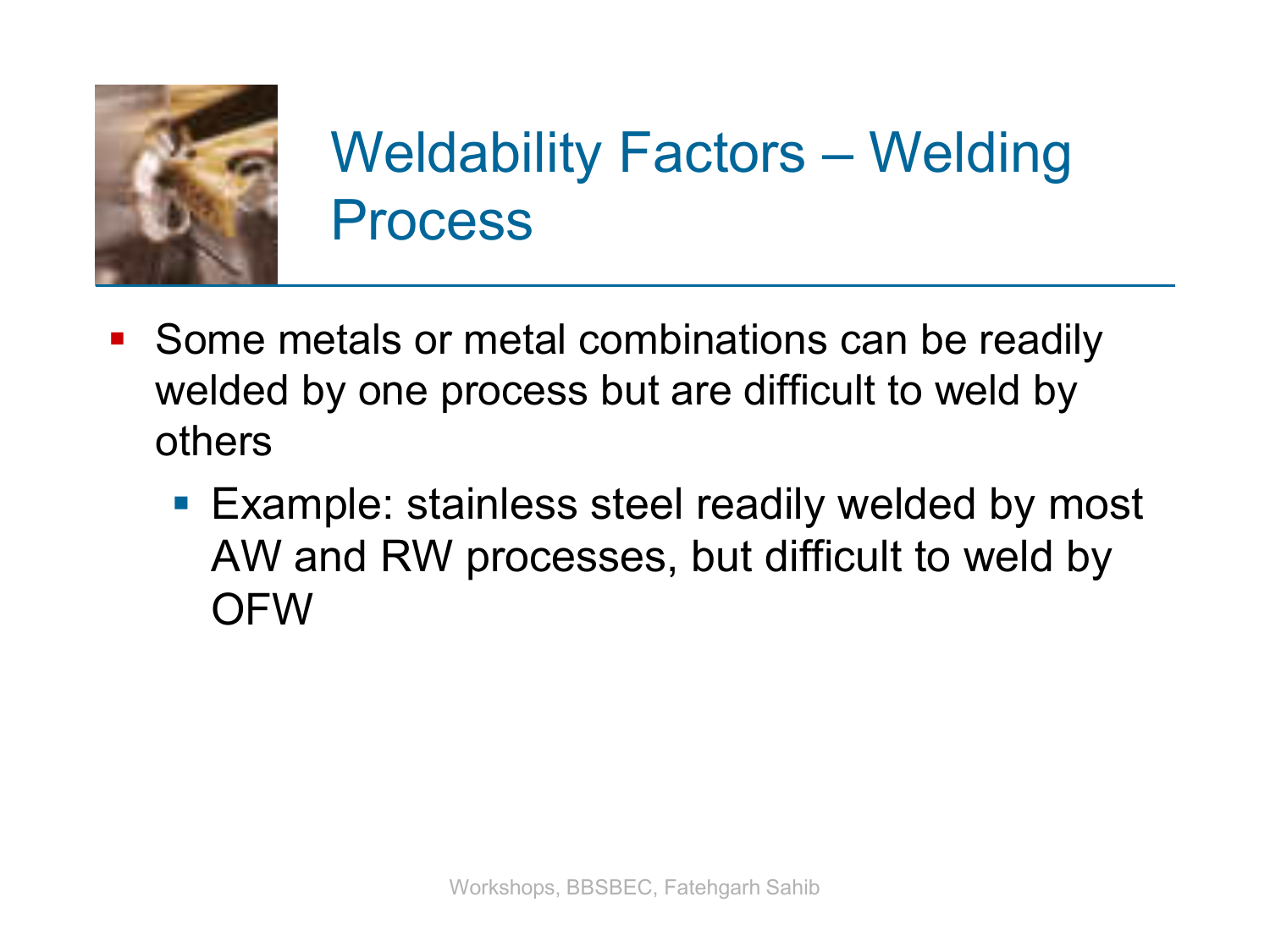

## Weldability Factors – Base Metal

- **Some metals melt too easily; e.g., aluminum**
- **Metals with high thermal conductivity transfer heat** away from weld, which causes problems; e.g., copper
- **High thermal expansion and contraction in metal** causes distortion problems
- **Dissimilar metals pose problems in welding when** their physical and/or mechanical properties are substantially different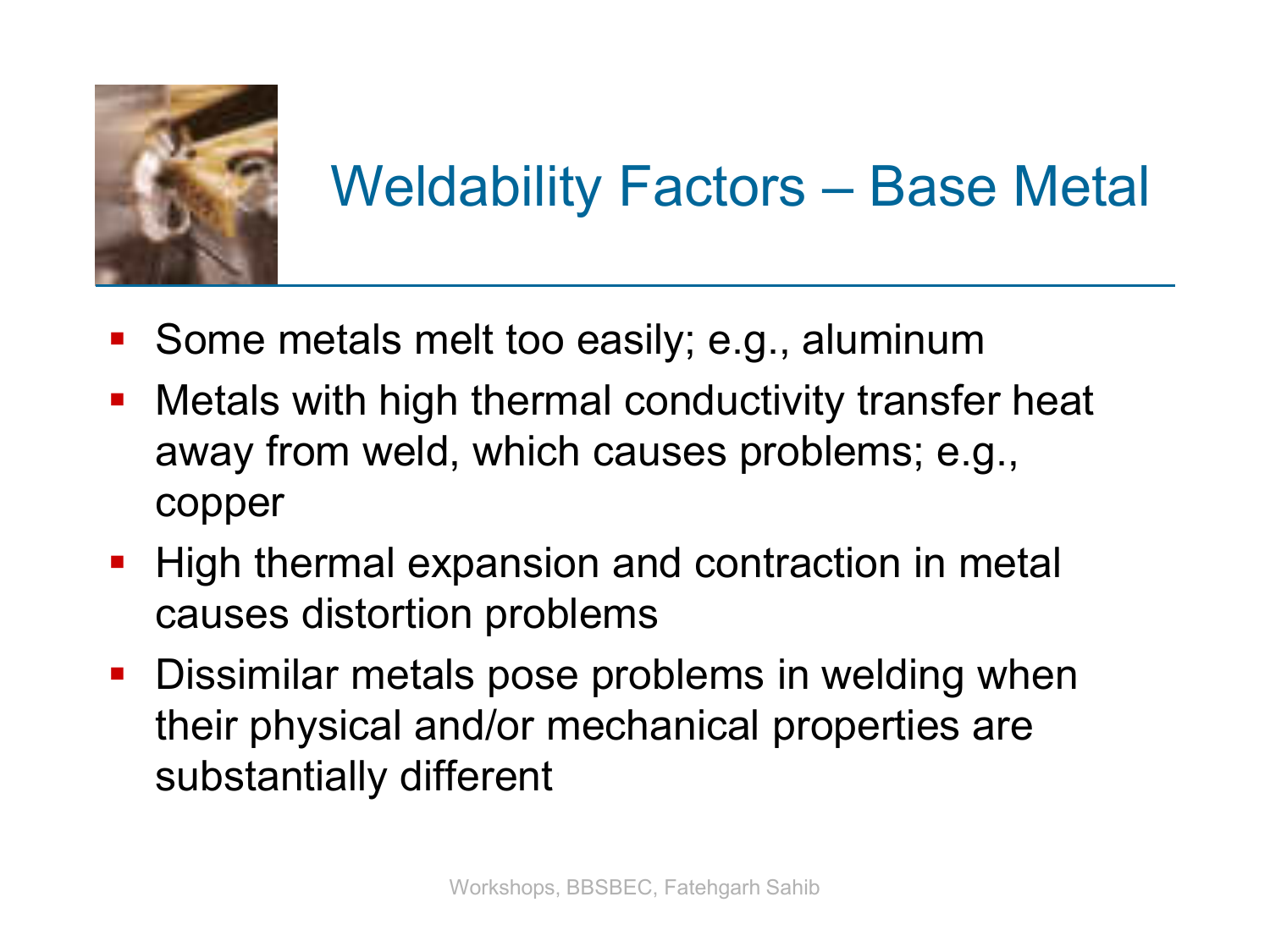

## Other Factors Affecting **Weldability**

- **Filler metal** 
	- Must be compatible with base metal(s)
	- **If** In general, elements mixed in liquid state that form a solid solution upon solidification do not cause a problem
- **Surface conditions** 
	- **Moisture can result in porosity in fusion zone**
	- Oxides and other films on metal surfaces can prevent adequate contact and fusion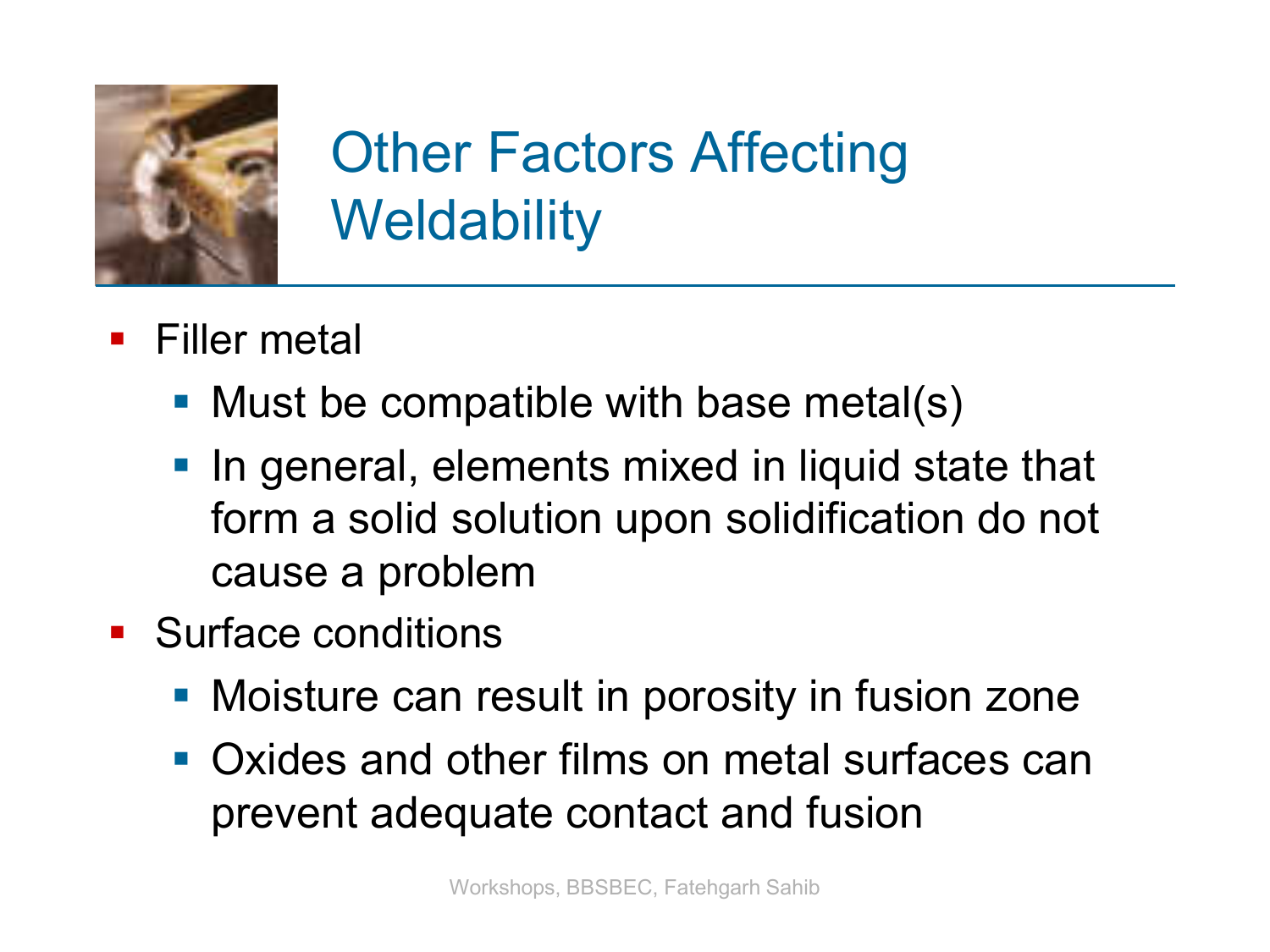

## Design Considerations in **Welding**

- Design for welding product should be designed from the start as a welded assembly
	- Not as a casting or forging or other formed shape
- Minimum parts welded assemblies should consist of fewest number of parts possible
	- **Example: usually more cost efficient to perform** simple bending operations on a part than to weld an assembly from flat plates and sheets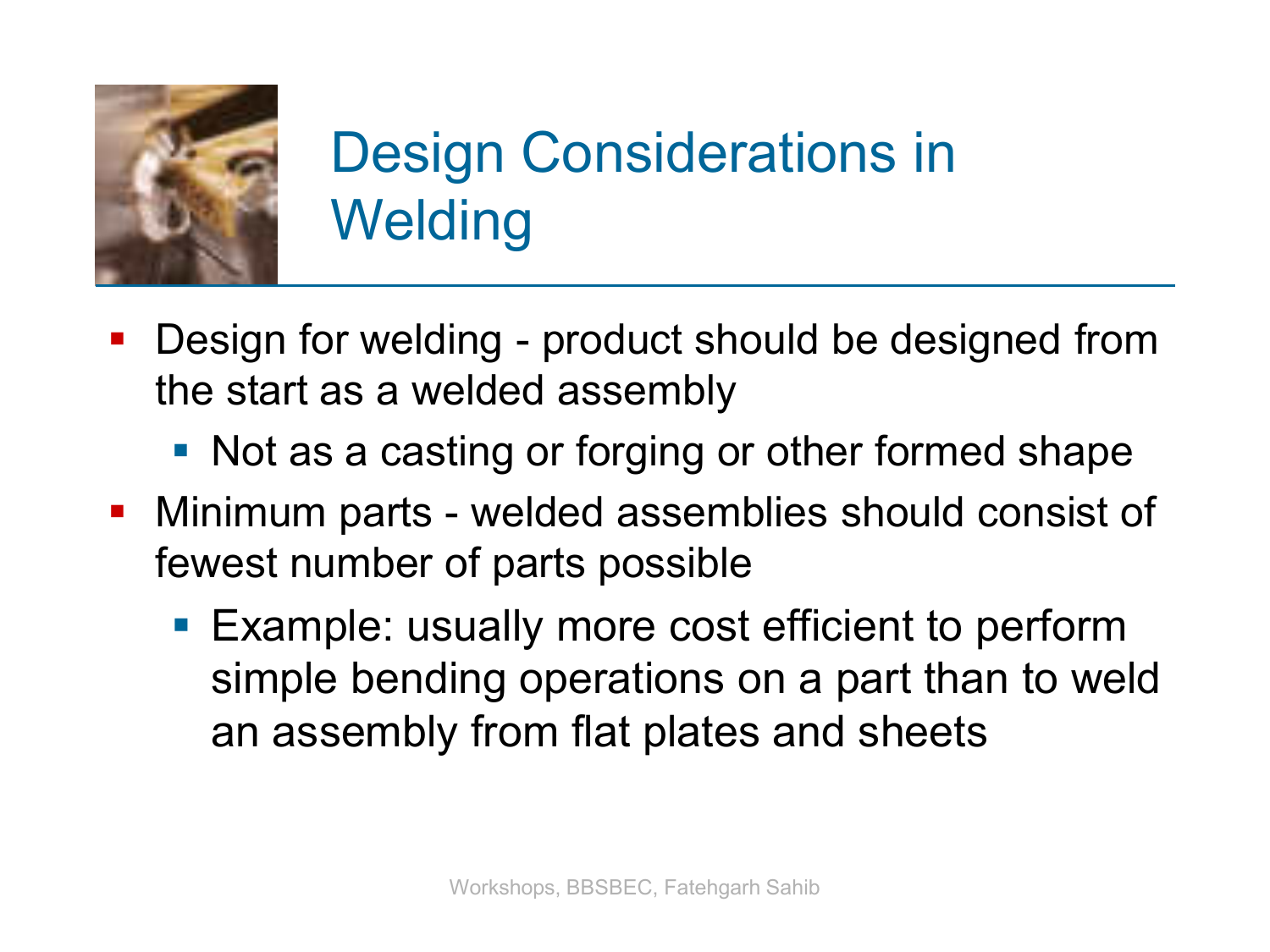

# Arc Welding Design Guidelines

- Good fit-up of parts to maintain dimensional control and minimize distortion
	- **Machining is sometimes required to achieve** satisfactory fit-up
- Assembly must allow access for welding gun to reach welding area
- **-** Design of assembly should allow flat welding to be performed as much as possible, since this is the fastest and most convenient welding position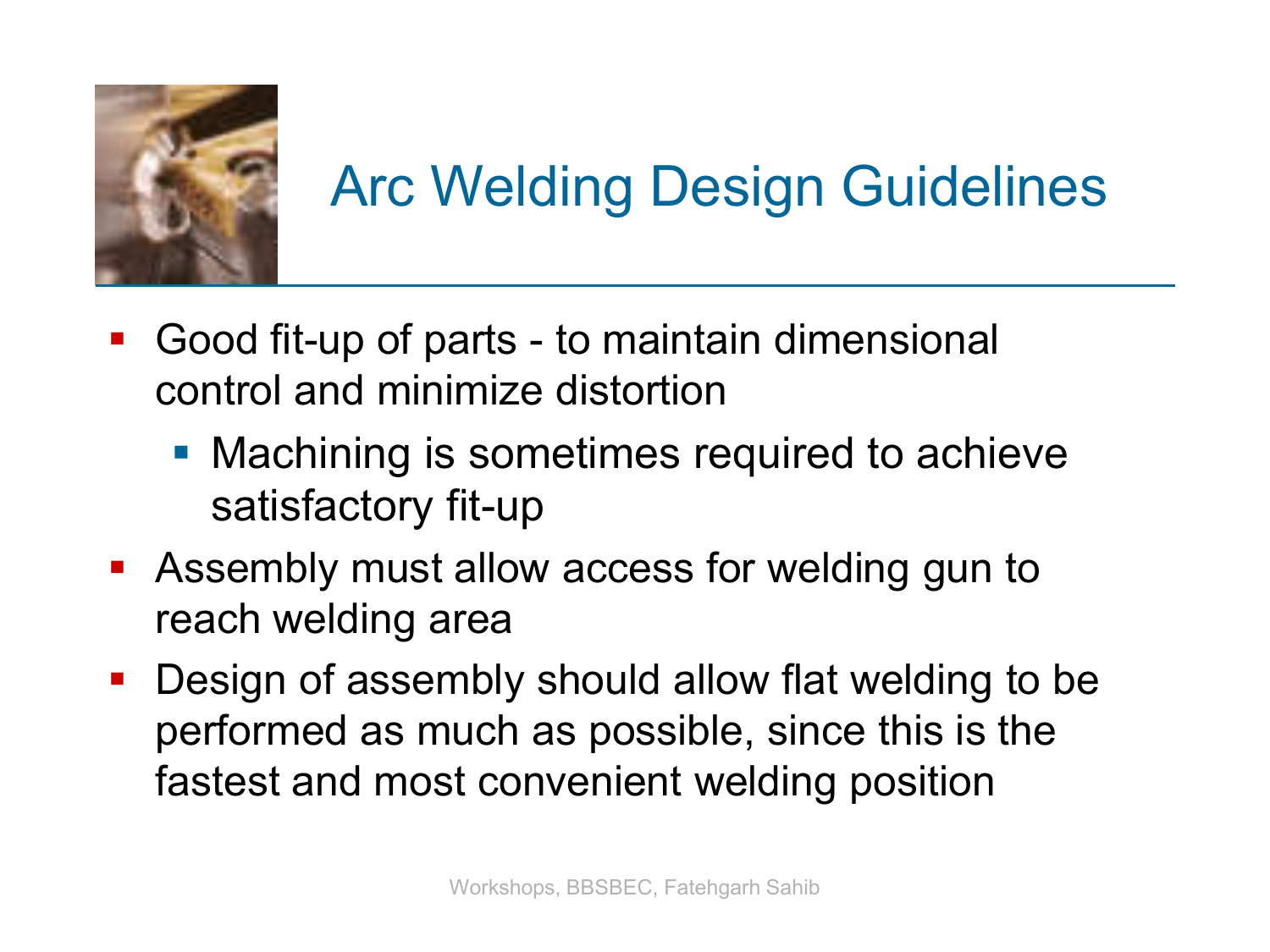

# Arc Welding Positions

**• Welding positions defined here for groove welds:** (a) flat, (b) horizontal, (c) vertical, and (d) overhead



Workshops, BBSBEC, Fatehgarh Sahib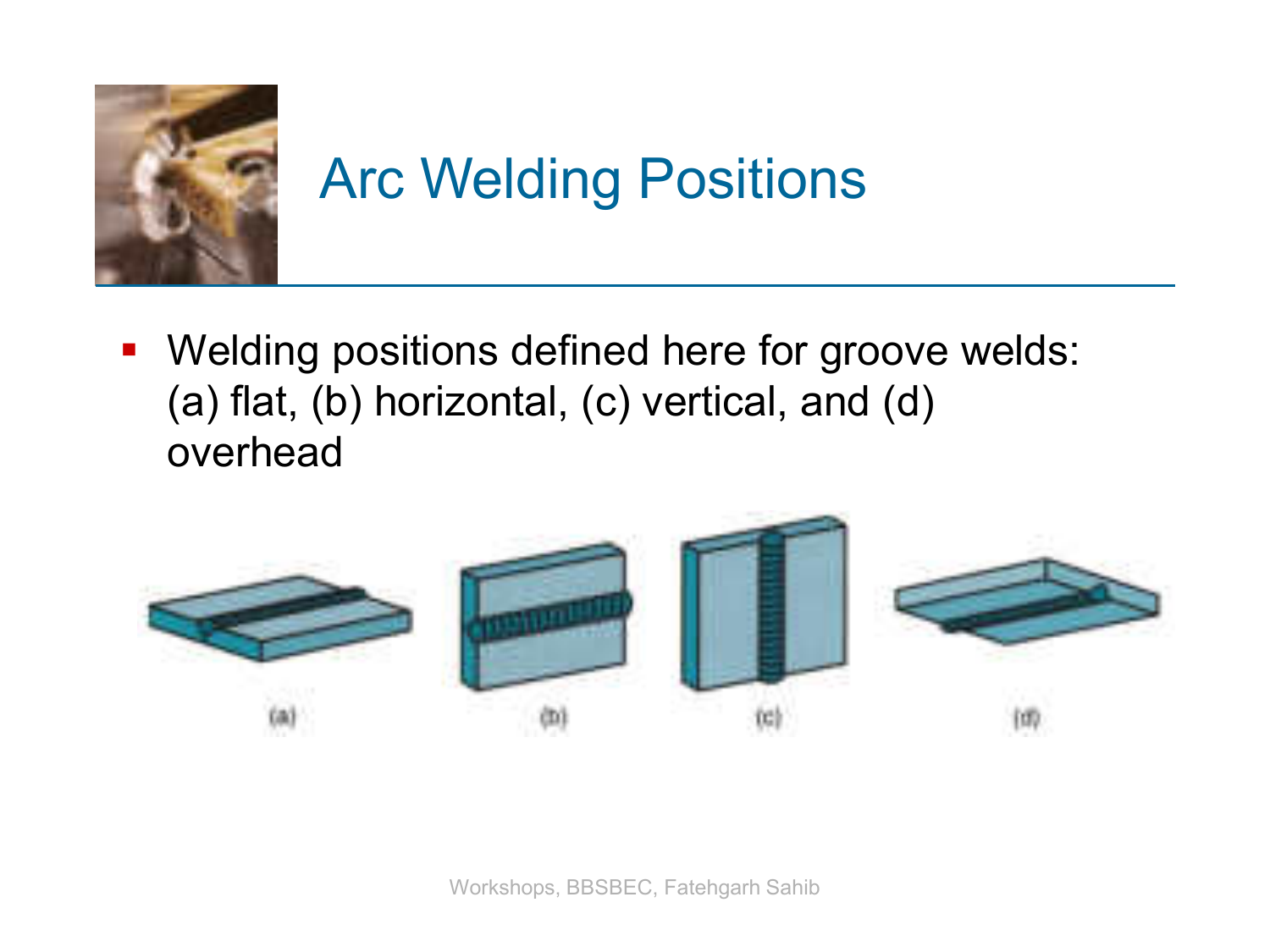

### Design Guidelines - RSW

- Low-carbon sheet steel up to 0.125 (3.2 mm) is ideal metal for RSW
- How additional strength and stiffness can be obtained in large flat sheet metal components
	- **Spot welding reinforcing parts into them**
	- Forming flanges and embossments
- **Spot welded assembly must provide access for** electrodes to reach welding area
- Sufficient overlap of sheet metal parts required for electrode tip to make proper contact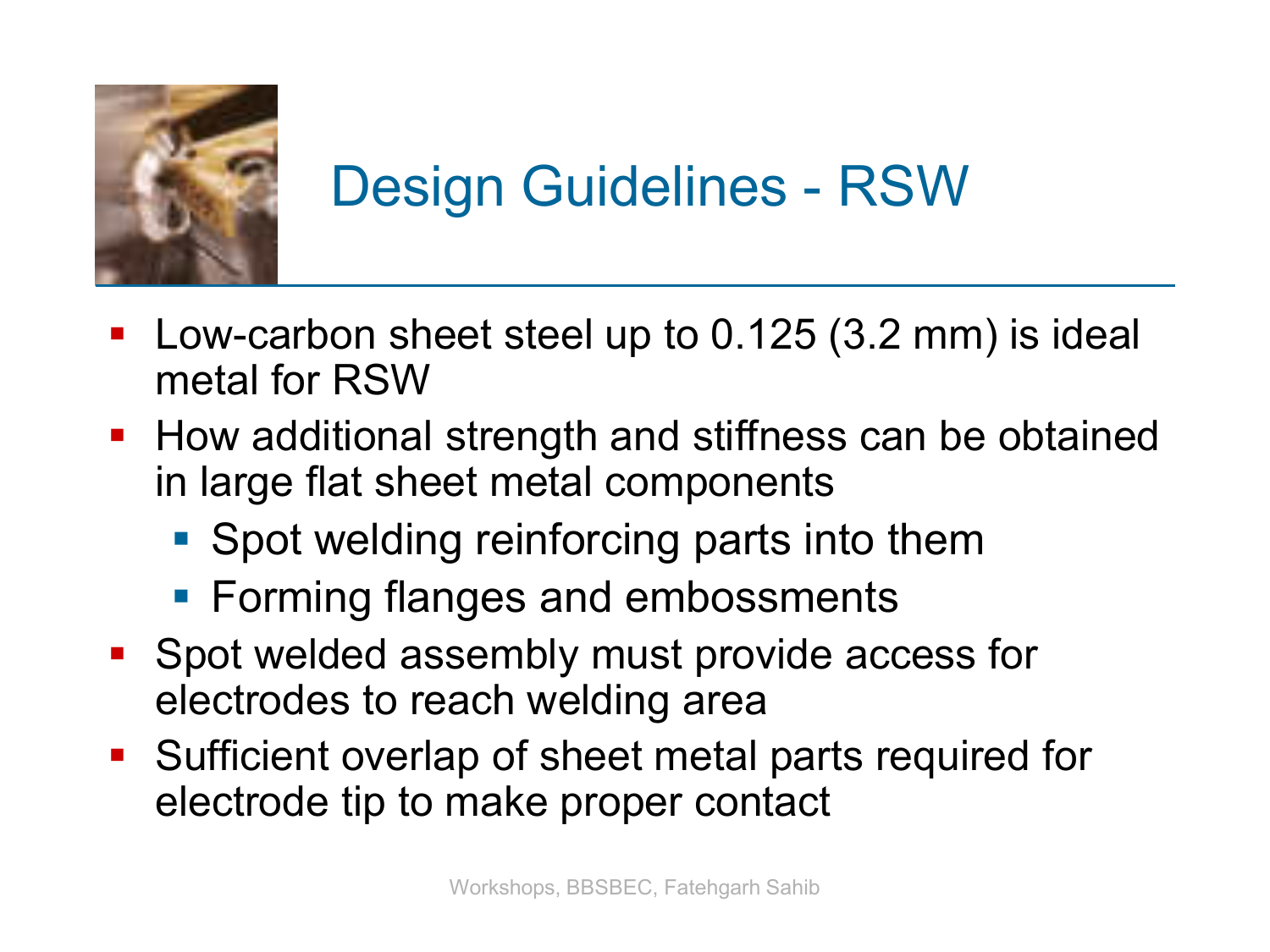

### **Welding Technology**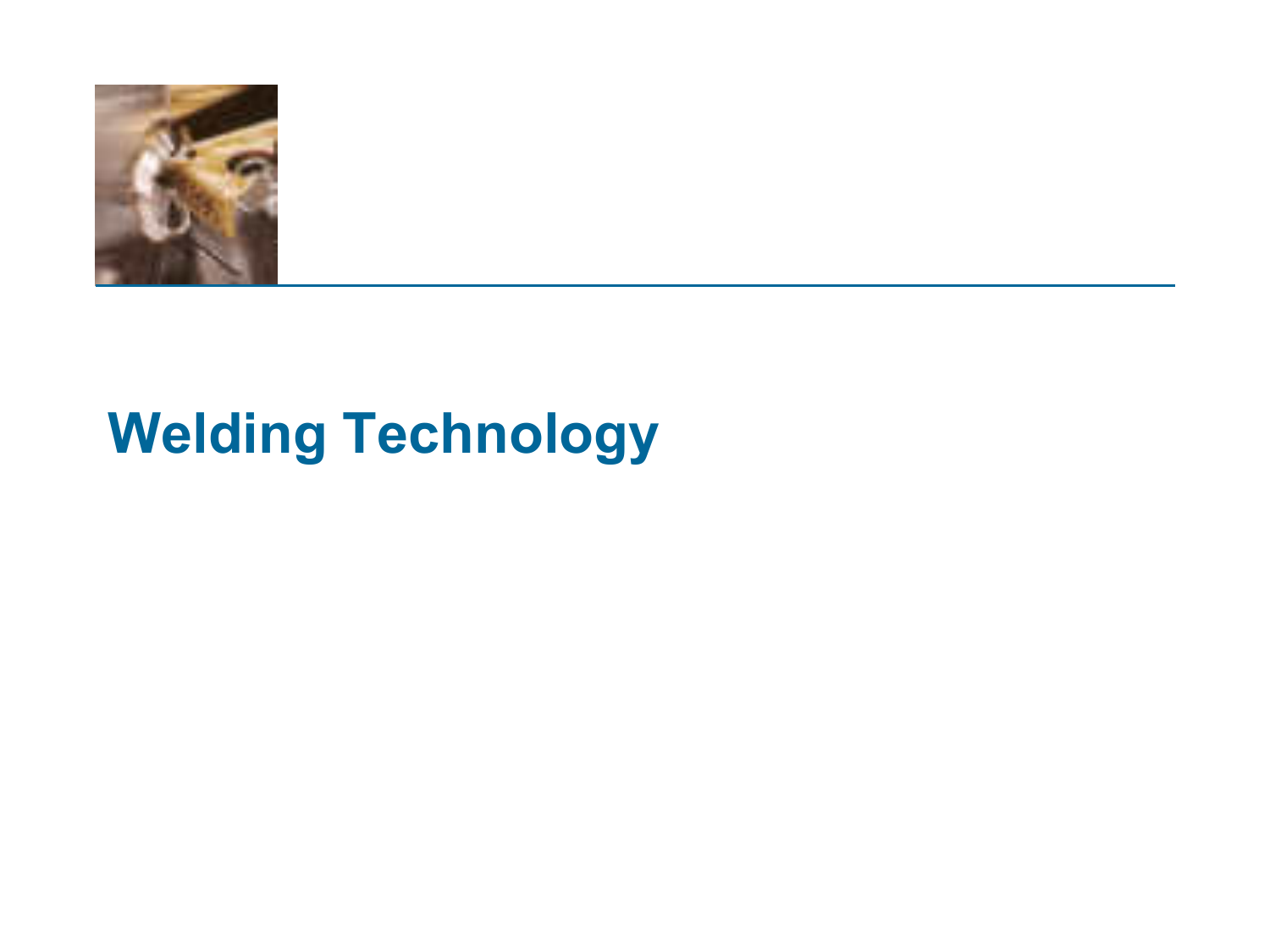

### JOINING

- **Soldering** 
	- **Produces coalescence of materials by heating to soldering** temperature (*below solidus of base metal*) in presence of filler metal with liquidus < 450°C
- **Brazing** 
	- Same as soldering *but* coalescence occurs at > 450°C

#### **• Welding**

**Process of achieving complete coalescence of two or more** materials through melting & re-solidification of the base metals and filler metal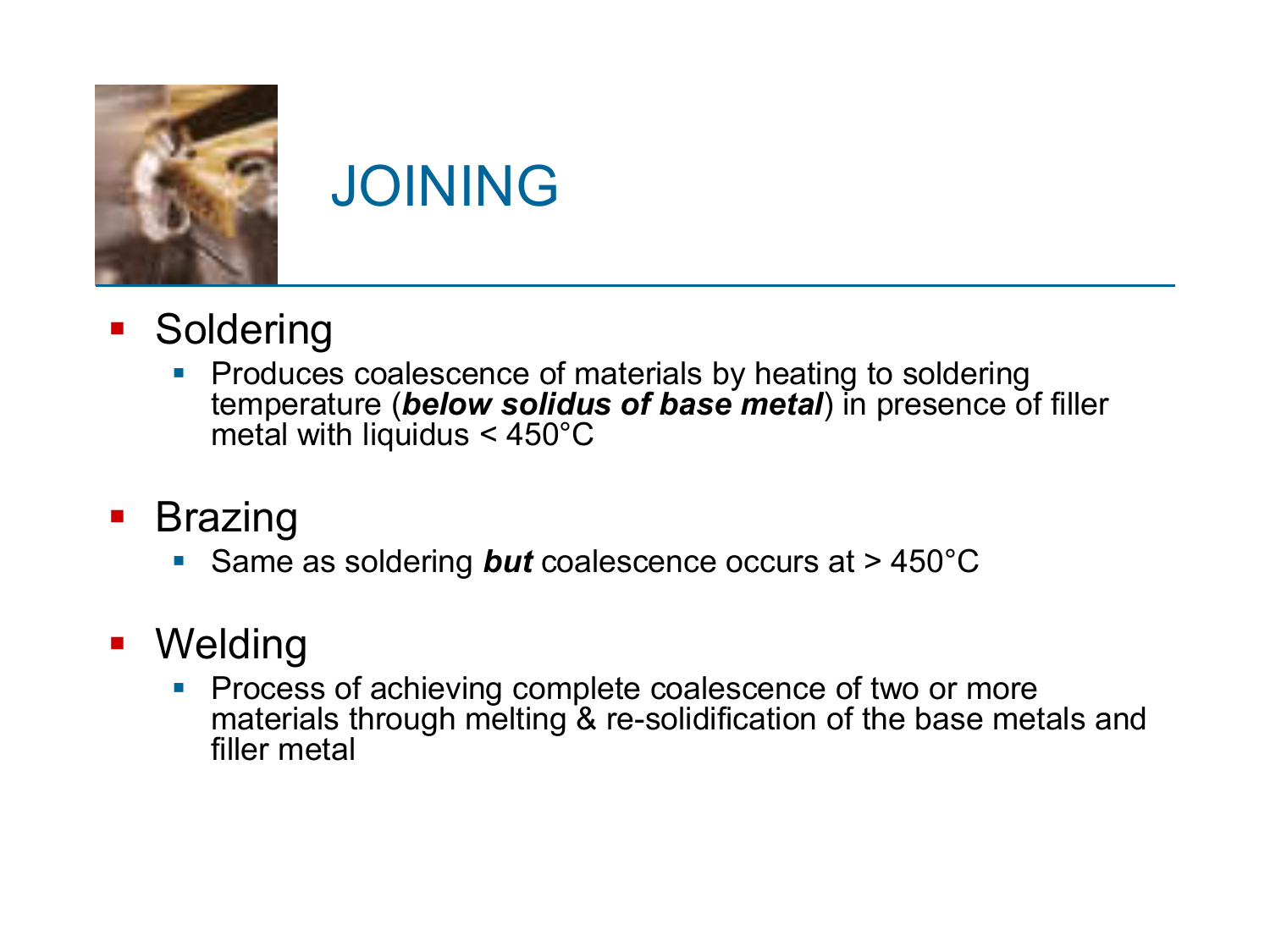

# Soldering & Brazing

- **Advantages** 
	- **Low temperature heat source required**
	- **Choice of permanent or temporary joint**
	- **Dissimilar materials can be joined**
	- **Less chance of damaging parts**
	- **Slow rate of heating & cooling**
	- **Parts of varying thickness can be joined**
	- **Easy realignment**
- **Strength and performance of structural joints** need careful evaluation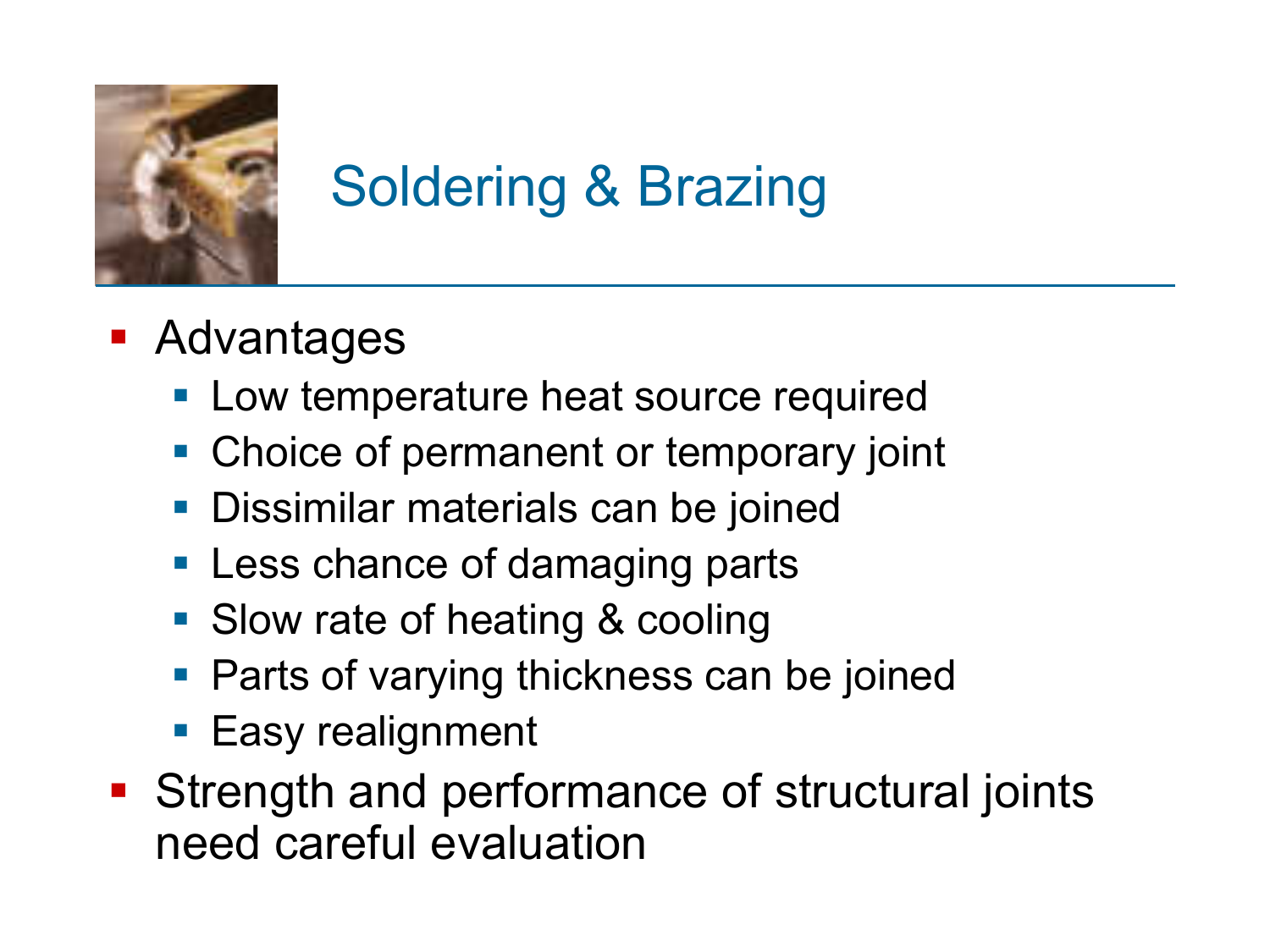

# **Welding**

- **-** Advantages
	- **Nost efficient way to join metals**
	- **Lowest-cost joining method**
	- **Affords lighter weight through better utilization of** materials
	- **Joins all commercial metals**
	- **Provides design flexibility**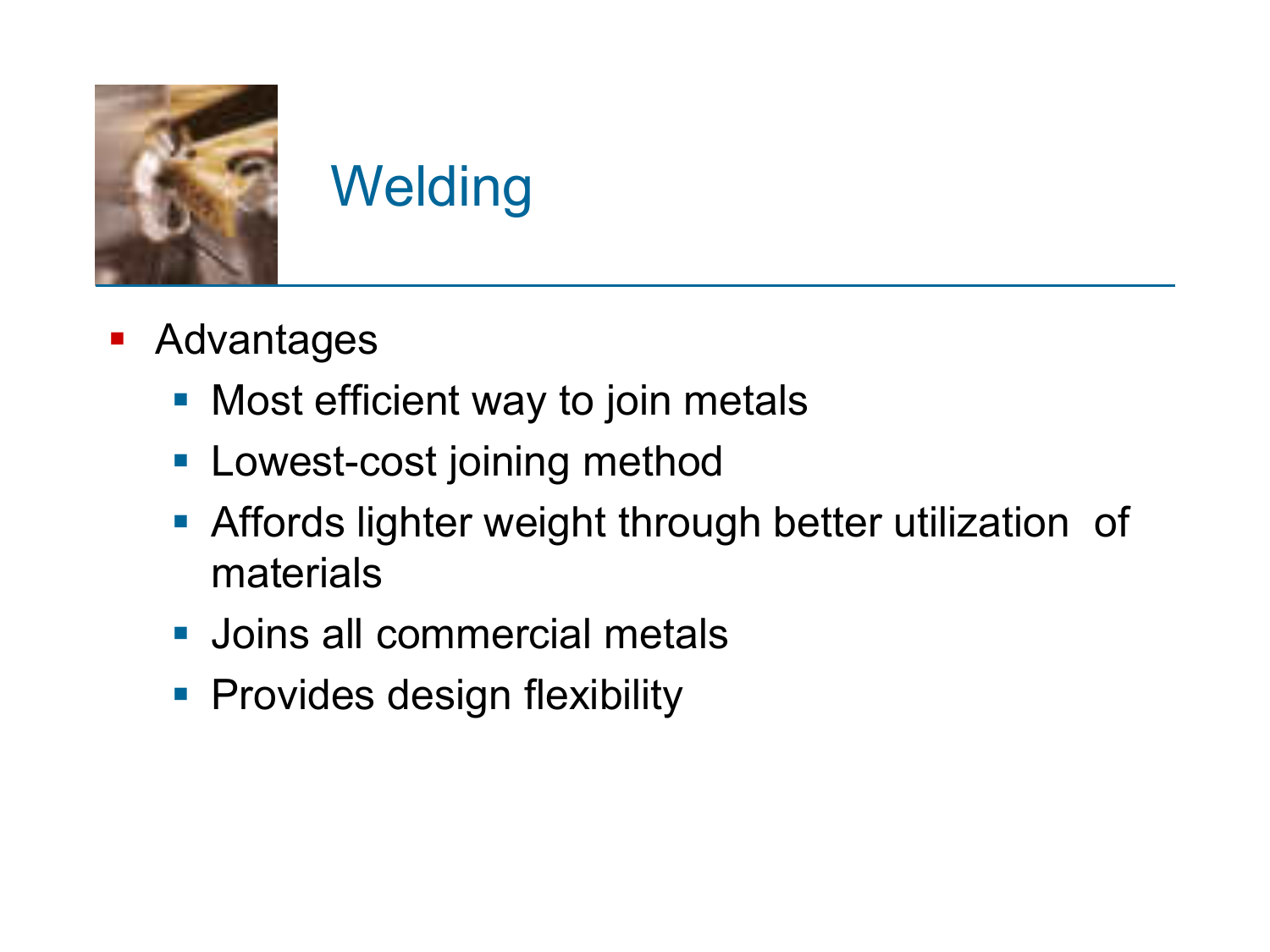

### **Weldability**

 Weldability is the ease of a material or a combination of materials to be welded under fabrication conditions into a specific, suitably designed structure, and to perform satisfactorily in the intended service

#### **Common Arc Welding Processes**

- Shielded Metal Arc Welding (SMAW)
- **Gas Tungsten Arc Welding (GTAW) or, TIG**
- Gas Metal Arc Welding (GMAW) or MIG/MAG
- **Flux Cored Arc Welding (FCAW)**
- Submerged Arc Welding (SAW)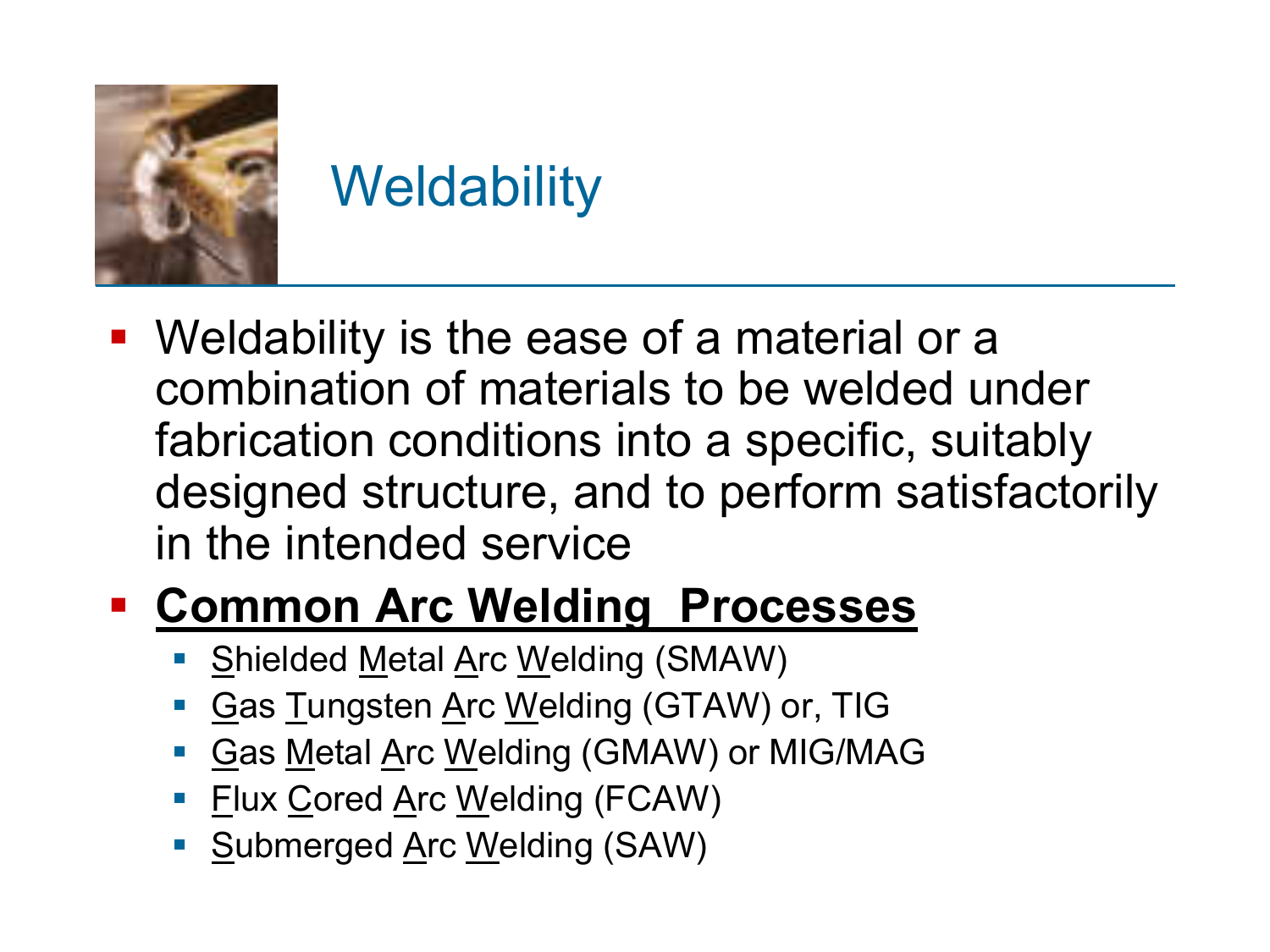

## WELDABILITY OF STEELS

- Cracking & Embrittlement in Steel Welds
	- **Cracking** 
		- Hot Cracking
		- **Hydrogen Assisted Cracking**
		- **Lamellar Tearing**
	- Reheat Cracking
	- **Embrittlement** 
		- **Temper Embrittlement**
		- **Strain Age Embrittlement**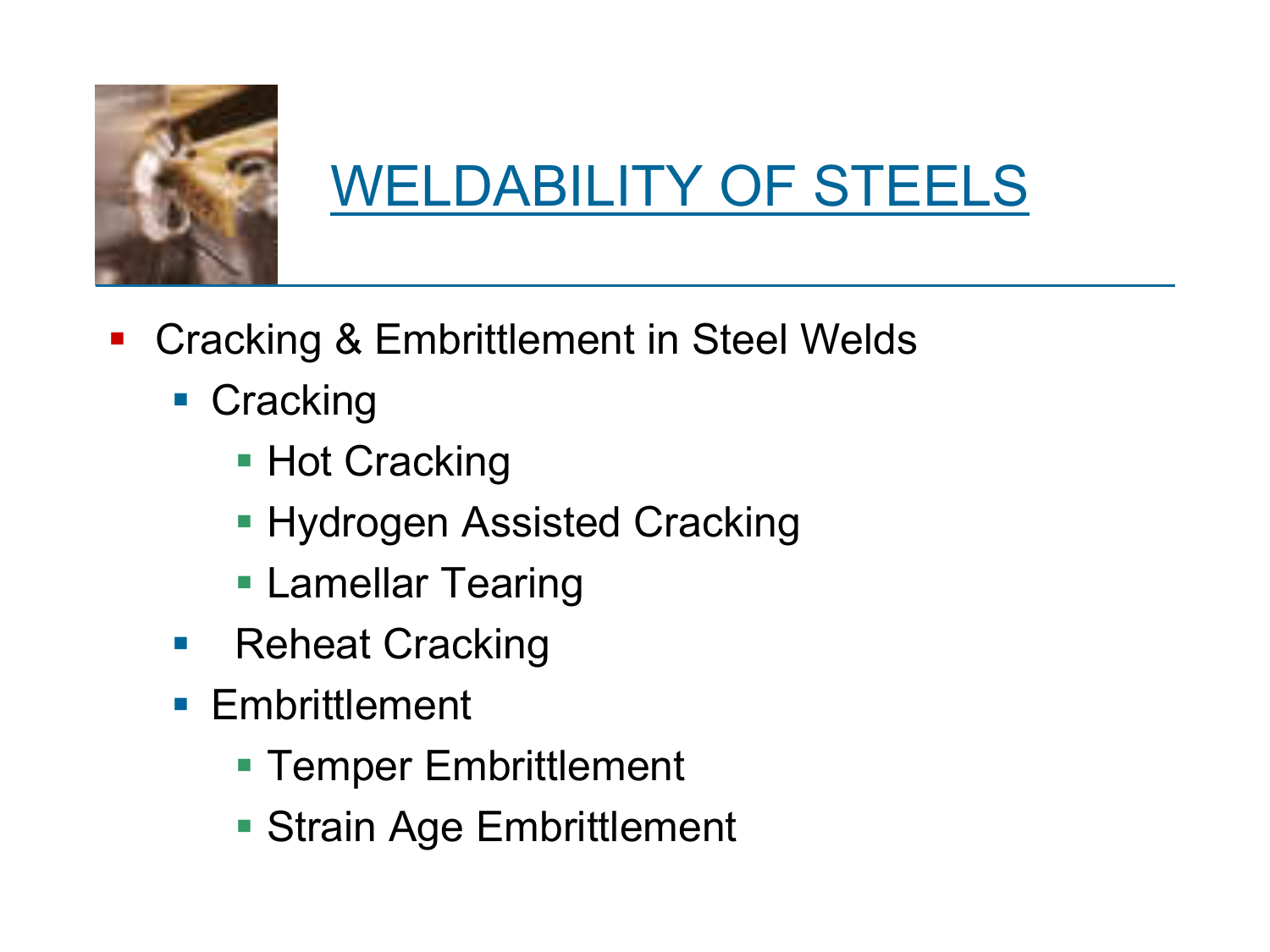

# **Hot Cracking**

- **Solidification Cracking**
	- **During last stages of solidification**
- **Liquation Cracking**
- **Ductility Dip Cracking**
	- Ductility  $\approx$  0
	- **Caused by segregation of alloying elements like S, P etc.**
	- **Mn improves resistance to hot cracking**
		- **Formation of (Fe, Mn)S instead of FeS**



Workshops, BBSBEC, Fatehgarh Sahi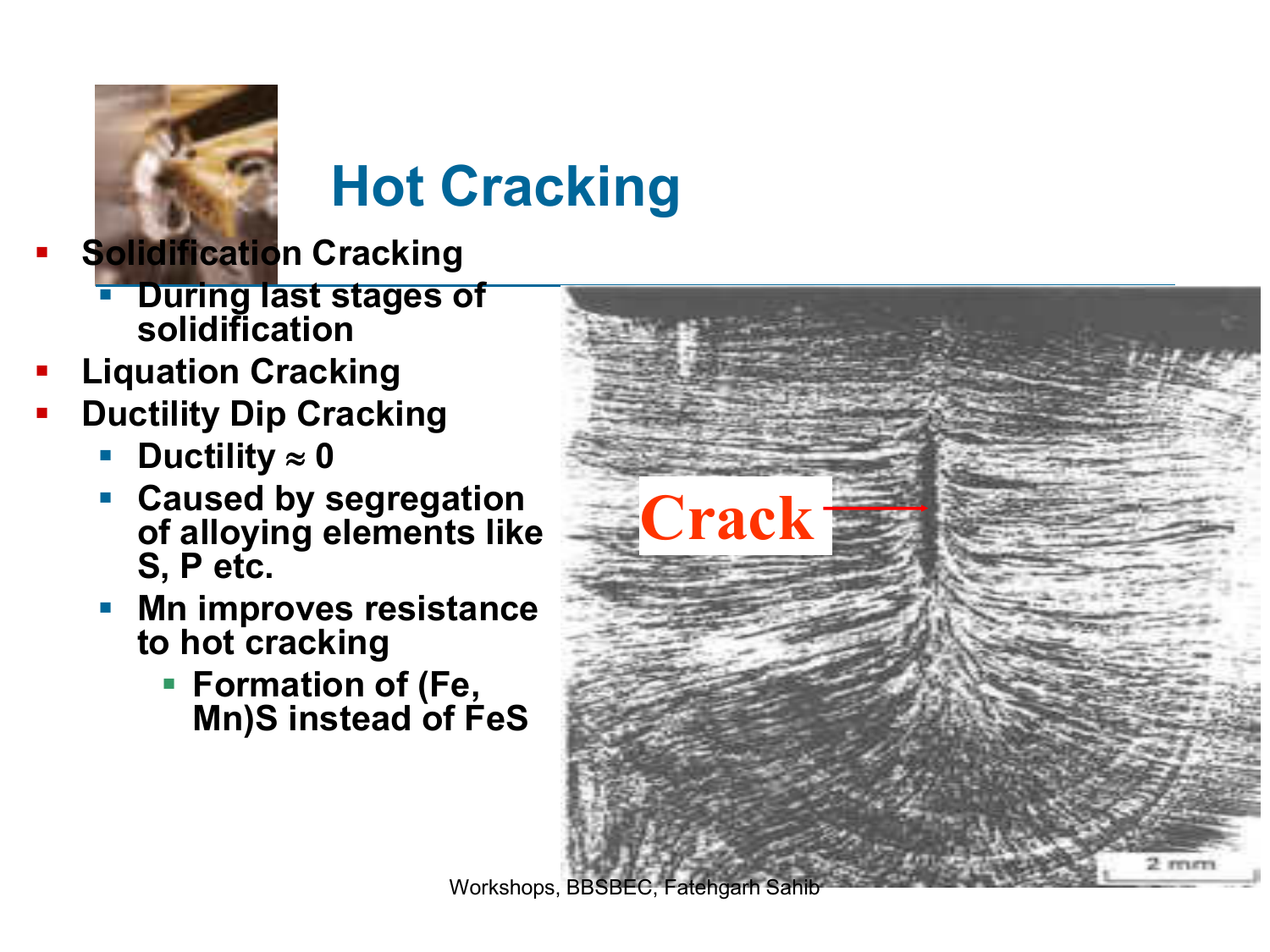

*Prediction of Hot Cracking*

**H**ot **C**racking **S**ensitivity

- **HCS** =  $(S + P + Si/25 + Ni/100) \times 10^3$  $3Mn + Cr + Mo + V$ 
	- HCS < 4, *Not sensitive*
- **U**nit of **C**rack **S**usceptibility [for Submerged Arc Welding (SAW)]
	- **UCS** =  $230C + 90S + 75P + 45Nb 12.3Si 4,5Mn$ – 1
		- $\blacksquare$  UCS  $\leq$  10, *Low risk*
		- UCS > 30, *High risk*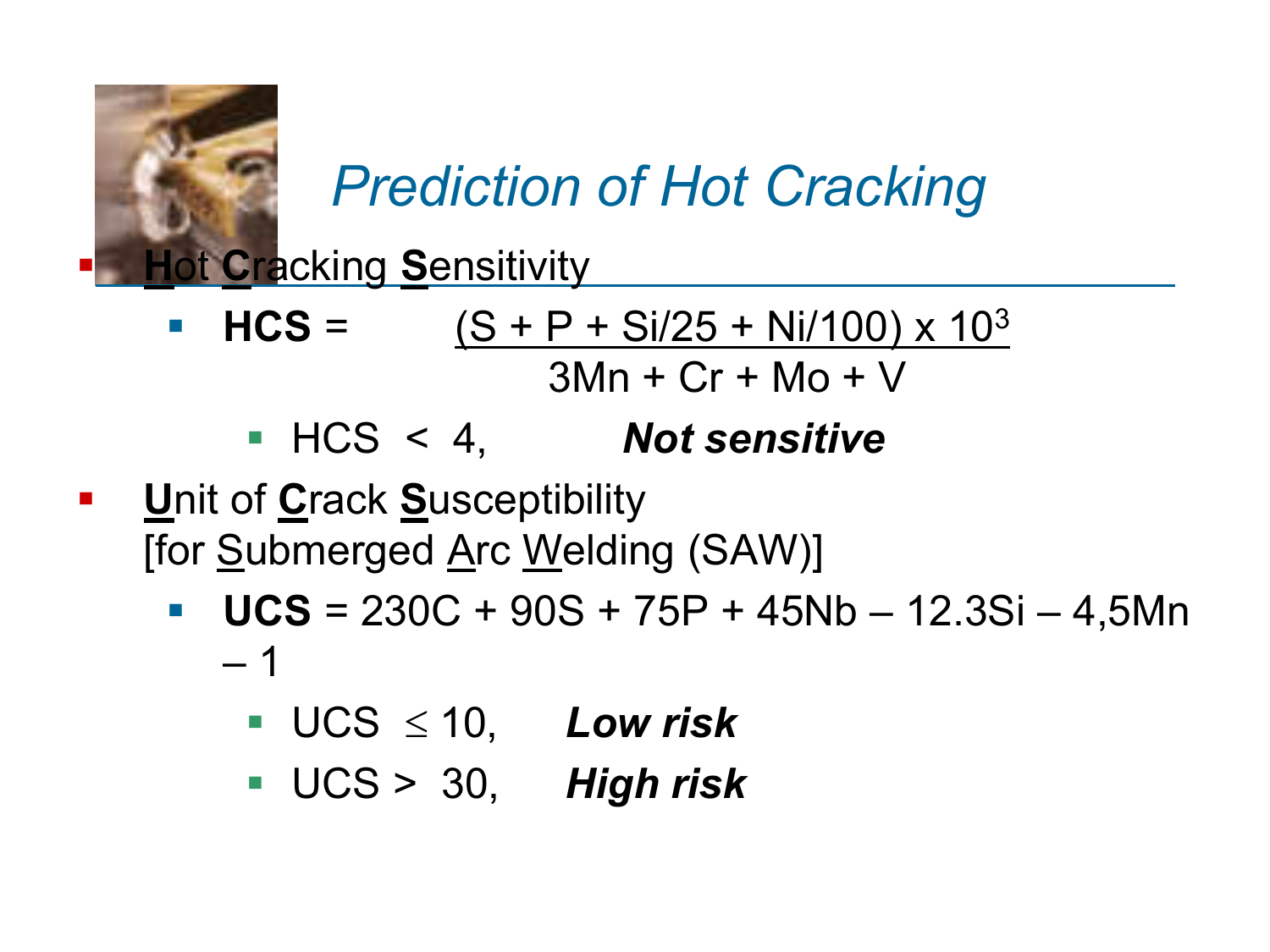#### H**ydrogen** A**ssisted** C**racking (HAC) Cold / Delayed Cracking**

- **Serious problem in steels**
	- **In carbon steels**
		- **HAZ is more susceptible**
	- **In alloy steels** 
		- **Both HAZ and weld metal are susceptible**
- **Requirements for HAC** 
	- Sufficient amount of hydrogen (H<sub>D</sub>)
	- **Susceptible microstructure (***hardness***)**
		- **Martensitic > Bainitic > Ferritic**
	- **Presence of sufficient restraint**
- **Problem needs careful evaluation**
	- **Technological solutions possible**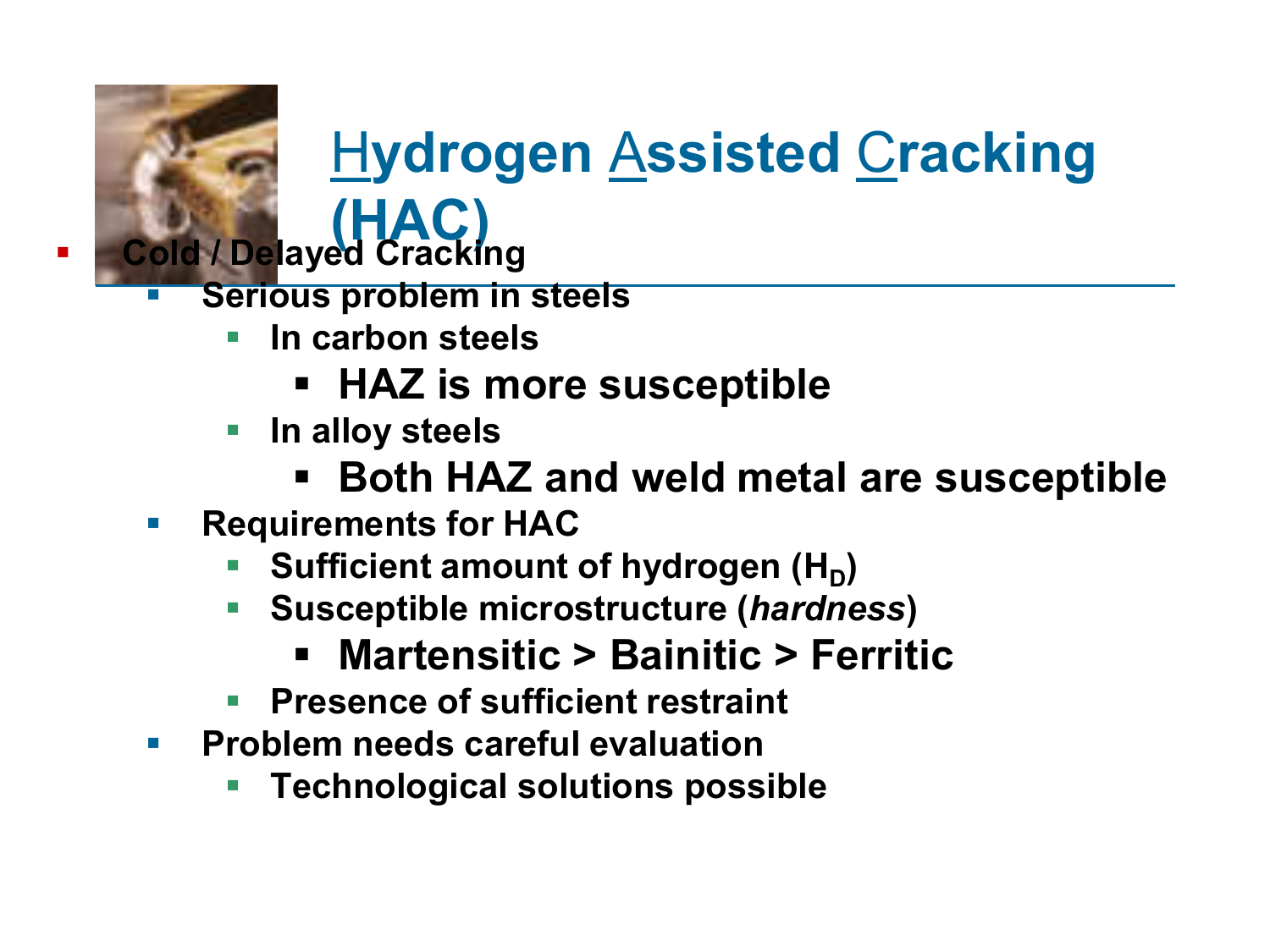

## *Methods of Prevention of HAC*

- **By reducing hydrogen levels** 
	- Use of low hydrogen electrodes
	- Proper baking of electrodes
	- Use of welding processes without flux
	- **Preheating**
- **By modifying microstructure** 
	- **Preheating**
	- **Varying welding parameters**
- Thumb rule (*based on experience / experimental results*):
	- No preheat if:
		- $\textdegree$  CE < 0.4 & thickness < 35 mm
	- Not susceptible to HAC if
		- HAZ hardness < 350 VHN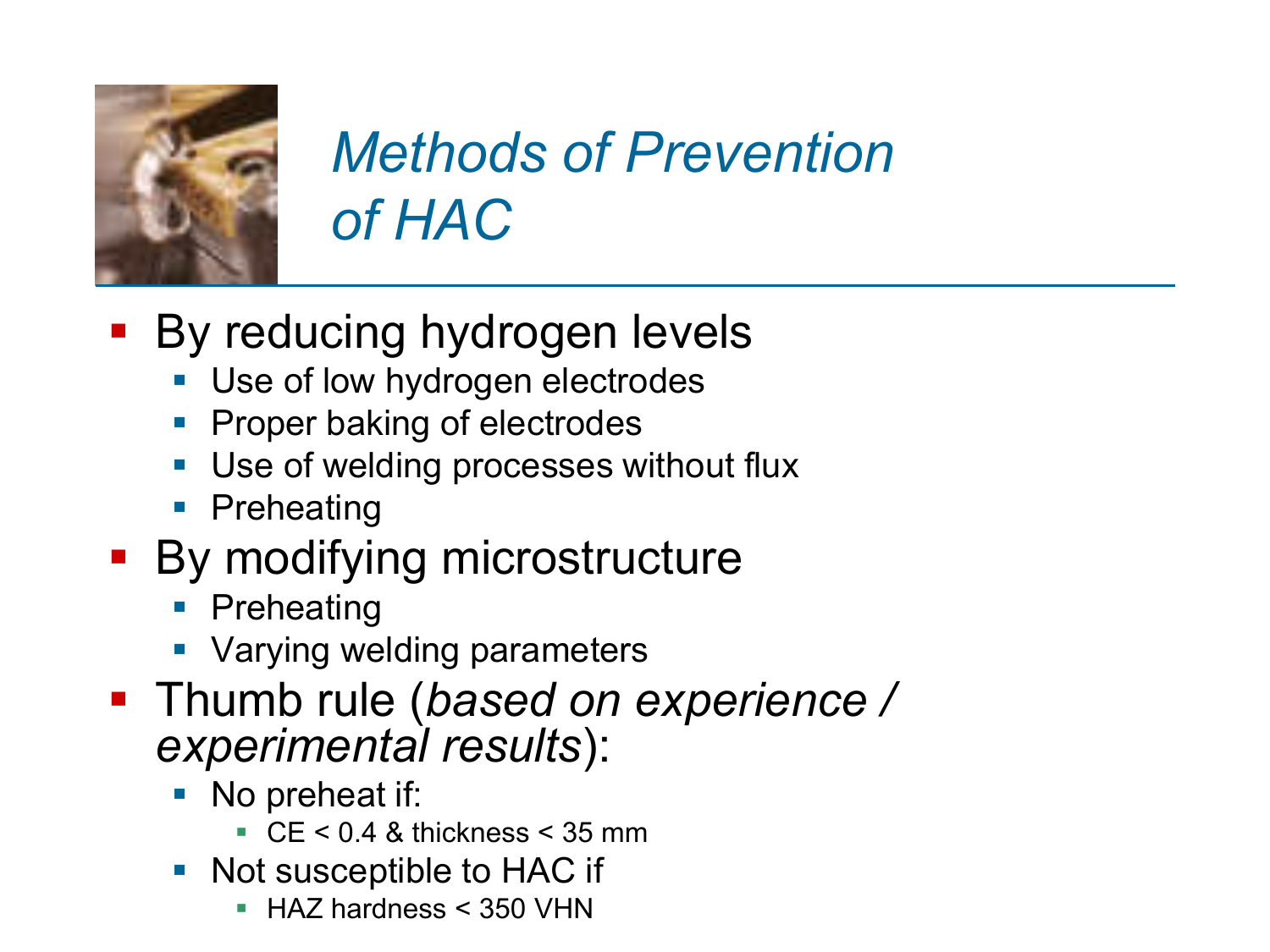

#### *Graville Diagram*



#### **Zone I**

 $C < -0.1\%$ 

#### **E** Zone II

- $C > -0.1\%$
- $CCE < 0.5$
- **E** Zone III
	- $C > -0.1\%$
	- $CCE > -0.5$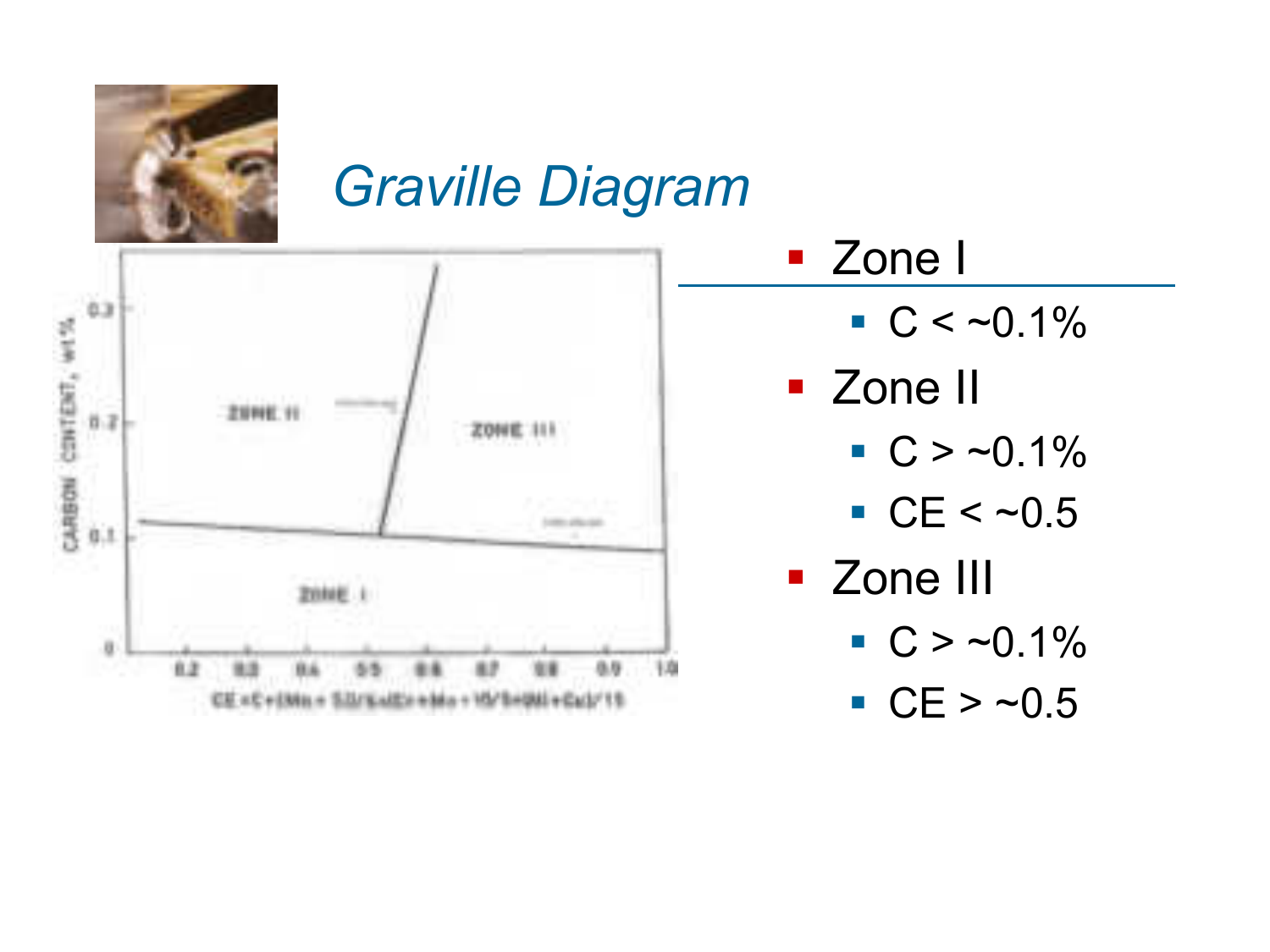

## *Determination of Preheat Temperature (#1/2)*

- **Hardness Control Approach** 
	- Developed at The Welding Institute (TWI) UK
	- **Considers** 
		- Combined Thickness
		- $\blacksquare$  H<sub>D</sub> Content
		- Carbon Equivalent (CE)
		- Heat Input
	- Valid for steels of limited range of composition
		- In Zone–II of Graville diagram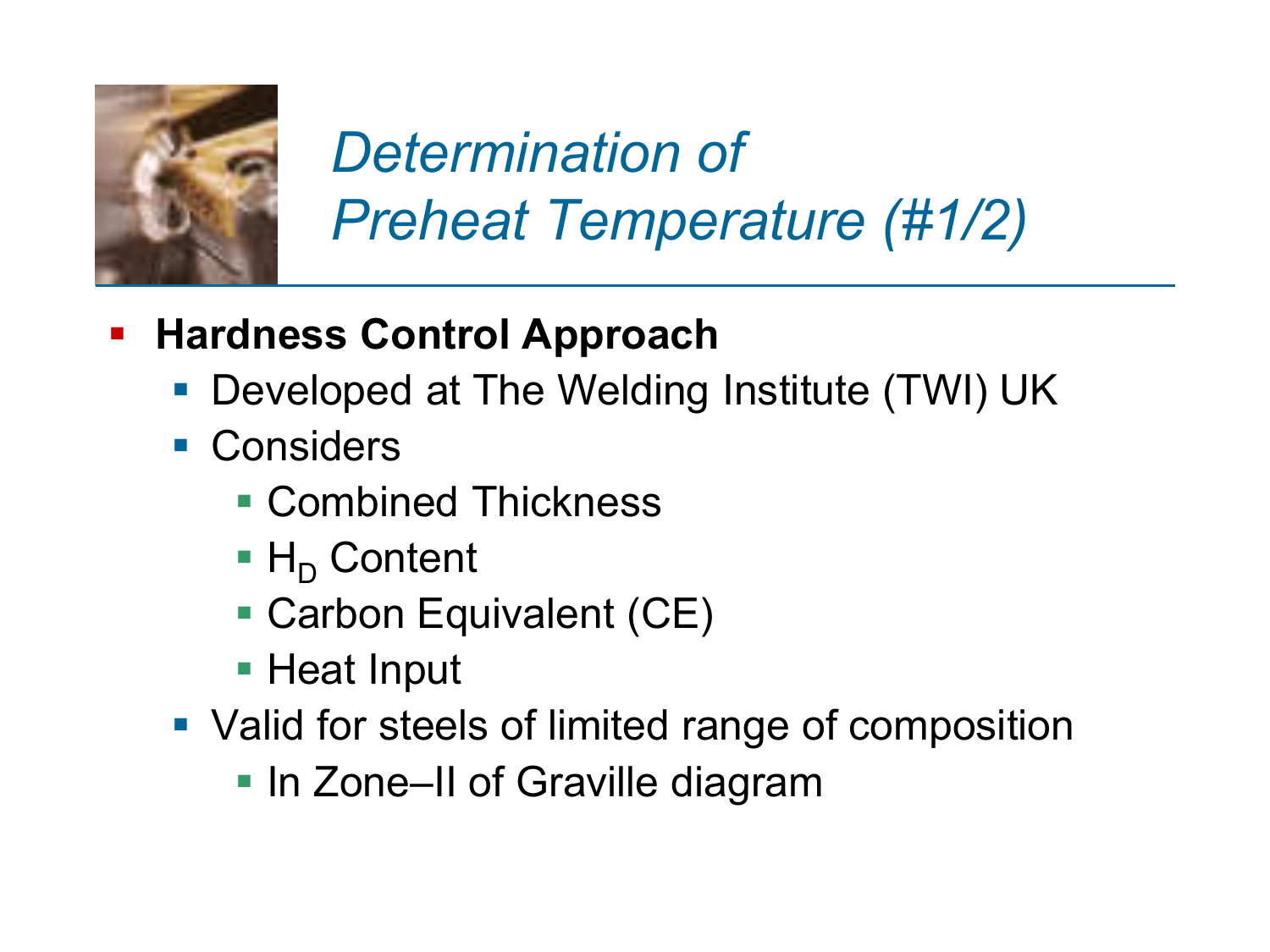

## *Determination of Preheat Temperature (#2/2)*

- **Hydrogen Control Approach** 
	- **For steels in Zones – I & III of Graville diagram**
	- **Cracking Parameter**

$$
= P_{W} = P_{cm} + \frac{(\hat{M}_D / 60\hat{W} + (\hat{K}/40\hat{K}) \hat{K}) \hat{W} + \hat{M}e^{2\hat{K}}}{20} = 5B
$$

- **Weld restraint,**  $K = K_0 x h$ **, with** 
	- **h = combined thickness**

• 
$$
K_o \approx 69
$$

**T (C) = 1440 P<sup>W</sup> – 392**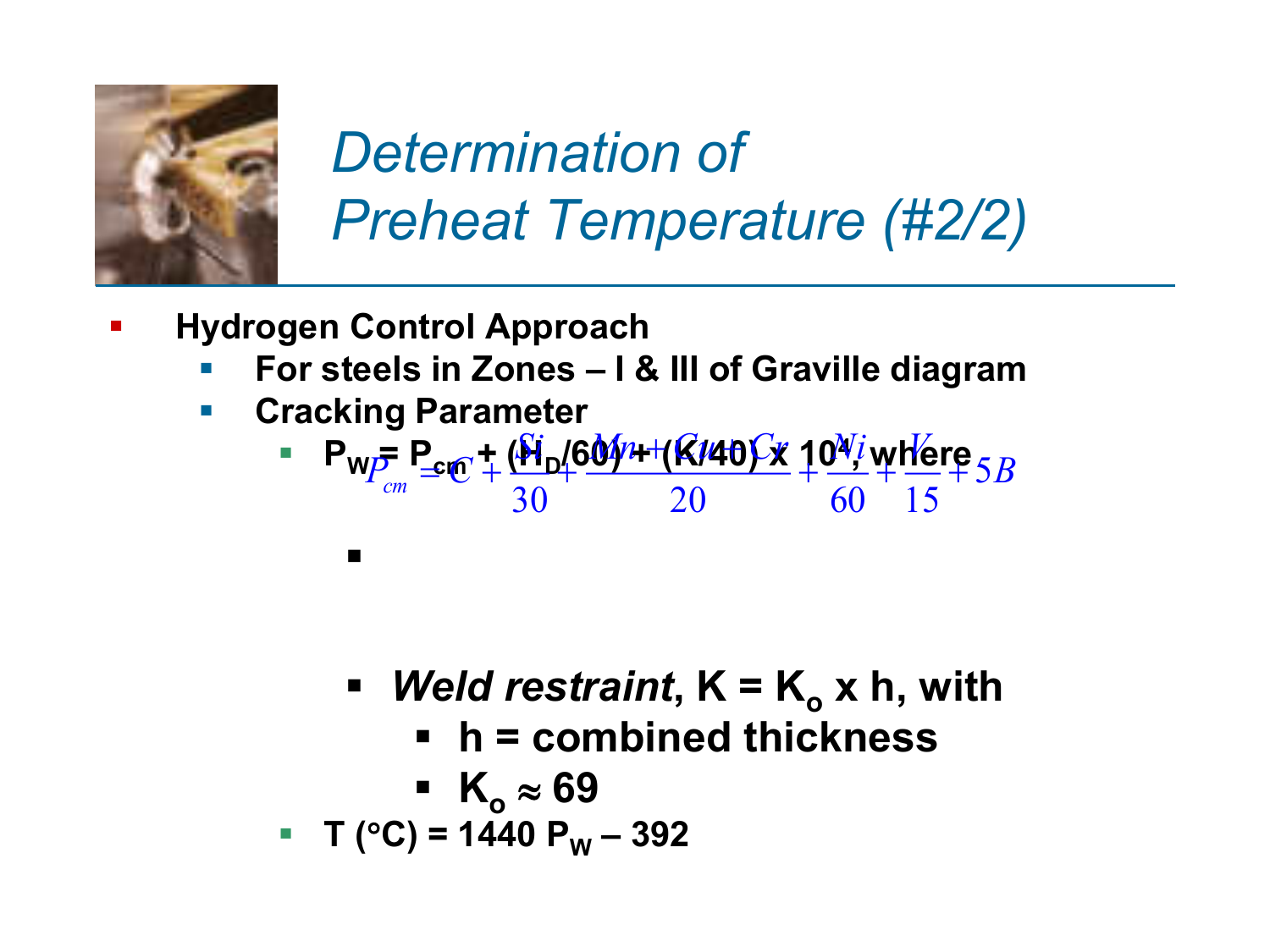

#### *HAC in Weld Metal*

- If  $H<sub>D</sub>$  levels are high
- **In Microalloyed Steels** 
	- Where carbon content in base metal is low
		- **Due to lower base metal strength**
- **In High Alloy Steels (like Cr-Mo steels)** 
	- Where matching consumables are used
		- **Cracking can take place even at hardness as** low as 200 VHN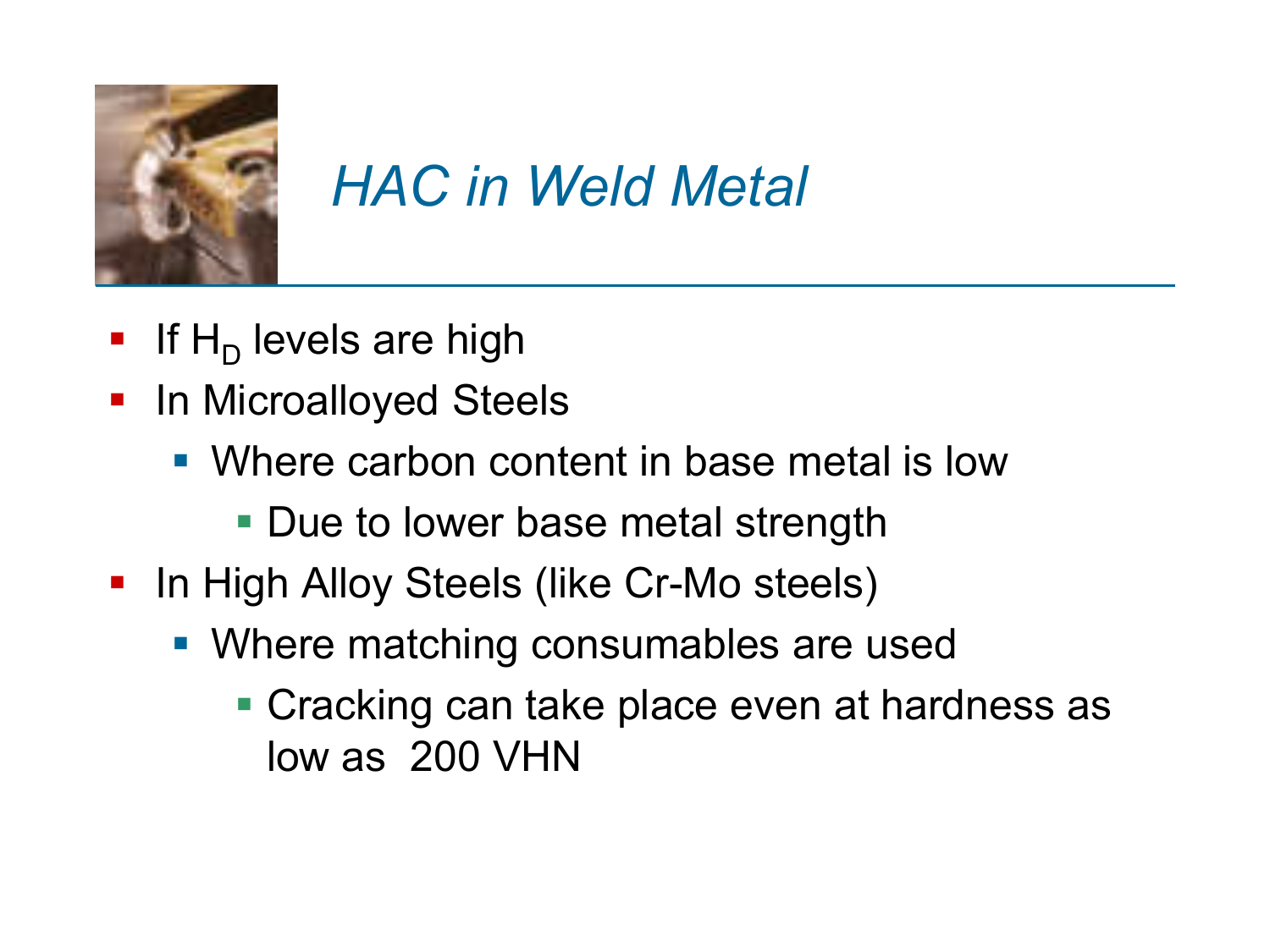## **Lamellar Tearing**

 **Occurs in rolled or forged (thick) products**

- **When fusion line is parallel to the surface**
- **Caused by elongated sulphide inclusions (FeS) in the rolling direction**
- **Susceptibility determined by** *Short Transverse Test*
	- **If Reduction in Area**
		- **>15%,** *Not susceptible*
		- **< 5%,** *Highly susceptible shops, BBSBEC, Fatehgarh Sahib*

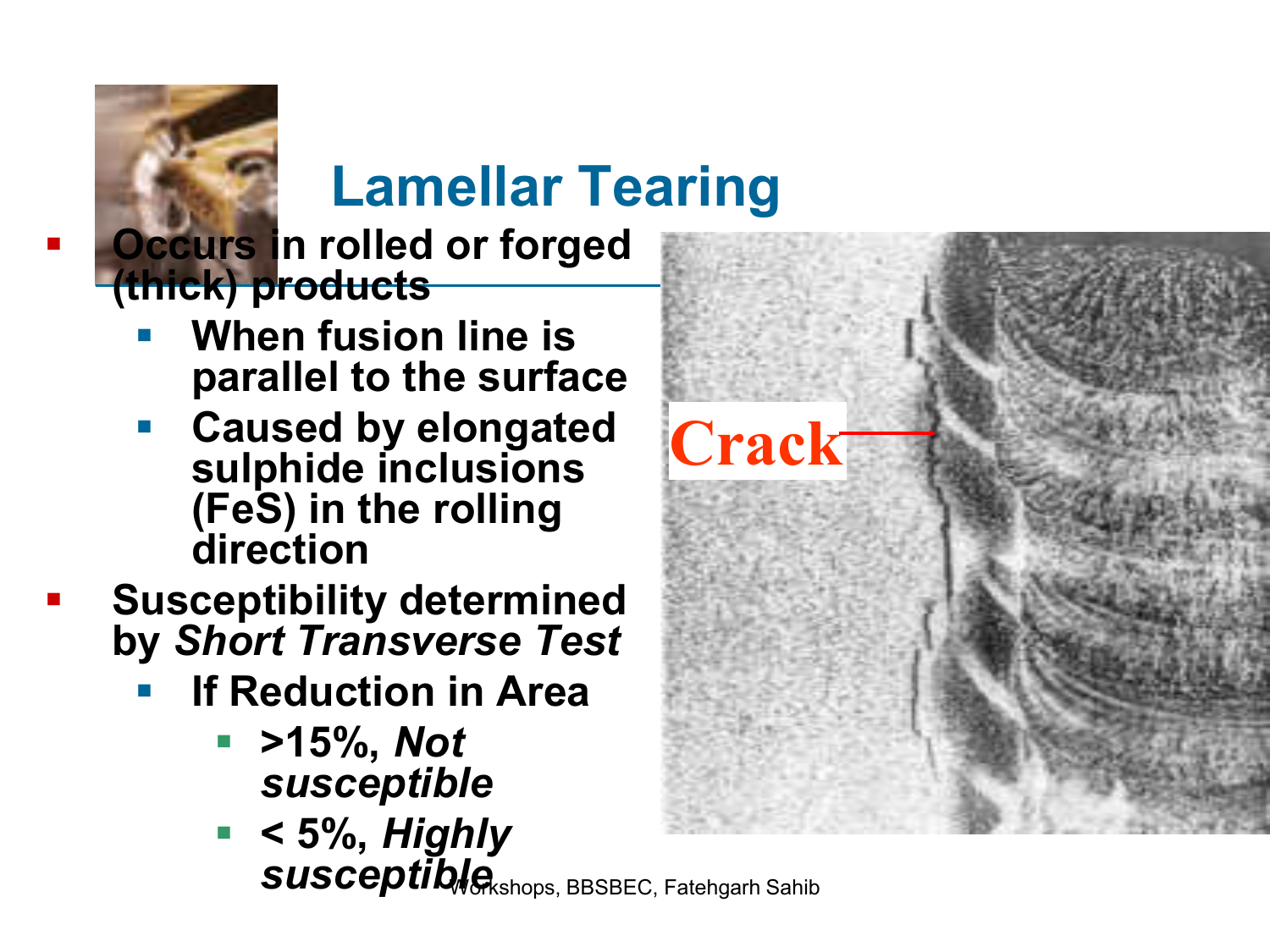

# Reheat Cracking

- **-** Occurs during PWHT
	- Coarse-Grain HAZ most susceptible
	- **Alloying elements Cr, Mo, V & Nb promote** cracking
		- **In creep resistant steels due to primary creep** during PWHT !
- **•** Variation:
	- **Under-clad cracking in pipes and plates clad with** stainless steels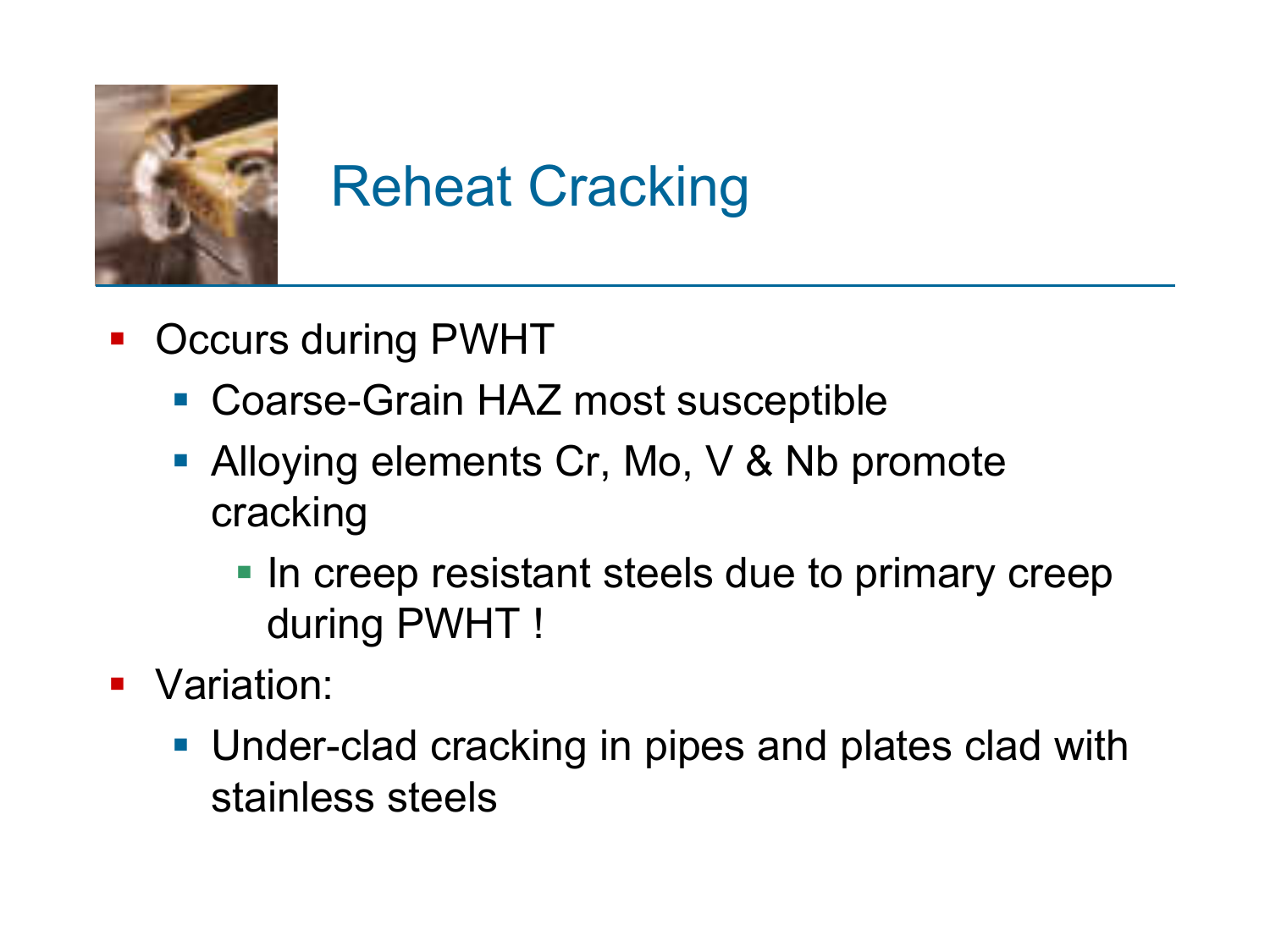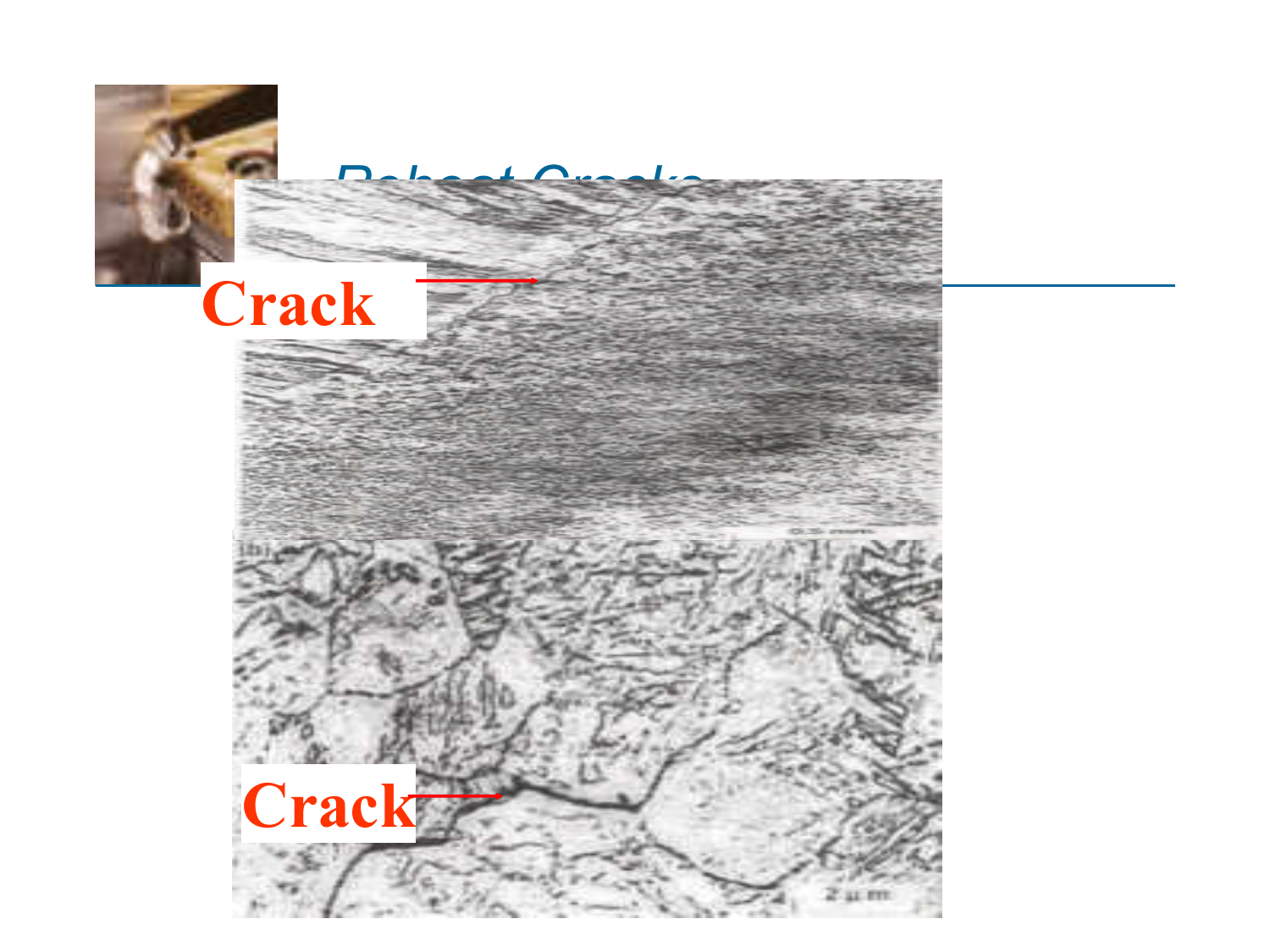

# *Reheat Cracking*

*(contd.…)*

#### **Prediction of Reheat Cracking**

- $\overline{AG} = \overline{Cr} + 3.3 \text{ Mo} + 8.1V + 10C 2$
- $P_{sr} =$  Cr + Cu + 2Mo + 10V + 7Nb + 5Ti 2
	- If  $\Delta G$ ,  $P_{sr} > 0$ , *Material susceptible to cracking*

#### **E** Methods of Prevention

- Choice of materials with low impurity content
- **Reduce / eliminate CGHAZ by proper welding** technique
	- **Buttering**
	- **Temper-bead technique**
	- Two stage PWHT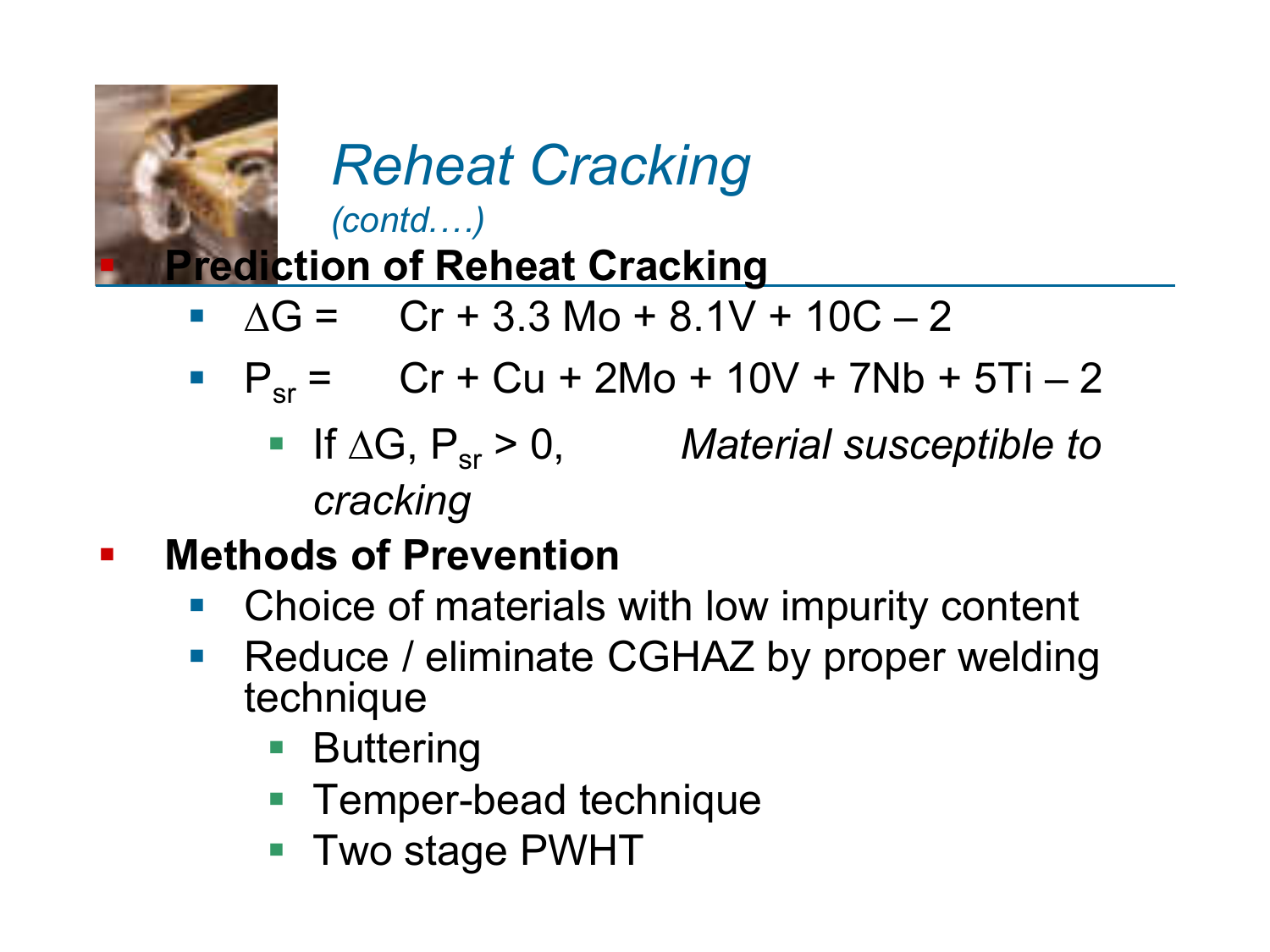

#### *Temper-bead Techniques*

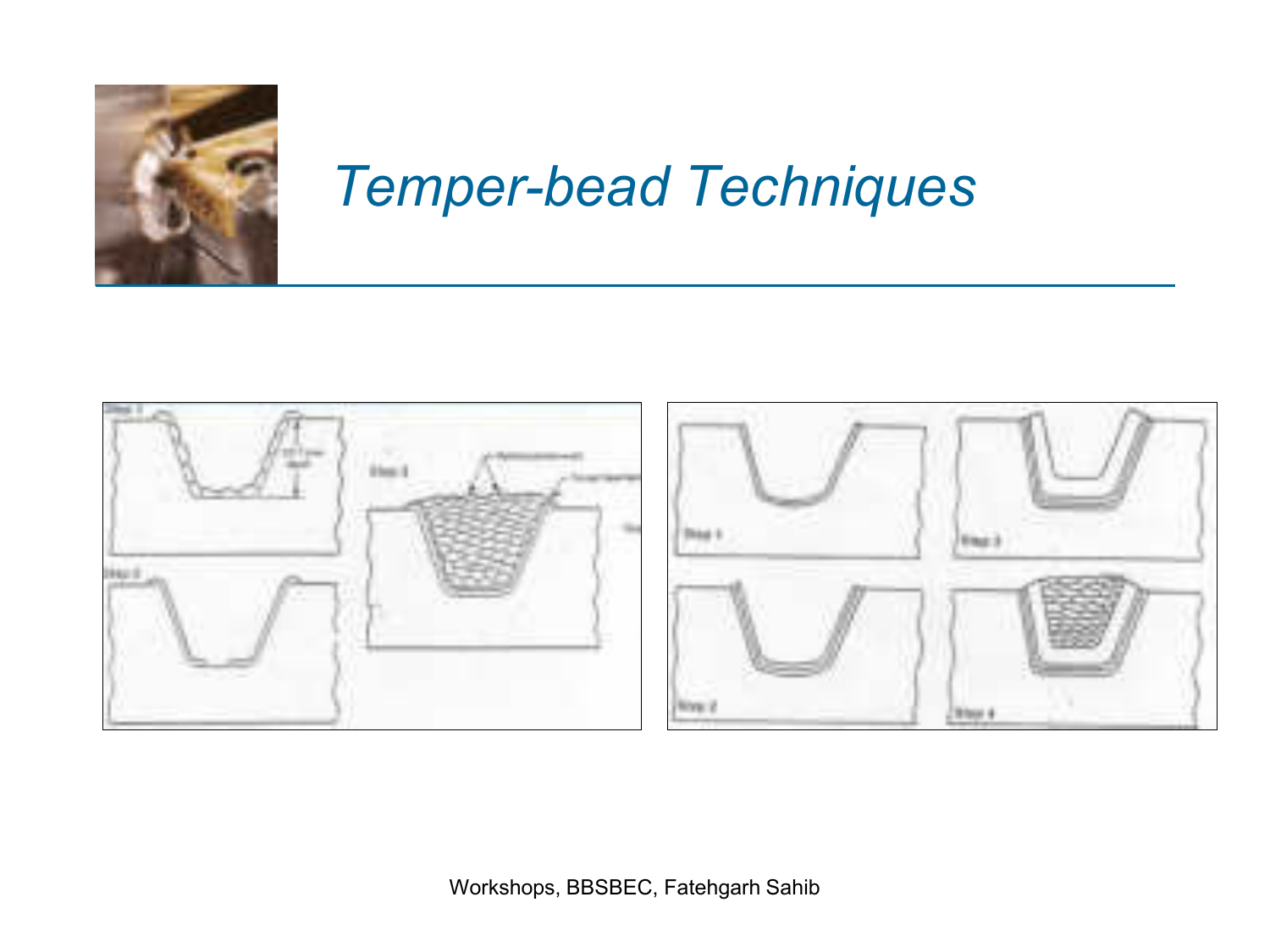

## **Temper Embrittlement**

- Caused by segregation of impurity elements at the grain boundaries
	- Temperature range: 350–600 °C
	- Low toughness
- *Prediction*
	- $J = (Si + Mn) (P + Sn) \times 10<sup>4</sup>$ 
		- If  $J \le 180$ , **Not susceptible**
	- **For weld metal** 
		- $P_{F} = C + Mn + Mo + Cr/3 + Si/4 + 3.5(10P +$  $55b + 4Sn + As$ 
			- $\blacksquare$   $\blacksquare$   $\blacksquare$   $\blacksquare$   $\blacksquare$   $\blacksquare$   $\blacksquare$   $\blacksquare$   $\blacksquare$   $\blacksquare$   $\blacksquare$   $\blacksquare$   $\blacksquare$   $\blacksquare$   $\blacksquare$   $\blacksquare$   $\blacksquare$   $\blacksquare$   $\blacksquare$   $\blacksquare$   $\blacksquare$   $\blacksquare$   $\blacksquare$   $\blacksquare$   $\blacksquare$   $\blacksquare$   $\blacksquare$   $\blacksquare$   $\blacksquare$   $\blacksquare$   $\blacksquare$   $\blacks$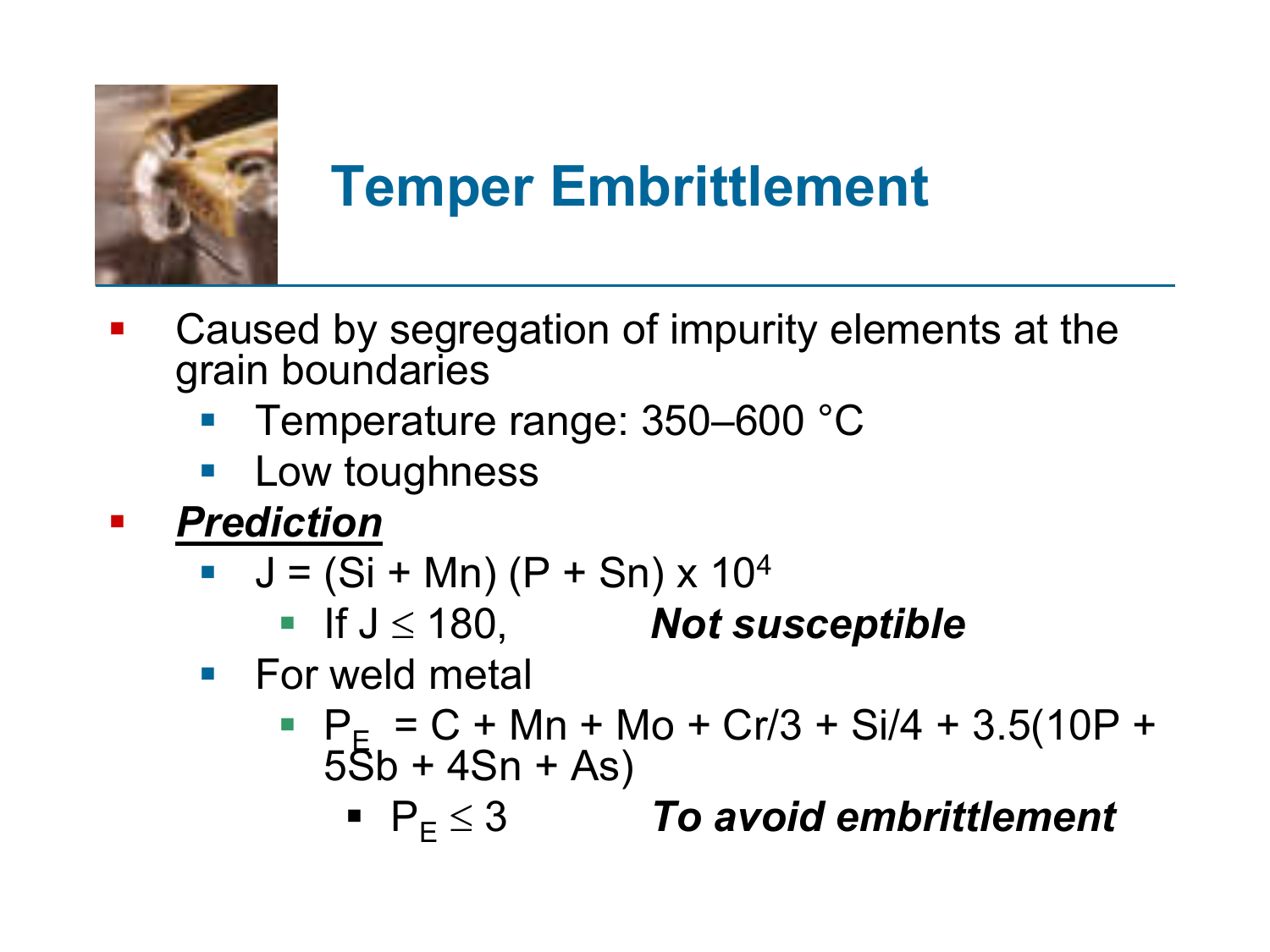

#### HAZ Hardness Vs. Heat Input



 **Heat Input** is *inversely proportional* to **Cooling Rate**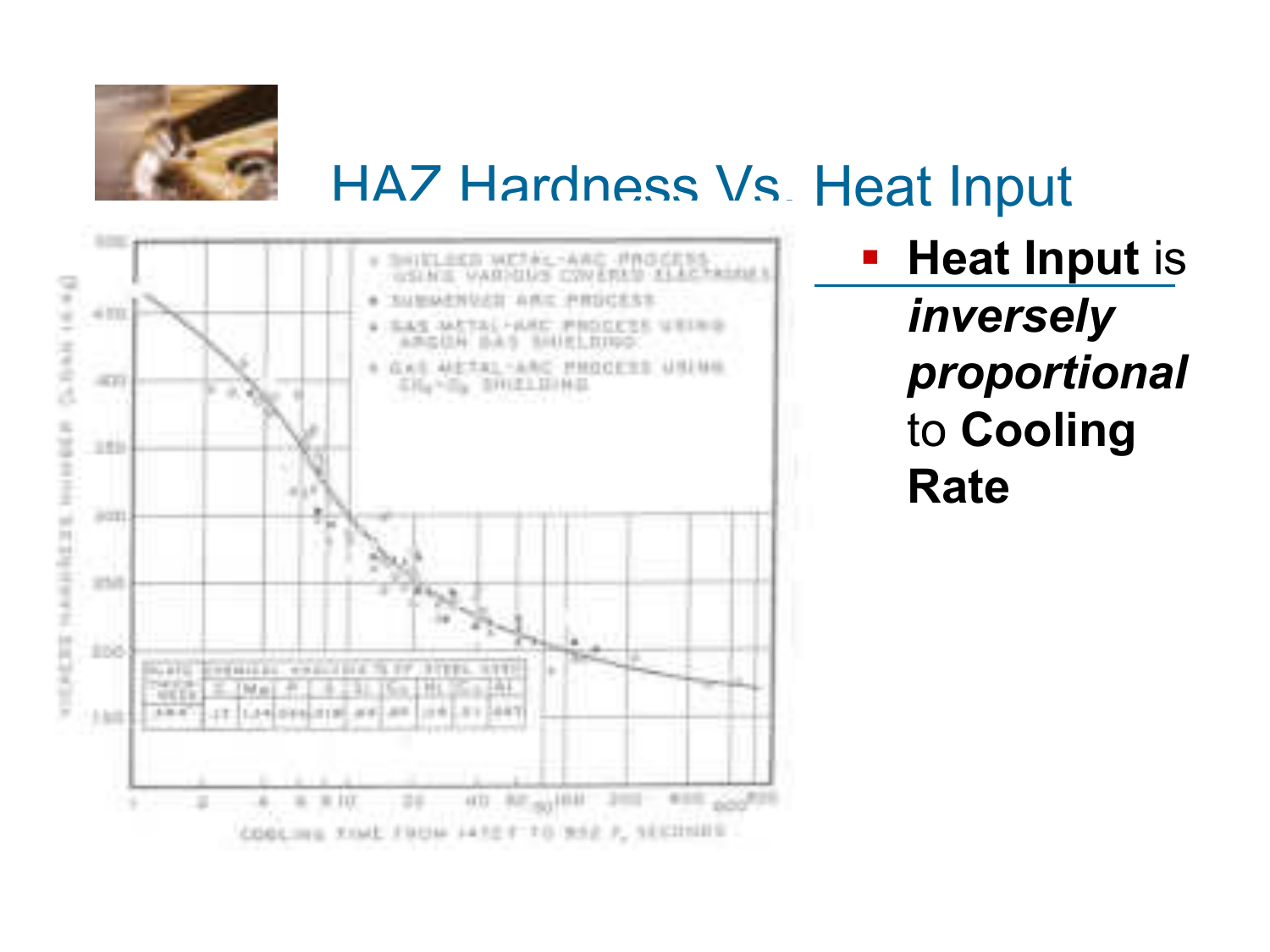

### **Cr-Mo Steels**

 $-12$  wt.-%  $0.5-1.0$  wt. $-%$ 

- High oxidation & creep resistance
	- Further improved by addition of V, Nb, N etc.
- Application temp. range:
	- 400–550 °C
- **Structure** 
	- Varies from *Bainite*  to *Martensite* with increase in alloy content

#### **Welding**

- Susceptible to
	- Cold cracking &
	- Reheat cracking
		- $Cr < 3 wt %$
- **PWHT** required:
	- $-650 760$  °C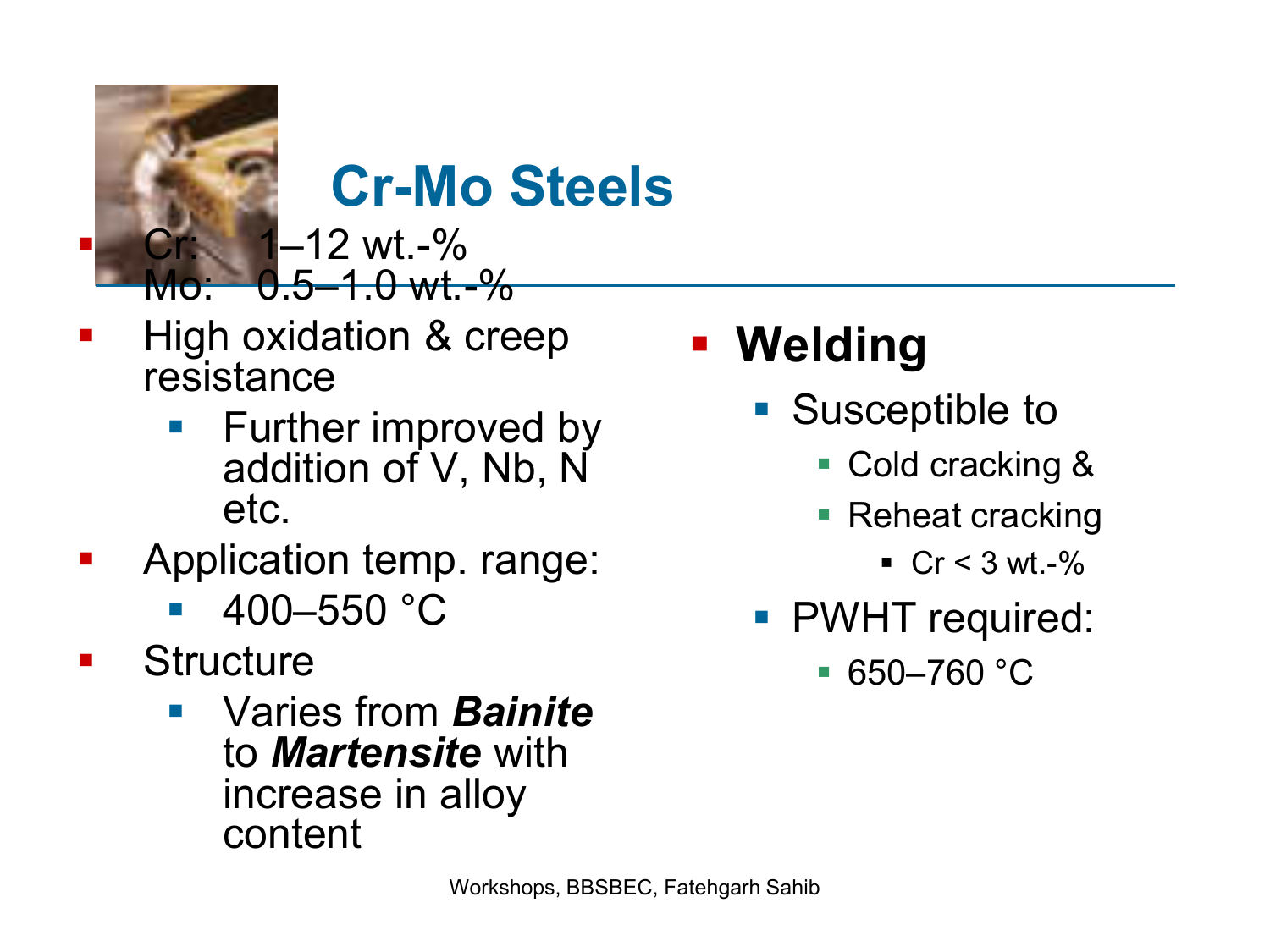

# 0.7 Nicokel Steels

Progressively reduced with increase in Ni

- For cryogenic applications
	- High toughness
	- Low DBTT

#### **Structure**

 Mixture of fine ferrite, carbides & retained austenite

### **Welding**

- For steels with  $\leq 1\%$  Ni
	- HAZ softening & toughness reduction in multipass welds
	- Consumables: 1– 2.5%Ni
- **Welding** (*contd*.)
	- For steels with 1–3.5% Ni
		- Bainite/martensite structure
		- Low  $H_D$  consumables
			- Matching / austenitic SS
		- No PWHT
		- Temper-bead technique
		- **Low heat input**
	- For steels with  $> 3.5\%$  Ni
		- Martensite+austenite HAZ
		- **Low heat input**
		- $\blacksquare$  PWHT at 650 °C
		- **Austenitic SS / Ni-base** consumable

Workshops, BBSBEC, Fatehgarh Sahib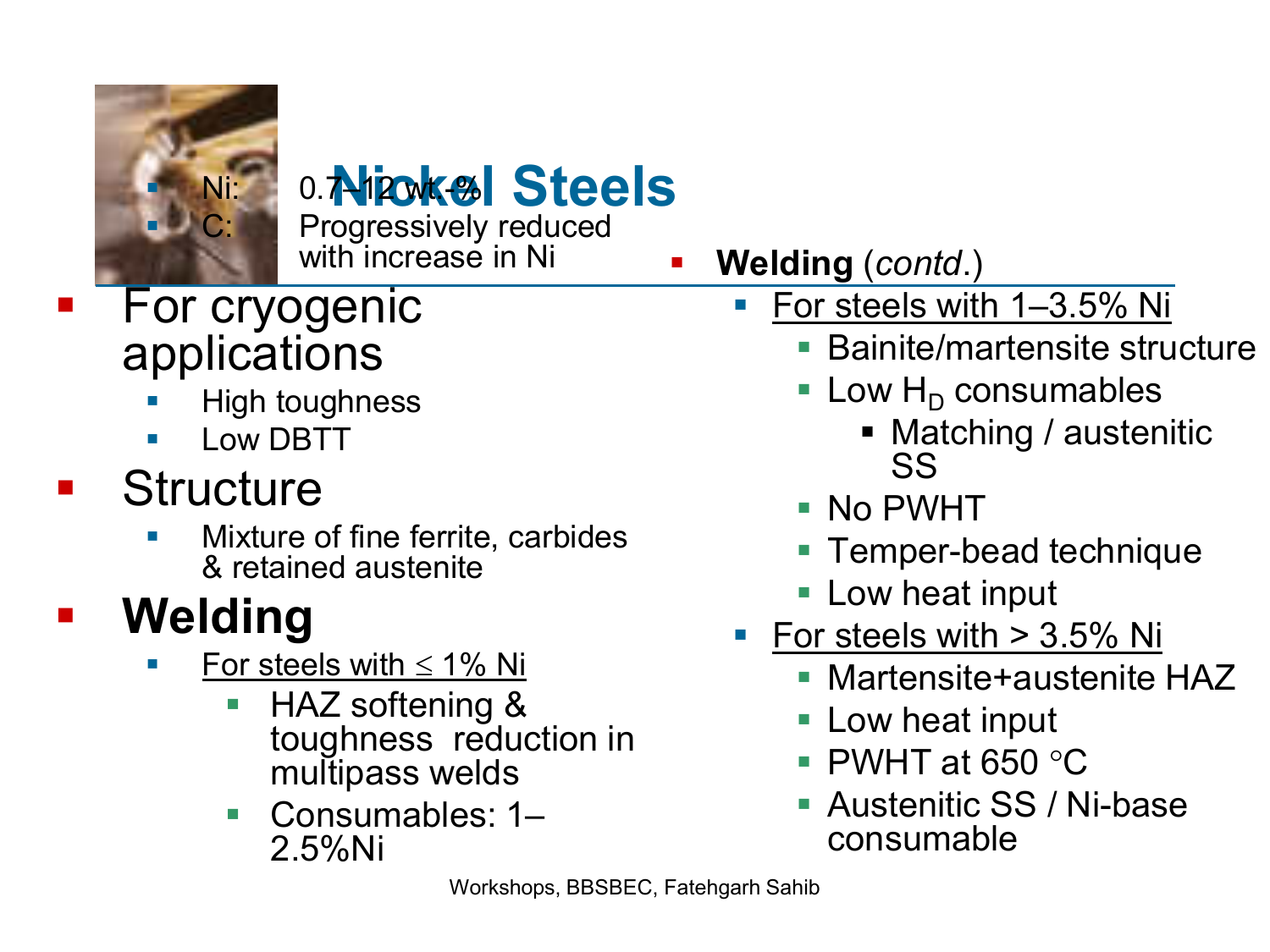#### **Fig. 300 MPacels**

 **High strength by Grain refinement through**

- **Microalloying with**
	- **Nb, Ti, Al, V, B**
- **Thermomechanical processing**
- **Low impurity content**
- **Low carbon content**
- **E** Sometimes Cu added **to provide precipitation strengthening**

**Welding problems**

- Dilution from base metal
	- $\blacksquare$  Nb, Ti, V etc.
- Grain growth in **CGHAZ**
- Softening in HAZ
- Susceptible to HAC
	- CE and methods to predict preheat temperature are of limited validity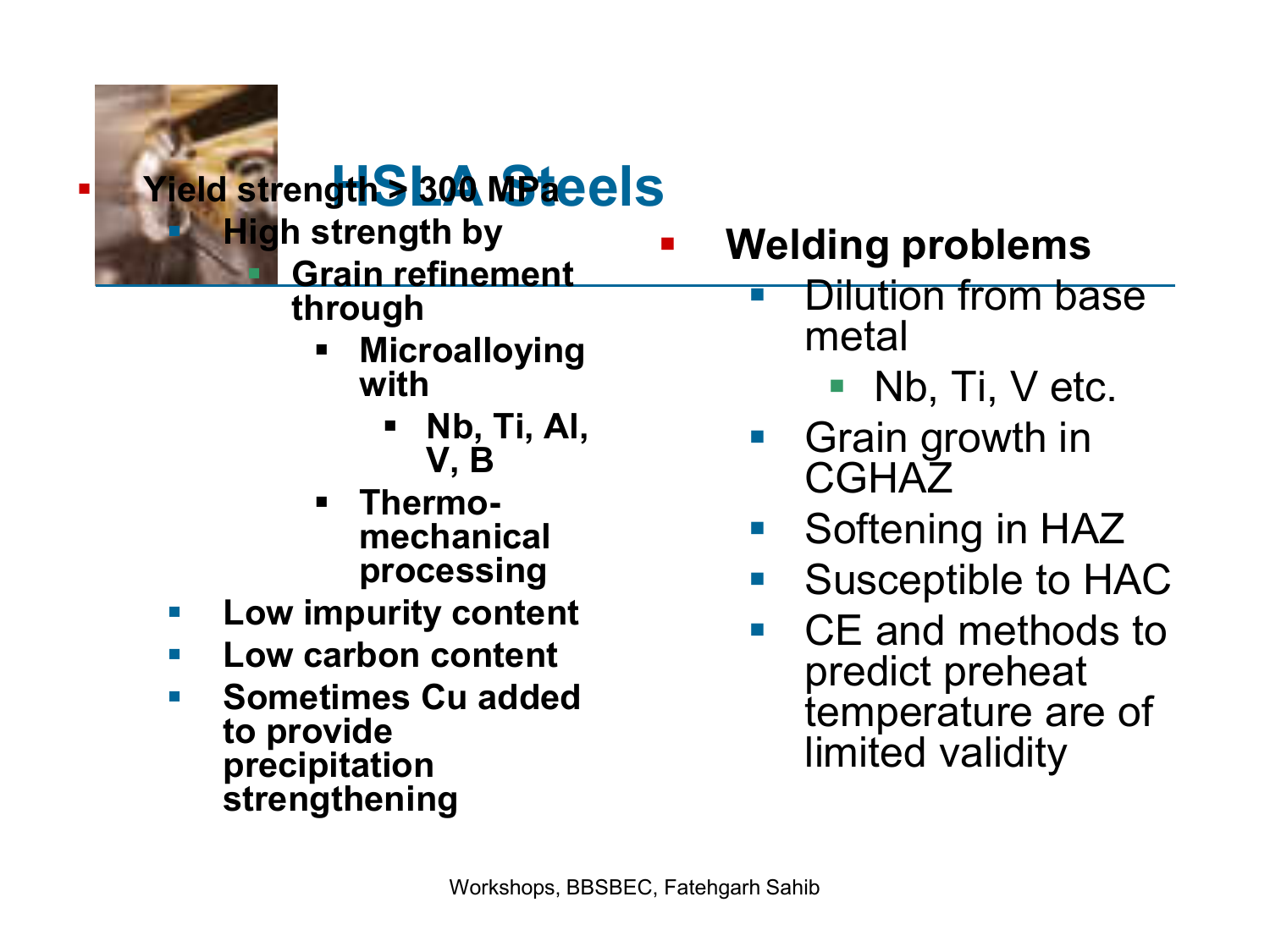

# STAINLESS STEELS

- SS defined as Iron-base alloy containing
	- $10.5\%$  Cr &  $\leq 1.5\%$ C
- Based on microstructure & properties
	- 5 major families of SS
		- **Austenitic SS**
		- **Ferritic SS**
		- **Martensitic SS**
		- **Precipitation-hardening SS**
		- **Duplex ferritic-austenitic SS**
	- Each family requires
		- **Different weldability considerations** 
			- **Due to varied phase transformation behaviour** on cooling from solidification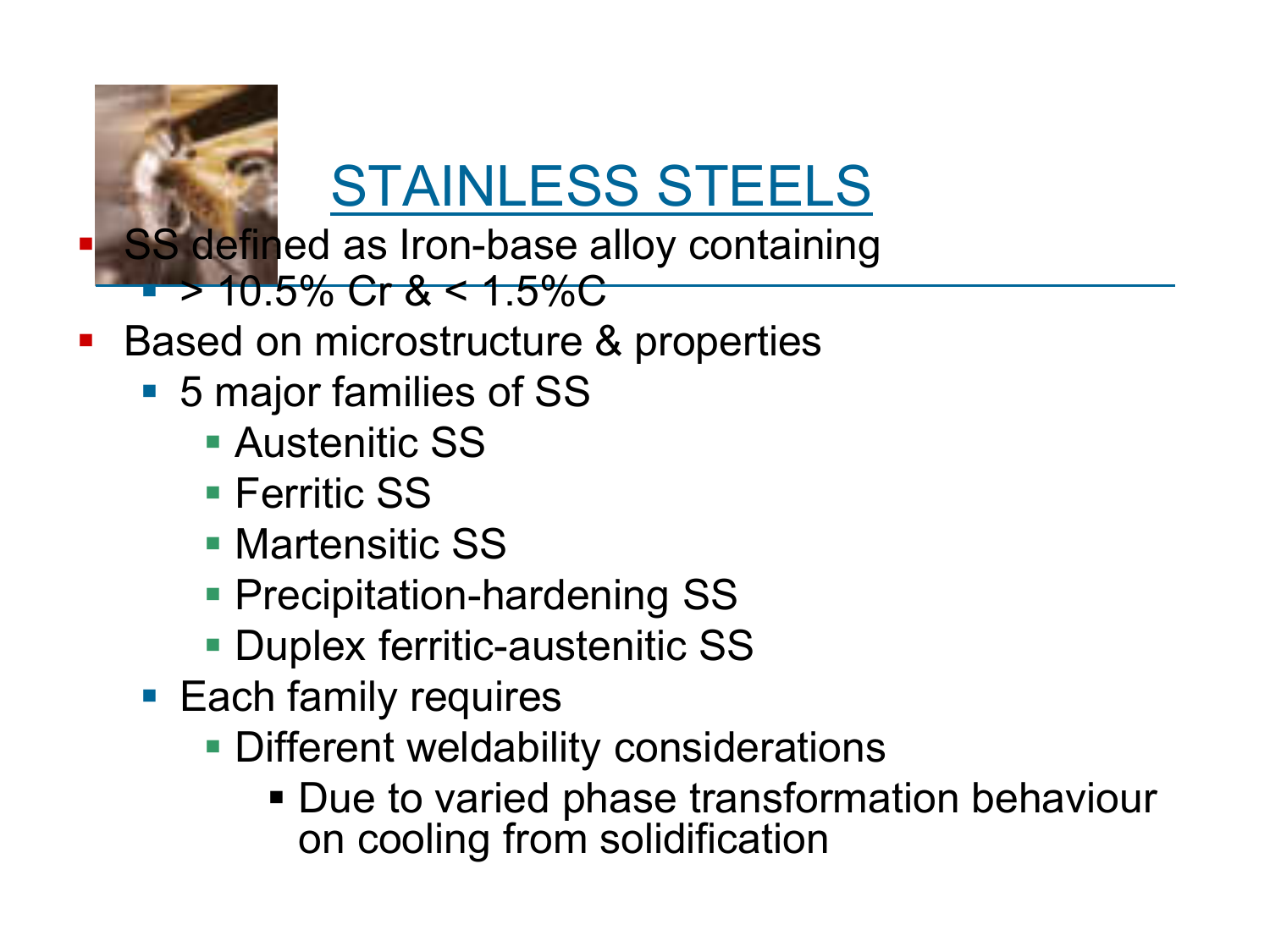

### **Stainless Steels**

*(contd. …1)*

- Weldable by virtually all welding processes
	- **Process selection often dictated by available** equipment
	- Simplest & most universal welding process
		- Manual SMAW with coated electrodes
			- Applied to material > 1.2 mm
		- Other very commonly used arc welding processes for SS
			- GTAW, GMAW, SAW & FCAW
- **Optimal filler metal (FM)** 
	- **Does not often closely match base metal composition**
	- **Most successful procedures for one family** 
		- **Often markedly different for another family**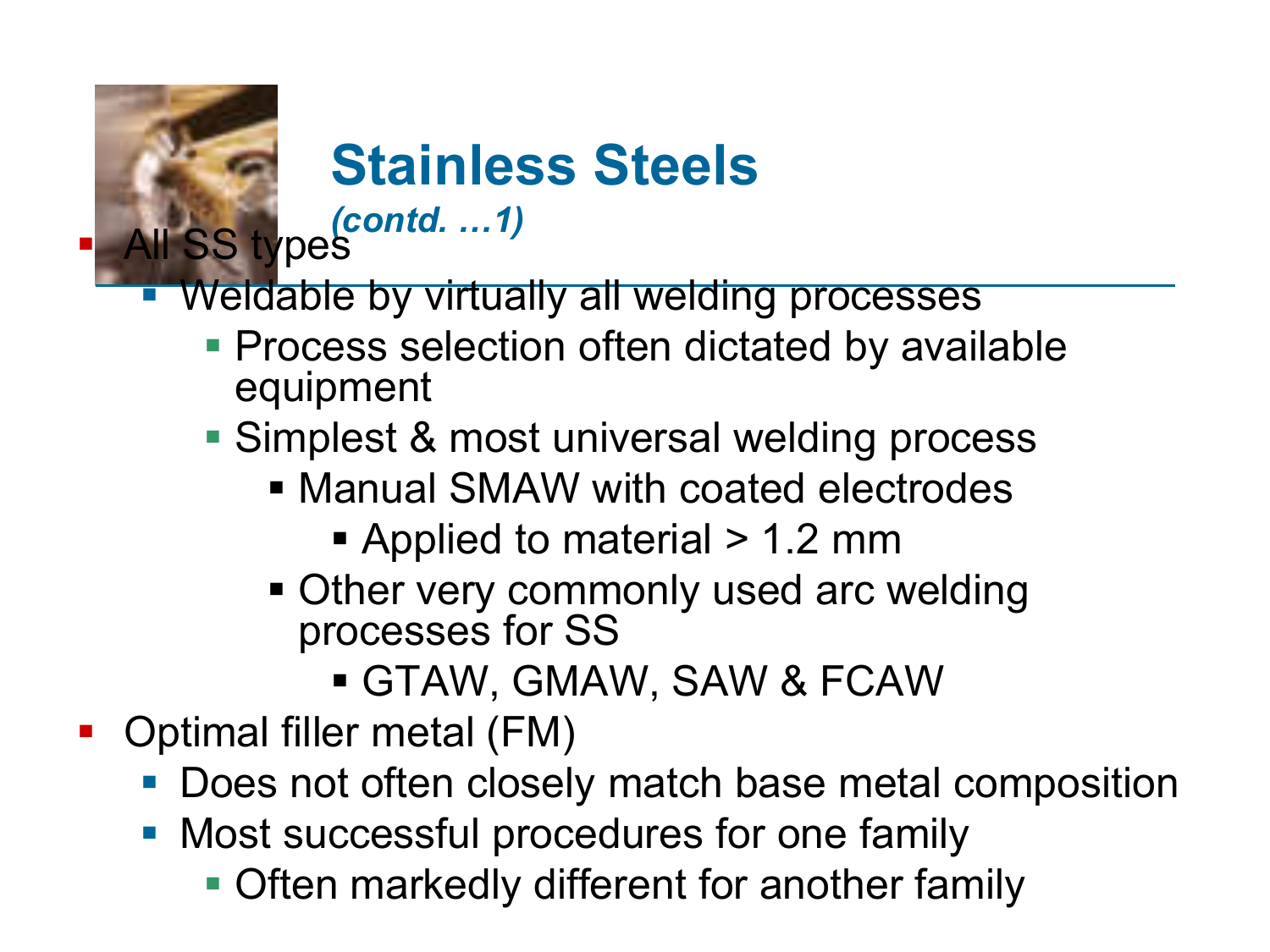

#### **Stainless Steels** *(contd. …2)*

- SS base metal & welding FM chosen based on
	- **Adequate corrosion resistance** for intended use
		- Welding FM must match/over-match BM content w.r.t
			- Alloying elements, e.g. Cr, Ni & Mo
	- **Avoidance of cracking**
		- **Unifying theme in FM selection & procedure** development
		- **Hot cracking** 
			- At temperatures < bulk solidus temperature of alloy(s)
		- **Cold cracking**
			- At rather low temperatures, typically < 150  $\Omega$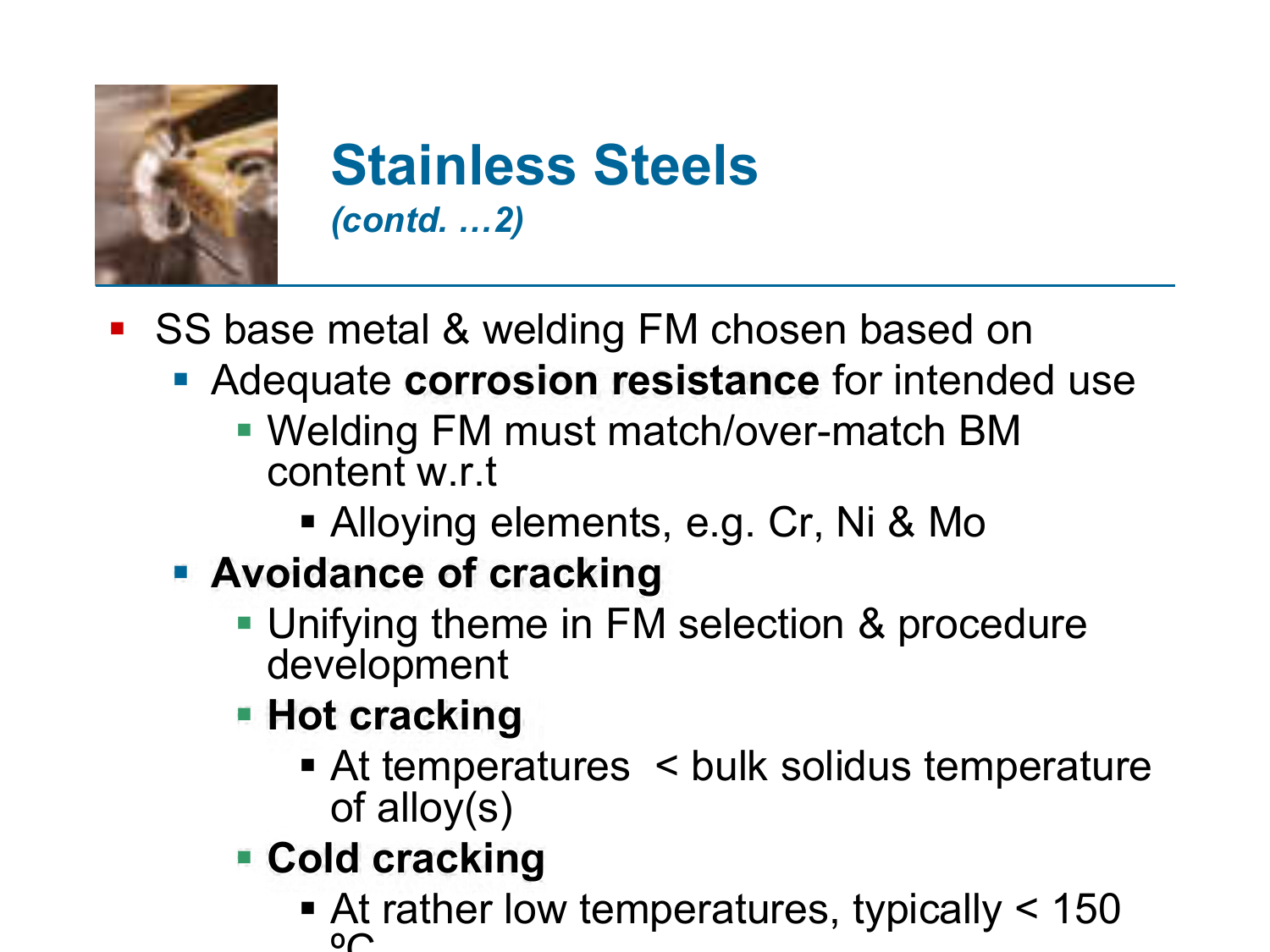

#### **Stainless Steels** *(contd. …3)*

#### **Hot cracking**

- As large Weld Metal (WM) cracks
	- **-** Usually along weld centreline
- As small, short cracks (*microfissures*) in WM/HAZ
	- At fusion line & usually perpendicular to it
- **Main concern in Austenitic WMs**
- Common remedy
	- Use mostly *austenitic* FM with small amount of ferrite
		- Not suitable when requirement is for
			- **Low magnetic permeability**
			- High toughness at cryogenic temperatures
			- Resistance to media that selectively attack ferrite (e.g. urea)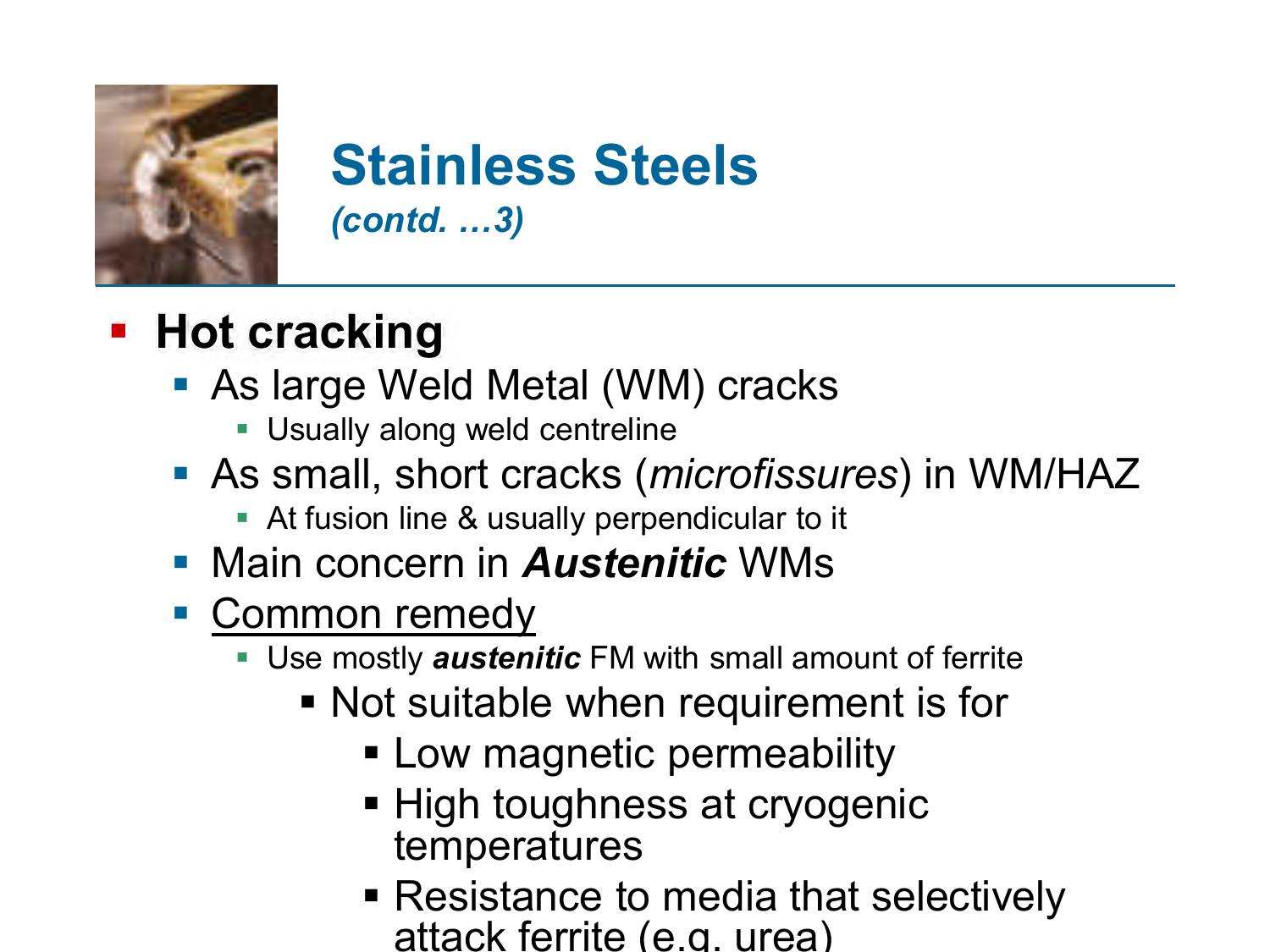

#### **Stainless Steels** *(contd. …4)*

- **EXACOLD COLORER COLORER COLOR** 
	- **Due to interaction of** 
		- **High welding stresses**
		- **High-strength metal**
		- **Diffusible hydrogen**
	- Commonly occurs in *Martensitic* WMs/HAZs
	- **Can occur in Ferritic SS weldments embrittled by** 
		- **Grain coarsening and/or second-phase** particles
	- **Remedy** 
		- Use of mostly austenitic FM (*with appropriate corrosion resistance*)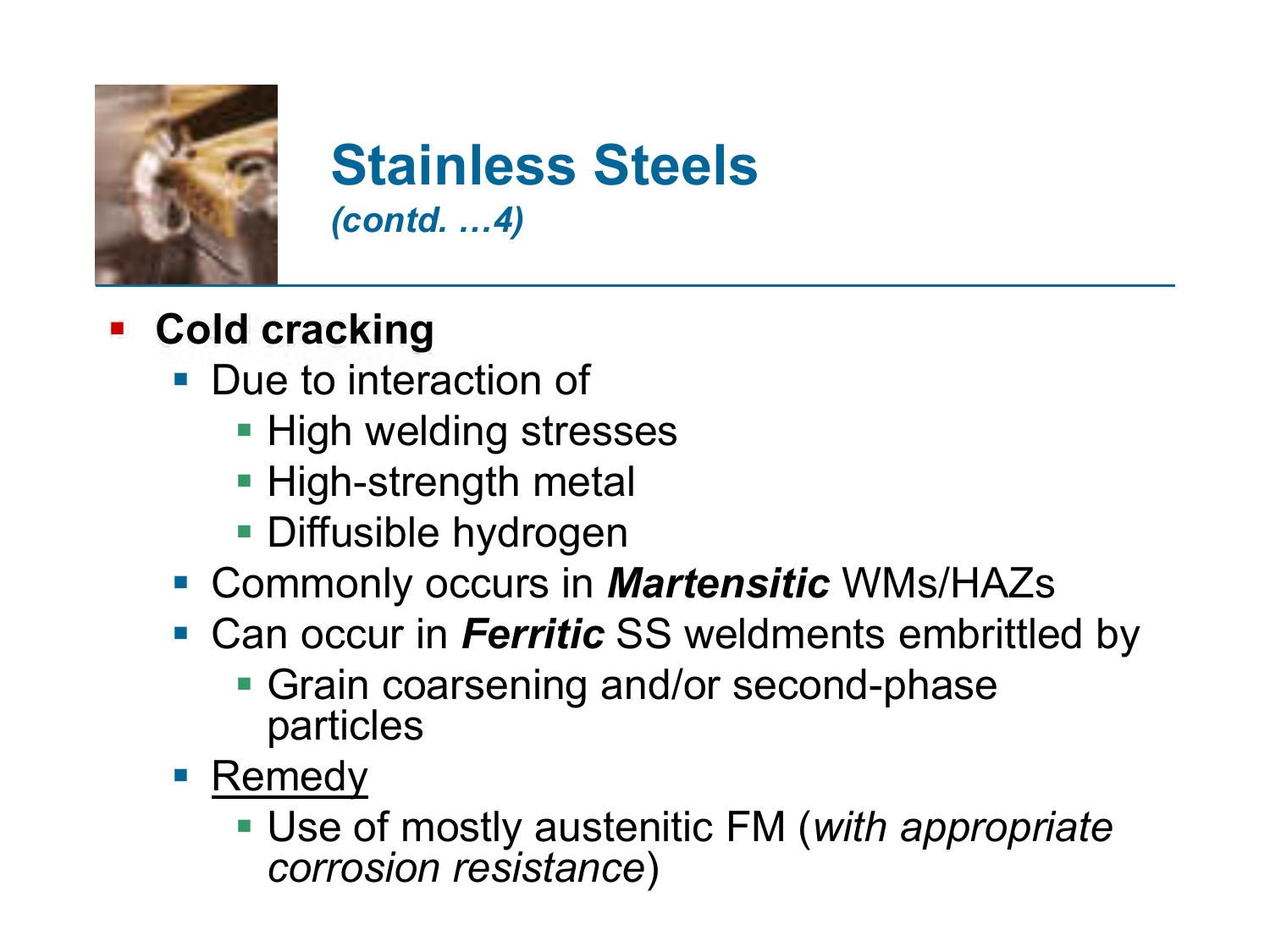

### Martensitic Stainless Steels

- **Full hardness on air-cooling from ~ 1000 °C**
- **Softened by tempering at 500–750 ºC**
	- **Maximum tempering temperature reduced**
		- **If Ni content is significant**
	- **On high-temperature tempering at 650–750 ºC**
		- Hardness generally drops to  $<$   $\sim$   $R_c$  30
			- **Useful for softening martensitic SS before welding for**
				- **Sufficient bulk material ductility**
				- **Accommodating shrinkage stresses due to welding**
		- **Coarse Cr-carbides produced**
			- **Damages corrosion resistance of metal**
			- **To restore corrosion resistance after welding**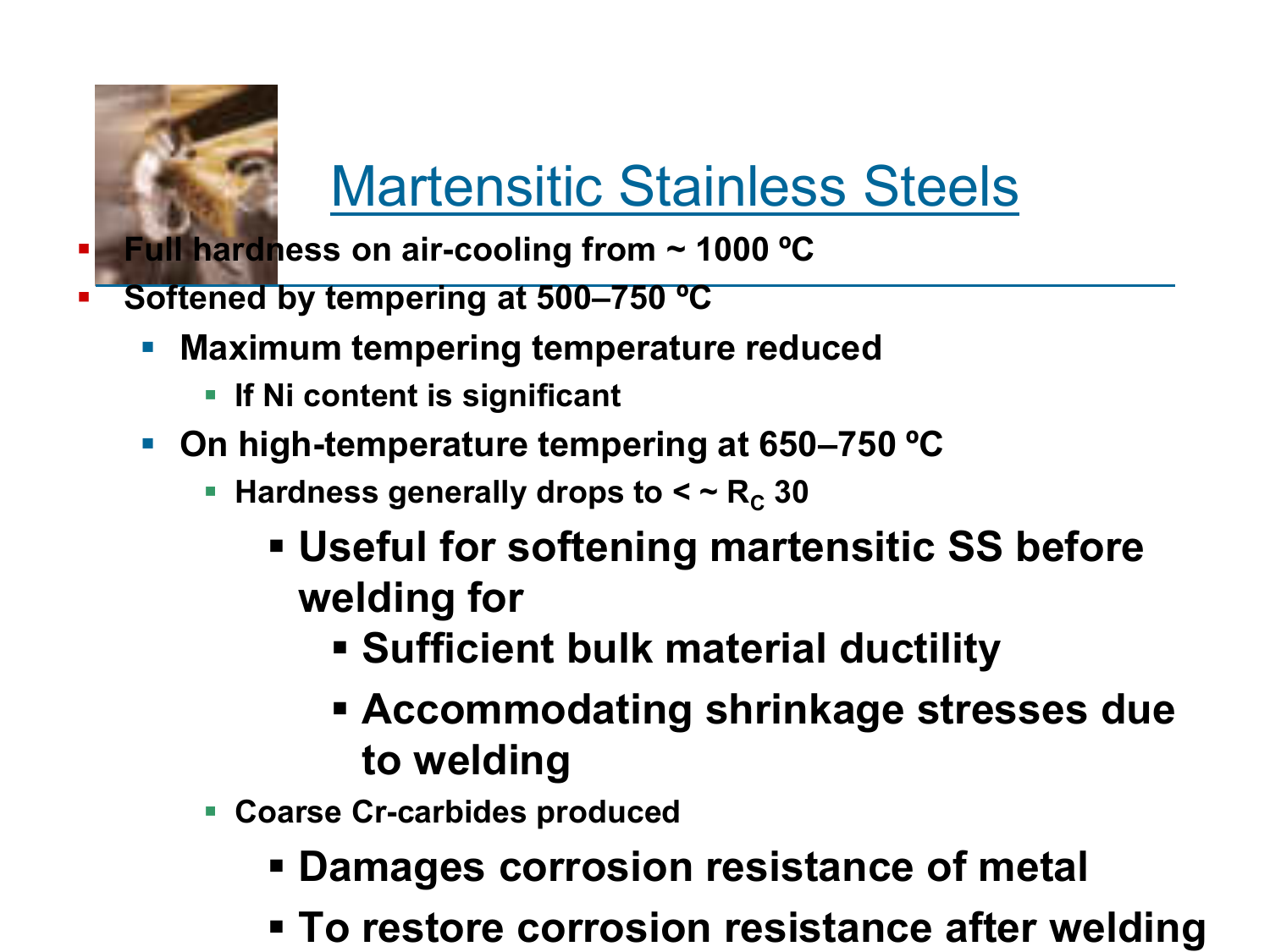

#### Martensitic Stainless Steels **For use in As-Welded Condition**

ot used in as-welded condition

- **Due to very brittle weld area** 
	- Except for
		- Very small weldments
		- Very low carbon BMs
		- **Repair situations**
- Best to avoid
	- **Autogenous welds**
	- Welds with matching FM
	- Except
		- Small parts welded by GTAW as
			- Residual stresses are very low
			- Almost no diffusible hydrogen generated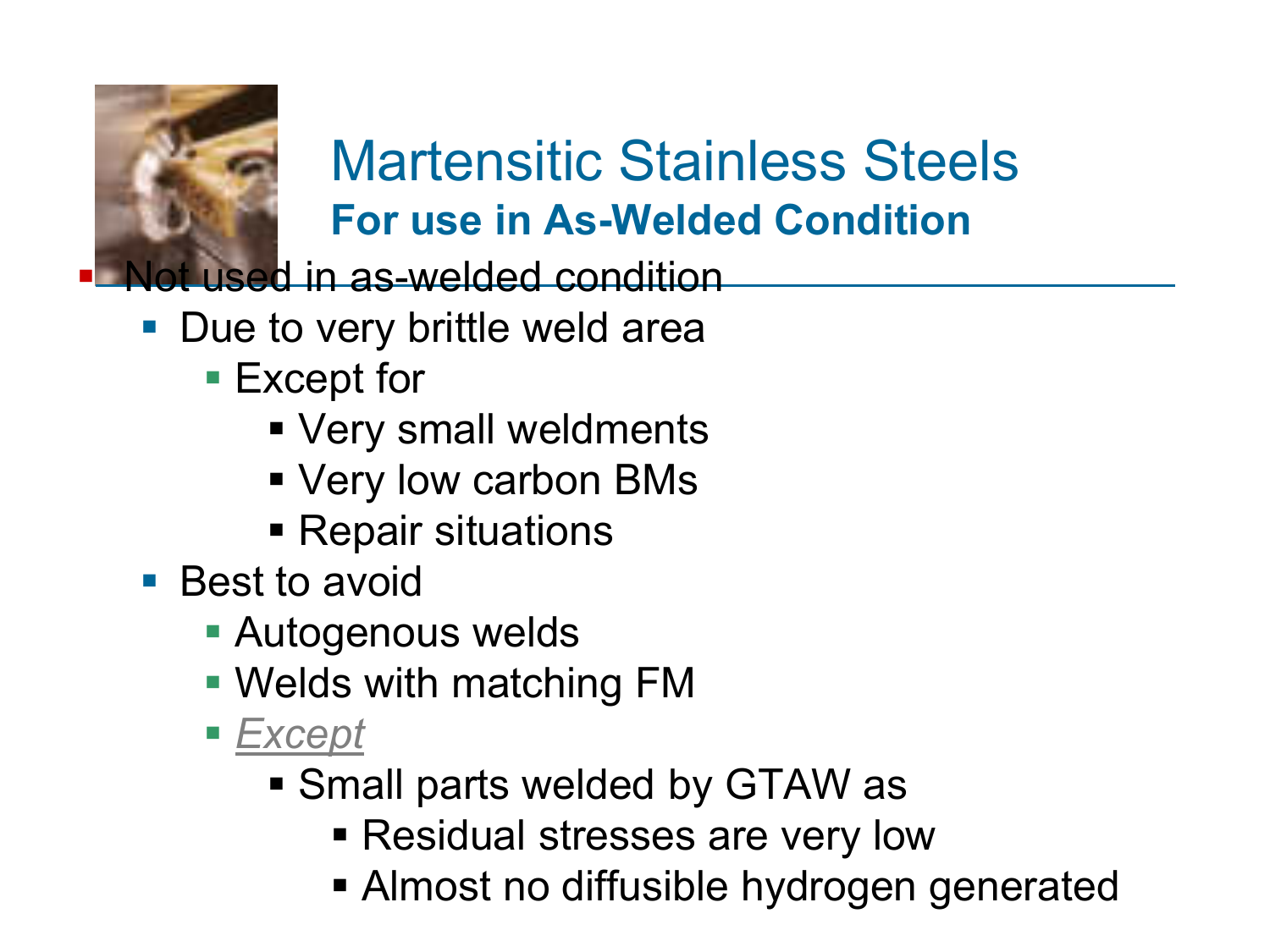

### Martensitic Stainless Steels **For use after PWHT**

Usually welded with martensitic SS FMs

- Due to under-matching of WM strength / hardness when welded with austenitic FMs
- Followed by PWHT
	- To improve properties of weld area
	- PWHT usually of *two* forms
		- $(1)$  Tempering at  $< A_s$
		- $(2)$  Heating at  $>$  A<sub>f</sub> (to austenitise) + Heating to  $\lt A_s$ *desired properties*)

Cooling to ~ RT (*to fully harden*) + (*to temper metal to*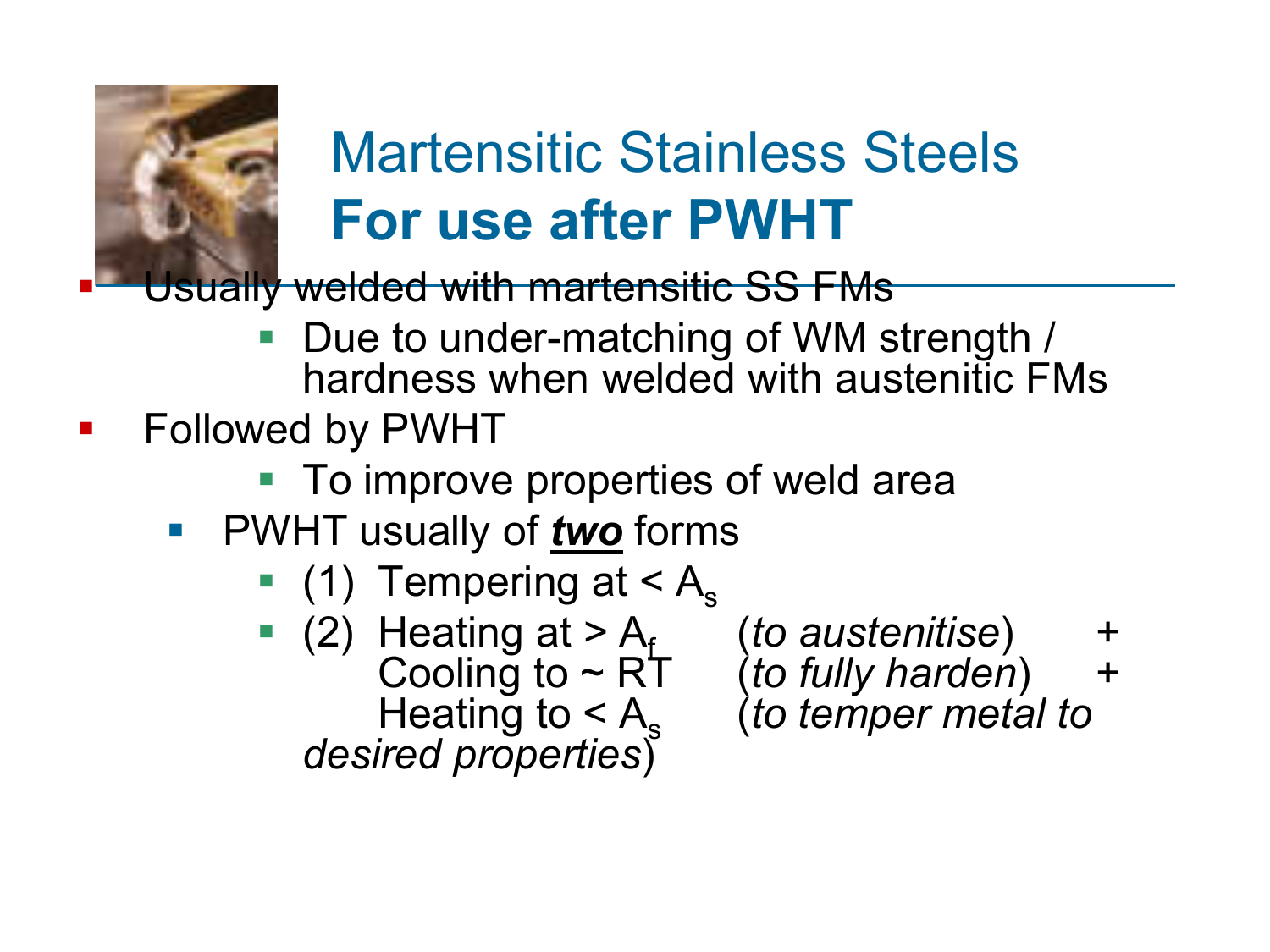

### Ferritic Stainless Steels

- Generally requires rapid cooling from hotworking temperatures
	- To avoid grain growth & embrittlement from  $\alpha$ phase
	- Hence, most ferritic SS used in relatively thin gages
		- **E** Especially in alloys with high Cr
		- "Super ferritics" (e.g. type 444) limited to thin plate, sheet & tube forms
- To avoid embrittlement in welding
	- General rule is "*weld cold*" i.e., weld with
		- No / low preheating
		- Low interpass temperature
		- Low level of welding heat input
			- Just enough for fusion & to avoid cold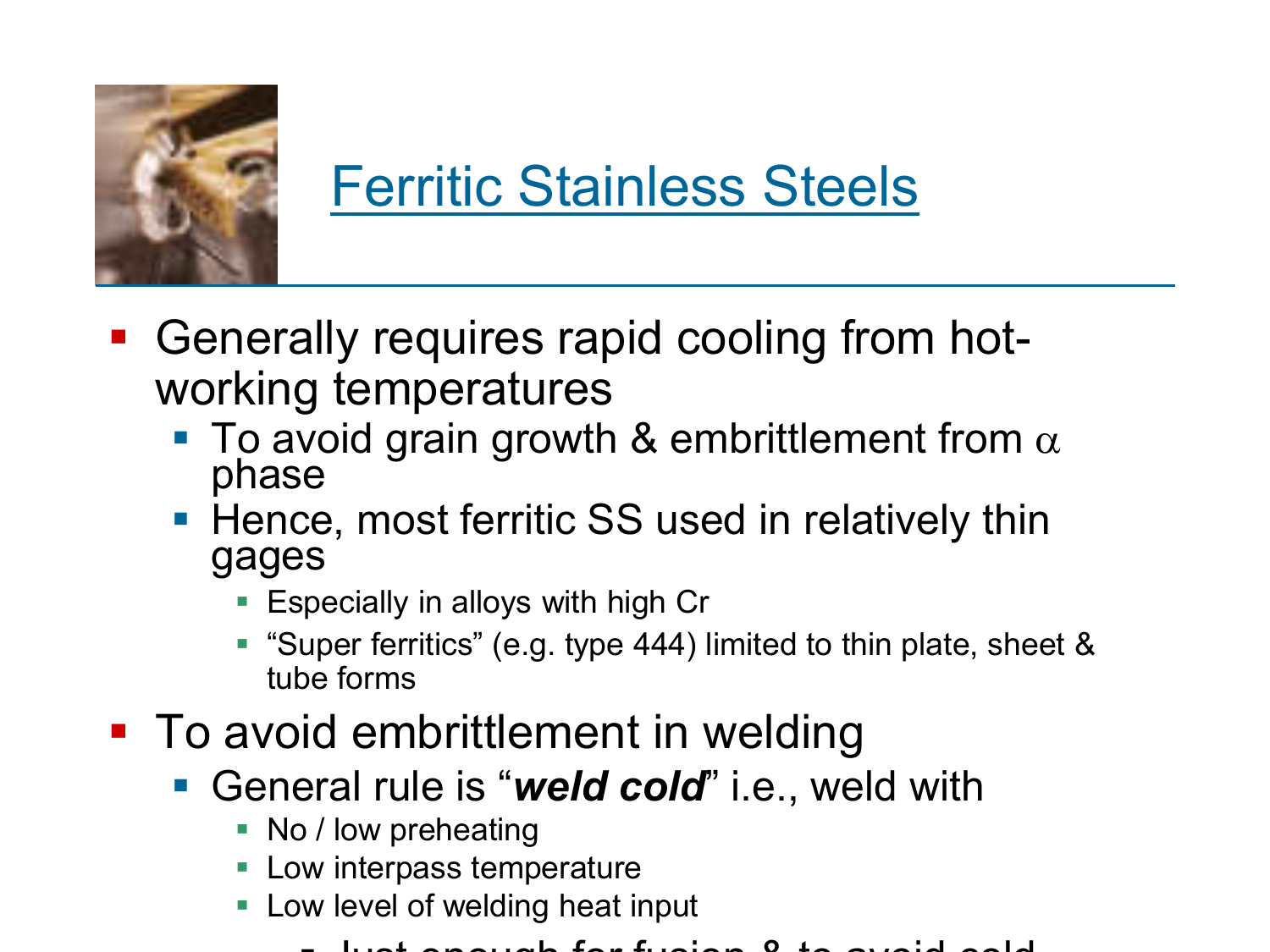

#### Ferritic Stainless Steels **For use in As-Welded Condition**

Usually used in as-welded condition

- Weldments in ferritic SS
	- Stabilised grades (e.g. types 409 & 405)
	- "Super-ferritics"
		- **In contrast to martensitic SS**
- **If "weld cold"** rule is followed
	- Embrittlement due to grain coarsening in HAZ avoided
- **If WM is fully ferritic** 
	- **Not easy to avoid coarse grains in fusion zone** 
		- Hence to join ferritic SS, considerable amount of austenitic filler metals (usually containing considerable amount of ferrite) are used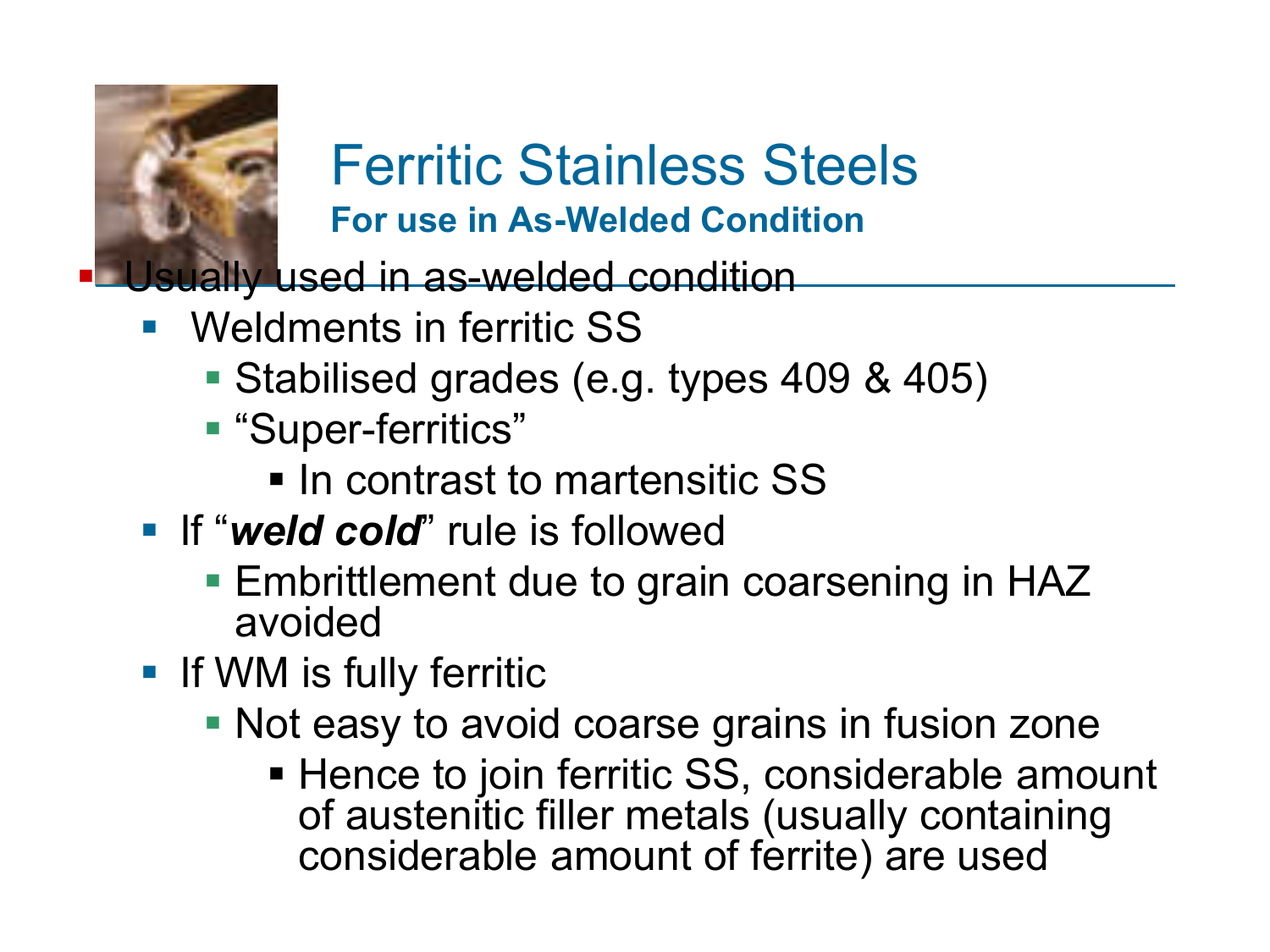

#### Ferritic Stainless Steels

**For use in PWHT Condition**

**Generally used in PWHT condition**

- **Only unstabilised grades of ferritic SS**
	- **Especially type 430**
- **When welded with matching / no FM**
	- **Both WM & HAZ contain fresh martensite in as-welded condition**
	- **Also C gets in solution in ferrite at elevated temperatures**
		- **Rapid cooling after welding results in ferrite in both WM & HAZ being supersaturated with C**
	- **Hence, joint would be quite brittle**
	- **Ductility significantly improved by** 
		- **PWHT at 760 ºC for 1 hr. & followed by rapid cooling to avoid the 475 ºC embrittlement**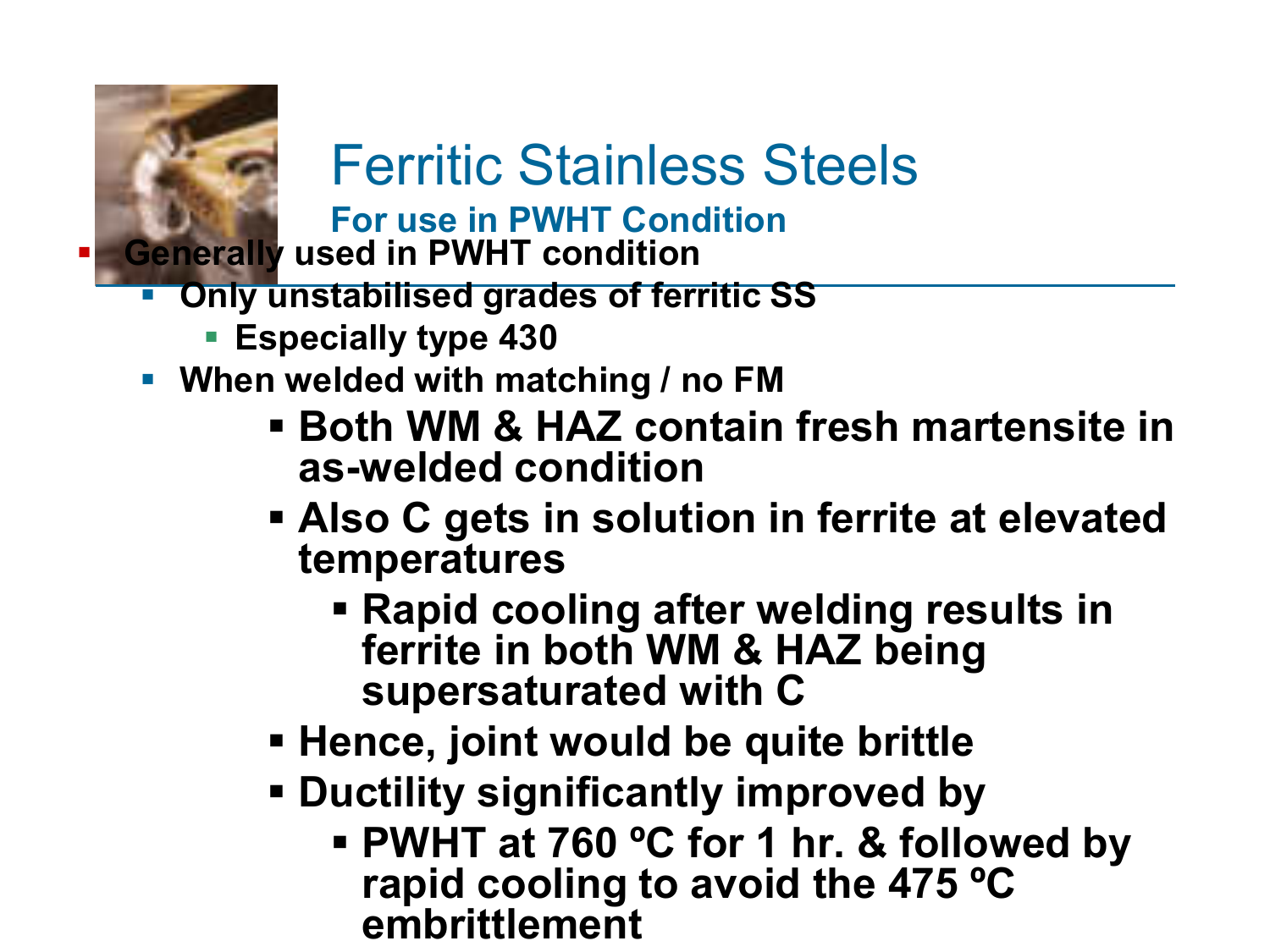### Austenitic Stainless Steels

**Most weldments of adstering condition** 

Used in service in as-welded condition

- **Matching/near-matching FMs available for many BMs**
- **FM selection & welding procedure depend on** 
	- Whether ferrite is possible & acceptable in WM
		- **If ferrite in WM possible & acceptable** 
			- Then broad choice for suitable FM & procedures
		- **If WM solidifies as primary ferrite** 
			- Then broad range of acceptable welding procedures
		- **If ferrite in WM not possible & acceptable** 
			- **Then FM & procedure choices restricted** 
				- **Due to hot-cracking considerations**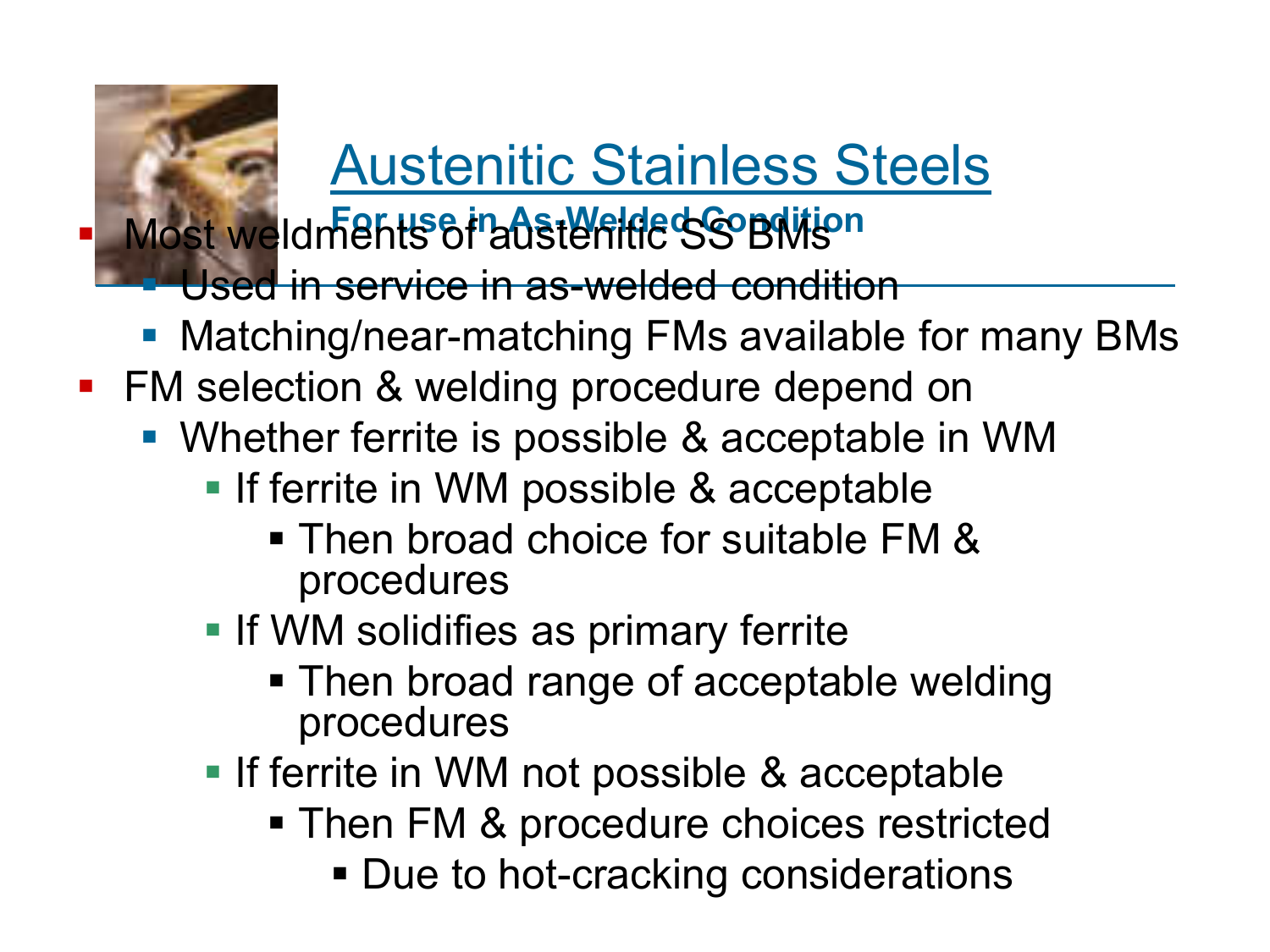

Austenitic Stainless Steels **(As-Welded)** *(contd. …1)*

- **If ferrite possible & acceptable**
	- **Composite FMs tailored to meet specific needs**
		- **For SMAW, FCAW, GMAW & SAW processes**
		- **E.g. type 308/308L FMs for joining 304/304L BMs**
			- **Designed within AWS specification for 0 – 20 FN**
		- **For GMAW, GTAW, SAW processes**
			- **Design optimised for 3–8 FN (as per WRC-1988)**
			- **Availability limited for ferrite > 10 FN**
		- **Composition & FN adjusted via alloying in**
			- **Electrode coating of SMAW electrodes**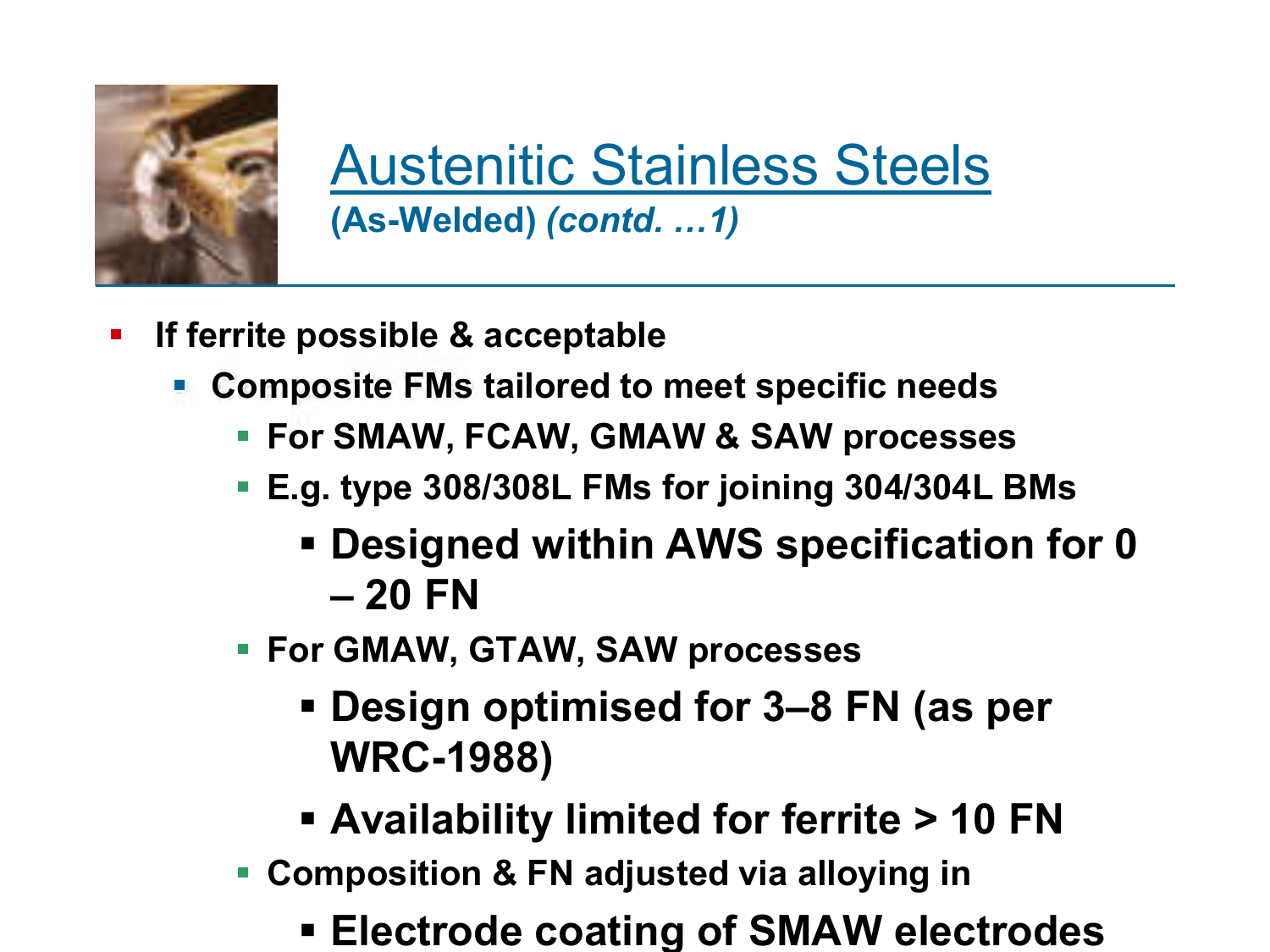Austenitic Stainless Steels **For use in PWHT Condition**

> Austenitic SS weldments given PWHT 1) When *non-low-C grades are welded & Sensitisation by Cr-carbide precipitation cannot be tolerated*

Annealing at 1050–1150 ºC + water quench

- To dissolve carbides/intermetallic compounds ( $\sigma$ -phase)
	- Causes much of ferrite to transform to austenite
- 2) For *Autogenous welds in high-Mo SS*
	- E.g. longitudinal seams in pipe
	- **Annealing to diffuse Mo to erase micro-segregation** 
		- To match pitting / crevice corrosion resistance of WM & BM
			- No ferrite is lost as no ferrite in aswelded condition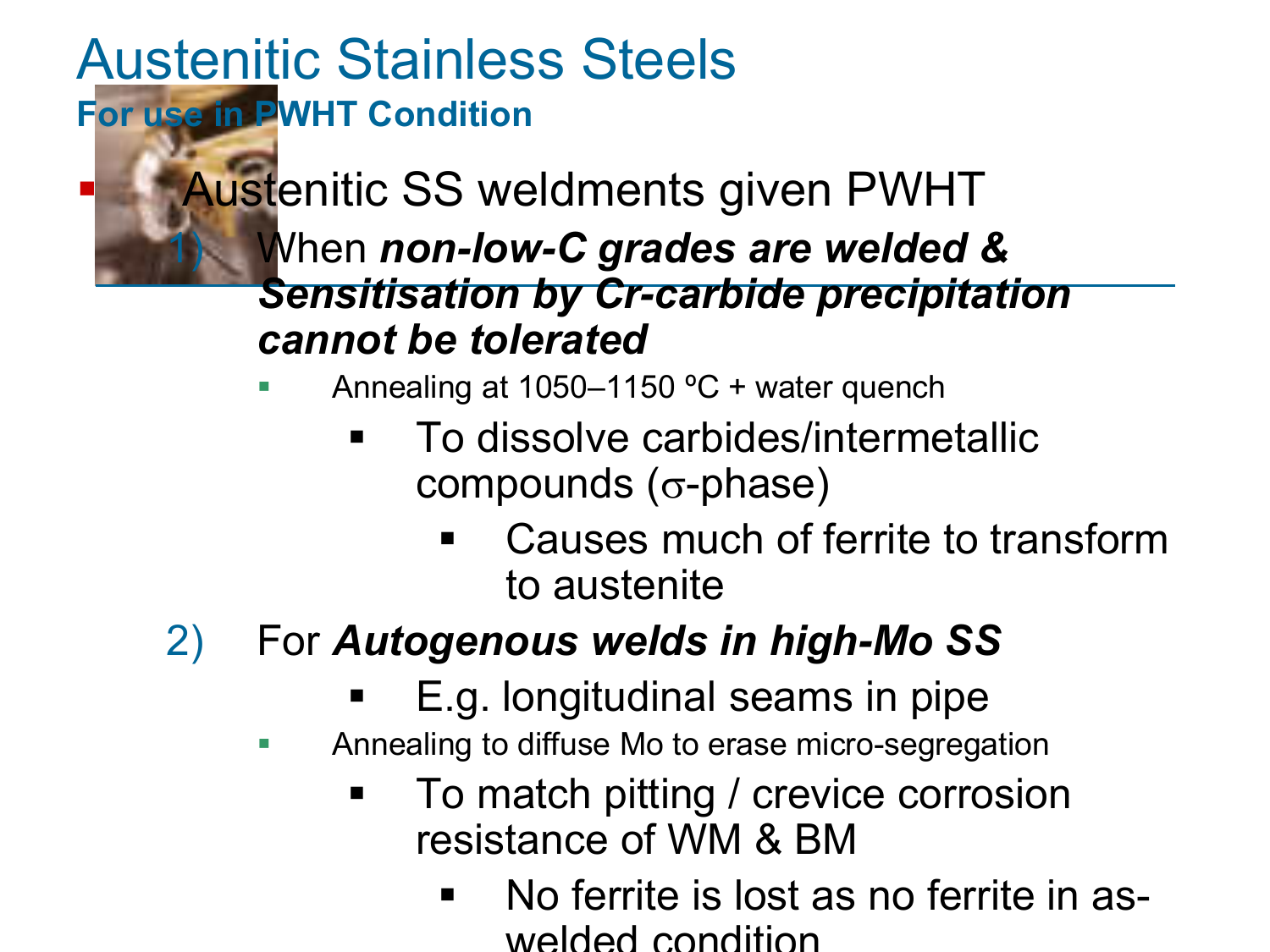

### Austenitic SS (after PWHT)

*(contd. …1)* **Austenitic SS –to– carbon / low-alloy steel joints**

- **Carbon from mild steel / low-alloy steel adjacent to fusion line migrates to higher-Cr WM producing**
	- **Layer of carbides along fusion line in WM & Carbon-depleted layer in HAZ of BM**
		- **Carbon-depleted layer is weak at elevated temperatures**
			- **Creep failure can occur (at elevated service temp.)**
- **Coefficient of Thermal Expansion (CTE) mismatch between austenitic SS WM & carbon / low-alloy steel BM causes**
	- **Thermal cycling & strain accumulations along interface**

#### **Leads to premature failure in creep**

- **In dissimilar joints for elevated-temperature service**
	- **E.g. Austenitic SS –to– Cr-Mo low-alloy steel joints**
		- **Ni-base alloy filler metals used**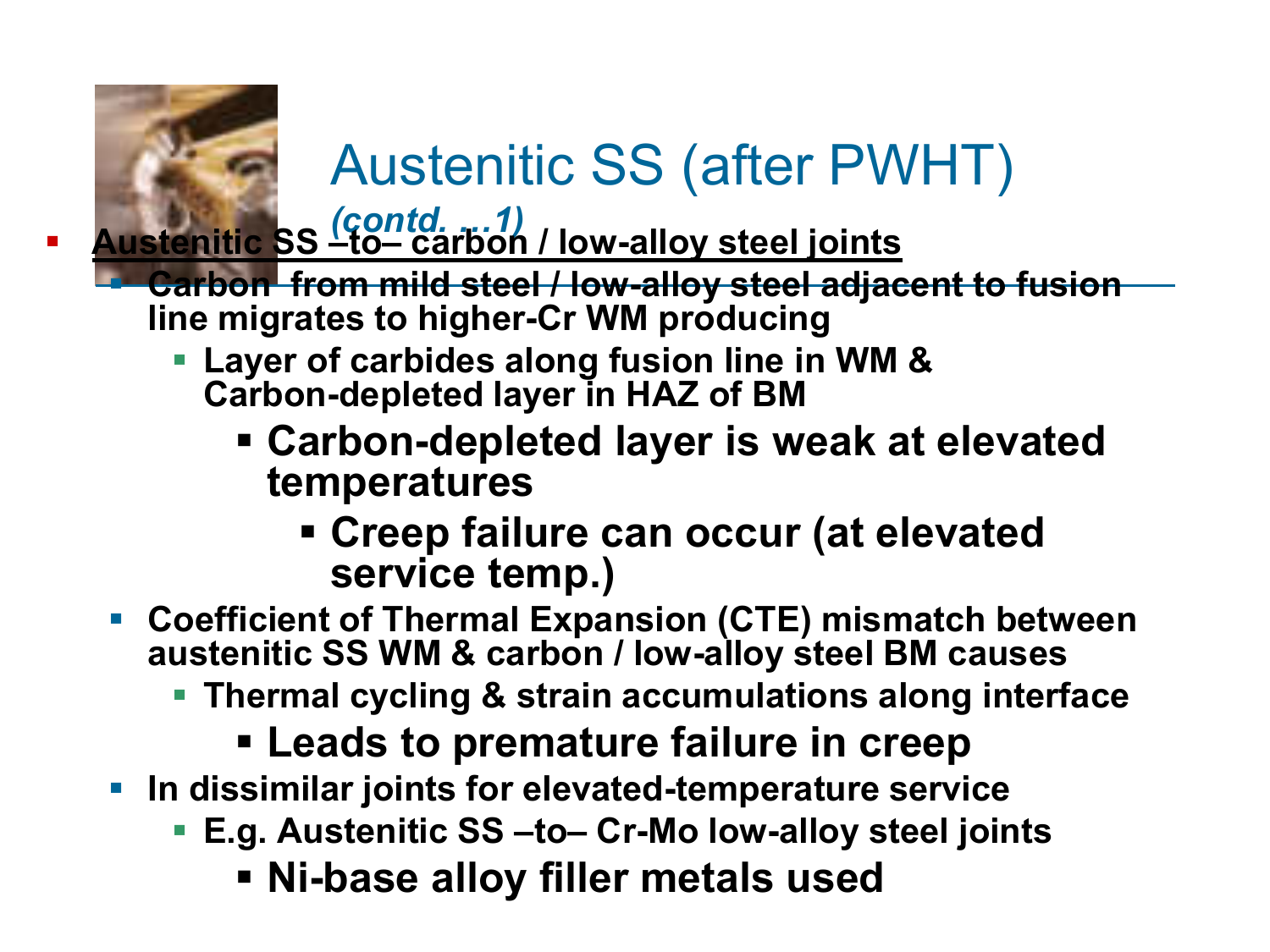#### Austenitic SS (after PWHT) *(contd. …2)* PWHT used for

- **Stress relief in austenitic SS weldments** 
	- YS of austenitic SS falls slowly with rising temp.
		- Than YS of carbon / low-alloy steel
			- Carbide pptn. &  $\sigma$  phase formation at 600– 700 ºC
- **Relieving residual stresses without damaging** corrosion resistance on
	- Full anneal at  $1050-1150$  °C + rapid cooling
		- Avoids carbide precipitation in unstabilised grades
		- Causes Nb/Ti carbide pptn. (*stabilisation*) in stabilized grades
		- Rapid cooling *Reintroduces residual stresses*
		- At annealing temp. *Significant surface oxidation in air*
			- Oxide tenacious on SS
				- Removed by pickling + water rinse + passivation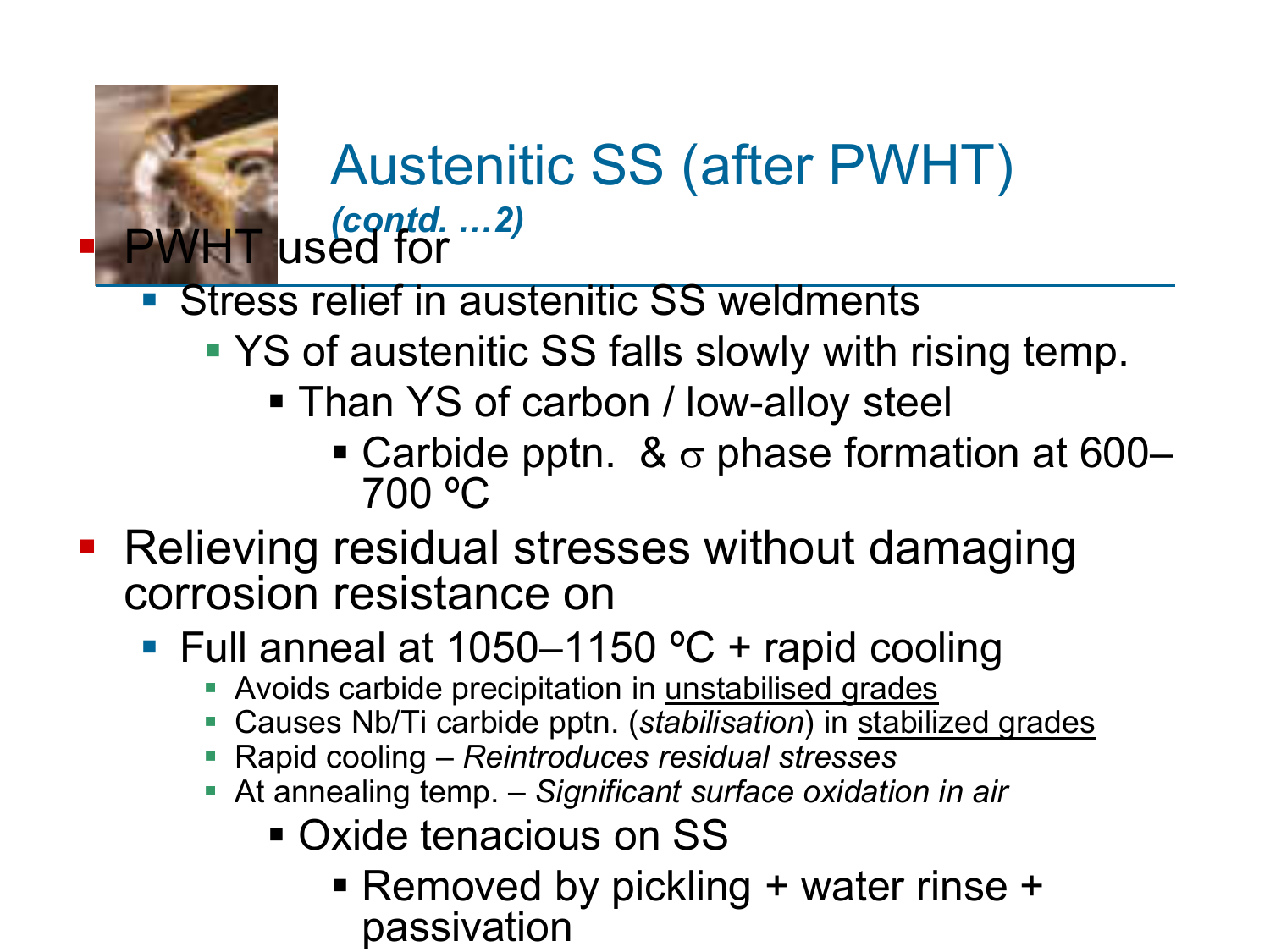

#### Precipitation-Hardening SS **For use in As-Welded Condition**

- Most applications for
	- **Aerospace & other high-technology industries**
- **PH SS achieve high strength by heat treatment** 
	- Hence, not reasonable to expect WM to match properties of BM in as-welded condition
	- **Design of weldment for use in as-welded condition** assumes WM will *under-match* the BM strength
		- **If acceptable** 
			- Austenitic FM (types 308 & 309) suitable for martensitic & semi-austenitic PH SS
				- **Some ferrite in WM required to avoid hot** cracking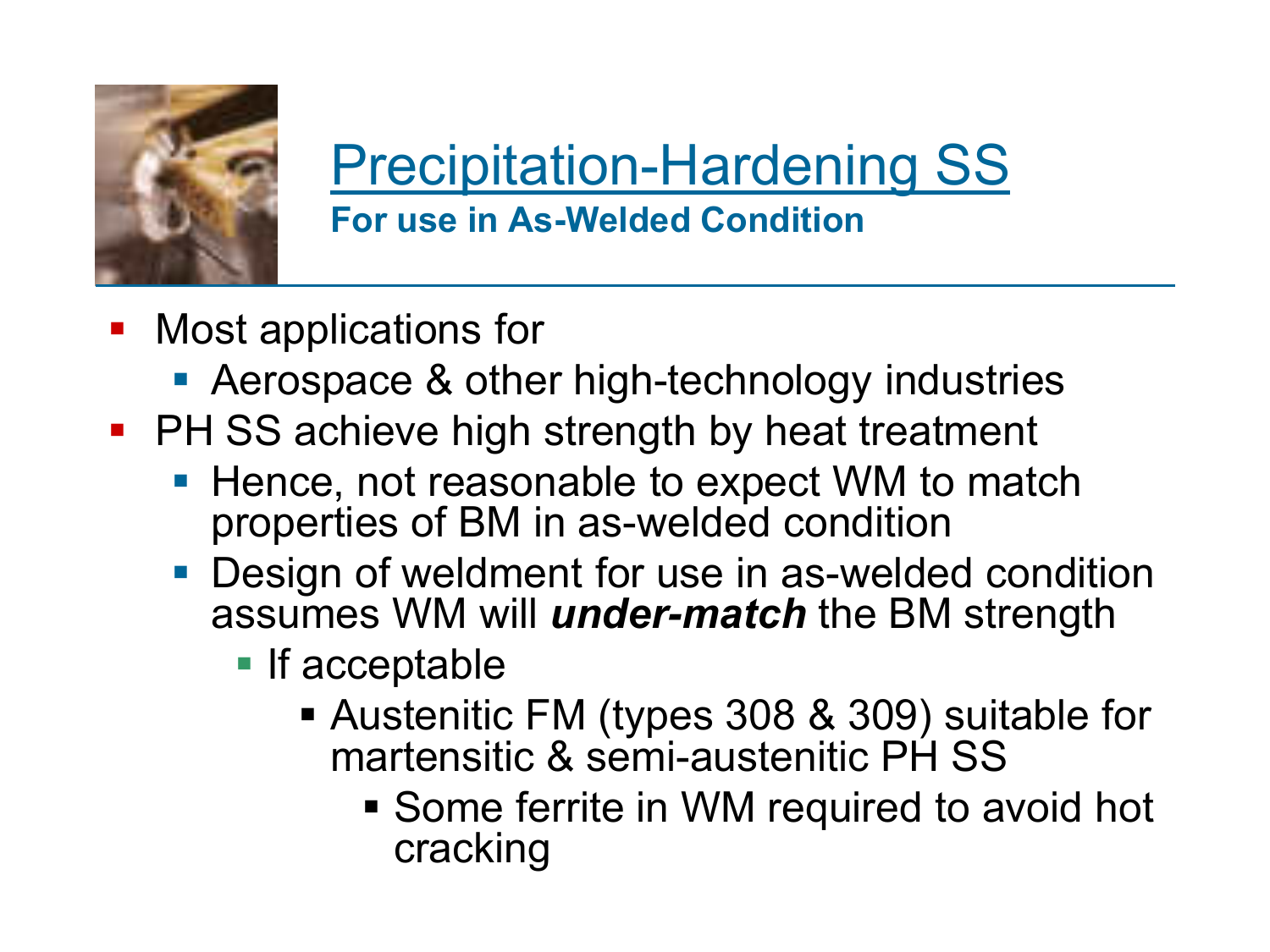# Precipitation-Hardening SS **For**  PWHT to obtain comparable WM & BM strength

- WM must also be a PH SS
	- **As per AWS classification** 
		- Only martensitic type 630 (17-4 PH) available as FM
	- As per Aerospace Material Specifications (AMS)
		- Some FM (*bare wires* only*)* match BM compositions
			- Used for GTAW & GMAW
	- **Make FM by shearing BM into narrow strips for GTAW**
- **Many PH SS weldments light-gage materials** 
	- Readily welded by *autogenous GTAW*
		- WM matches BM & responds similarly to heat treatment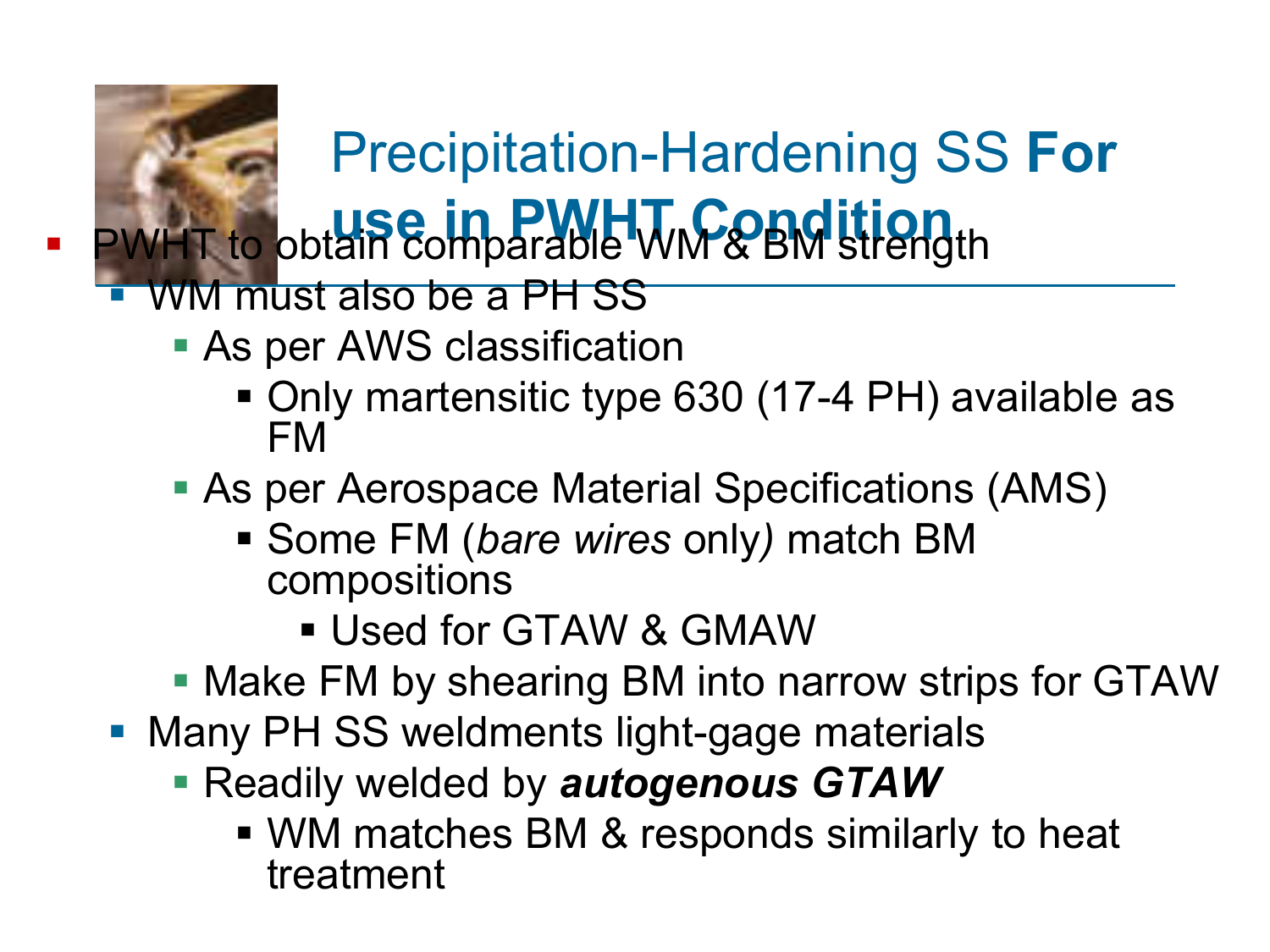### Duplex Ferritic-Austenitic

# Stainless Steels **Optimum phase balance**

**Approximately equal amounts of ferrite & austenite**

**BM composition adjusted as equilibrium structure at ~1040ºC**

#### **After hot working and/or annealing**

- **Carbon undesirable for reasons of corrosion resistance**
- **All other elements (except N) – diffuse slowly**
	- **Contribute to determine equilibrium phase balance**
		- **N most impt. (for near-equilibrium phase balance)**
- **Earlier duplex SS (e.g. types 329 & CD-4MCu)**
	- **N not a deliberate alloying element**
- **Under normal weld cooling conditions**
	- **Weld HAZ & matching WMs reach RT with very little**  $\gamma$ 
		- **Poor mechanical properties & corrosion resistance**
	- **For useful properties**
		- **welds to be annealed + quenching** 
			- $\blacksquare$  To avoid embrittlement of ferrite by  $\sigma$  /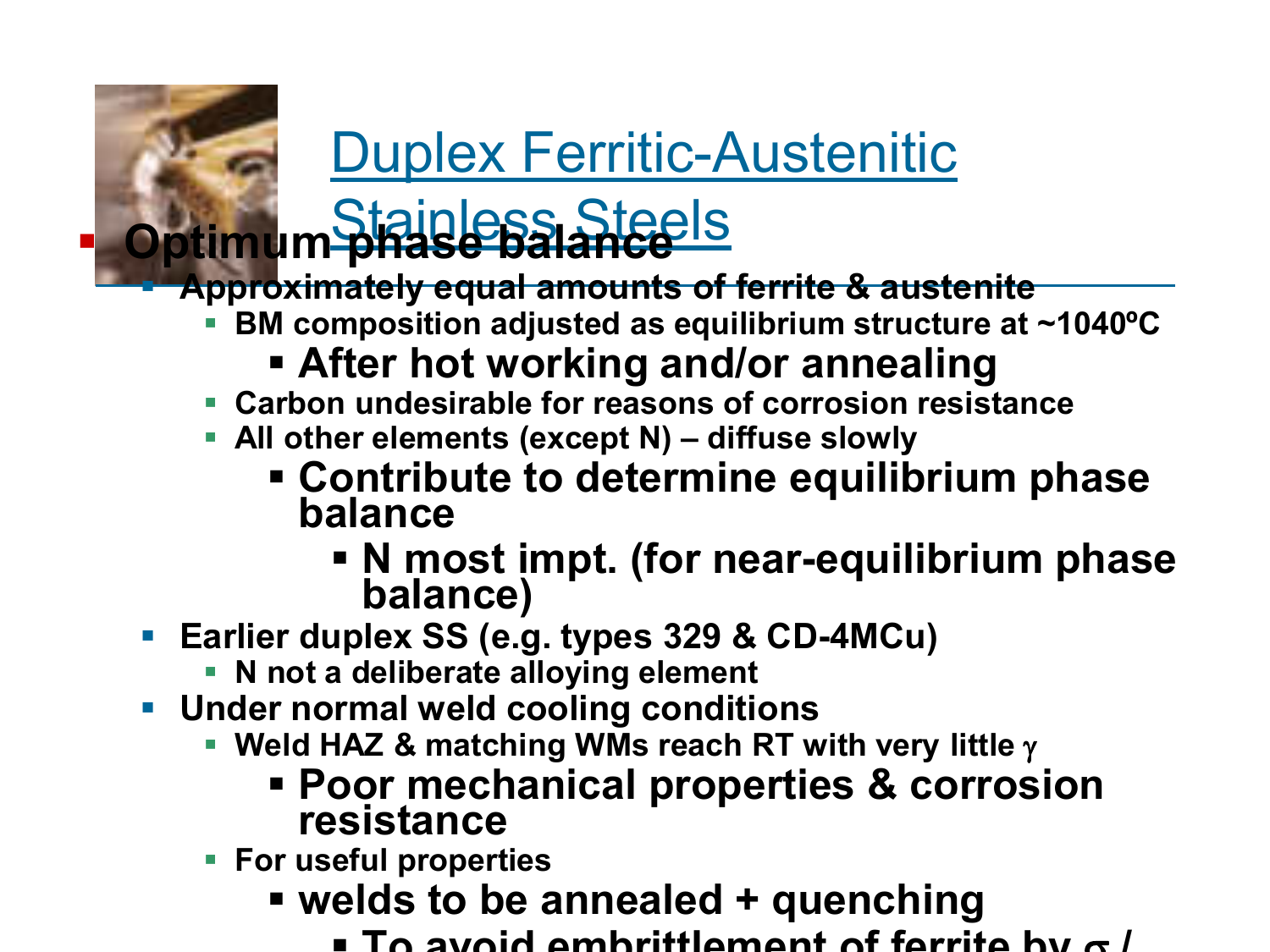

**Duplex SS** *(contd. …1)*

- Over-alloying of weld metal with Ni causes
	- Transformation to begin at higher temp. (*diffusion very rapid*)
		- Better phase balance obtained in as-welded WM
		- Nothing done for HAZ
- Alloying with N (*in newer duplex SS)*
	- **Usually solves the HAZ problem**
	- With normal welding heat input  $\& 20.15\%$ Ni
		- **Reasonable phase balance achieved in HAZ**
		- N diffuses to austenite
			- **Imparts improved pitting resistance**
	- **If cooling rate is too rapid** 
		- N trapped in ferrite
			- **Then Cr-nitride precipitates** 
				- Damages corrosion resistance
		- Avoid low welding heat inputs with duplex SS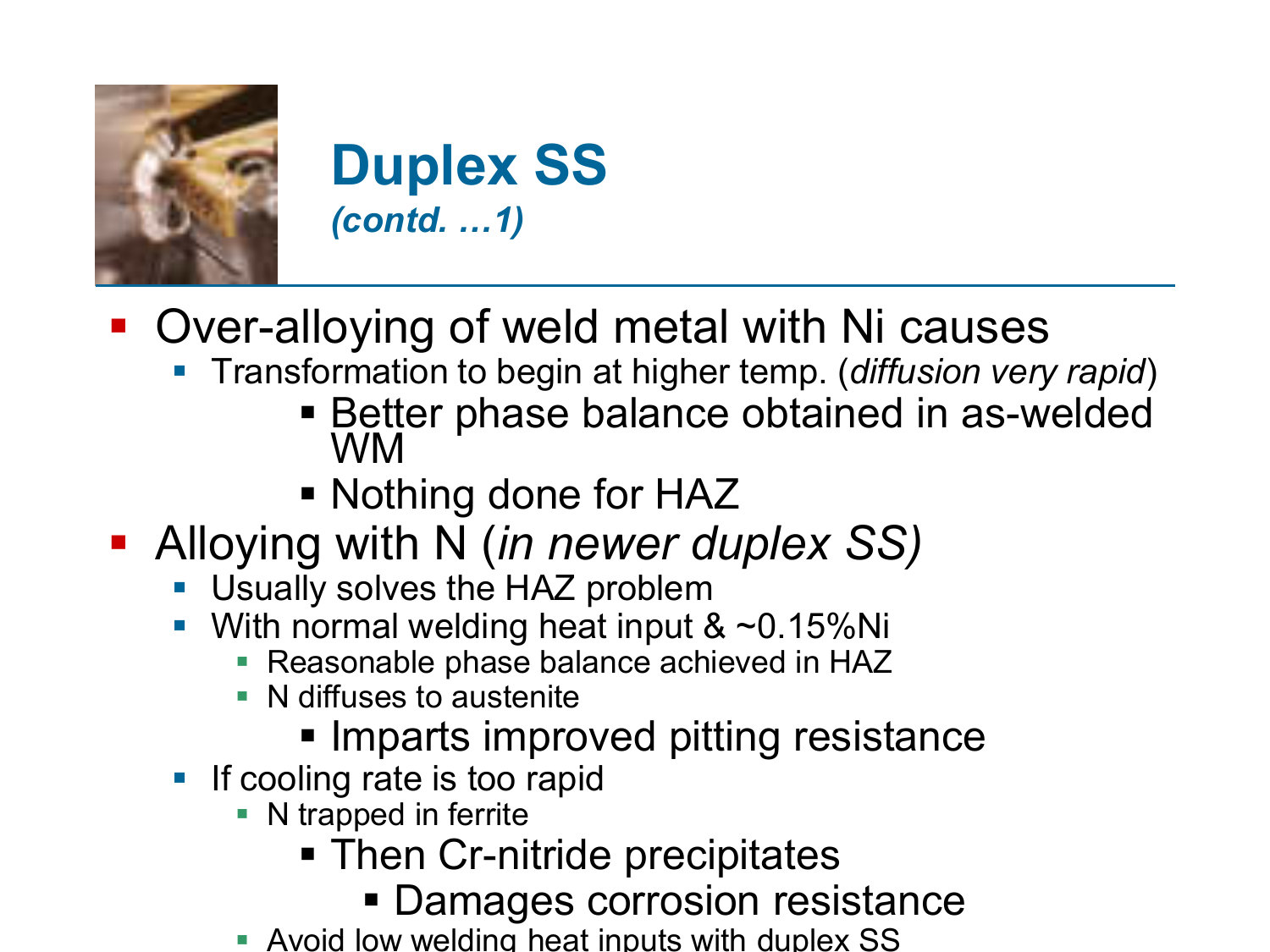

#### Duplex SS **For use in As-Welded Condition**

- **Matching composition WM**
	- **Has inferior ductility & toughness**
		- **Due to high ferrite content**
		- **Problem less critical with GTAW, GMAW (but significant)**

#### **Compared to SMAW, SAW, FCAW**

- **Safest procedure for as-welded condition** 
	- **Use FM that matches BM** 
		- **With higher Ni content**
	- **Avoid autogenous welds**
	- **With GTAW process (esp. root pass)**
		- **Welding procedure to limit dilution of WM by BM**
			- **Use wider root opening & more filler metal in the root** 
				- **Compared to that for an austenitic SS**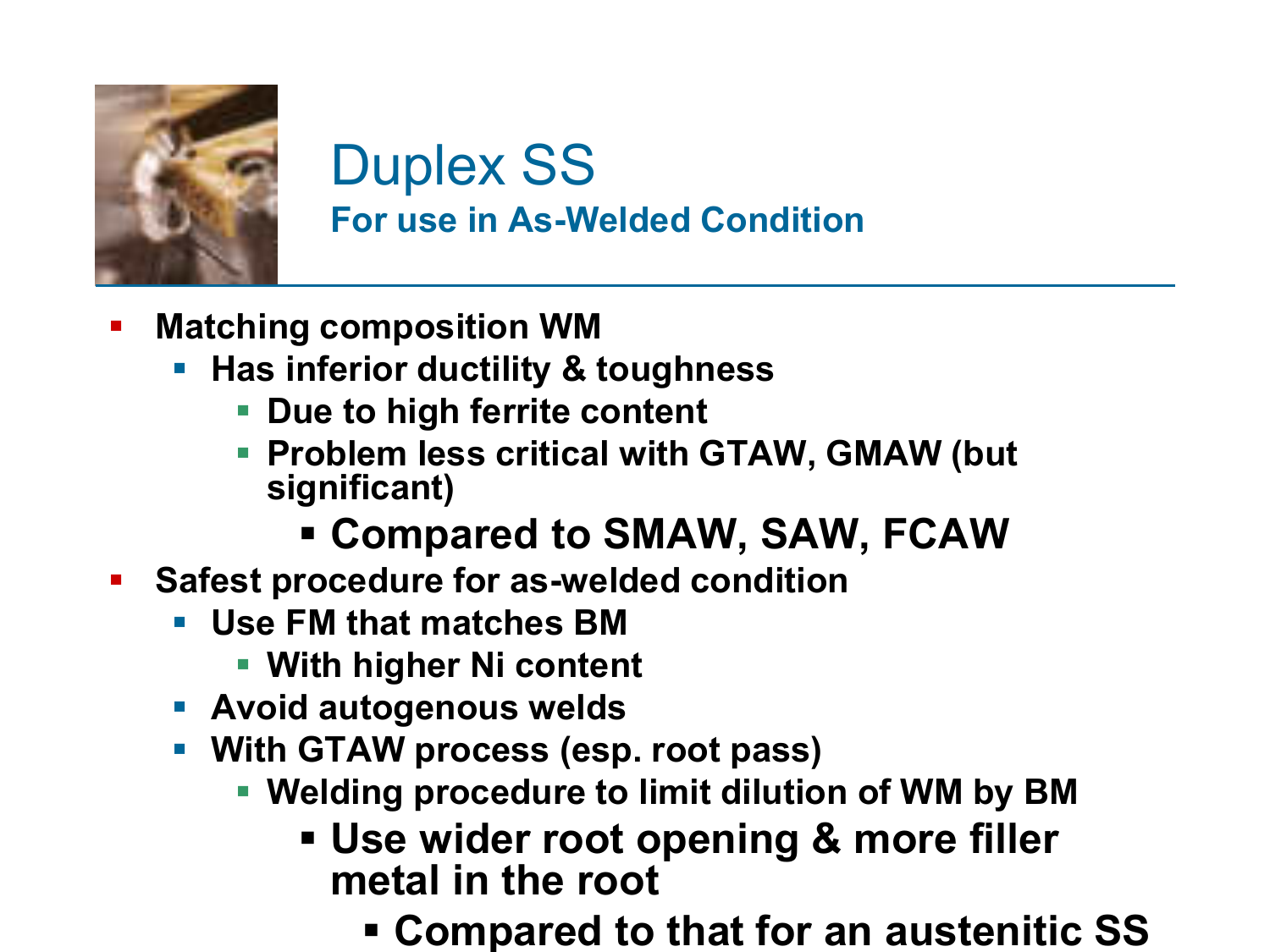### **Duplex SS (As-Welded)**

*(contd. …1)* **SAW process** 

- Best results with high-basicity fluxes
	- WM toughness
		- Strongly sensitive to  $O<sub>2</sub>$  content
			- **Basic fluxes provide lowest O<sub>2</sub> content in WM**

#### **GTAW process**

- Ar-H<sub>2</sub> gas mixtures used earlier
	- **For better wetting & bead shape**
	- But causes significant hydrogen embrittlement
		- Avoid for weldments used in as-welded condition
- SMAW process (*covered electrodes*)
	- To be treated as low-hydrogen electrodes for low alloy steels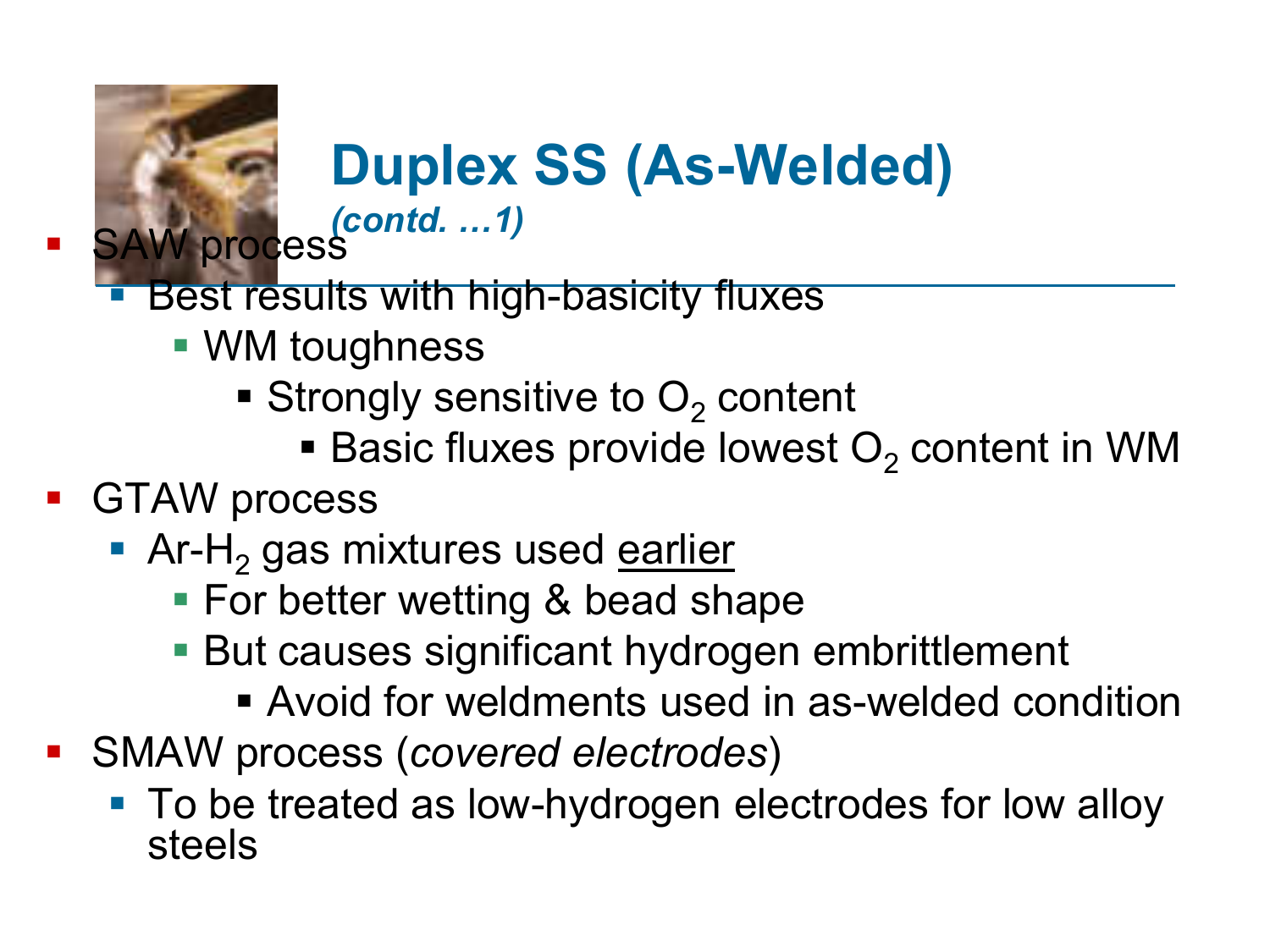

Duplex SS

For use in PWHT Condition **Annealing after welding** 

- **Often used for longitudinal seams in pipe lengths, welds in forgings & repair welds in castings**
- **Heating to > 1040 °C** 
	- *Avoid* **slow heating**
		- **Pptn. of**  $\sigma$  **/ other phases occurs in few minutes at 800 ºC**
			- **Pipes produced by very** *rapid induction heating*
	- *Brief hold* **near 1040 ºC necessary for phase balance control**
- **Followed by rapid cooling (water quench)**
	- **To avoid σ phase formation**
- **Annealing permits use of exactly matched / no FM** 
	- **As annealing adjusts phase balance to near equilibrium**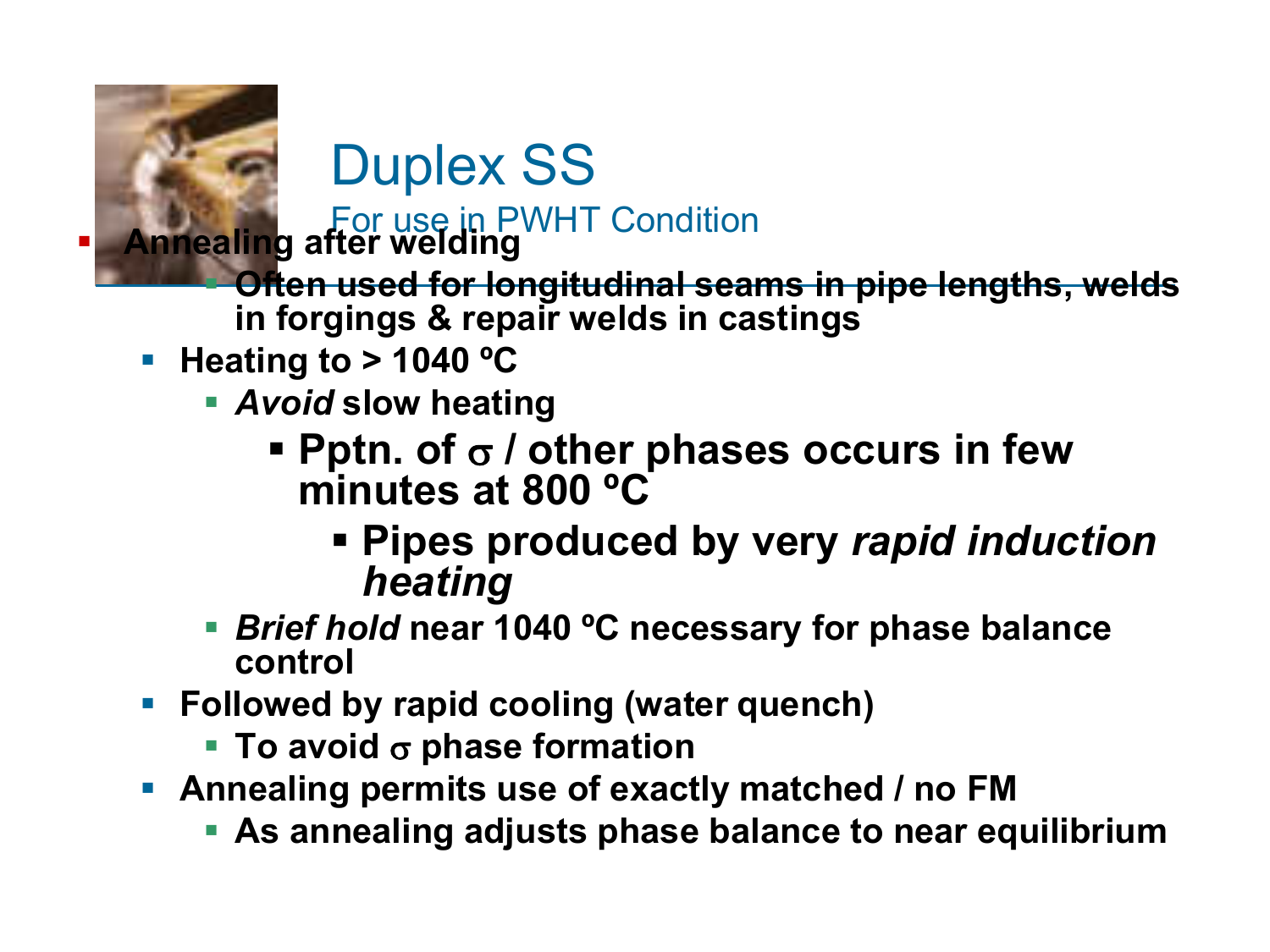

#### **Duplex SS (after PWHT)** *(contd. …1)*

- **Furnace annealing** 
	- **Produce slow heating** 
		- $\bullet$   $\sigma$  phase expected to form during heating
			- **Longer hold (> 1 hour) necessary at** annealing temp.
				- $\blacksquare$  To dissolve all  $\sigma$  phase
	- **Properly run continuous furnaces** 
		- **Provide high heating rates** 
			- Used for light wall tubes & other thin sections
		- If  $\sigma$  phase pptn. can be avoided during heating
			- **Long anneals not necessary**
	- **Distortion during annealing can be due to** 
		- Extremely low creep strength of duplex SS at annealing temp.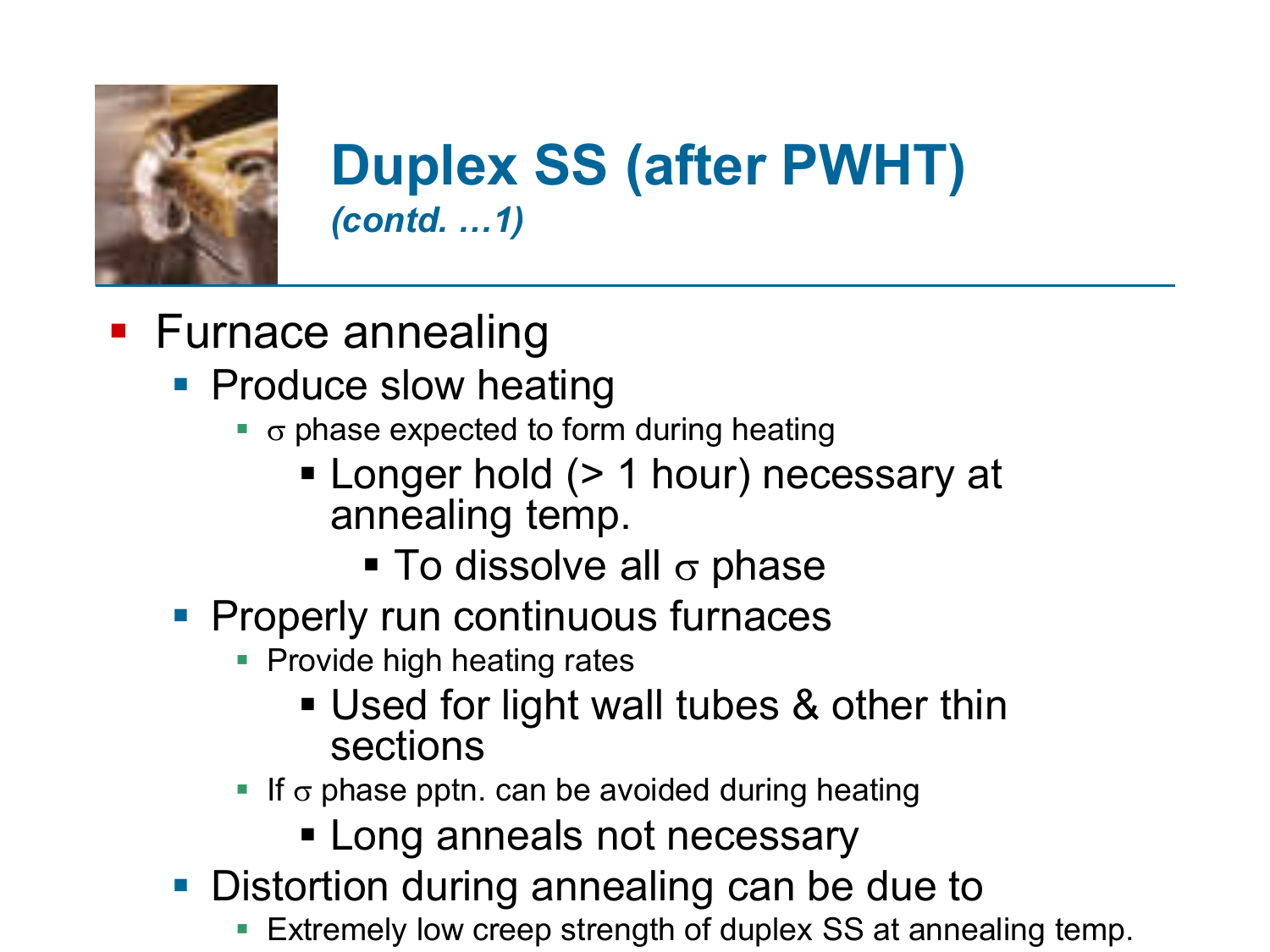

# Major Problem with welding of

**Due to great affinity for oxygen alloys** 

- **Combines with oxygen in air to form a high melting point oxide on metal surface**
- **Remedy**
	- **Oxide must be cleaned from metal surface before start of welding**
	- **Special procedures must be employed** 
		- **Use of large gas nozzles**
		- **Use of trailing shields to shield face of weld pool**
		- **When using GTAW, thoriated tungsten electrode to be used**
		- **Welding must be done with direct current electrode positive with matching filler wire**
			- **Job is negative (cathode)**
				- **Cathode spots, formed on weld pool, scavenges the oxide film**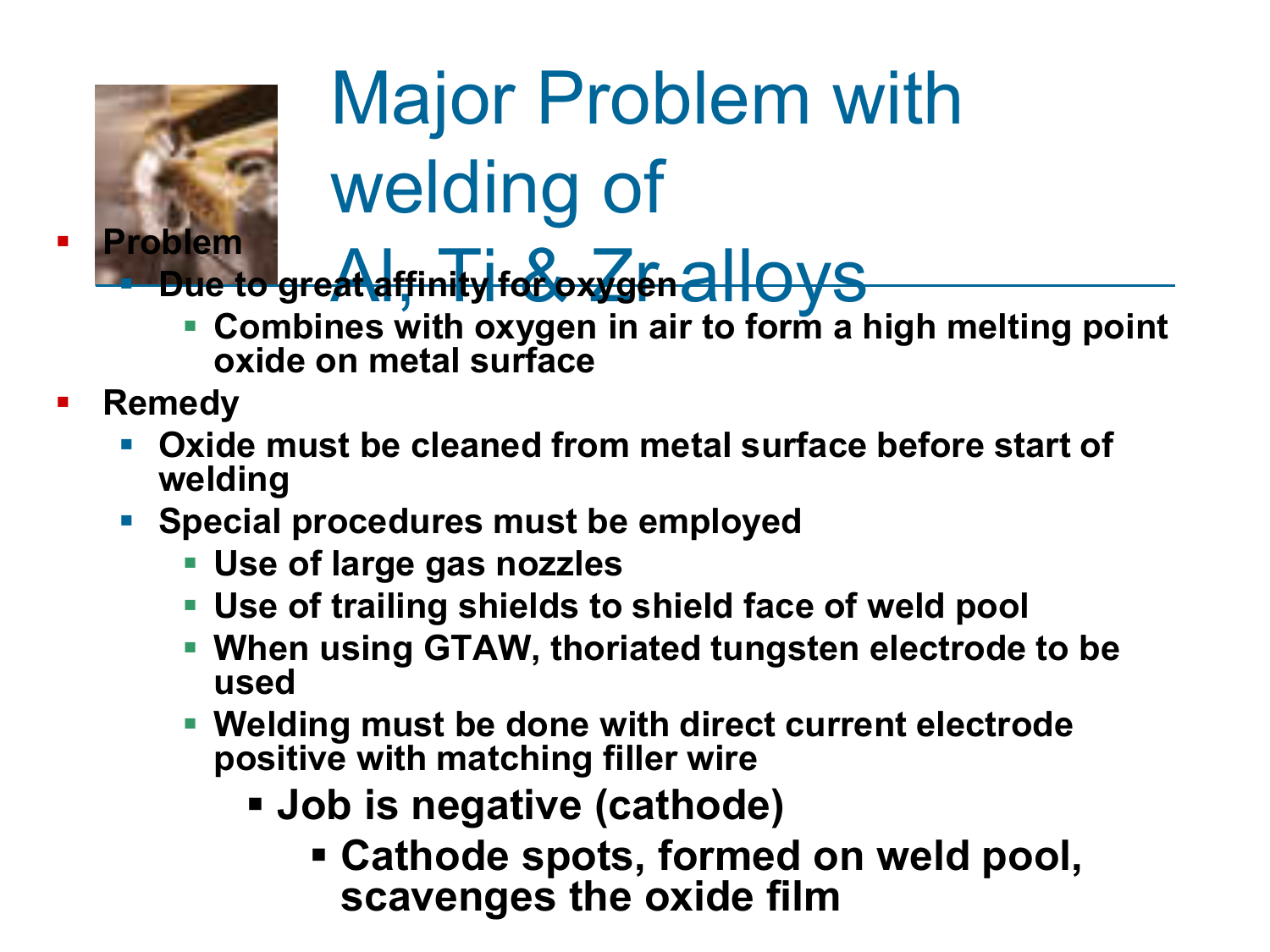

### ALUMINUM ALLOYS

- Important Properties
	- **High electrical conductivity**
	- **High strength to weight ratio**
	- **Absence of a transition temperature**
	- **Good corrosion resistance**
- **Types of aluminum alloys** 
	- **Non-heat treatable**
	- **Heat treatable (age-hardenable)**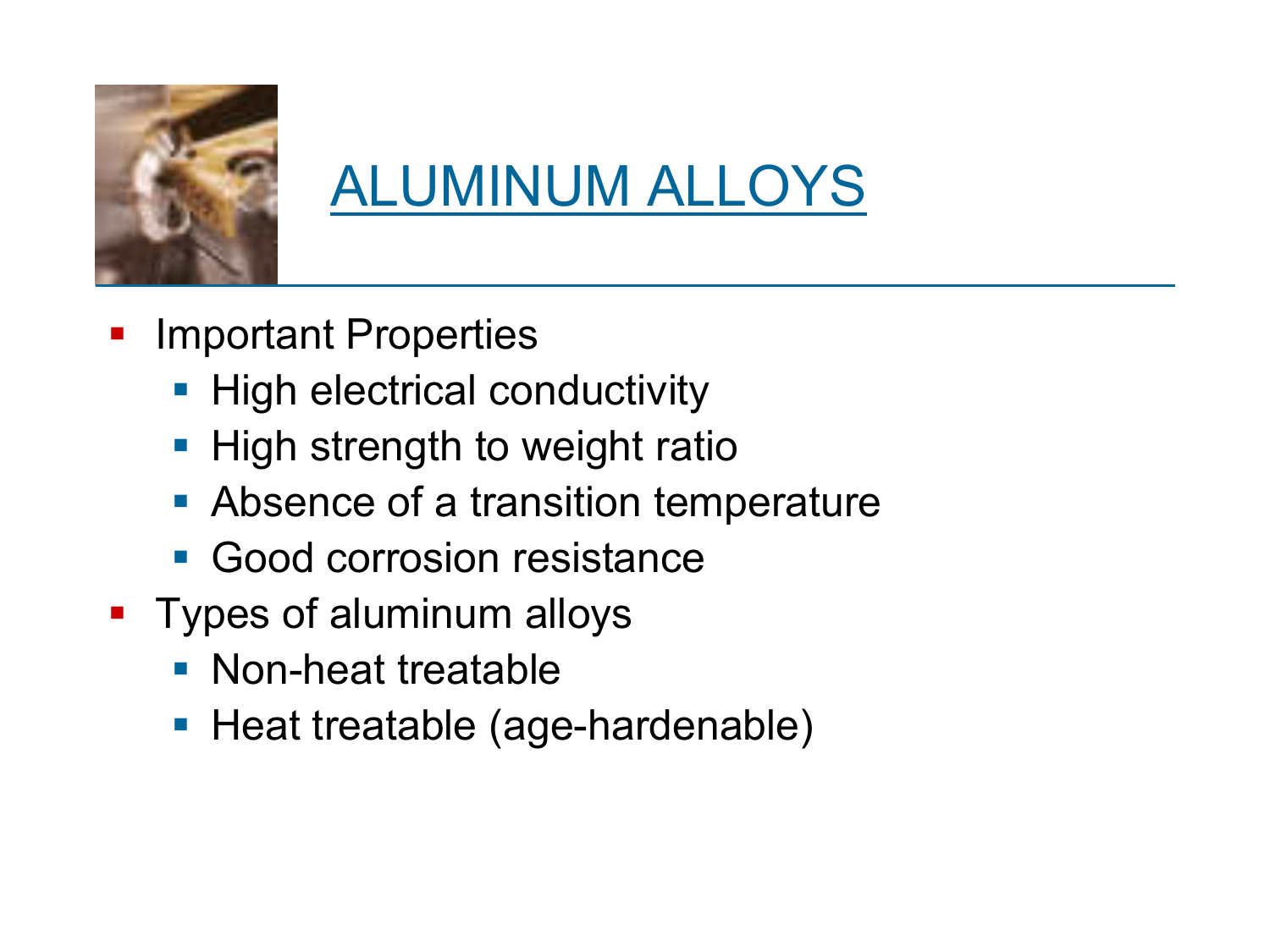

### **Non-Heat Treatable Aluminum Alloys**

- Gets strength from cold working
- Important alloy types
	- Commercially pure (>98%) Al
	- $\blacksquare$  Al with 1% Mn
	- Al with 1, 2, 3 and 5% Mg
	- Al with 2% Mg and 1% Mn
	- Al with 4, 5% Mg and 1% Mn
- **Al-Mg alloys often used in welded construction**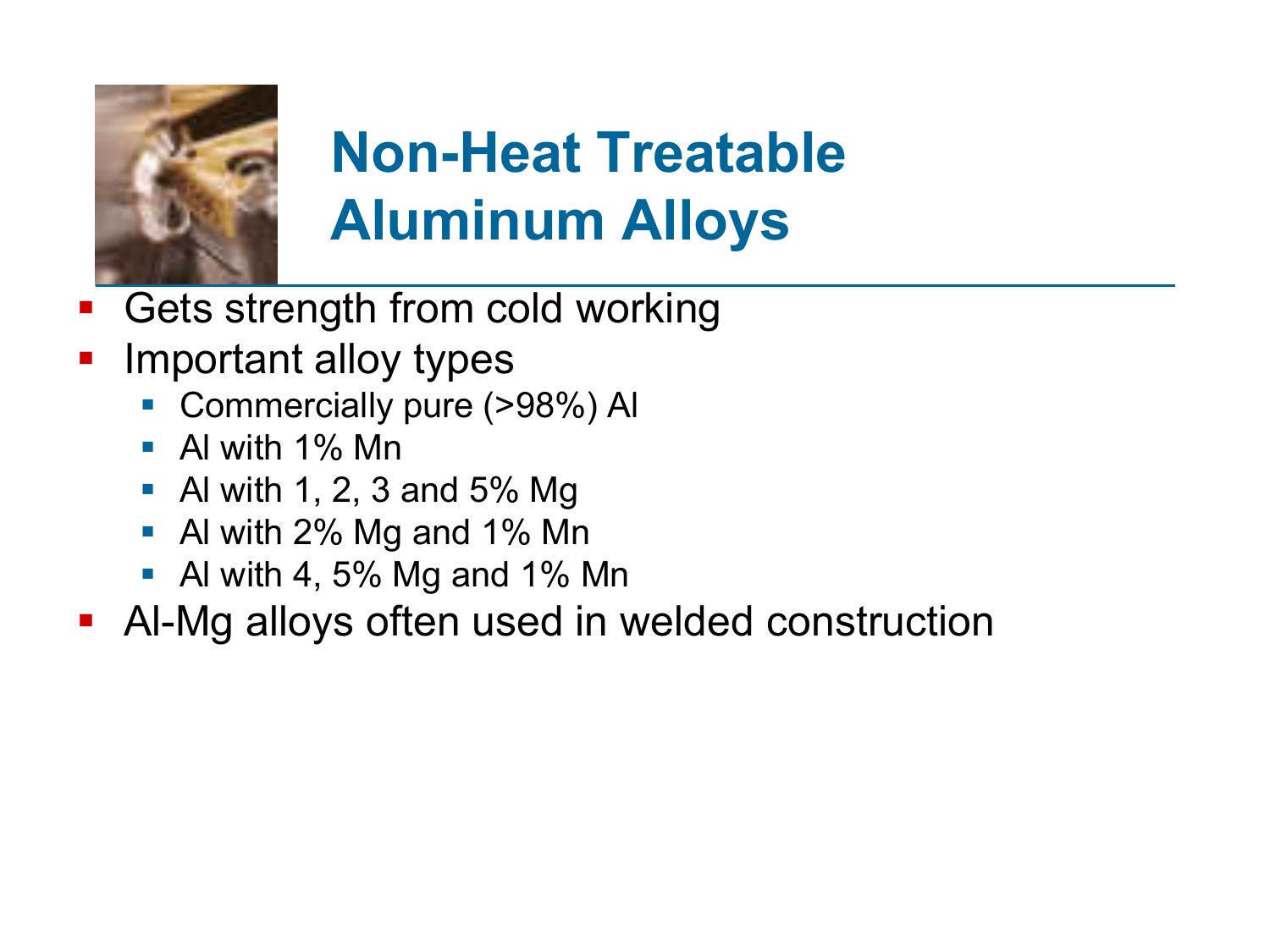

### **Heat-treatable Aluminum Alloys**

Cu, Mg, Zn & Li added to Al

- Confer age-hardening behavior after suitable heattreatment
	- On solution annealing, quenching & aging
- Important alloy types
	- Al-Cu-Mg
	- Al-Mg-Si
	- Al-Zn-Mg
	- Al-Cu-Mg-Li
- Al-Zn-Mg alloys are the most easily welded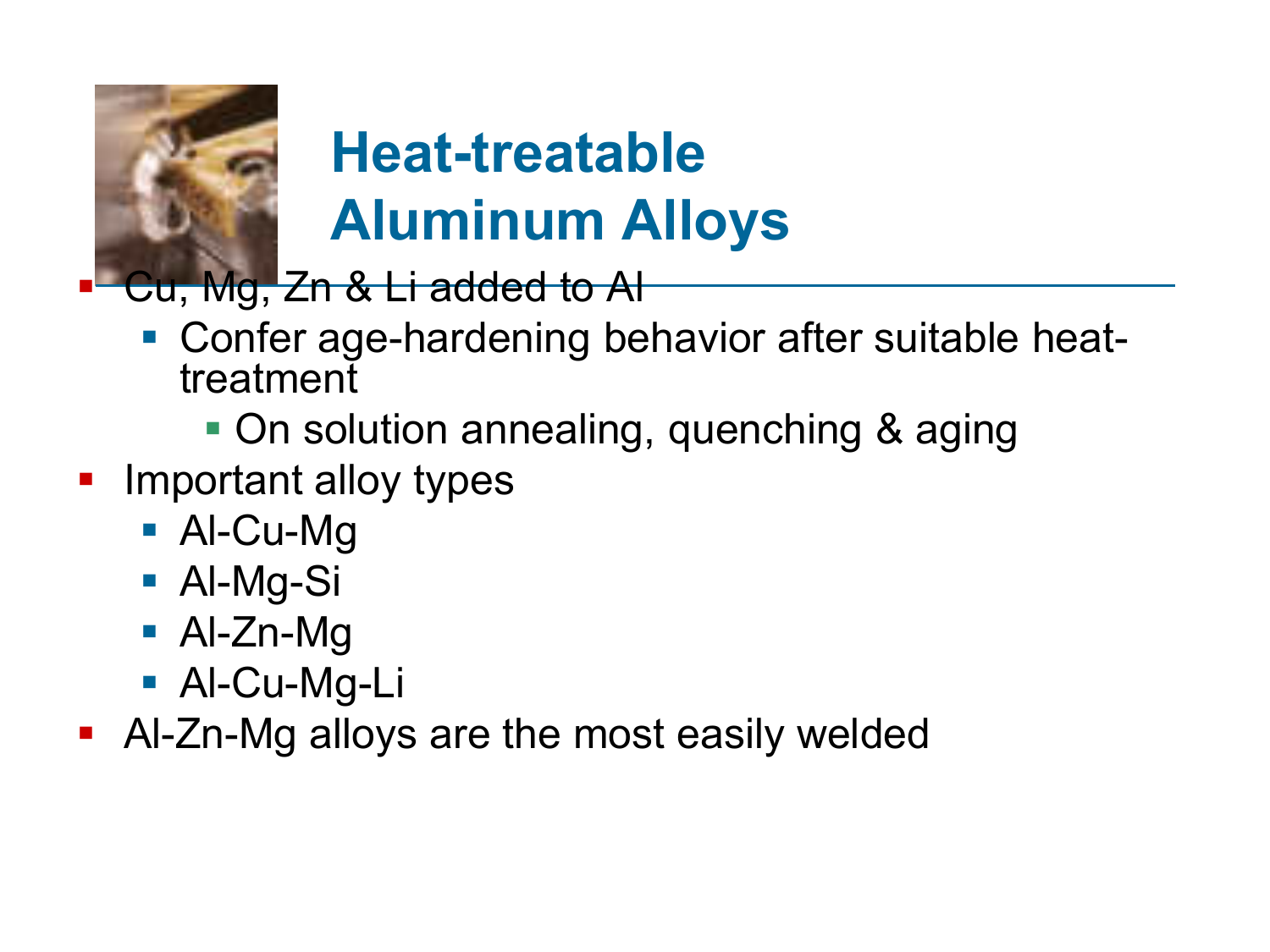# **Welding of Aluminum Alloys**

Most widely used welding process

- Inert gas-shielded welding
- **For thin sheet** 
	- Gas tungsten-arc welding (GTAW)
- **For thicker sections**

#### **Gas metal-arc welding (GMAW)**

- GMAW preferred over GTAW due to
	- **High efficiency of heat utilization**
	- **Deeper penetration**
	- **High welding speed**
	- **Narrower HAZ**
	- **Fine porosity**
	- **ELESS distortion**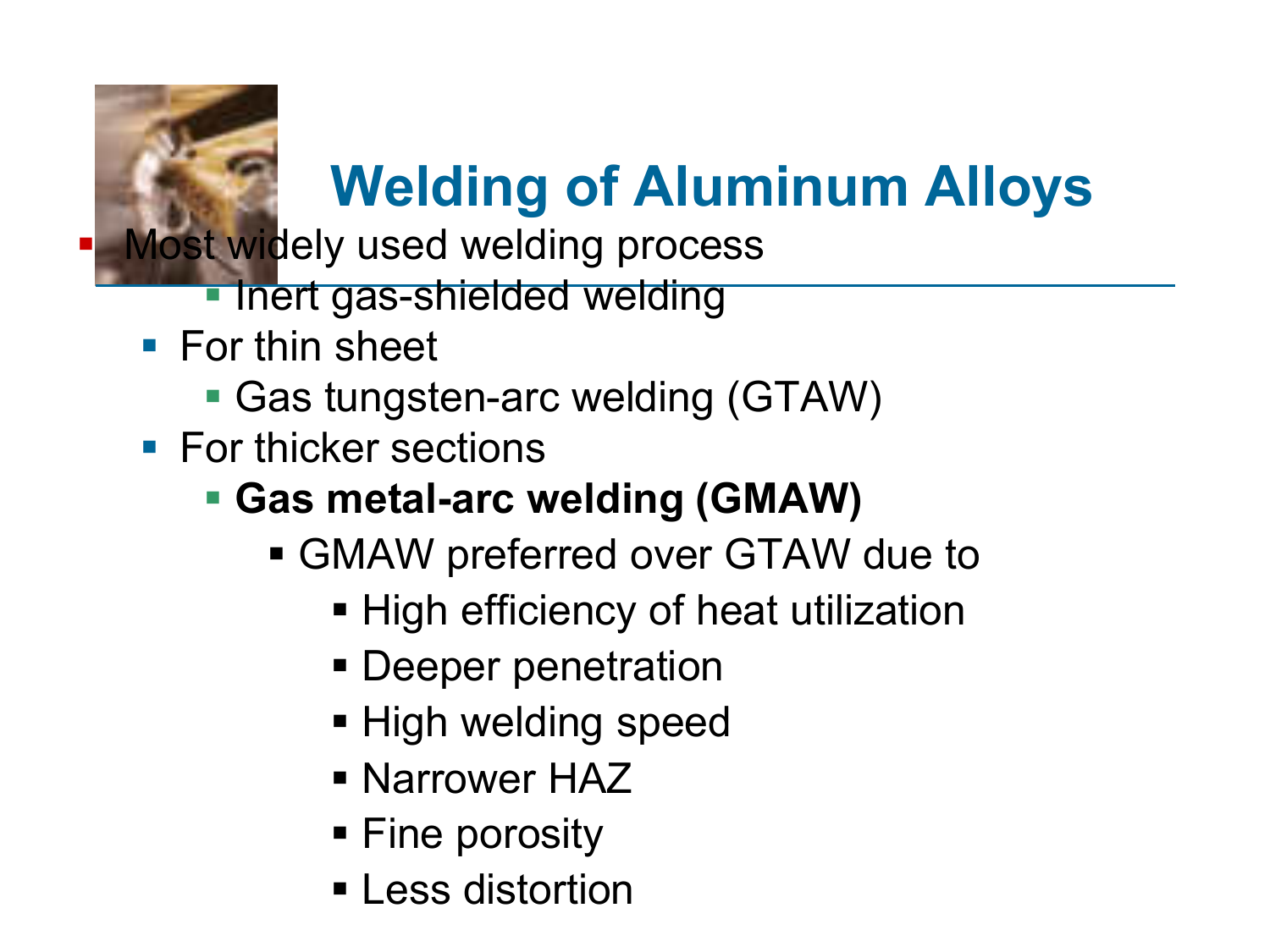

#### **Welding of Aluminum Alloys (contd...1)**

- Other welding processes used
	- Electron beam welding (EBW)
		- Advantages
			- **Narrow & deep penetration** 
				- High depth/width ratio for weld metal
				- **EXTERGHEER** Limits extent of metallurgical reactions
			- Reduces residual stresses & distortion
			- **Less contamination of weld pool**
	- **Pressure welding**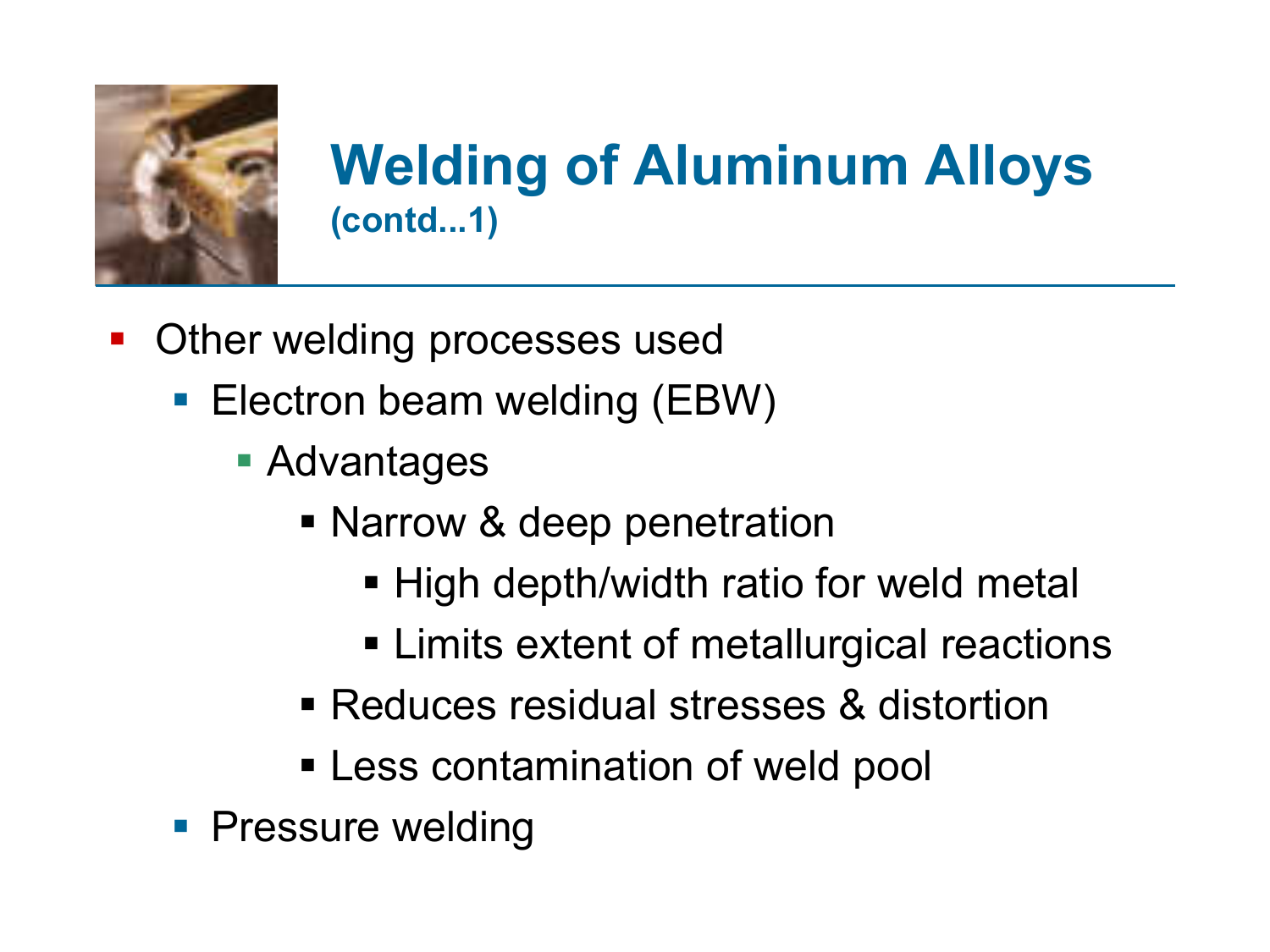

### TITANIUM ALLOYS

- **Important properties** 
	- **High strength to weight ratio**
	- **High creep strength**
	- **High fracture toughness**
	- **Good ductility**
	- **Excellent corrosion resistance**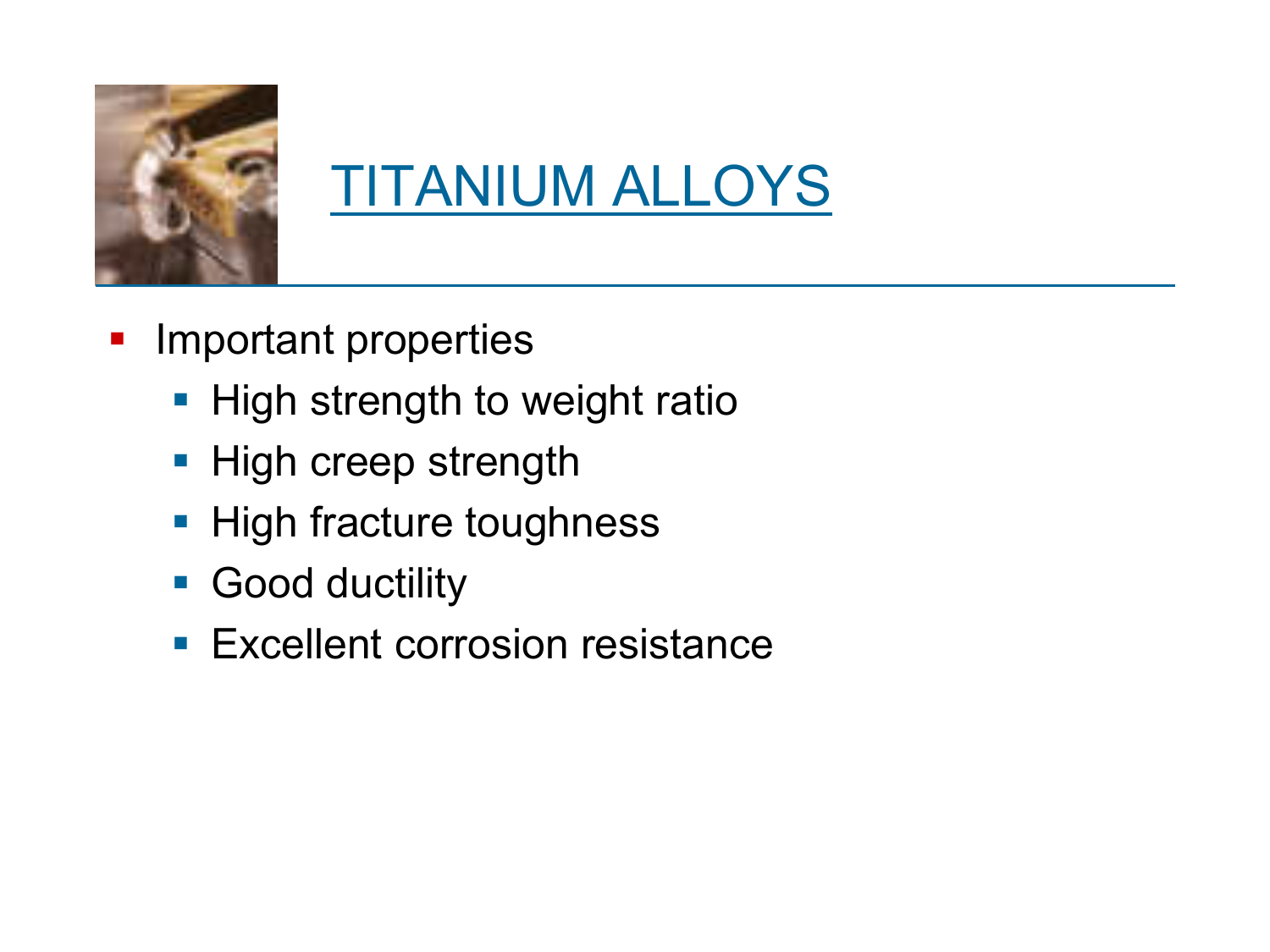

#### **Titanium Alloys (***contd...1***)**

- **Classification of Titanium alloys** 
	- **Based on annealed microstructure**
	- Alpha alloys
		- Ti-5Al-2.5Sn
		- Ti-0.2Pd
	- **Near Alpha alloys** 
		- Ti-8Al-1Mo-1V
		- Ti-6Al-4Zr-2Mo-2Sn
	- Alpha-Beta alloys
		- Ti-6Al-4V
		- Ti-8Mn
		- Ti-6Al-6V-2Sn
	- Beta alloys
		- Ti-13V-11Cr-3Al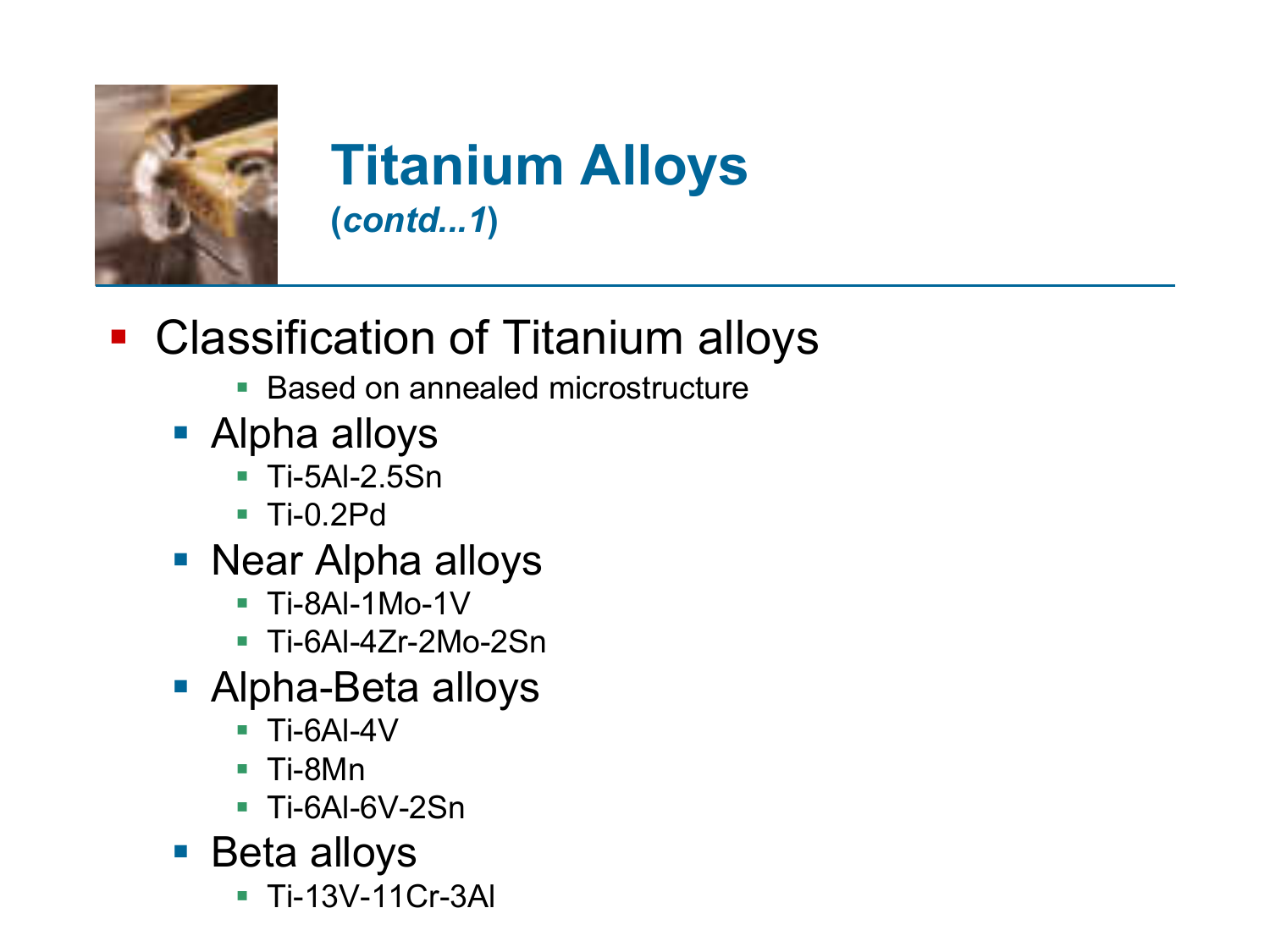

# **Welding of Titanium alloys**

- **Most commonly used processes** 
	- GTAW
	- GMAW
	- Plasma Arc Welding (PAW)
- **Other processes used** 
	- **Diffusion bonding**
	- **Resistance welding**
	- **Electron welding**
	- **Laser welding**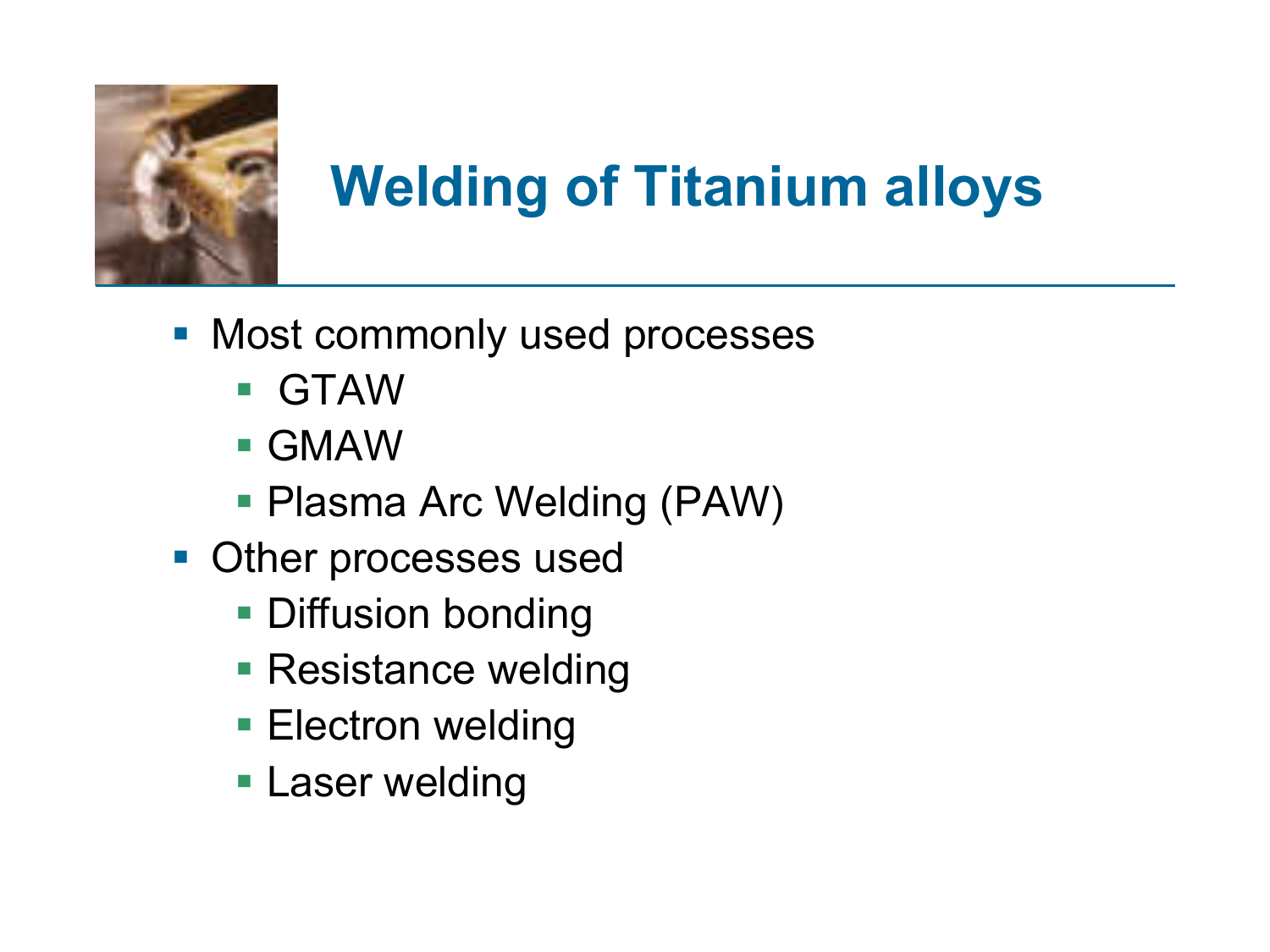

### ZIRCONIUM ALLOYS

- **Features of Zirconium alloys** 
	- **Low neutron absorption cross-section** 
		- Used as structural material for nuclear reactor
	- Unequal thermal expansion due to anisotropic properties
	- $\blacksquare$  High reactivity with O, N & C
	- **Presence of a transition temperature**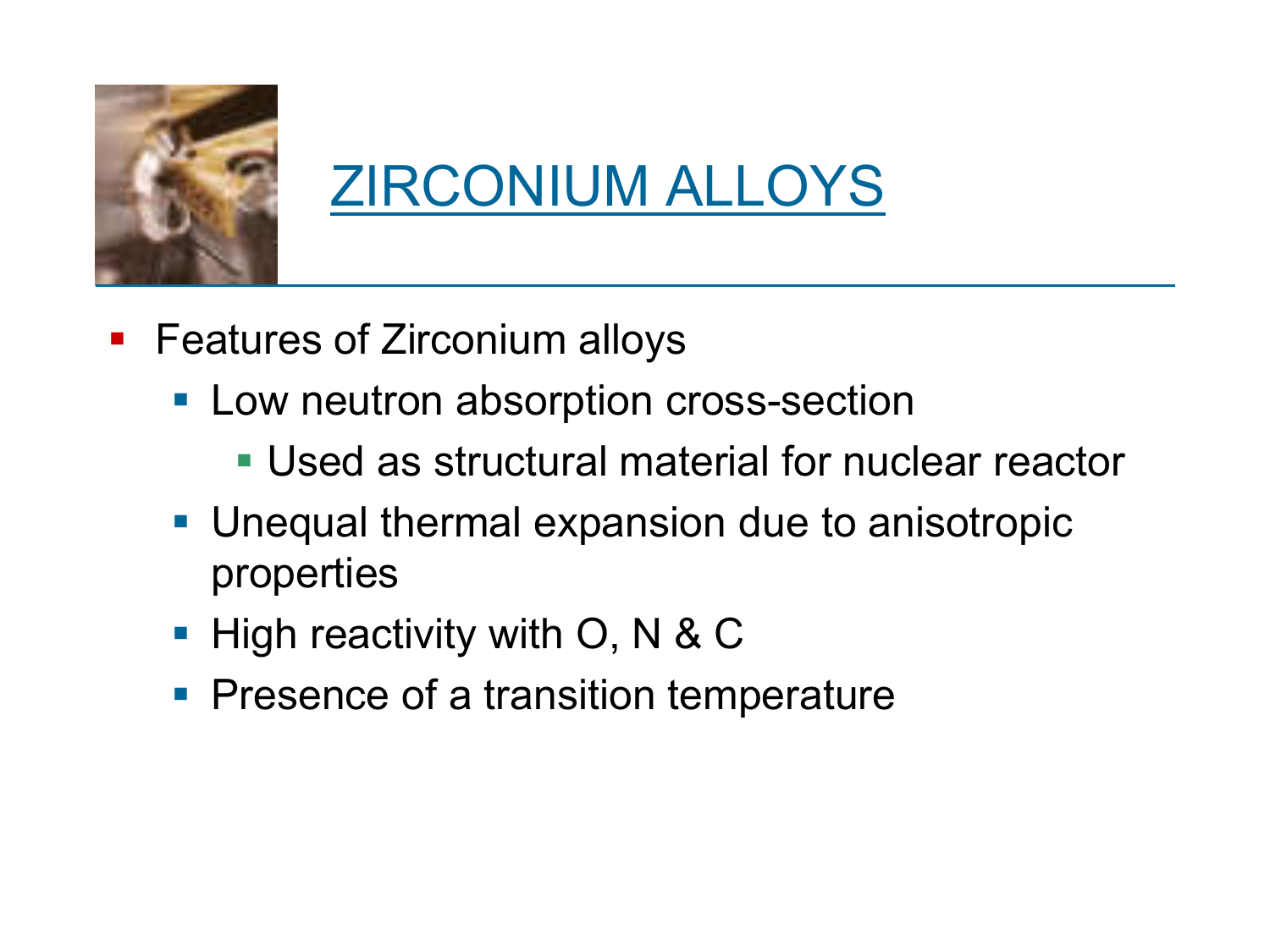

#### **Zirconium Alloys (***contd.…1***)**

#### **- Common Zirconium alloys**

- **Zircaloy-2** 
	- Containing
		- $\blacksquare$  Sn = 1.2–1.7%
		- $\text{Fe} = 0.07 0.20\%$
		- $Cr = 0.05 0.15%$
		- $\blacksquare$  Ni = 0.03–0.08%
- **E** Zircaloy-4
	- Containing
		- $\blacksquare$  Sn = 1.2–1.7%
		- $\text{Fe} = 0.18 0.24\%$
		- $Cr = 0.07 0.13%$
- $\blacksquare$  Zr-2.5%Nb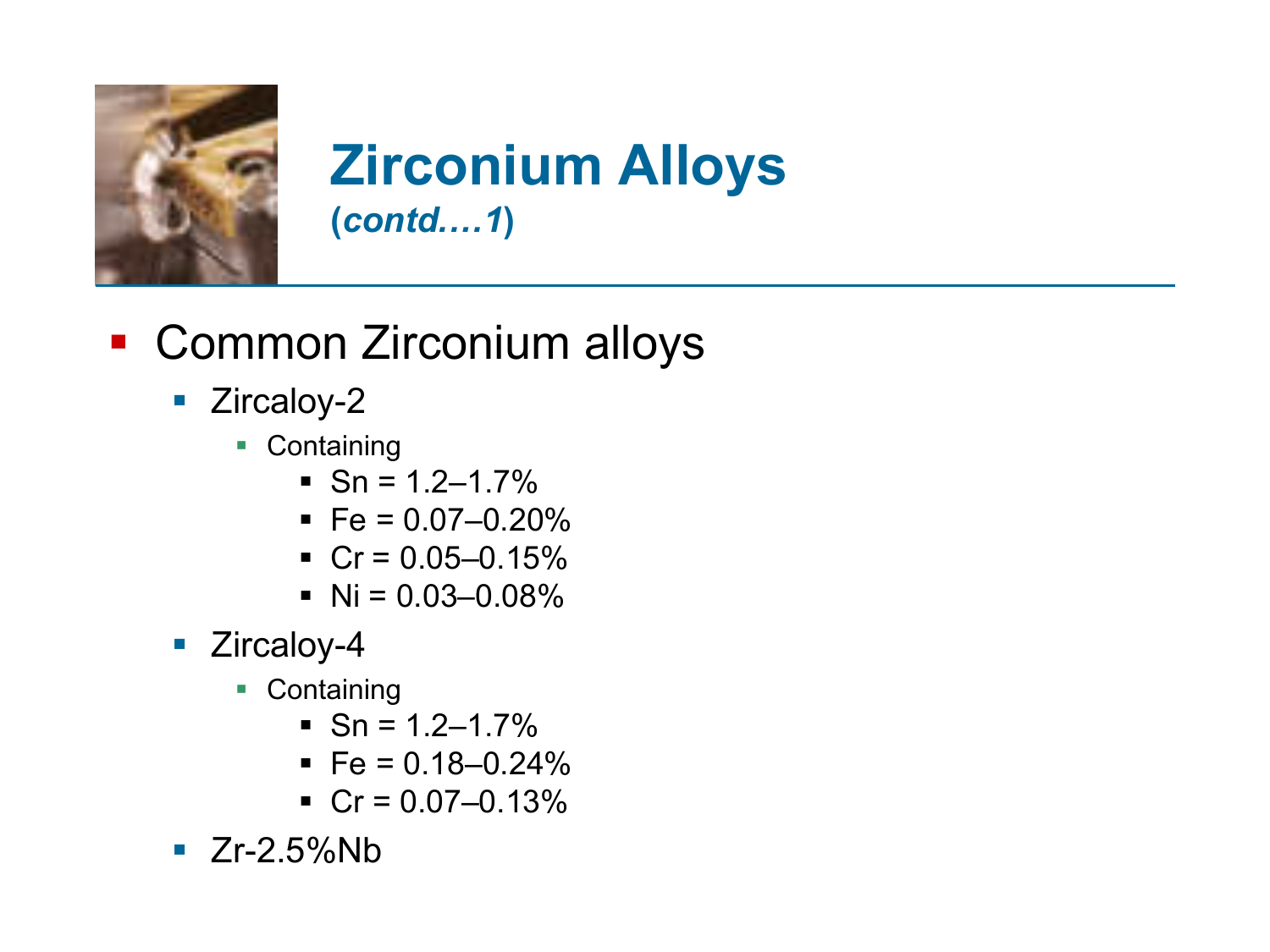

#### Weldability Demands For **Nuclear Industries Weld joint requirements**

- **To match properties of base metal**
- **To perform equal to (or better than) base metal**
- **Welding introduces features that degrade mechanical & corrosion properties of weld metal**
	- **Planar defects**
		- **Hot cracks, Cold cracks, Lack of bead penetration (LOP), Lack of side-wall fusion (LOF), etc.**
	- **Volumetric defects**
		- **Porosities, Slag inclusions**
	- **Type, nature, distribution & locations of defects affect design critical weld joint properties**
		- **Creep, LCF, creep-fatigue interaction, fracture toughness, etc.**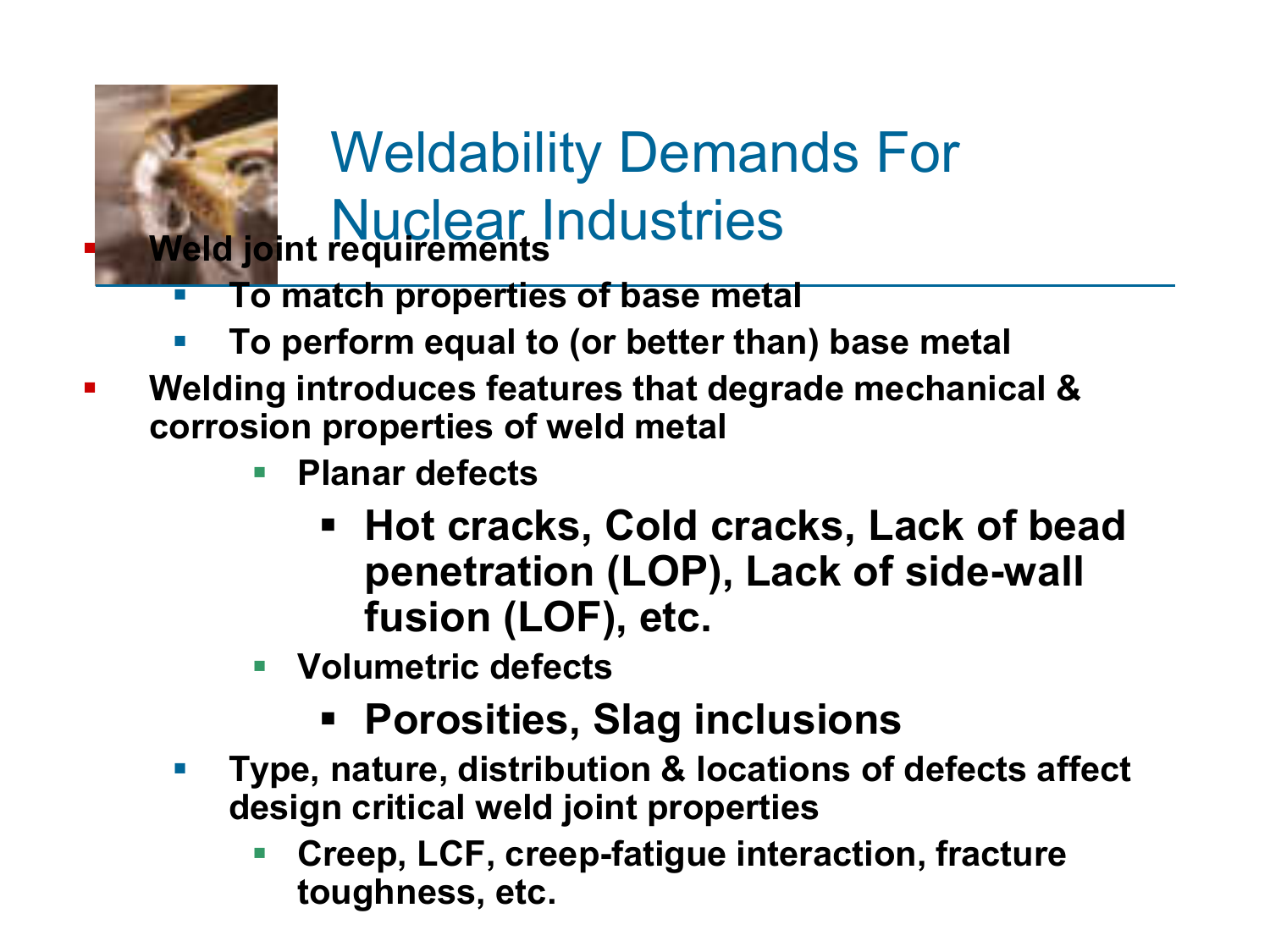

### **Welding of Zirconium Alloys**

- **Most widely used welding processes** 
	- **Electron Beam Welding (EBW)**
	- **Resistance Welding**
	- GTAW
	- **Laser Beam Welding (LBW)**
- For Zircaloy-2, Zircaloy-4 & Zr-2.5%Nb alloys in PHWRs, PWRs & BWRs
	- **By resistance welding** 
		- **Spot & Projection welding**
		- $\blacksquare$  EBW
		- GTAW